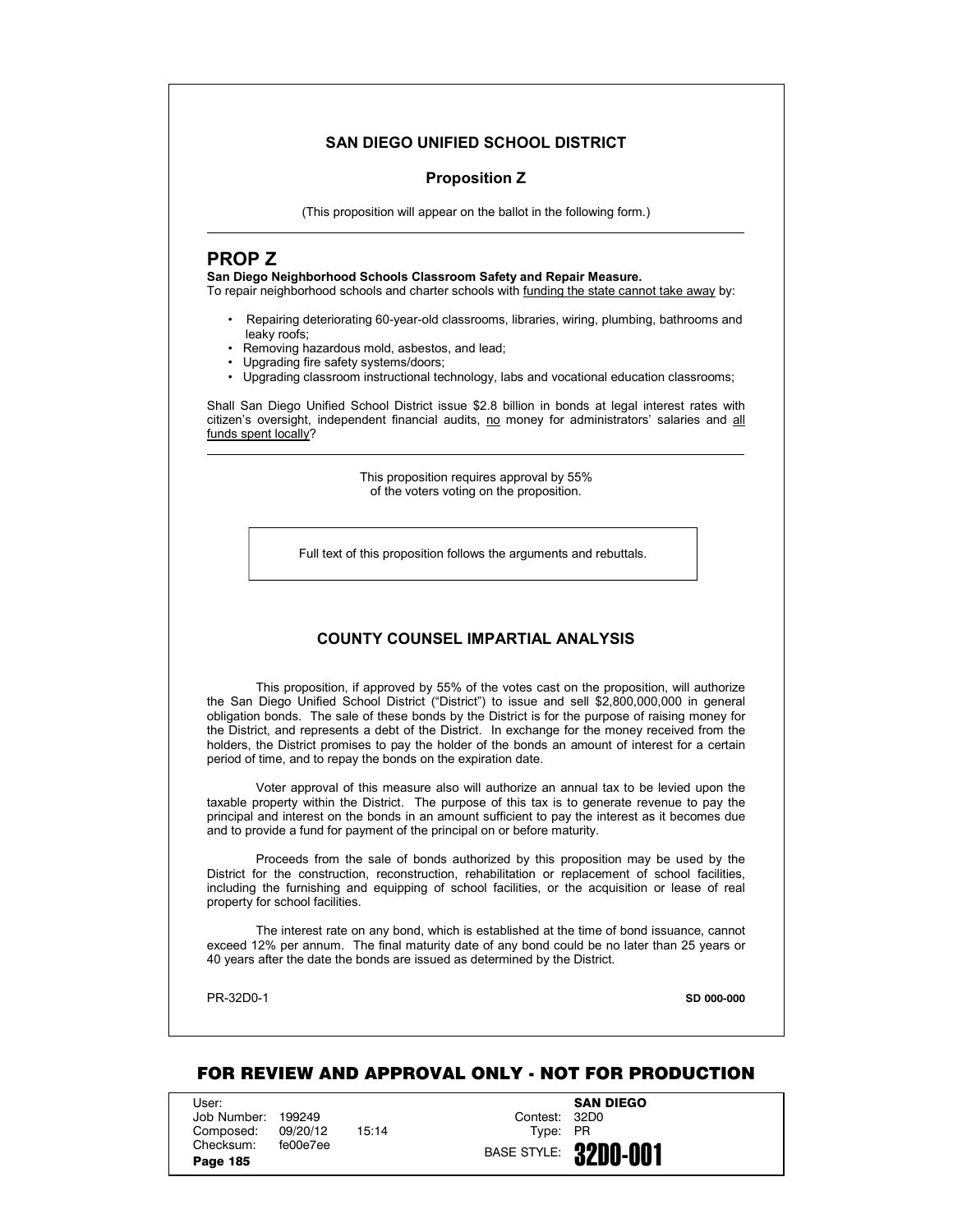# **COUNTY COUNSEL IMPARTIAL ANALYSIS (Continued)**

The tax authorized by this proposition is consistent with the requirements of the California Constitution. The California Constitution permits property taxes, above the standard one percent (1%) limitation, to be levied upon real property to pay the interest and redemption charges on any bonded indebtedness for the acquisition or improvement of real property, including the furnishing and equipping of school facilities, when approved by 55% of the voters if:

- (1) the proceeds from the sale of the bonds are used only for the purposes specified,
- (2) the District, by evaluating safety, class size reduction, and information technology, has approved a list of specific projects to be funded,
- (3) the District will conduct an annual, independent performance audit, and
- (4) the District will conduct an annual, independent financial audit.

If a bond measure is approved, state law requires the District to establish an independent citizens' oversight committee. The District has made this ballot proposition subject to these requirements.

Approval of this proposition does not guarantee that the proposed projects in the District that are the subject of these bonds will be funded beyond the local revenues generated by this proposition.

A "YES" vote is a vote in favor of authorizing the District to issue and sell \$2,800,000,000 in general obligation bonds.

A "NO" vote is a vote against authorizing the District to issue and sell \$2,800,000,000 in general obligation bonds.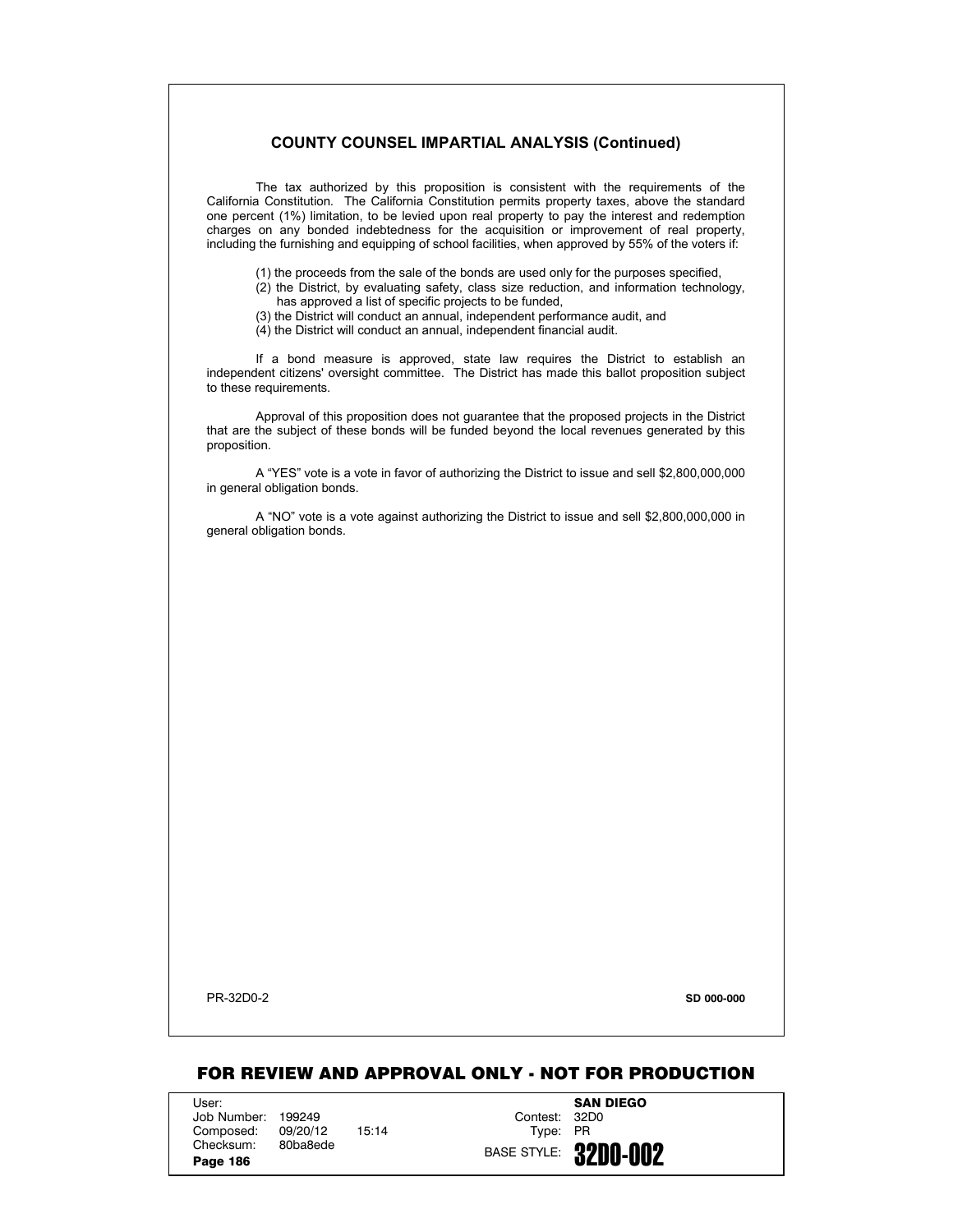# **TAX RATE STATEMENT**

An election will be held in the San Diego Unified School District (the "District") on November 6, 2012, to authorize the sale of up to \$2,800,000,000 in bonds of the District to finance school facilities as described in the proposition. If the bonds are approved, the District expects to sell the bonds in six series over time. Principal and interest on the bonds will be payable from the proceeds of tax levies made upon the taxable property in the District. The information presented in numbered paragraphs 1-3 below is provided in compliance with Sections 9400-9404 of the Elections Code of the State of California.

1. The best estimate of the tax which would be required to be levied to fund this bond issue during the first fiscal year after the sale of the first series of bonds, based on estimated assessed valuations available at the time of filing of this statement, is six cents per \$100 (\$60.00 per \$100,000) of assessed valuation in fiscal year 2013-14.

2. The best estimate of the tax rate which would be required to be levied to fund this bond issue during the first fiscal year after the sale of the last series of bonds, based on estimated assessed valuations available at the time of filing of this statement, is six cents per \$100 (\$60.00 per \$100,000) of assessed valuation in fiscal year 2021-22.

3. The best estimate of the highest tax rate which would be required to be levied to fund this bond issue, based on estimated assessed valuations available at the time of filing of this statement, is six cents per \$100 (\$60.00 per \$100,000) of assessed valuation in fiscal year 2026-27 and each year thereafter until final maturity of the bonds.

The tax levied for the Bonds authorized by this measure will be in addition to and not limited by the 6.67 cents per \$100 (\$66.70 per \$100,000) of assessed valuations tax limit established by Proposition S approved by the voters in 2008.

Voters should note that the estimated tax rates are based on the *ASSESSED VALUE* of taxable property in the District as shown on the County's official tax rolls, *not* on the property's market value. Property owners should consult their own property tax bills to determine their property's assessed value and any applicable tax exemptions.

The foregoing information is based upon the District's projections and estimates. Approval of the ballot measure authorizes the issuance of bonds under certain conditions, and is not approval of a specific tax rate. The actual tax rates and the years in which they will apply may vary from those presently estimated, due to variations from these estimates in the timing of bond sales, the amount and repayment structure of bonds sold, market interest rates at the time of each sale, and actual assessed valuations over the term of repayment of the bonds. The dates of sale and the amount and repayment structure of bonds sold at any given time will be determined by the District based on its need for construction funds and other factors, including the legal limitations on bonds approved by a 55% vote. The actual interest rates at which the bonds will be sold will depend on the bond market at the time of each sale. Actual future assessed valuation will depend upon the amount and value of taxable property within the District as determined by the County Assessor in the annual assessment and the equalization process.

> William A. Kowba Superintendent San Diego Unified School District

# **STATEMENT REQUIRED BY EDUCATION CODE SECTION 15122.5**

Approval of Proposition Z does not guarantee that the proposed project or projects in the San Diego Unified School District that are the subject of bonds under Proposition Z will be funded beyond the local revenues generated by Proposition Z. The district's proposal for the project or projects may assume the receipt of matching state funds, which could be subject to appropriation by the Legislature or approval of a statewide bond measure.

PR-32D0-3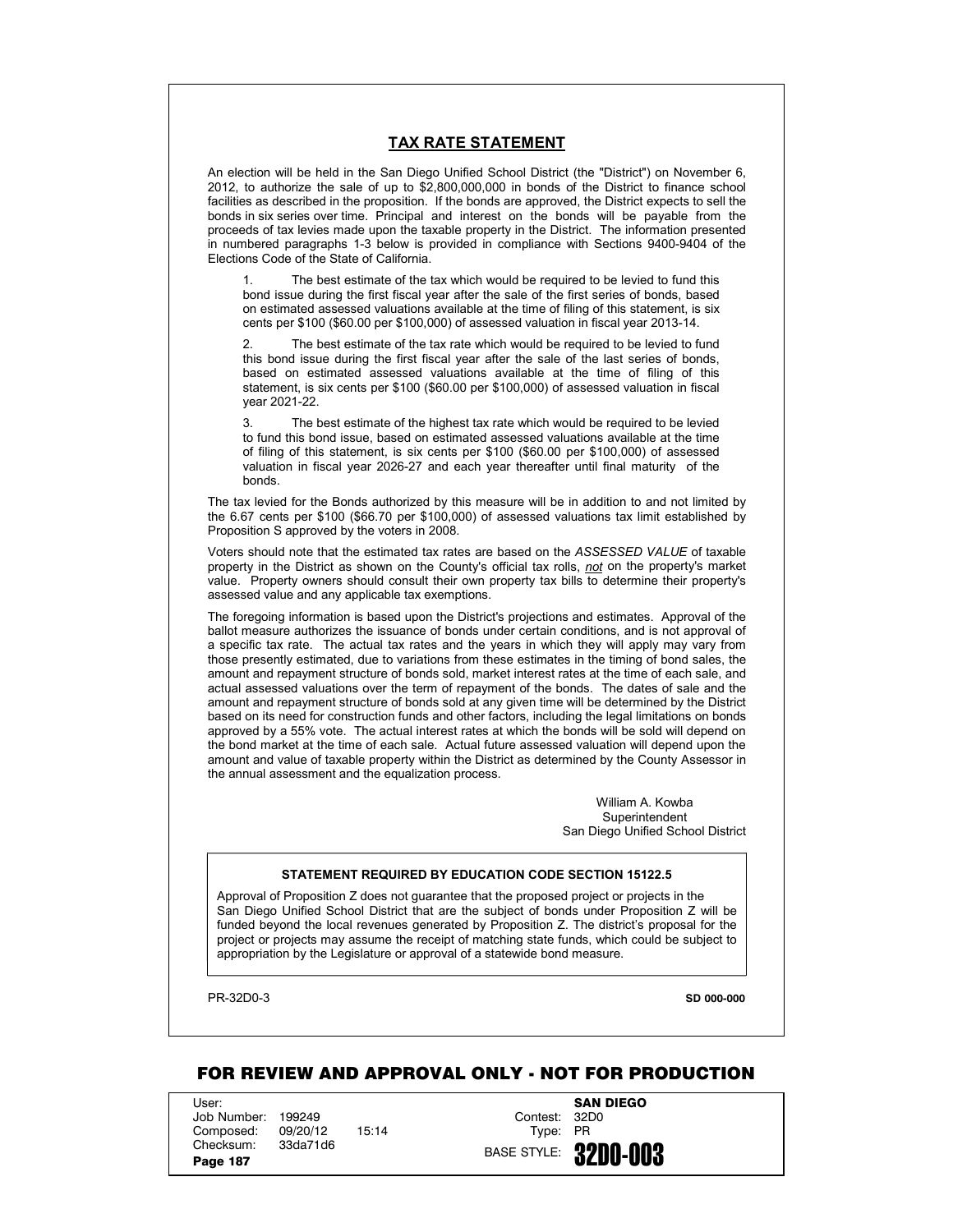# **ARGUMENT IN FAVOR OF PROPOSITION Z**

## **SAN DIEGO NEIGHBORHOOD SCHOOLS CLASSROOM SAFETY AND REPAIR MEASURE.**

## **LOCAL CLASSROOM FUNDING THAT SACRAMENTO CAN NOT TAKE AWAY.**

**MASSIVE STATE CUTS IN SCHOOL FUNDING HURT OUR ABILITY TO PREPARE OUR** CHILDREN FOR COLLEGE AND 21<sup>ST</sup>CENTURY JOBS. Prop. Z provides urgently needed funds for San Diego neighborhood schools and charter schools.

## **NO BALLOON PAYMENTS. NO HIDDEN COSTS**.

Prop. Z is designed to use conventional bonds, like a standard home mortgage.

#### **CRITICAL REPAIRS FOR DETERIORATING SCHOOLS.**

Many San Diego schools are 60+ years old. Additionally, funding cuts forced postponement of critical repairs. Prop. Z repairs deteriorating classrooms; fixes frayed wiring, aging plumbing and leaky roofs; and renovates dangerous electrical/heating systems, cracked sidewalks, broken steps and bathrooms.

#### **MAKING 130,000 SCHOOL CHILDREN SAFER.**

Prop. Z removes hazardous asbestos and mold, improves disabled access, and upgrades fire alarms, safety doors, school security/emergency communications systems.

## **PROTECTING VITAL ACADEMIC PROGRAMS. PREVENTING TEACHER LAYOFFS.**

San Diego's nationally recognized, award winning Technology Education Program helps raise test scores. Without Prop. Z, funds for this program end.

Prop. Z funds repairs that otherwise come from the operating budget, freeing up funds to help prevent teacher layoffs and avoid cuts in math, science and college prep programs.

# **ACCOUNTABILITY/STRICT TAXPAYER SAFEGUARDS BUILT RIGHT IN.**

•INDEPENDENT CITIZENS OVERSIGHT COMMITTEE.

• NO FUNDS FOR ADMINISTRATORS' SALARIES.

•ANNUAL, INDEPENDENT AUDITS.

•DETAILED PUBLIC EXPENDITURE PLAN.

•LOCAL SCHOOL FUNDING MUST, BY LAW, BE SPENT LOCALLY.

# **PLATINUM STANDARD FOR OPENNESS/TRANSPARENCY.**

Ballot Booklet details every repair/renovation project. Oversight Committee reviews every expenditure. Independent audits guarantee every dollar spent as promised.

**WITH INTEREST RATES, CONSTRUCTION COSTS AND INFLATION AT RECORD LOWS, IT WILL ONLY COST MORE TO WAIT.**

Join

*7,000 Classroom Teachers San Diego Taxpayers Advocate\* Middle Class Taxpayers Association*

#### **YES ON PROP. Z Save Our Neighborhood Schools**

**LOCAL SCHOOL FUNDING THAT SACRAMENTO CAN NOT TAKE AWAY.** http://helpsaveourschools.com/

LINDSAY BURNINGHAM DAVID VALLADOLID Teacher/Vice President<br>San Diego Education Association

SCOTT BARNETT RUEBEN LITTLEJOHN President Chief of Police

Parent Institute for Quality Education

San Diego Taxpayers Advocate San Diego Schools Police Department

DR. IRWIN MARK JACOBS Founding Chairman and CEO Emeritus Qualcomm Inc.

PR-32D0-4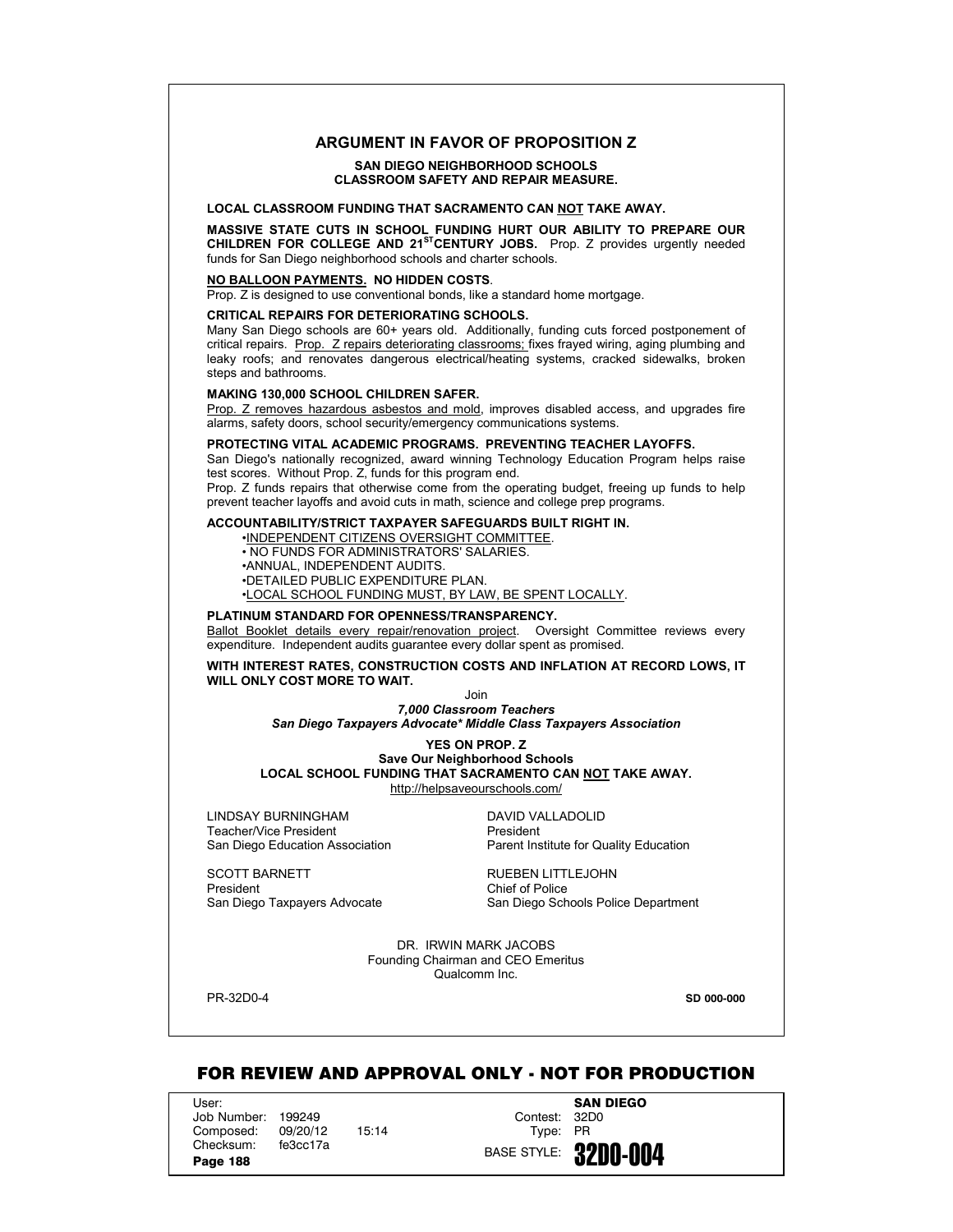# **REBUTTAL TO ARGUMENT IN FAVOR OF PROPOSITION Z**

# **NO ON PROP Z**

## **SECOND MULTI-BILLION TAX INCREASE IN FOUR YEARS**

The School District has \$**1.7 billion in unspent funds** remaining from the \$2.1 billion tax increase voters approved in 2008. That money is available for essentially the same things they say they need now.

Before the District asks you to nearly double the tax payment for school bonds, shouldn't they deliver on their original promises?

# **CRUSHING DEBT WILL BURDEN TAXPAYERS FOR DECADES**

There are no safeguards against balloon payments or expensive, high-interest financing which could triple the ultimate cost of Proposition Z for taxpayers, their children and their grandchildren.

The District already uses and abuses high-interest financing right now. By the time the District spends the remainder of the money approved by voters in 2008, it's possible the Proposition Z bond program will cost taxpayers more than **\$14 billion** with interest ̛ a horrendous 7 to 1 debt service ratio. Vote NO to avoid this risky financing scheme and the crushing debt that comes with it.

# **TRACK RECORD OF FINANCIAL MISMANAGEMENT**

The Superintendent admitted that the District has no idea how to pay for Proposition Z saying: "We don't have a financial plan built looking out into the future."

Do not trust the School District with another multi-billion tax increase after they failed to do adequate planning, failed to be transparent and failed to manage the money they already have.

**VOTE NO on PROP Z**. It's too big a risk for us and our children to take.

GLEN SPARROW<br>Professor Emeritus. SDSU CONTENT MORE PROVIDENT Parent & Small Bu

Parent & Small Business Owner

DOUGLAS GRAY DAVID PAGE Past Bond Oversight Committee Member Parent Advocate

CHRIS CATE San Diego County Taxpayers Association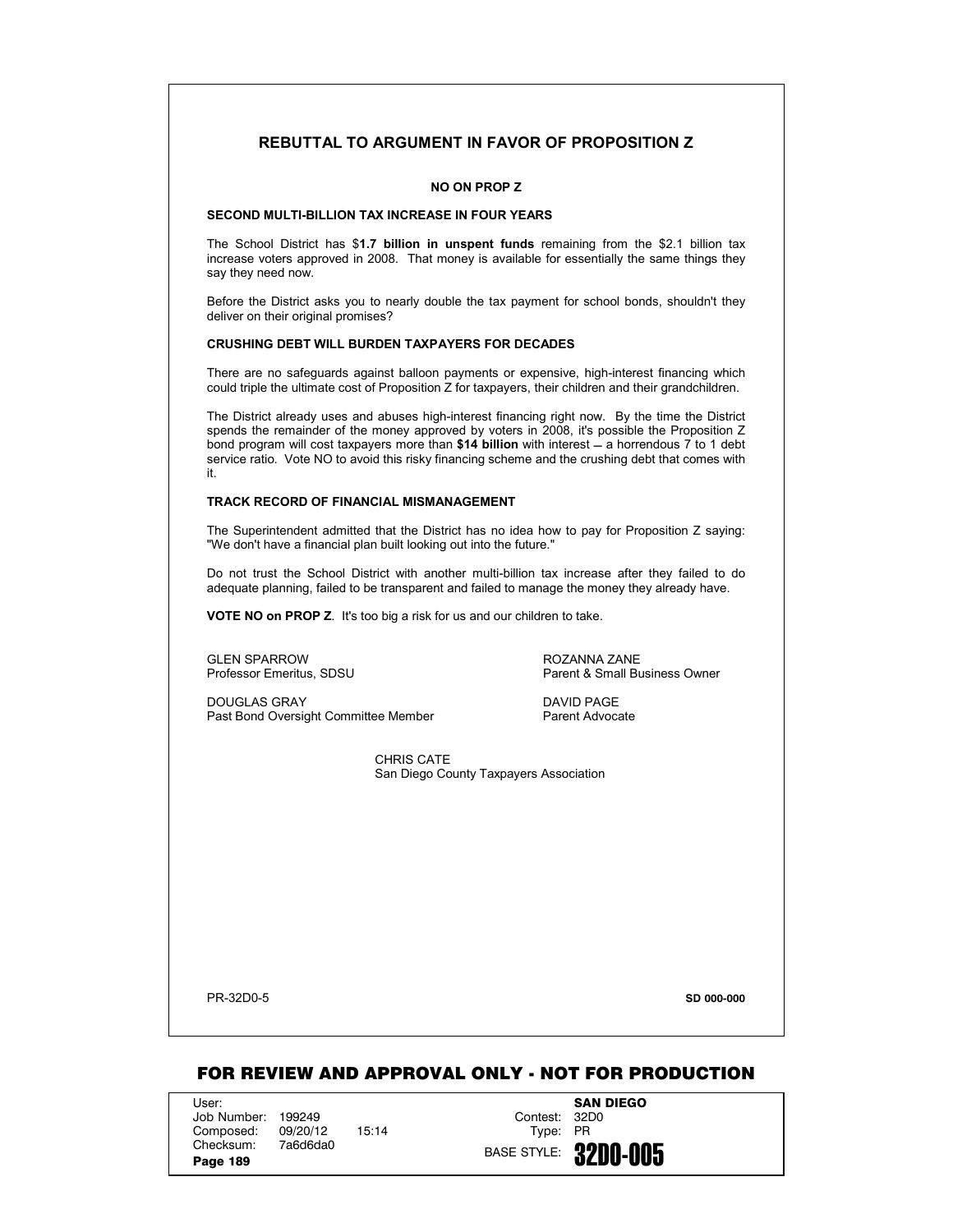# **ARGUMENT AGAINST PROPOSITION Z**

## **Nearly doubles your property tax for school bonds**

Here we go again. Four short years ago the San Diego Unified School District promised that if we passed Proposition S and raised our taxes by \$2.1 billion, new facilities would be built and deferred maintenance would be addressed.

The District has spent less than 25 percent of the \$2.1 billion dollar bond program and now it wants to raise your property taxes AGAIN so it can grab another \$2.8 billion!

Proposition Z means taxpayers will be on the hook for nearly **\$5 BILLION** in tax increases in just four years, not including interest. Proposition Z almost **DOUBLES THE TAX** you pay for school bonds. Before asking for ANOTHER tax increase, they need to finish the projects promised to voters.

## **Enough is enough**

There are two other statewide income tax measures, a sales tax, a business tax increase plus Proposition Z raising our local property taxes on the ballot. Now is not the time to burden taxpayers with so many tax increases!

#### **Wastes taxpayer money**

The District will use very expensive, long-term financing to pay for technology like laptops and routers that have a useful life of only 7 years. Financing equipment like that over 30 years is a waste of taxpayer money.

## **No real safeguards or accountability**

Proposition Z does not protect taxpayers. Nothing in the measure prevents the school board from taking on high interest debt which would triple Proposition Z's cost for taxpayers. Sound extreme? The District currently uses and abuses this type of expensive financing right now.

We should not trust the District with another \$2.8 billion tax increase.

**VOTE NO on PROPOSITION Z**. Tell the District to keep its promises from the last tax increase before asking for more money.

LANI LUTAR<br>
President & CEO<br>
President & CEO President & CEO San Diego County Taxpayers Association

DEBRA O'TOOLE DENISE D. FALKENTHAL<br>President Parents for Quality Education

Past PTA President

DONNA CLEARY Past President Parent Organization/ Schools Committee Member

PR-32D0-6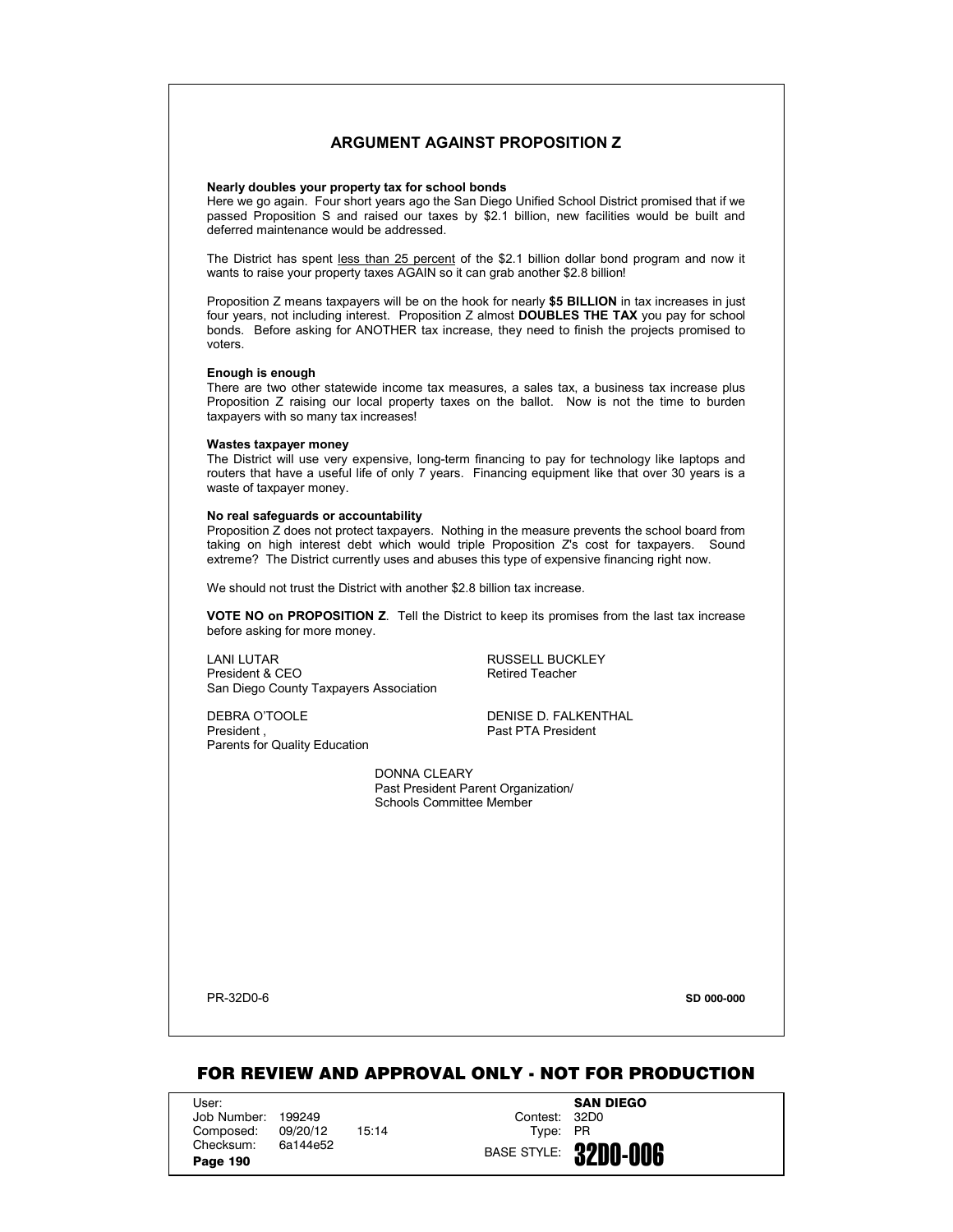# **REBUTTAL TO ARGUMENT AGAINST PROPOSITION Z**

#### **THE OPPONENTS HAVE THEIR FACTS WRONG.**

**NO LONG-TERM, HIGH INTEREST "POWAY-STYLE" BONDS. ONLY CONVENTIONAL FINANCING PERMITTED.**

## **IRONCLAD TAXPAYER SAFEGUARDS.**

- All funds, by law, spent locally.
- Annual, independent audits account for every penny.
- Independent Oversight Committee, including Taxpayer representation (by law), reviews expenditures.
- Complete transparency. Every single project on the Ballot and On-Line.
- Funding Sacramento can NOT take away!

That's why *San Diego Taxpayers Advocate* and *Middle Class Taxpayers Association* (San Diego's largest taxpayer organization) support Prop. Z.

# **PROPS. S AND Z. CRITICAL REPAIRS. MAKING 130,000 STUDENTS SAFER.**

Outside architects/contractors identified \$7+ billion in repairs at 200+ neighborhood schools. Together, these bonds:

- $-$  Fix leaky plumbing, aging roofs, and dangerous electrical systems.
- ̛ **Remove hazardous asbestos.**
- $=$  Renovate fire alarms/safety doors/school security systems.

### **PROMISES MADE. PROMISES KEPT.**

Independent Citizens Oversight Committee found Prop. S bond projects completed under budget.

San Diego Schools earned **3 Taxpayer Association "Golden Watchdog" Awards** for effective financial management and protecting Taxpayers.

## **PROTECT NATIONALLY RECOGNIZED TECHNOLOGY PROGRAM.**

**Prop. S started San Diego's Classroom Technology Program**. Test scores are up every year since. Without Prop. Z, Technology funding ends.

### **FUNDING SCHOOLS DESPERATELY NEED**.

Prop. Z helps **prevent teacher layoffs** and protect math, science/college prep programs.

Interest rates/constructions costs at record lows. **Putting off repairs would cost millions more ̛ funds schools need to retain teachers and educate children**.

## **Join**

*7,000 Classroom Teachers \* Parents of 130,000 School Children San Diego Taxpayers Advocate \* Middle Class Taxpayers Association*

## **YES ON PROP. Z. Save Our Neighborhood Schools**

**LOCAL SCHOOL FUNDING THAT SACRAMENTO CAN NOT TAKE AWAY.**

http://helpsaveourschools.com/

JIM MAHLER JESUS MONTANA Teacher/President **President** President

American Federation of Teachers San Diego Schools Police Officers Association

KIA NERI MEL KATZ

Parent/President Co-Owner (35 years), Manpower San Diego Parent Teacher Association (PTA) Former Chair, San Diego Regional Chamber of Commerce (1991-92)

> JOHN A. GORDON Chair, Finance Committee Independent Citizens Oversight Committee

PR-32D0-7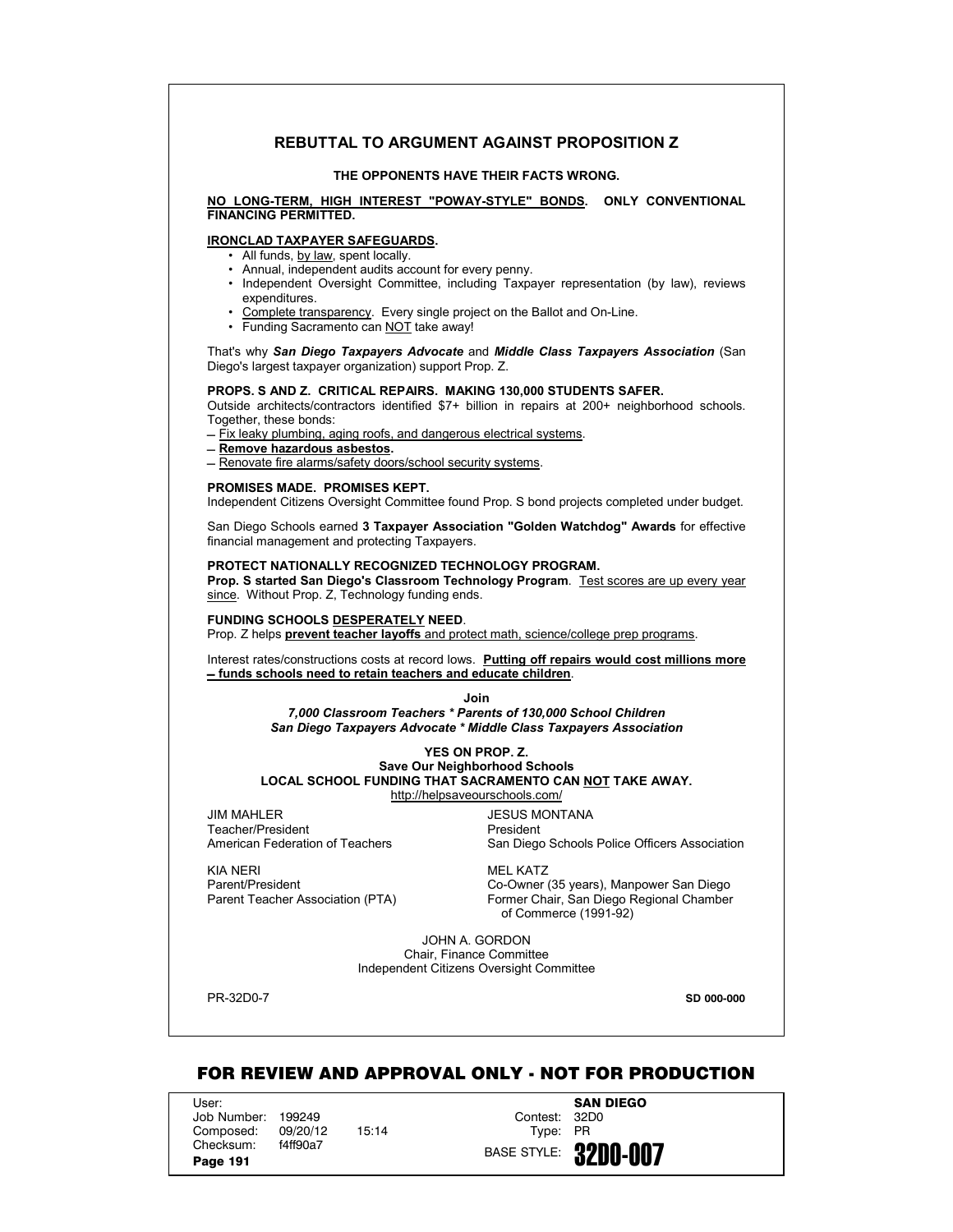# **EXHIBIT A FULL TEXT OF PROPOSITION**

# SAN DIEGO NEIGHBORHOOD SCHOOLS CLASSROOM SAFETY AND REPAIR MEASURE OF 2012

This Proposition may be known and referred to as the "San Diego Neighborhood Schools Classroom Safety and Repair Measure of 2012" or as "Proposition Z"

## BOND AUTHORIZATION

To provide financing for the specific school facilities projects listed in the Bond Project List below, and in order to qualify to receive State matching grant funds, and upon approval of this proposition by at least 55% of the registered voters voting on the proposition, the San Diego Unified School District shall be authorized to issue and sell bonds of up to \$2,800,000,000 in aggregate principal amount subject to all of the accountability safeguards specified below.

The State of California does not have lawful authority to take locally approved school district bond funds for any State purposes. Proceeds from the sale of bonds authorized by this proposition shall be used only for the construction, reconstruction, rehabilitation, or replacement of school facilities, including the furnishing and equipping of school facilities, or the acquisition or lease of real property for school facilities, and not for any other purpose, including teacher and administrator salaries and other school operating expenses. Proceeds of the bonds may be used to pay or reimburse the District for the cost of District staff when performing work on or necessary and incidental to the bond projects.

## ACCOUNTABILITY SAFEGUARDS

The provisions in this section are specifically included in this proposition in order that the San Diego Unified School District's voters and taxpayers may be assured that their money will be spent wisely to address specific facilities needs of the San Diego Unified School District, all in compliance with the requirements of Article XIII A, Section 1(b)(3) of the State Constitution, and the Strict Accountability in Local School Construction Bonds Act of 2000 (Education Code Sections 15264 and following).

Evaluation of Needs. The Board of Education has prepared an updated facilities plan in order to evaluate and address all of the facilities needs of the San Diego Unified School District at each campus and facility, and to determine which projects to finance from a local bond at this time. The Board of Education hereby certifies that it has evaluated safety, class size reduction and information technology needs in developing the Bond Project List.

Bond Issuance Limitation. The District is required by law to make its best estimates of the ad valorem property tax rate required to be levied on all taxable property in the District to pay debt service on the proposed bonds. The District's tax rate estimates appear in the Tax Rate Statement that the Registrar is required to provide in the Voter Information Pamphlet mailed to voters in connection with the election. The limitation contained in Proposition S, approved by voters on November 4, 2008, does not extend to bonds of the District authorized and issued pursuant to an election held after the date of approval of Proposition S, and the tax rate levied to meet the debt service requirements of the bonds proposed to be issued hereunder, as estimated in the Tax Rate Statement, shall be in addition to and not included in projections related to the Proposition S tax rate limit.

Independent Citizens' Oversight Committee. The Board of Education shall establish an independent Citizens' Oversight Committee (pursuant to Education Code Section 15278 and following), to ensure bond proceeds are spent only for the school facilities projects listed in the Bond Project List. The committee shall be established within 60 days of the date when the results of the election appear in the minutes of the Board of Education. The Committee may be comprised of the same members as the Citizens' Oversight Committee for Proposition S.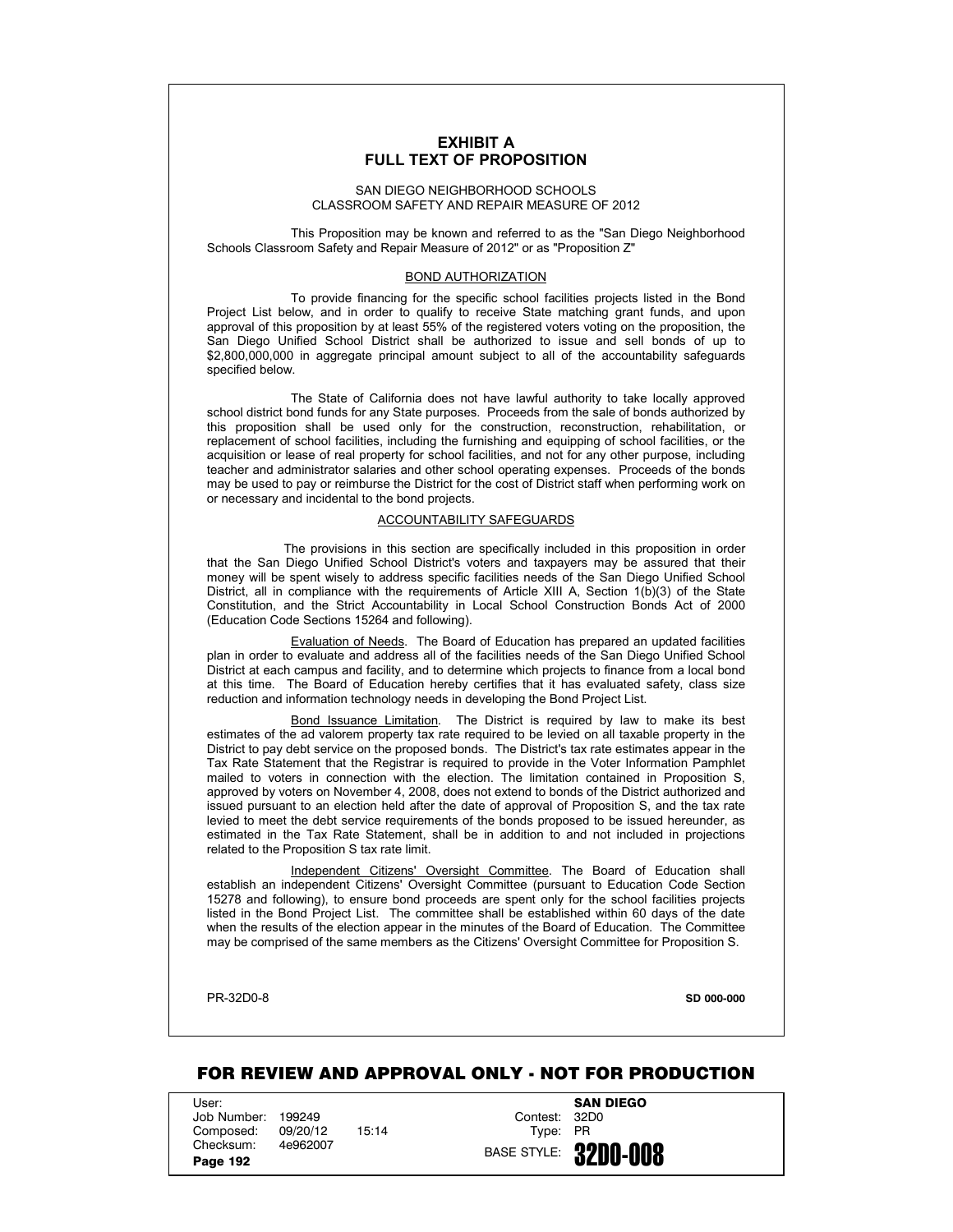Annual Performance Audits. The Board of Education shall conduct an annual, independent performance audit to ensure that the bond proceeds have been expended only on the school facilities projects listed in the Bond Project List.

Annual Financial Audits. The Board of Education shall conduct an annual. independent financial audit of the bond proceeds until all of those proceeds have been spent for the school facilities projects listed in the Bond Project List.

Special Bond Proceeds Account; Annual Report to Board. Upon approval of this proposition and the sale of any bonds approved, the Board of Education shall take actions necessary pursuant to Government Code Section 53410 and following to establish an account in which proceeds of the sale of bonds will be deposited. As long as any proceeds of the bonds remain unexpended, the Superintendent of the District shall cause a report to be filed with the Board no later than December 31 of each year, commencing December 31, 2013, stating (1) the amount of bond proceeds received and expended in that year, and (2) the status of any project funded or to be funded from bond proceeds. The report may relate to the calendar year, fiscal year, or other appropriate annual period as the Superintendent shall determine, and may be incorporated into the annual budget, audit, or other appropriate routine report to the Board.

#### BOND PROJECT LIST

The Bond Project List below describes the specific projects the San Diego Unified School District proposes to finance with proceeds of the bonds. Listed projects will be completed as needed at a particular school site according to Board-established priorities, and the order in which such projects appear on the Bond Project List is not an indication of priority for funding or completion. The final cost of each project will be determined as plans are finalized, construction bids are awarded, and projects are completed. Certain construction funds expected from nonbond sources, including State grant funds for eligible projects, have not yet been secured. Until all project costs and funding sources are known, the Board of Education cannot determine the amount of bond proceeds available to be spent on each project, nor guarantee that the bonds will provide sufficient funds to allow completion of all listed projects. Completion of some projects may be subject to further government approvals by State officials and boards, to local environmental review, and to input from the public. For these reasons, inclusion of a project on the Bond Project List is not a guarantee that the project will be funded or completed. The Board of Education may make changes to the Bond Project List in the future consistent with the projects specified in the proposition.

## PART ONE:

Projects For All Schools Unless otherwise noted, the following projects are authorized to be completed as needed at each or any of the District's school sites:

Building Systems Repair and Replacement

- Complete major electrical, infrastructure, plumbing, sewage, structural, HVAC, and landscaping repair, upgrades and renovations to school sites including but not limited to:
	- o Replace or upgrade outdated electrical systems, aging wiring and electrical panels,
	- o Repair or replace deteriorating plumbing and underground sewer systems,
	- o Repair or replace aging, leaky roofs,
	- o Repair or replace outdated, inefficient heating, ventilation and air cooling systems to save energy and reduce maintenance costs,
	- o Repair or restore classroom and building interior and exterior finishes and fixtures,
	- o Repair or replace cracked and broken concrete sidewalks, hardscape and exterior infrastructure,
	- o Resurface, repair or upgrade asphalt parking lots and playground areas, and
	- o Repair or replace doors and windows.

PR-32D0-9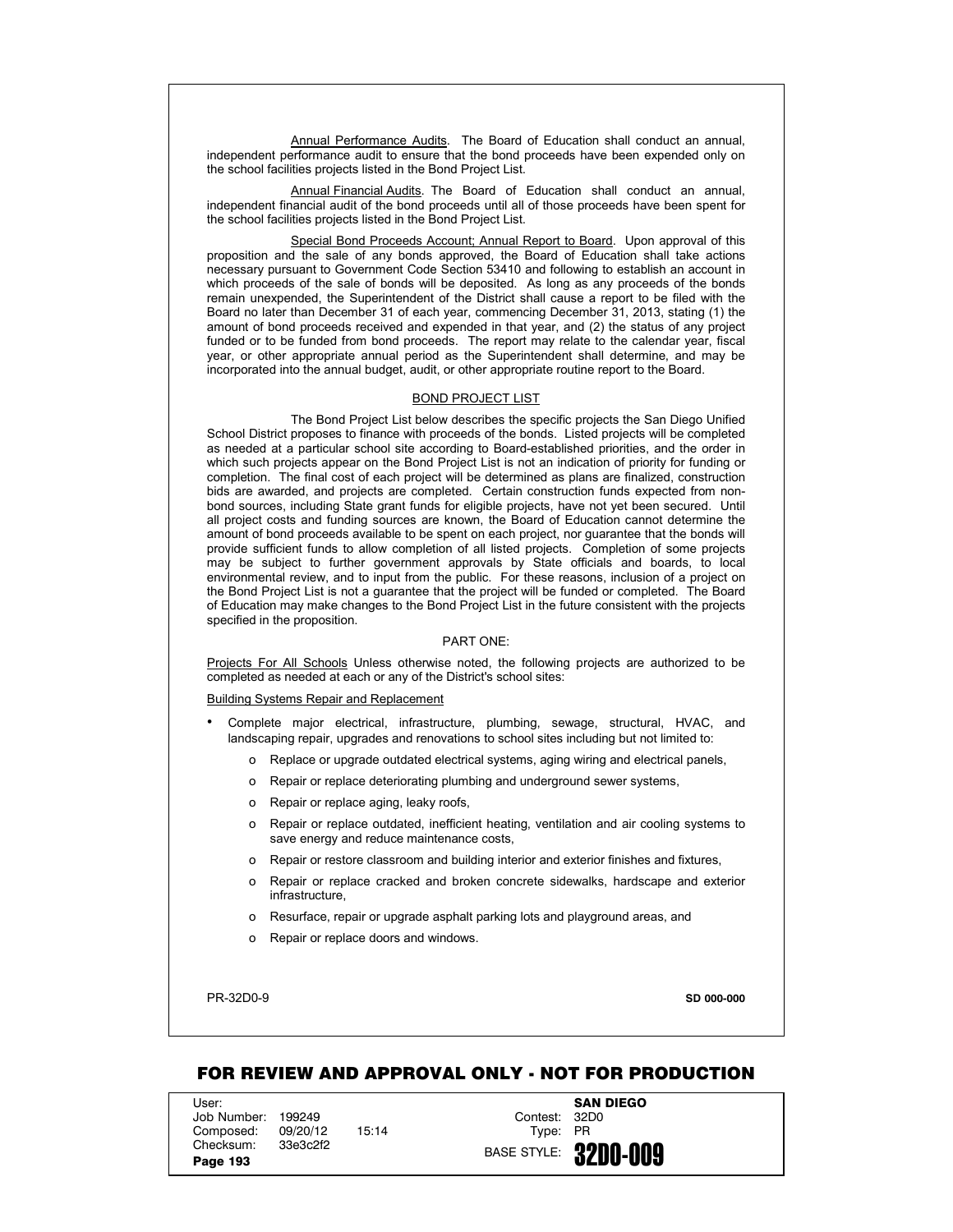- Provide up-to-date classroom and instructional technology required for 21st century student learning and teaching,
- Upgrade and expand information systems and technology throughout the District to support 21<sup>st</sup> century classrooms, efficient operations, student and parent services,
- Upgrade wired and wireless infrastructure and equipment to support technology systems and leverage federal and state matching funds for school technology programs, and
- Upgrade classroom instructional technology and student connectivity devices.

College, Career and Technical Education Facility Improvements

• Upgrade and expand classrooms, labs, and specialized facilities for career and vocational technology programs.

School Improvements to Support Student Health, Safety & Security

- Replace obsolete fire alarms and outdated emergency communications systems,
- Remove, remediate and abate asbestos, mold, and other potentially dangerous substances,
- Provide school site security improvements, including increased lighting, fencing, and vandalism and intrusion safeguards,
- Upgrade or install air conditioning for schools located in warmer areas,
- Upgrade and expand student food service areas and kitchens to improve student access to a variety of nutritious meals,
- Improve the seismic structural integrity of school buildings to better protect students and staff in the event of an earthquake, and
- Reconfigure second floor exiting to improve safety of ingress and egress for students.

Improve School Accessibility & Code Compliance Upgrades

- Improve accessibility for disabled persons to comply with Americans with Disabilities Act (ADA) and Title 24,
- Modernize and renovate or expand restrooms to improve accessibility,
- Modernize and renovate physical education facilities, playgrounds and fields to comply with Title IX gender equity requirements, and
- Repair aging portable classrooms to comply with code requirements.

## Energy Efficiency and Sustainability

- Install energy efficient (LED/fluorescent) lighting systems with occupancy sensors,
- Install solar lighting systems,
- Increase building insulation and dual-pane windows,
- Replace older inefficient mechanical and central controls systems with energy efficient systems,
- Purchase and install solar panels and other devices to generate electricity from sunlight where feasible,
- Install innovative systems to produce energy and/or reduce consumption,
- Install recycled water systems for irrigation and make connections to recycled water supplies for irrigation purposes where feasible, and
- Install water saving efficient toilets and fixtures.

PR-32D0-10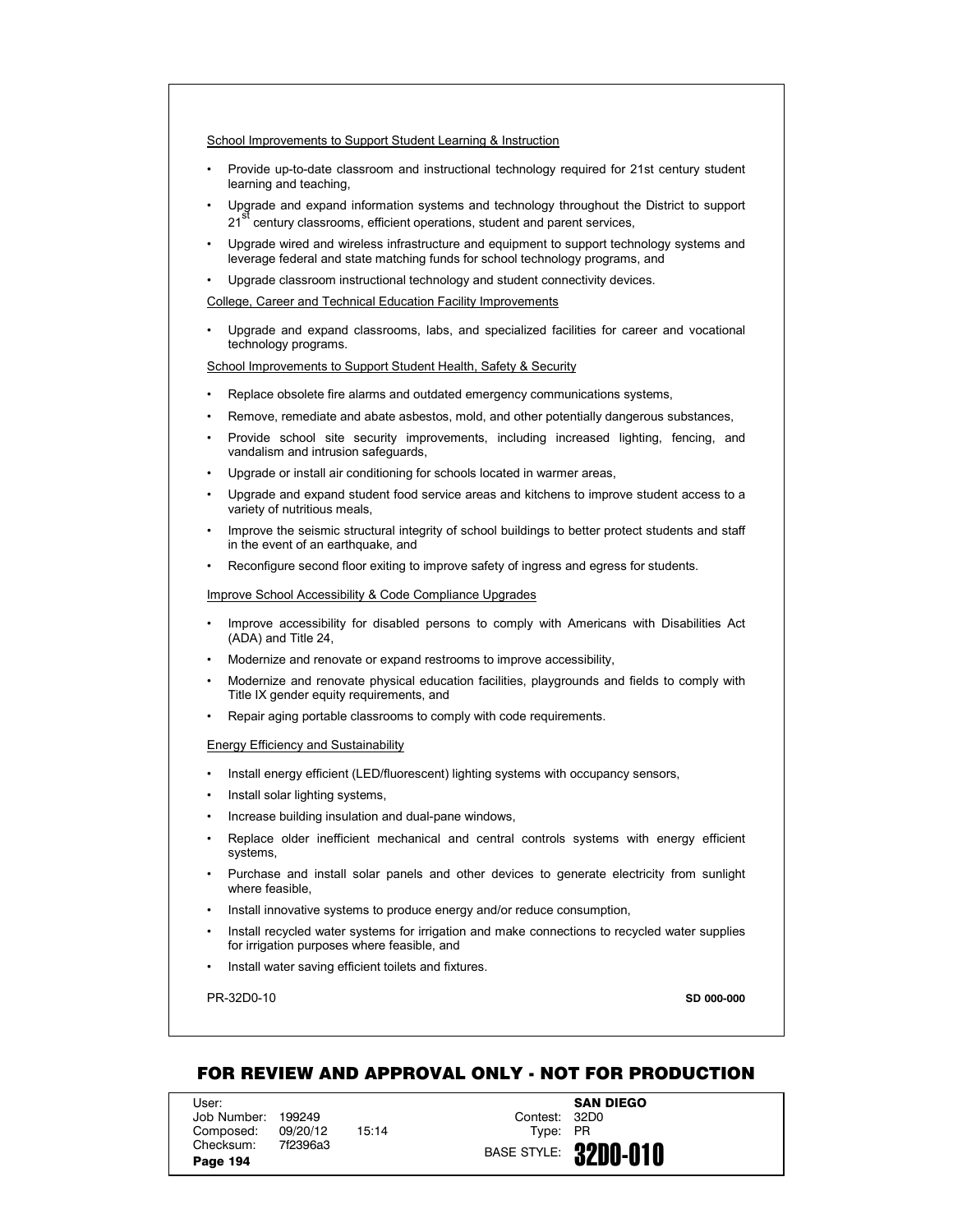## Quality Neighborhood Schools

- Plan, acquire property for and construct new classrooms and school facilities to accommodate student enrollment in neighborhood schools, including to accommodate growth in the following high school cluster areas: Clairemont High School cluster, Crawford High School cluster, Henry High School cluster, Hoover High School cluster, Kearny High School cluster, La Jolla High School cluster, Lincoln High School cluster, Madison High School cluster, Mira Mesa High School cluster, Mission Bay High School cluster, Morse High School cluster, Point Loma High School cluster, San Diego High School cluster, Scripps Ranch High School cluster, Serra High School cluster and University City High School cluster,
- Renovate existing inadequate classrooms and support facilities,
- Improve or construct school buildings, facilities, parking lots, and structures to meet the needs at neighborhood schools,
- Provide, expand or improve facilities to meet the needs of special education students,
- Improve and install playfields for student and neighborhood joint-use with the City of San Diego,
- Develop or improve education, recreation and/or community resource facilities for joint-use to support students and neighborhood families,
- Remove or replace old or inadequate buildings with new facilities,
- Remove excess portable classroom buildings to reduce utility and maintenance costs,
- Improve visual and performing arts facilities,
- Improve physical education, athletic facilities and turf fields,
- Expand classroom capacity and school facilities to meet projected area growth needs,
- Expand classroom, science/technology lab capacity and school facilities to meet projected needs,
- Expand and develop science education facilities to support students for joint-use, and
- Expand or develop joint-use athletic facilities.

### Growth

• Construct school facilities to accommodate projected growth in high school cluster areas.

School Site and Classroom Funds

• Allocate at every elementary, middle, and high school \$200 per student (as "site discretionary funds") to be spent on qualified, permitted projects that shall remain property of the District.

# PART TWO:

School Site Projects. Unless otherwise noted, the following projects are authorized to be completed as needed at the following school sites:

#### **Adams Elementary School**

Building Systems Repair and Replacement

- Repair or replace damaged or broken hardscape surfaces and exterior infrastructure
- Repair or replace deteriorated roofs
- Repair or replace deteriorating plumbing and underground sewer systems
- Repair or restore classroom and building interior and exterior finishes and fixtures
- Repair, replace worn or damaged doors and windows
- Replace deteriorated electrical system components
- Replacement of old light fixtures and fluorescent light ballasts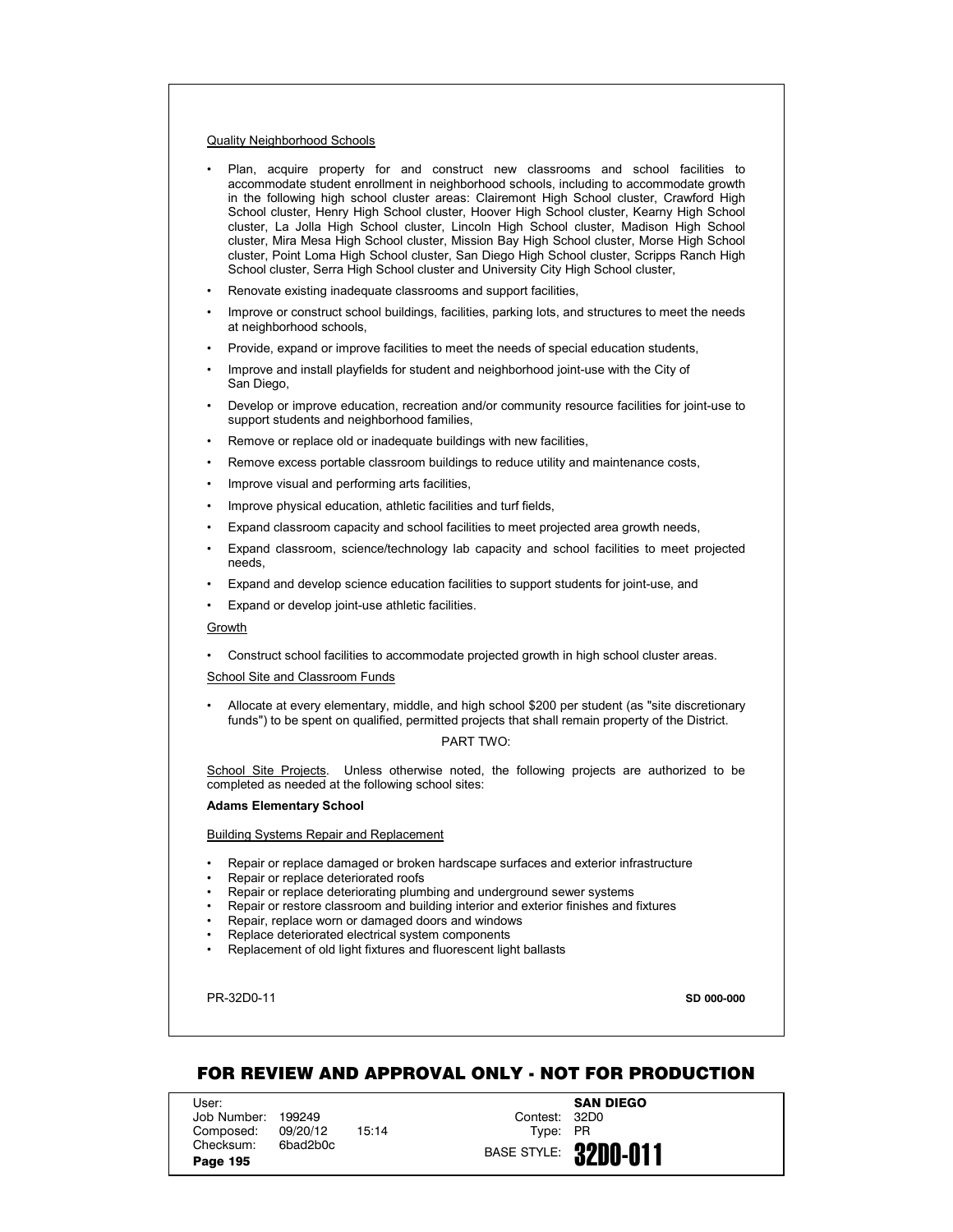- Provide up-to-date classroom and instructional technology required for 21st century student learning and teaching
- Upgrade wired and wireless infrastructure and equipment to support technology systems and leverage federal and state matching funds for school technology programs

School Improvements to Support Student Health, Safety and Security

- Provide school site security improvements, including increased lighting, fencing, and vandalism and intrusion safeguards
- Upgrade and install air conditioning for schools located in climate zone 2
- Replace obsolete fire alarms and update emergency communications systems

Improve School Accessibility and Code Compliance Upgrades

• Improve accessibility for disabled persons and comply with Americans with Disabilities Act (ADA) and Title 24

# **ALBA School @North Park**

Building Systems Repair and Replacement

- Replace cracked/broken exterior concrete and infrastructure
- Repair or resurface parking lots and playground surfaces in poor condition
- Repair or replace deteriorating plumbing and underground sewer systems
- Repair or restore classroom and building interior and exterior finishes and fixtures
- Repair or replace roof systems
- Replace or restore old or broken doors and windows
- Replacement of old light fixtures and fluorescent light ballasts
- Upgrade or replace deficient components of the electrical system

School Improvements to Support Student Learning and Instruction

- Provide up-to-date classroom and instructional technology required for 21st century student learning and teaching
- Upgrade wired and wireless infrastructure and equipment to support technology systems and leverage federal and state matching funds for school technology programs

College, Career and Technical Education Facility Improvements

• Construct college, career and technical education facilities

School Improvements to Support Student Health, Safety and Security

- Provide school site security improvements, including increased lighting, fencing, and vandalism and intrusion safeguards
- Upgrade and install air conditioning for schools located in climate zone 2
- Replace obsolete fire alarms and update emergency communications systems

## Improve School Accessibility and Code Compliance Upgrades

• Improve accessibility for disabled persons and comply with Americans with Disabilities Act (ADA) and Title 24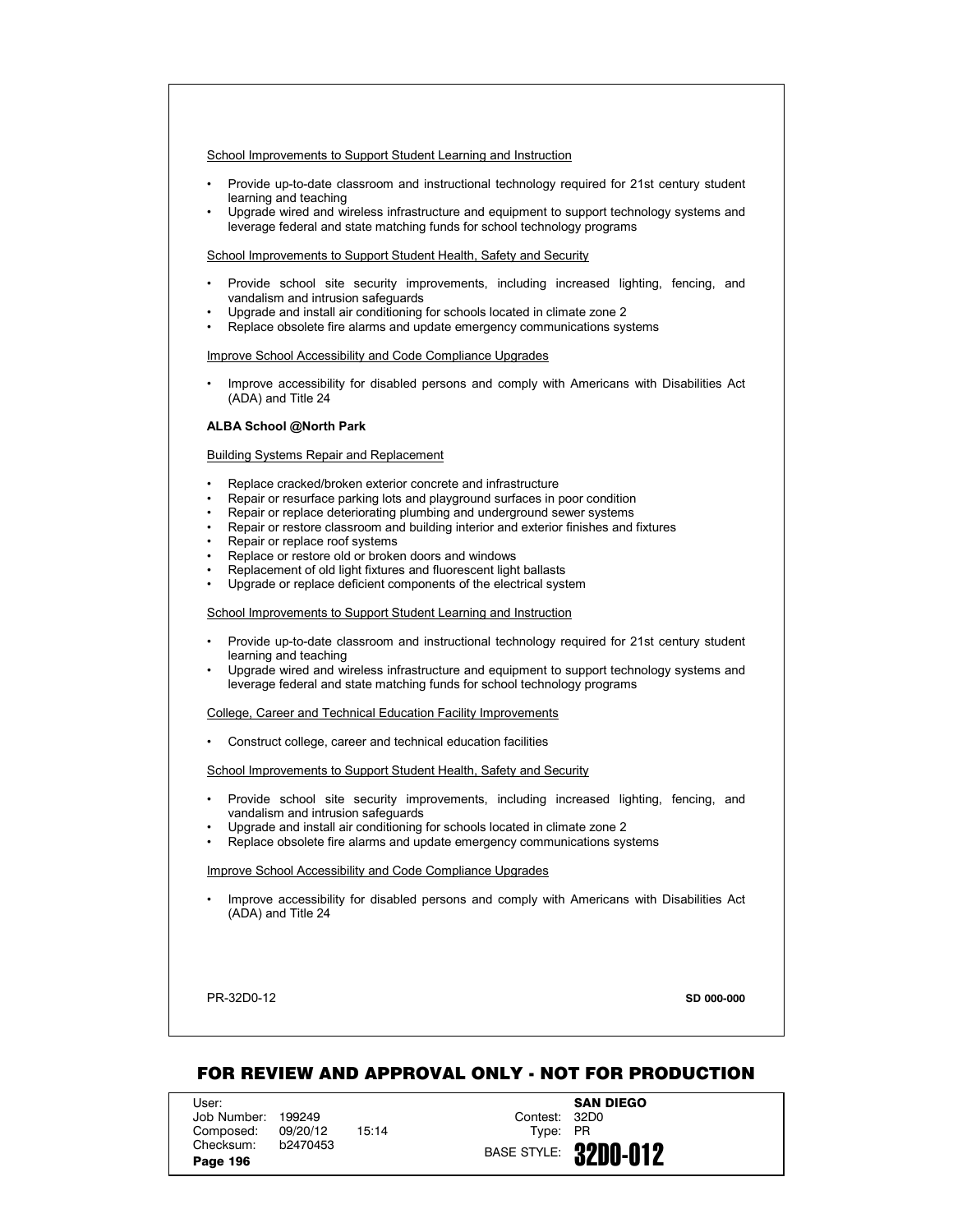#### **Alcott Elementary School**

Building Systems Repair and Replacement

- Repair deteriorated interior and exterior finishes and fixtures
- Repair or replace deteriorated roofs
- Repair, replace worn or damaged doors and windows
- Replace deteriorated electrical system components
- Replace or repair concrete sidewalks and other exterior infrastructure in poor condition
- Replacement of old light fixtures and fluorescent light ballasts
- Upgrade old plumbing and sewer systems

School Improvements to Support Student Learning and Instruction

- Provide up-to-date classroom and instructional technology required for 21st century student learning and teaching
- Upgrade wired and wireless infrastructure and equipment to support technology systems and leverage federal and state matching funds for school technology programs

School Improvements to Support Student Health, Safety and Security

- Provide school site security improvements, including increased lighting, fencing, and vandalism and intrusion safeguards
- Replace obsolete fire alarms and update emergency communications systems

Improve School Accessibility and Code Compliance Upgrades

- Improve accessibility for disabled persons and comply with Americans with Disabilities Act (ADA) and Title 24
- Repair aging portable classrooms to comply with code requirements

#### **Angier Elementary School**

Building Systems Repair and Replacement

- Replace cracked/broken exterior concrete and infrastructure
- Repair deteriorated interior and exterior finishes and fixtures
- Upgrade old/deteriorated electrical systems, wiring and panels
- Patch, repair, replace building roof components
- Repair, replace plumbing and deteriorated sewer systems
- Repair, replace worn or damaged doors and windows
- Replace or upgrade auditorium sound and public address systems
- Replacement of carpeting
- Replacement of old light fixtures and fluorescent light ballasts

School Improvements to Support Student Learning and Instruction

- Provide up-to-date classroom and instructional technology required for 21st century student learning and teaching
- Upgrade wired and wireless infrastructure and equipment to support technology systems and leverage federal and state matching funds for school technology programs

School Improvements to Support Student Health, Safety and Security

- Provide school site security improvements, including increased lighting, fencing, and vandalism and intrusion safeguards
- Upgrade and install air conditioning for schools located in climate zone 2
- Replace obsolete fire alarms and update emergency communications systems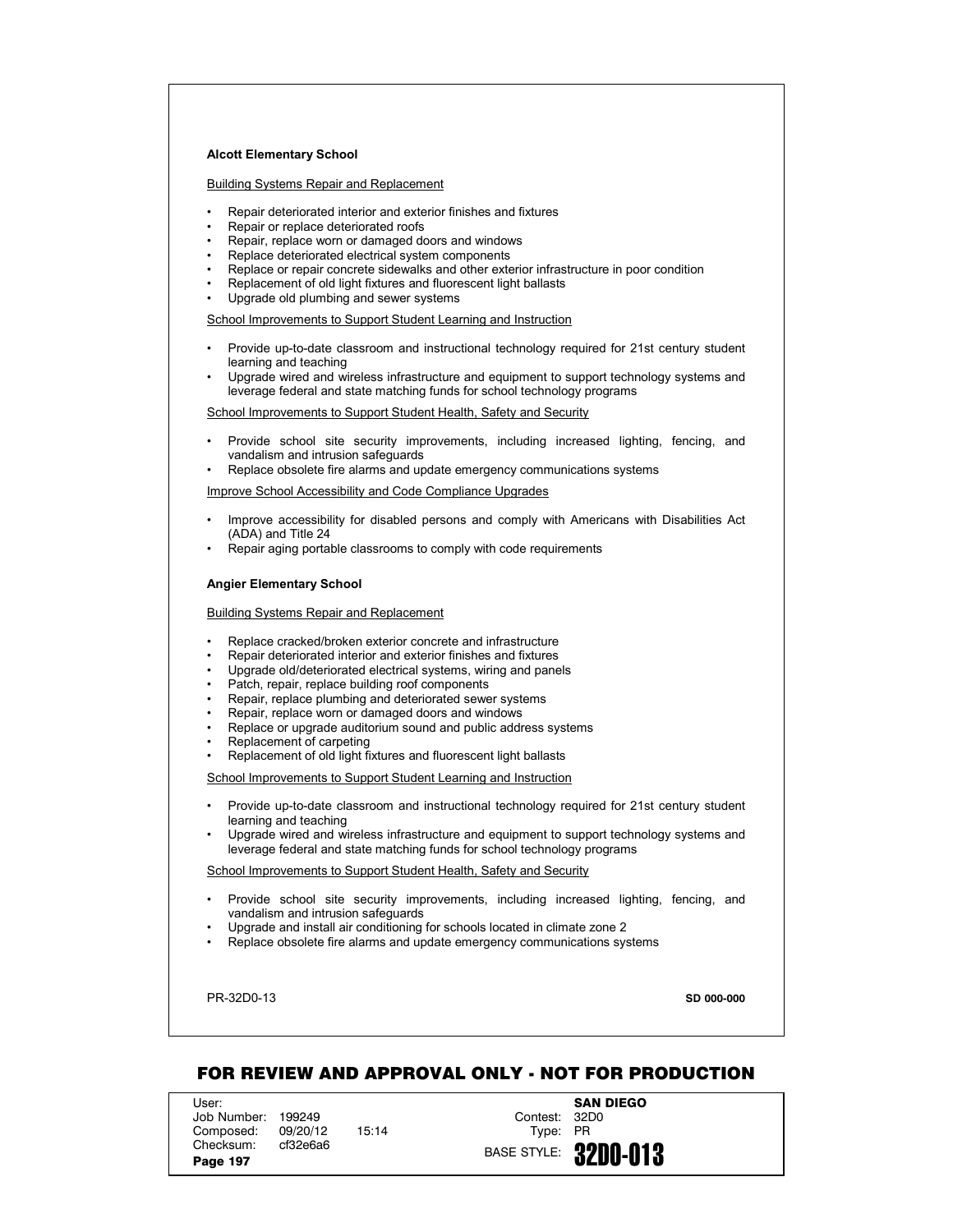## Improve School Accessibility and Code Compliance Upgrades

- Improve accessibility for disabled persons and comply with Americans with Disabilities Act (ADA) and Title 24
- Repair aging portable classrooms to comply with code requirements

### Quality Neighborhood Schools

• Improve physical education, athletic facilities and turf fields

# **Audubon K-8 School**

# Building Systems Repair and Replacement

- Correct interior and exterior deficiencies including finishes and fixtures
- Repair or replace damaged or broken hardscape surfaces and exterior infrastructure
- Repair or resurface parking lots and playground surfaces in poor condition
- Repair or replace security cameras
- Repair or upgrade outdated electrical systems, aging wiring and electrical panels
- Repair or replace roof systems
- Repair, replace worn or damaged doors and windows
- Replacement of old light fixtures and fluorescent light ballasts
- Sand and refinish wood stage, gym and classroom floors
- Upgrade old plumbing and sewer systems
- School Improvements to Support Student Learning and Instruction
- Provide up-to-date classroom and instructional technology required for 21st century student learning and teaching
- Upgrade wired and wireless infrastructure and equipment to support technology systems and leverage federal and state matching funds for school technology programs

#### School Improvements to Support Student Health, Safety and Security

- Provide school site security improvements, including increased lighting, fencing, and vandalism and intrusion safeguards
- Upgrade and expand student food service areas and kitchens
- Replace obsolete fire alarms and update emergency communications systems

# Improve School Accessibility and Code Compliance Upgrades

• Improve accessibility for disabled persons and comply with Americans with Disabilities Act (ADA) and Title 24

#### Quality Neighborhood Schools

• Improve physical education and athletic facilities, including new gymnasium and turf field

# **Baker Elementary School**

# Building Systems Repair and Replacement

- Repair or replace aged/deteriorated plumbing and sewer systems
- Repair or replace damaged or broken hardscape surfaces and exterior infrastructure
- Repair deteriorated interior and exterior finishes and fixtures
- Repair or resurface parking lots and playground surfaces in poor condition
- Repair or replace doors and windows
- Repair or replace security cameras
- Repair or upgrade outdated electrical systems, aging wiring and electrical panels
- Repair or replace roof systems
- Replacement of old light fixtures and fluorescent light ballasts
- Resurfacing and grading of decomposed granite playgrounds and fields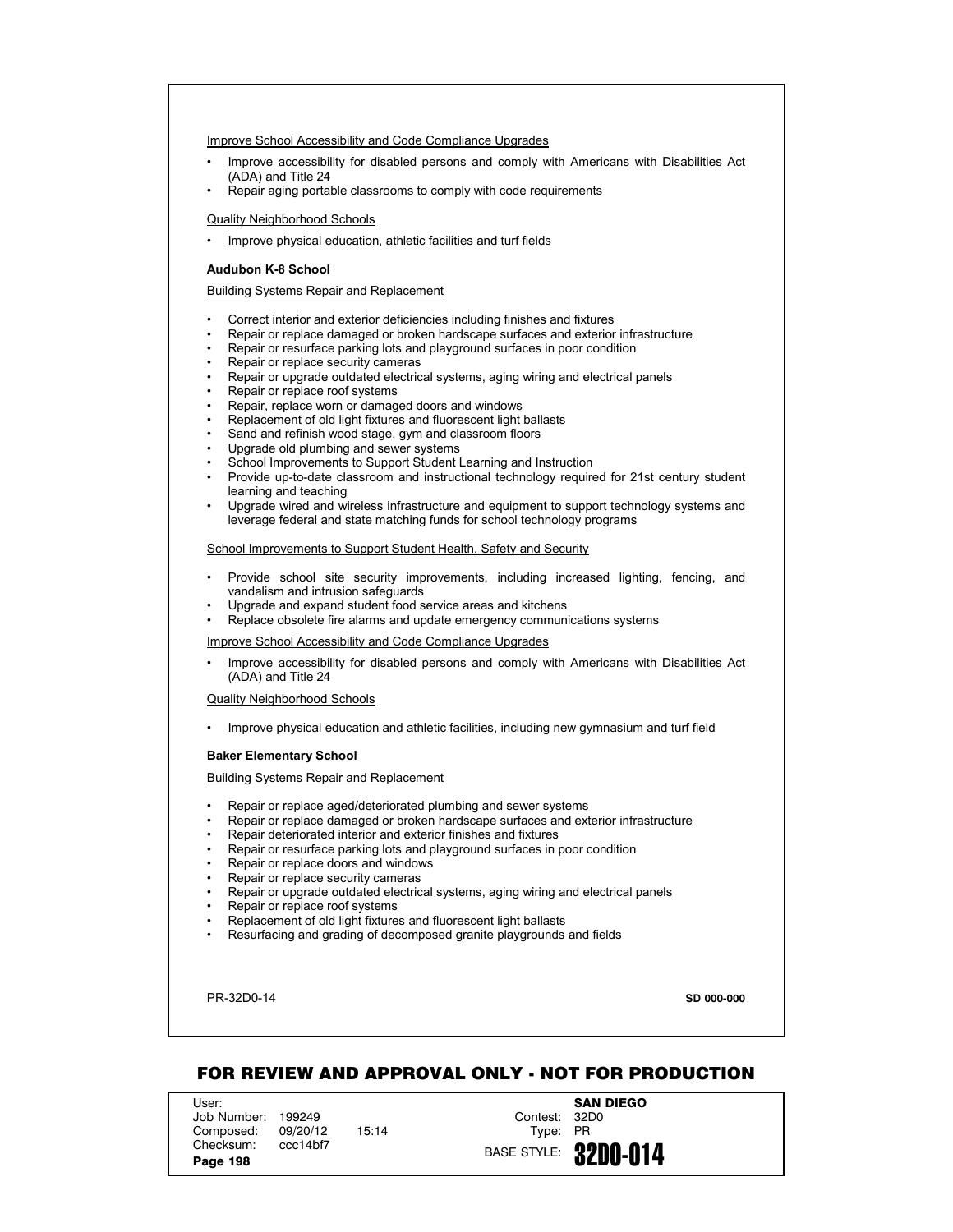- Provide up-to-date classroom and instructional technology required for 21st century student learning and teaching
- Upgrade wired and wireless infrastructure and equipment to support technology systems and leverage federal and state matching funds for school technology programs

School Improvements to Support Student Health, Safety and Security

- Provide school site security improvements, including increased lighting, fencing, and vandalism and intrusion safeguards
- Upgrade and install air conditioning for schools located in climate zone 2
- Upgrade and expand student food service areas and kitchens
- Replace obsolete fire alarms and update emergency communications systems

Improve School Accessibility and Code Compliance Upgrades

• Improve accessibility for disabled persons and comply with Americans with Disabilities Act (ADA) and Title 24

Quality Neighborhood Schools

- Plan and construct classrooms and school facilities to accommodate student enrollment
- Improve physical education, athletic facilities and turf fields

# **Balboa Elementary School**

Building Systems Repair and Replacement

- Repair or replace aged/deteriorated plumbing and sewer systems
- Correct interior and exterior deficiencies including finishes and fixtures
- Replace cracked/broken exterior concrete and infrastructure
- Repair or replace doors and windows
- Replace deteriorated electrical system components
- Replace roof systems that are beyond their useful life
- Replacement of old light fixtures and fluorescent light ballasts
- Resurfacing and grading of decomposed granite playgrounds and fields

School Improvements to Support Student Learning and Instruction

- Provide up-to-date classroom and instructional technology required for 21st century student learning and teaching
- Upgrade wired and wireless infrastructure and equipment to support technology systems and leverage federal and state matching funds for school technology programs

School Improvements to Support Student Health, Safety and Security

- Provide school site security improvements, including increased lighting, fencing, and vandalism and intrusion safeguards
- Upgrade and install air conditioning for schools located in climate zone 2
- Replace obsolete fire alarms and update emergency communications systems

Improve School Accessibility and Code Compliance Upgrades

• Improve accessibility for disabled persons and comply with Americans with Disabilities Act (ADA) and Title 24

## Quality Neighborhood Schools

• Improve physical education, athletic facilities and turf fields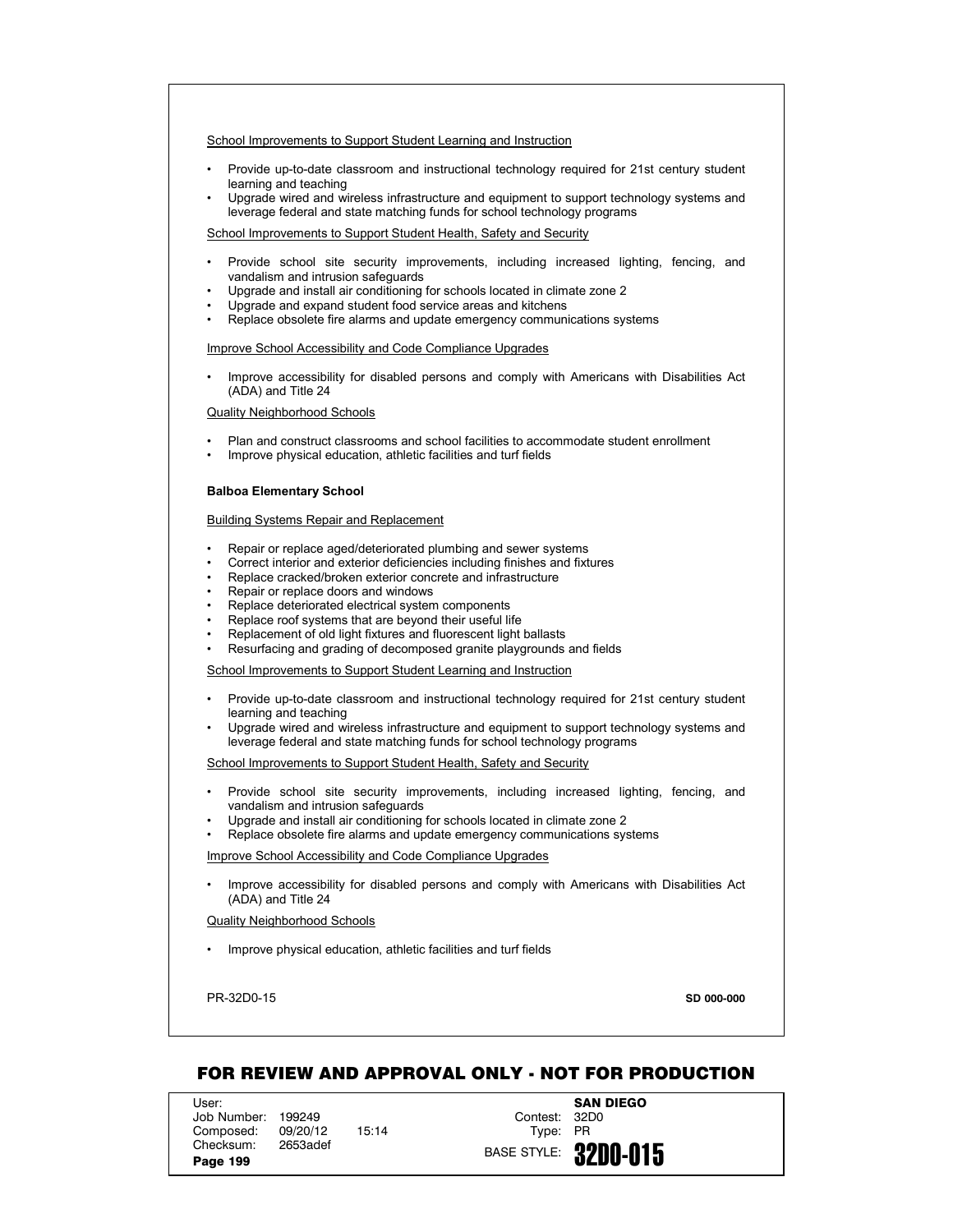# **Bay Park Elementary School**

Building Systems Repair and Replacement

- Replace cracked/broken exterior concrete and infrastructure
- Repair deteriorated interior and exterior finishes and fixtures
- Upgrade old/deteriorated electrical systems, wiring and panels
- Repair or resurface parking lots and playground surfaces in poor condition
- Repair or replace aging, leaky roofs
- Repair or replace deteriorating plumbing and underground sewer systems
- Replace or restore old or broken doors and windows
- Replacement of old light fixtures and fluorescent light ballasts
- Resurfacing and grading of decomposed granite playgrounds and fields
- Sand and refinish wood stage, gym and classroom floors

School Improvements to Support Student Learning and Instruction

- Provide up-to-date classroom and instructional technology required for 21st century student learning and teaching
- Upgrade wired and wireless infrastructure and equipment to support technology systems and leverage federal and state matching funds for school technology programs

## School Improvements to Support Student Health, Safety and Security

- Provide school site security improvements, including increased lighting, fencing, and vandalism and intrusion safeguards
- Replace obsolete fire alarms and update emergency communications systems

Improve School Accessibility and Code Compliance Upgrades

- Improve accessibility for disabled persons and comply with Americans with Disabilities Act (ADA) and Title 24
- Repair aging portable classrooms to comply with code requirements

#### Quality Neighborhood Schools

• Improve physical education, athletic facilities and turf fields

#### **Bayview Terrace Elementary School**

## Building Systems Repair and Replacement

- Correct interior and exterior deficiencies including finishes and fixtures
- Repair or replace deteriorated roofs
- Repair or upgrade outdated electrical systems, aging wiring and electrical panels
- Replace or repair concrete sidewalks and other exterior infrastructure in poor condition
- Replace or restore old or broken doors and windows
- Replacement of old light fixtures and fluorescent light ballasts
- Sand and refinish wood stage, gym and classroom floors
- Upgrade old plumbing and sewer systems

# School Improvements to Support Student Learning and Instruction

- Provide up-to-date classroom and instructional technology required for 21st century student learning and teaching
- Upgrade wired and wireless infrastructure and equipment to support technology systems and leverage federal and state matching funds for school technology programs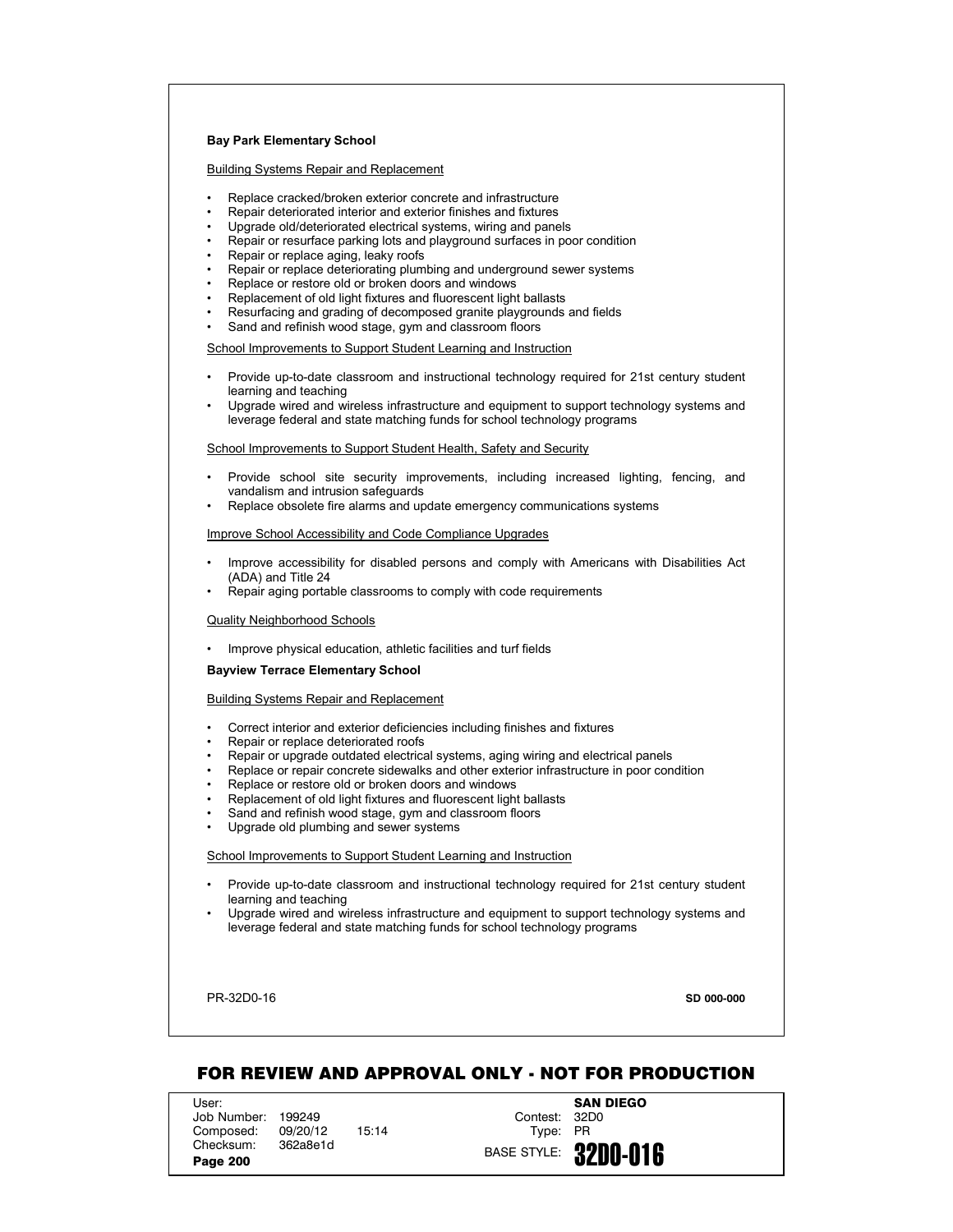School Improvements to Support Student Health, Safety and Security

- Provide school site security improvements, including increased lighting, fencing, and vandalism and intrusion safeguards
- Replace obsolete fire alarms and update emergency communications systems

Improve School Accessibility and Code Compliance Upgrades

• Improve accessibility for disabled persons and comply with Americans with Disabilities Act (ADA) and Title 24

## Quality Neighborhood Schools

• Renovate facility for Chinese language program

## **Bell Middle School**

# Building Systems Repair and Replacement

- Correct interior and exterior deficiencies including finishes and fixtures
- Replace cracked/broken exterior concrete and infrastructure
- Repair or replace deteriorated roofs
- Upgrade old/deteriorated electrical systems, wiring and panels
- Repair or resurface parking lots and playground surfaces in poor condition
- Repair or replace deteriorating plumbing and underground sewer systems
- Repair or replace doors and windows
- Replacement of old light fixtures and fluorescent light ballasts
- Resurfacing and grading of decomposed granite playgrounds and fields
- Sand and refinish wood stage, gym and classroom floors

## School Improvements to Support Student Learning and Instruction

- Provide up-to-date classroom and instructional technology required for 21st century student learning and teaching
- Upgrade wired and wireless infrastructure and equipment to support technology systems and leverage federal and state matching funds for school technology programs

#### College, Career and Technical Education Facility Improvements

• Construct college, career and technical education facilities

#### School Improvements to Support Student Health, Safety and Security

- Provide school site security improvements, including increased lighting, fencing, and vandalism and intrusion safeguards
- Upgrade and expand student food service areas and kitchens
- Replace obsolete fire alarms and update emergency communications systems

## Improve School Accessibility and Code Compliance Upgrades

• Improve accessibility for disabled persons and comply with Americans with Disabilities Act (ADA) and Title 24

# Quality Neighborhood Schools

- Improve physical education and athletic facilities
- Install turf fields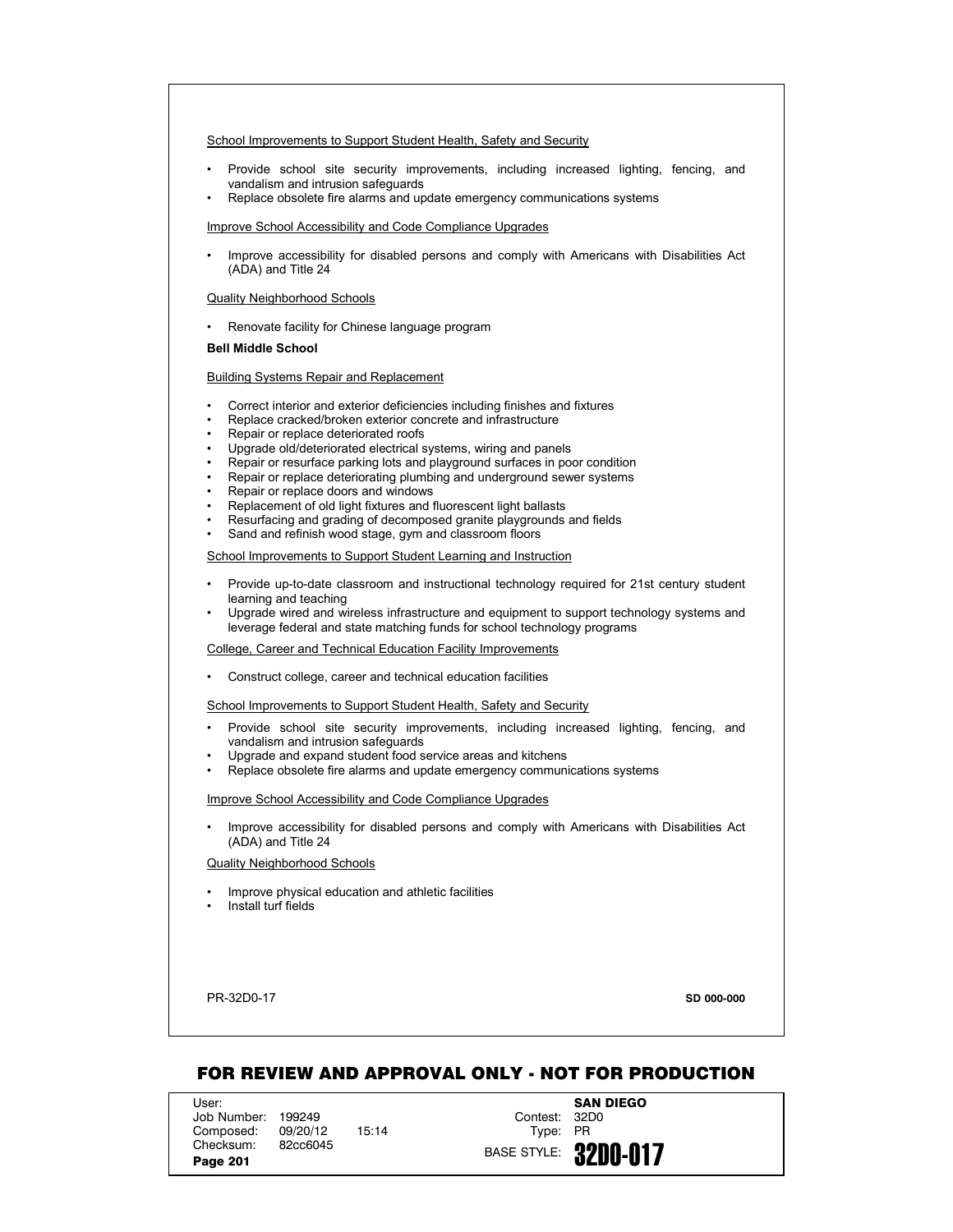## **Benchley/Weinberger Elementary School**

Building Systems Repair and Replacement

- Improve deteriorated parking lots and playground areas
- Repair or replace cracked and broken concrete sidewalks, hardscape, and exterior infrastructure
- Repair or replace doors and windows
- Repair or restore classroom and building interior and exterior finishes and fixtures
- Repair, replace plumbing and deteriorated sewer systems
- Replace deteriorated electrical system components
- Replace roof systems that are beyond their useful life
- Replacement of old light fixtures and fluorescent light ballasts
- Resurfacing and grading of decomposed granite playgrounds and fields

## School Improvements to Support Student Learning and Instruction

- Provide up-to-date classroom and instructional technology required for 21st century student learning and teaching
- Upgrade wired and wireless infrastructure and equipment to support technology systems and leverage federal and state matching funds for school technology programs

## School Improvements to Support Student Health, Safety and Security

- Provide school site security improvements, including increased lighting, fencing, and vandalism and intrusion safeguards
- Replace obsolete fire alarms and update emergency communications systems

#### Improve School Accessibility and Code Compliance Upgrades

• Improve accessibility for disabled persons and comply with Americans with Disabilities Act (ADA) and Title 24

## Quality Neighborhood Schools

• Improve physical education, athletic facilities and turf fields

## **Bethune K-8 School**

## Building Systems Repair and Replacement

- Repair or replace damaged or broken hardscape surfaces and exterior infrastructure
- Repair or replace aging, leaky roofs
- Repair or replace doors and windows
- Repair or restore classroom and building interior and exterior finishes and fixtures
- Replace deteriorated electrical system components
- Replacement of old light fixtures and fluorescent light ballasts
- Resurfacing and grading of decomposed granite playgrounds and fields
- Upgrade damaged, deteriorated asphalt parking lots and playground surfaces
- Upgrade old plumbing and sewer systems

School Improvements to Support Student Learning and Instruction

- Provide up-to-date classroom and instructional technology required for 21st century student learning and teaching
- Upgrade wired and wireless infrastructure and equipment to support technology systems and leverage federal and state matching funds for school technology programs

#### College, Career and Technical Education Facility Improvements

• Construct college, career and technical education facilities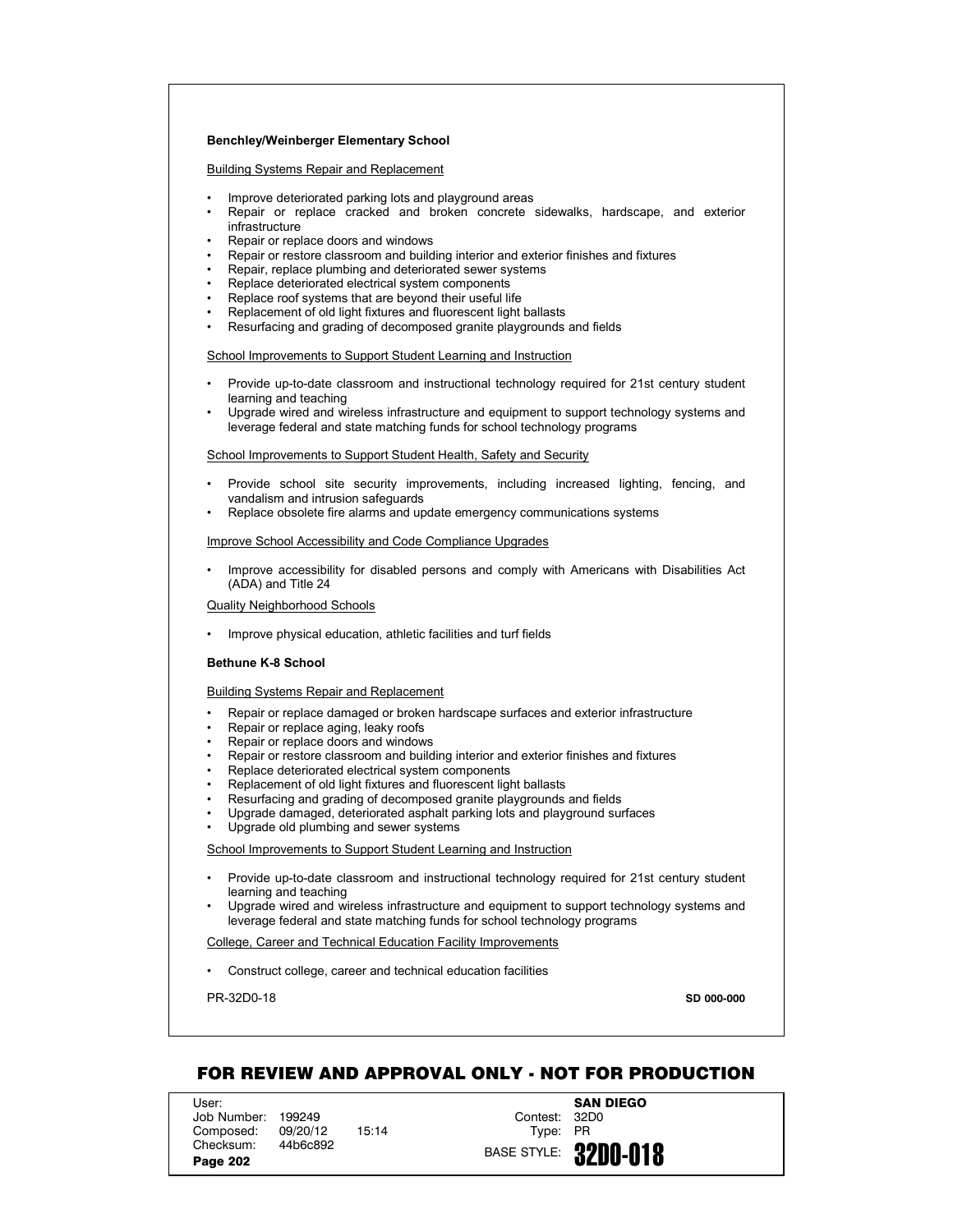## School Improvements to Support Student Health, Safety and Security

- Provide school site security improvements, including increased lighting, fencing, and vandalism and intrusion safeguards
- Upgrade and expand student food service areas and kitchens
- Replace obsolete fire alarms and update emergency communications systems

Improve School Accessibility and Code Compliance Upgrades

• Improve accessibility for disabled persons and comply with Americans with Disabilities Act (ADA) and Title 24

# Quality Neighborhood Schools

• Improve physical education, athletic facilities and turf fields

# **Bird Rock Elementary School**

## Building Systems Repair and Replacement

- Replace cracked/broken exterior concrete and infrastructure
- Repair or resurface parking lots and playground surfaces in poor condition
- Repair or replace aging, leaky roofs
- Repair or restore classroom and building interior and exterior finishes and fixtures
- Repair, replace plumbing and deteriorated sewer systems
- Replace deteriorated electrical system components
- Replace or restore old or broken doors and windows
- Replacement of old light fixtures and fluorescent light ballasts
- Sand and refinish wood stage, gym and classroom floors

## School Improvements to Support Student Learning and Instruction

- Provide up-to-date classroom and instructional technology required for 21st century student learning and teaching
- Upgrade wired and wireless infrastructure and equipment to support technology systems and leverage federal and state matching funds for school technology programs

# School Improvements to Support Student Health, Safety and Security

- Provide school site security improvements, including increased lighting, fencing, and vandalism and intrusion safeguards
- Replace obsolete fire alarms and update emergency communications systems

Improve School Accessibility and Code Compliance Upgrades

- Improve accessibility for disabled persons and comply with Americans with Disabilities Act (ADA) and Title 24
- Repair aging portable classrooms to comply with code requirements

#### **Birney Elementary School**

## Building Systems Repair and Replacement

- Repair or replace aged/deteriorated plumbing and sewer systems
- Repair or replace damaged or broken hardscape surfaces and exterior infrastructure
- Repair or restore classroom and building interior and exterior finishes and fixtures
- Repair or upgrade outdated electrical systems, aging wiring and electrical panels
- Repair, replace worn or damaged doors and windows
- Replace roof systems that are beyond their useful life
- Replacement of old light fixtures and fluorescent light ballasts
- Upgrade damaged, deteriorated asphalt parking lots and playground surfaces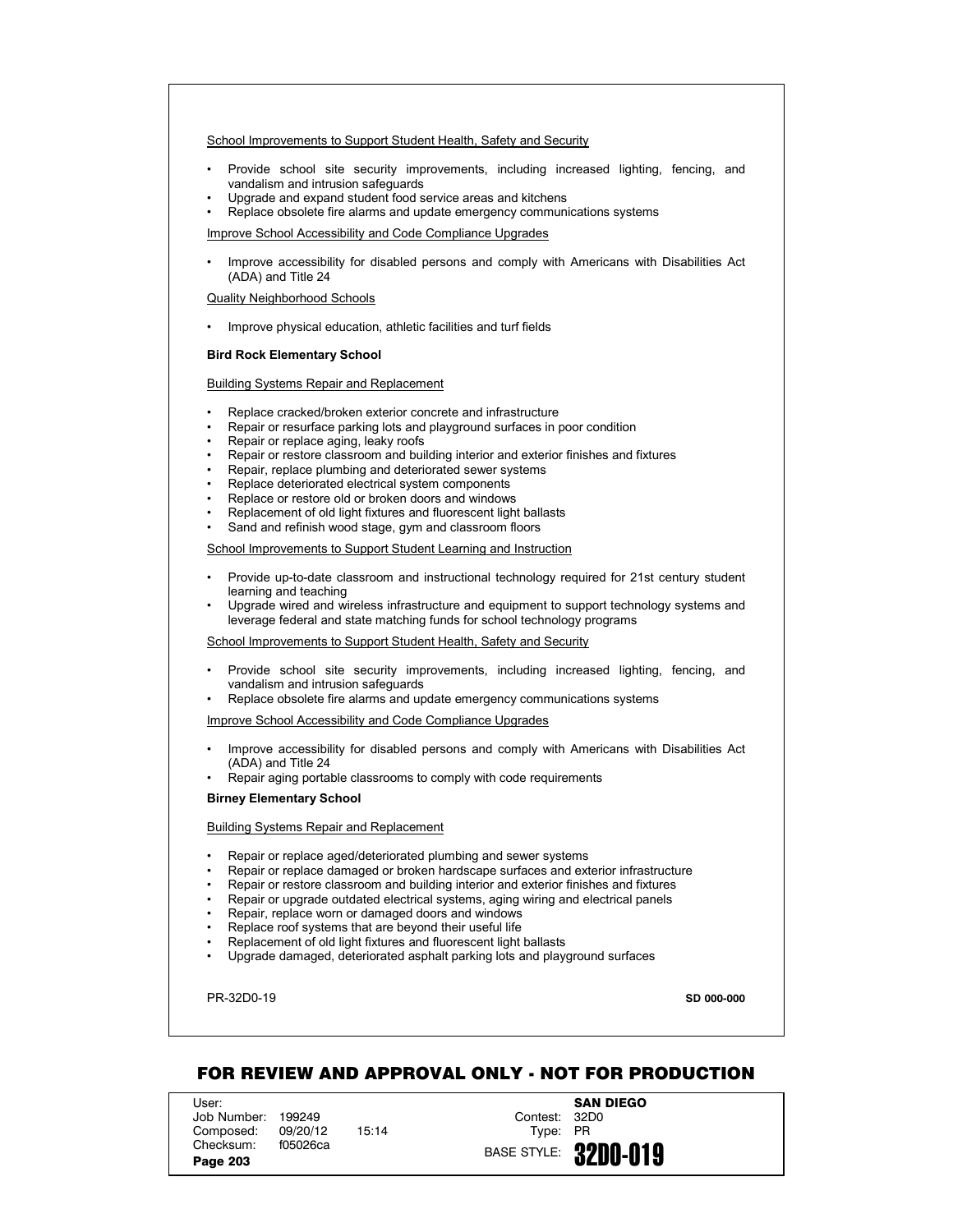- Provide up-to-date classroom and instructional technology required for 21st century student learning and teaching
- Upgrade wired and wireless infrastructure and equipment to support technology systems and leverage federal and state matching funds for school technology programs

School Improvements to Support Student Health, Safety and Security

- Provide school site security improvements, including increased lighting, fencing, and vandalism and intrusion safeguards
- Upgrade and install air conditioning for schools located in climate zone 2
- Replace obsolete fire alarms and update emergency communications systems

Improve School Accessibility and Code Compliance Upgrades

• Improve accessibility for disabled persons and comply with Americans with Disabilities Act (ADA) and Title 24

## **Boone Elementary School**

# Building Systems Repair and Replacement

- Repair or replace damaged or broken hardscape surfaces and exterior infrastructure
- Repair or resurface parking lots and playground surfaces in poor condition
- Repair or replace aging, leaky roofs
- Repair or replace deteriorating plumbing and underground sewer systems
- Repair or restore classroom and building interior and exterior finishes and fixtures
- Replace deteriorated electrical system components
- Replace or restore old or broken doors and windows
- Replacement of old light fixtures and fluorescent light ballasts
- Resurfacing and grading of decomposed granite playgrounds and fields

## School Improvements to Support Student Learning and Instruction

- Provide up-to-date classroom and instructional technology required for 21st century student learning and teaching
- Upgrade wired and wireless infrastructure and equipment to support technology systems and leverage federal and state matching funds for school technology programs

#### School Improvements to Support Student Health, Safety and Security

- Provide school site security improvements, including increased lighting, fencing, and vandalism and intrusion safeguards
- Replace obsolete fire alarms and update emergency communications systems

## Improve School Accessibility and Code Compliance Upgrades

• Improve accessibility for disabled persons and comply with Americans with Disabilities Act (ADA) and Title 24

#### Quality Neighborhood Schools

• Improve physical education, athletic facilities and turf fields

#### **Burbank Elementary School**

## Building Systems Repair and Replacement

- Repair or replace doors and windows
- Repair or restore classroom and building interior and exterior finishes and fixtures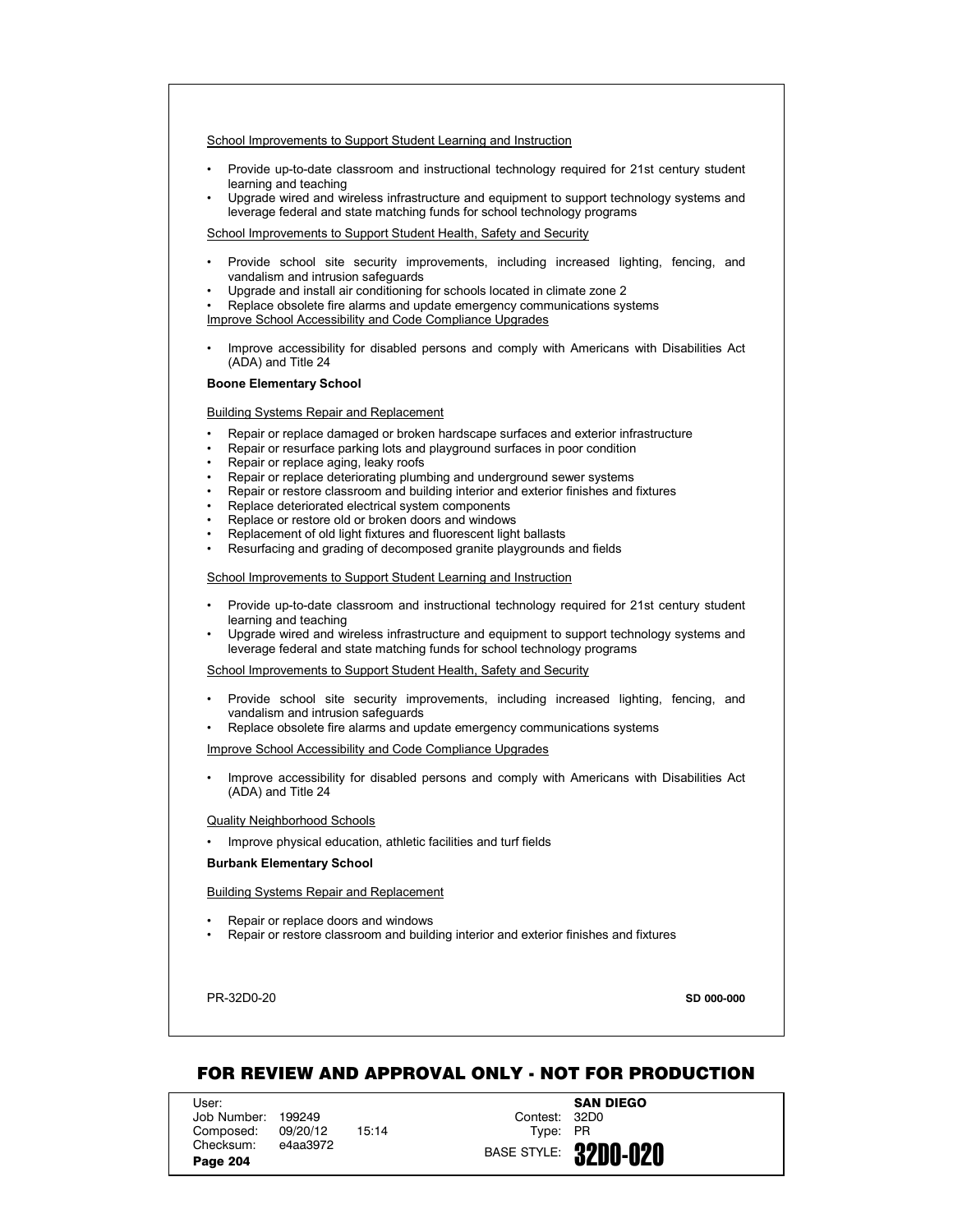- Provide up-to-date classroom and instructional technology required for 21st century student learning and teaching
- Upgrade wired and wireless infrastructure and equipment to support technology systems and leverage federal and state matching funds for school technology programs

School Improvements to Support Student Health, Safety and Security

• Provide school site security improvements, including increased lighting, fencing, and vandalism and intrusion safeguards

Improve School Accessibility and Code Compliance Upgrades

• Improve accessibility for disabled persons and comply with Americans with Disabilities Act (ADA) and Title 24

# Quality Neighborhood Schools

• Improve physical education, athletic facilities and turf fields

## **Cabrillo Elementary School**

## Building Systems Repair and Replacement

- Repair or replace aged/deteriorated plumbing and sewer systems
- Replace cracked/broken exterior concrete and infrastructure
- Repair deteriorated interior and exterior finishes and fixtures
- Repair or resurface parking lots and playground surfaces in poor condition
- Repair or replace aging, leaky roofs
- Repair or replace doors and windows
- Replacement of old light fixtures and fluorescent light ballasts
- Sand and refinish wood stage, gym and classroom floors
- Upgrade or replace deficient components of the electrical system

School Improvements to Support Student Learning and Instruction

- Provide up-to-date classroom and instructional technology required for 21st century student learning and teaching
- Upgrade wired and wireless infrastructure and equipment to support technology systems and leverage federal and state matching funds for school technology programs

School Improvements to Support Student Health, Safety and Security

- Provide school site security improvements, including increased lighting, fencing, and vandalism and intrusion safeguards
- Replace obsolete fire alarms and update emergency communications systems

Improve School Accessibility and Code Compliance Upgrades

- Improve accessibility for disabled persons and comply with Americans with Disabilities Act (ADA) and Title 24
- Repair aging portable classrooms to comply with code requirements

#### **Cadman Elementary School**

Building Systems Repair and Replacement

- Improve worn or damaged interior and exterior finishes and fixtures
- Repair or resurface parking lots and playground surfaces in poor condition
- Repair or replace cracked and broken concrete sidewalks, hardscape, and exterior infrastructure
- Repair or replace deteriorating plumbing and underground sewer systems
- Repair or replace doors and windows
- Replace roof systems that are beyond their useful life

• Replace vinyl flooring and tile

PR-32D0-21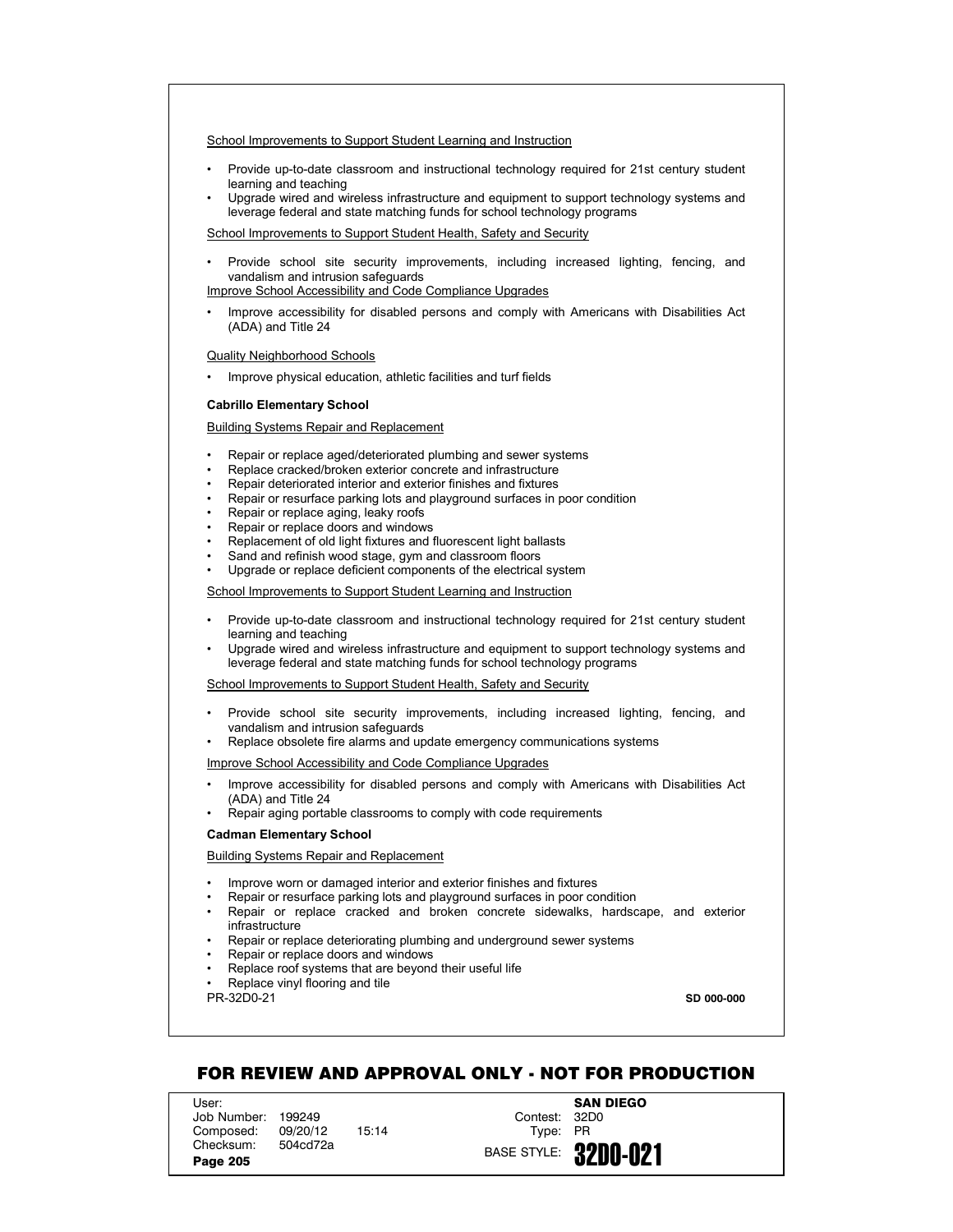- Replacement of old light fixtures and fluorescent light ballasts
- Resurfacing and grading of decomposed granite playgrounds and fields
- Sand and refinish wood stage, gym and classroom floors
- Upgrade or replace deficient components of the electrical system

- Provide up-to-date classroom and instructional technology required for 21st century student learning and teaching
- Upgrade wired and wireless infrastructure and equipment to support technology systems and leverage federal and state matching funds for school technology programs

School Improvements to Support Student Health, Safety and Security

- Provide school site security improvements, including increased lighting, fencing, and vandalism and intrusion safeguards
- Replace obsolete fire alarms and update emergency communications systems

Improve School Accessibility and Code Compliance Upgrades

• Improve accessibility for disabled persons and comply with Americans with Disabilities Act (ADA) and Title 24

#### **Carson Elementary School**

Building Systems Repair and Replacement

- Repair deteriorated interior and exterior finishes and fixtures
- Repair or replace deteriorated roofs
- Repair or replace cracked and broken concrete sidewalks, hardscape, and exterior infrastructure
- Repair or replace deteriorating plumbing and underground sewer systems
- Replace or restore old or broken doors and windows
- Replacement of old light fixtures and fluorescent light ballasts
- Upgrade damaged, deteriorated asphalt parking lots and playground surfaces
- Upgrade or replace deficient components of the electrical system

School Improvements to Support Student Learning and Instruction

- Provide up-to-date classroom and instructional technology required for 21st century student learning and teaching
- Upgrade wired and wireless infrastructure and equipment to support technology systems and leverage federal and state matching funds for school technology programs

School Improvements to Support Student Health, Safety and Security

- Provide school site security improvements, including increased lighting, fencing, and vandalism and intrusion safeguards
- Upgrade and install air conditioning for schools located in climate zone 2
- Replace obsolete fire alarms and update emergency communications systems

Improve School Accessibility and Code Compliance Upgrades

- Improve accessibility for disabled persons and comply with Americans with Disabilities Act (ADA) and Title 24
- Repair aging portable classrooms to comply with code requirements

## **Carver Elementary School**

Building Systems Repair and Replacement

- Correct interior and exterior deficiencies including finishes and fixtures
- Replace cracked/broken exterior concrete and infrastructure
- Repair or replace deteriorated roofs
- Upgrade old/deteriorated electrical systems, wiring and panels

PR-32D0-22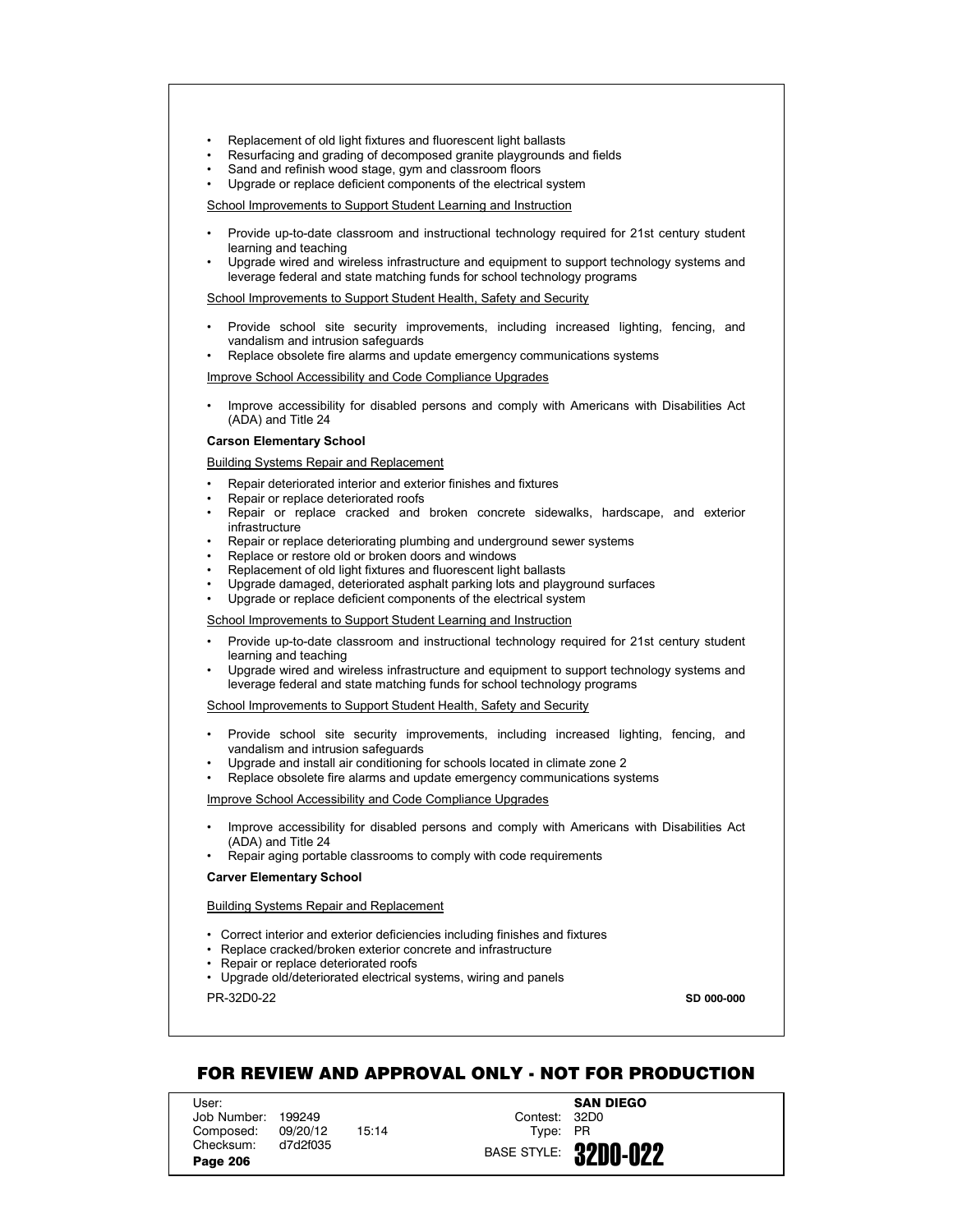- Repair or resurface parking lots and playground surfaces in poor condition
- Repair or replace doors and windows
- Replacement of old light fixtures and fluorescent light ballasts
- Resurfacing and grading of decomposed granite playgrounds and fields
- Sand and refinish wood stage, gym and classroom floors
- Upgrade old plumbing and sewer systems

- Provide up-to-date classroom and instructional technology required for 21st century student learning and teaching
- Upgrade wired and wireless infrastructure and equipment to support technology systems and leverage federal and state matching funds for school technology programs

School Improvements to Support Student Health, Safety and Security

- Provide school site security improvements, including increased lighting, fencing, and vandalism and intrusion safeguards
- Replace obsolete fire alarms and update emergency communications systems

Improve School Accessibility and Code Compliance Upgrades

• Improve accessibility for disabled persons and comply with Americans with Disabilities Act (ADA) and Title 24

## Quality Neighborhood Schools

• Improve physical education, athletic facilities and turf fields

#### **Central Elementary School**

Building Systems Repair and Replacement

• Significant repair and replacement needs exist, new buildings to replace current facilities

School Improvements to Support Student Learning and Instruction

- Provide up-to-date classroom and instructional technology required for 21st century student learning and teaching
- Upgrade wired and wireless infrastructure and equipment to support technology systems and leverage federal and state matching funds for school technology programs

School Improvements to Support Student Health, Safety and Security

- Provide school site security improvements, including increased lighting, fencing, and vandalism and intrusion safeguards
- Replace obsolete fire alarms and update emergency communications systems

Improve School Accessibility and Code Compliance Upgrades

• Improve accessibility for disabled persons and comply with Americans with Disabilities Act (ADA) and Title 24

#### **Challenger Middle School**

Building Systems Repair and Replacement

- Repair or replace aged/deteriorated plumbing and sewer systems
- Repair or replace deteriorated roofs
- Improve deteriorated parking lots and playground areas
- Upgrade old/deteriorated electrical systems, wiring and panels
- Repair or replace cracked and broken concrete sidewalks, hardscape, and exterior infrastructure
- Repair or replace doors and windows
- Repair or restore classroom and building interior and exterior finishes and fixtures
- Replacement of old light fixtures and fluorescent light ballasts
- Sand and refinish wood stage, gym and classroom floors

PR-32D0-23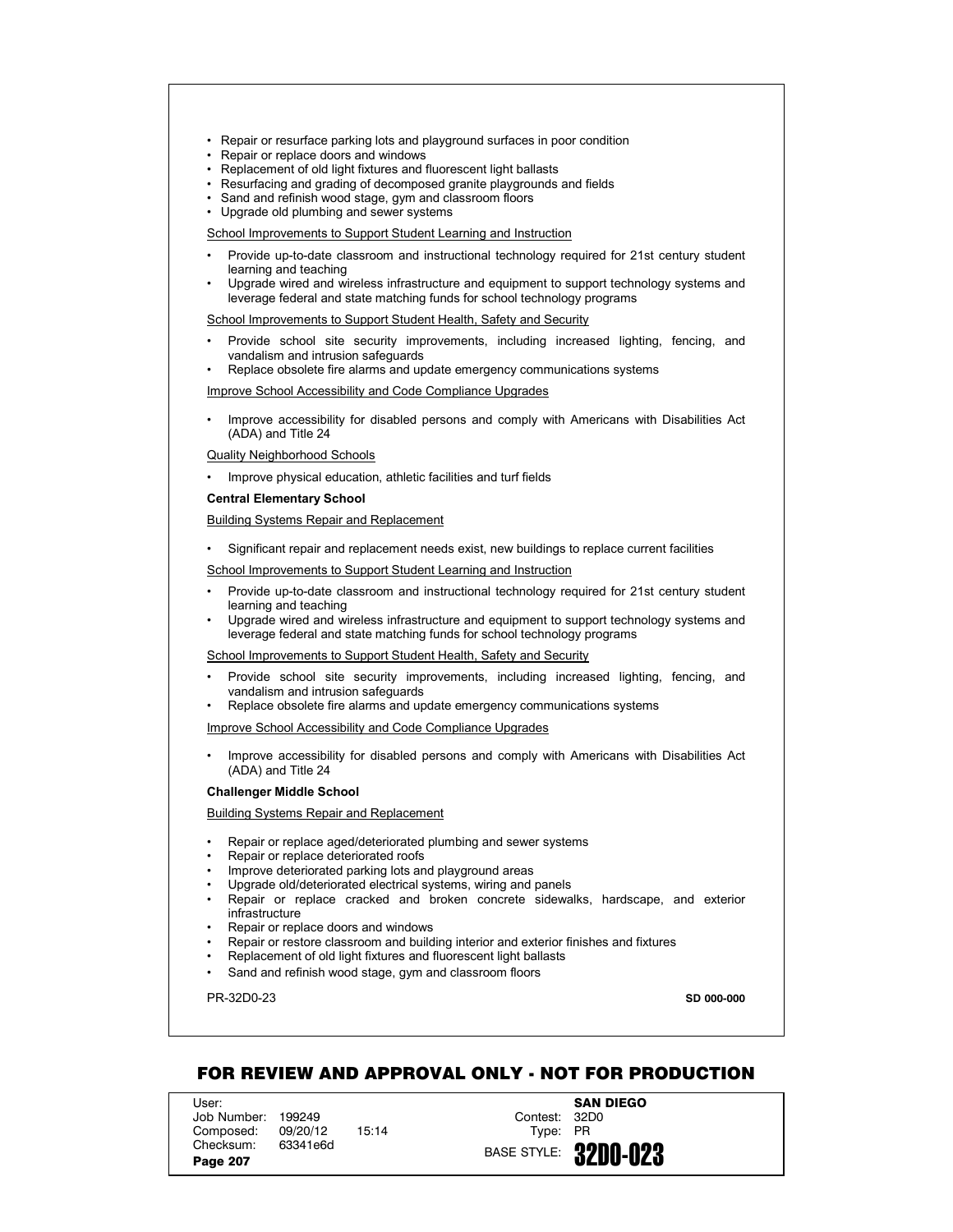- Provide up-to-date classroom and instructional technology required for 21st century student learning and teaching
- Upgrade wired and wireless infrastructure and equipment to support technology systems and leverage federal and state matching funds for school technology programs

# College, Career and Technical Education Facility Improvements

• Construct college, career and technical education facilities

# School Improvements to Support Student Health, Safety and Security

- Provide school site security improvements, including increased lighting, fencing, and vandalism and intrusion safeguards
- Upgrade and install air conditioning for schools located in climate zone 2
- Upgrade and expand student food service areas and kitchens
- Replace obsolete fire alarms and update emergency communications systems

## Improve School Accessibility and Code Compliance Upgrades

• Improve accessibility for disabled persons and comply with Americans with Disabilities Act (ADA) and Title 24

## **Chavez Elementary School**

#### Building Systems Repair and Replacement

- Door, window, hardware repairs or replacement
- Replacement of old light fixtures and fluorescent light ballasts

# School Improvements to Support Student Learning and Instruction

- Provide up-to-date classroom and instructional technology required for 21st century student learning and teaching
- Upgrade wired and wireless infrastructure and equipment to support technology systems and leverage federal and state matching funds for school technology programs

## School Improvements to Support Student Health, Safety and Security

- Provide school site security improvements, including increased lighting, fencing, and vandalism and intrusion safeguards
- Upgrade and install air conditioning for schools located in climate zone 2
- Replace obsolete fire alarms and update emergency communications systems

## Improve School Accessibility and Code Compliance Upgrades

- Improve accessibility for disabled persons and comply with Americans with Disabilities Act (ADA) and Title 24
- Repair aging portable classrooms to comply with code requirements

#### **Cherokee Point Elementary School**

#### Building Systems Repair and Replacement

- Door, window, hardware repairs or replacement
- Repair or restore classroom and building interior and exterior finishes and fixtures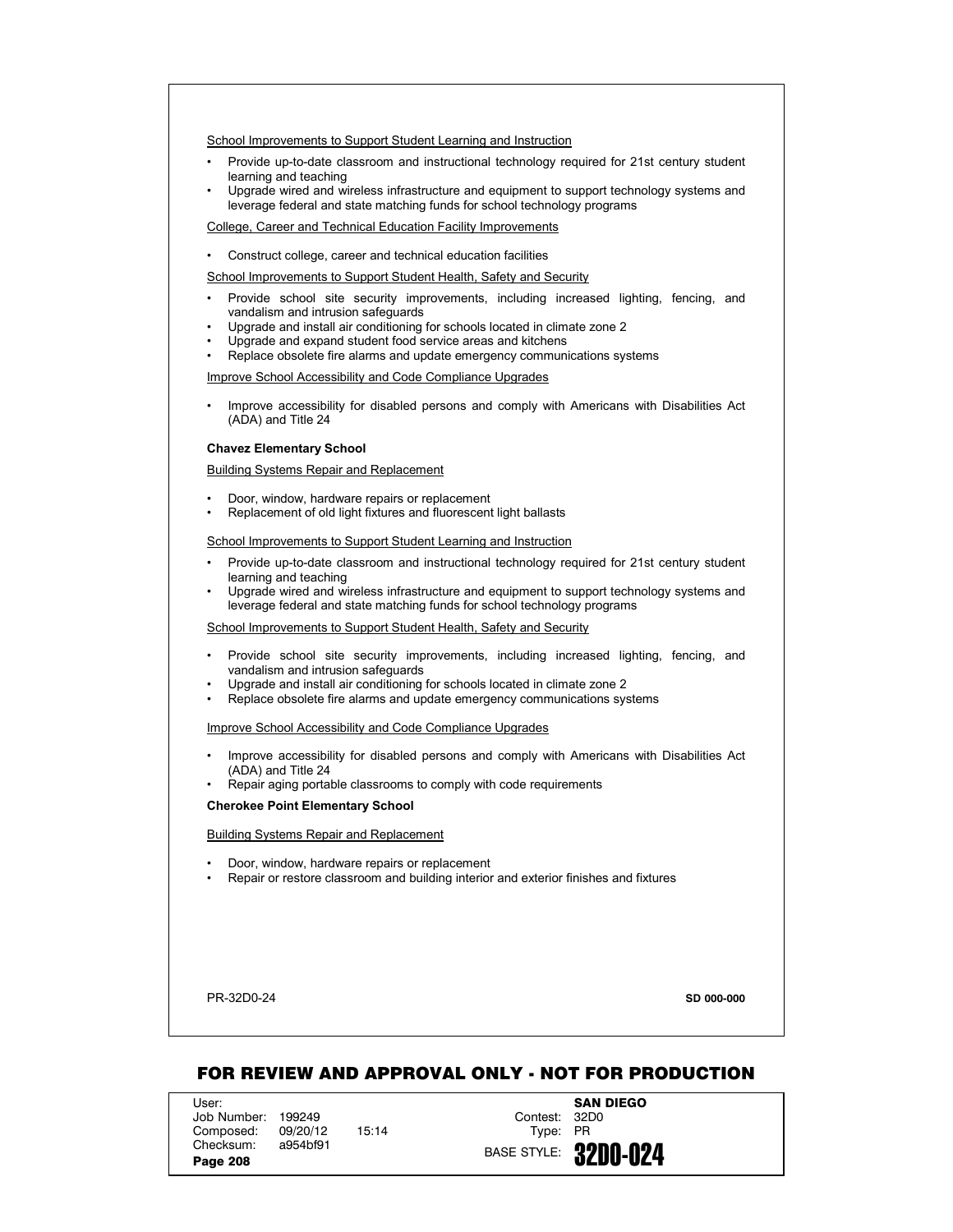- Provide up-to-date classroom and instructional technology required for 21st century student learning and teaching
- Upgrade wired and wireless infrastructure and equipment to support technology systems and leverage federal and state matching funds for school technology programs

## School Improvements to Support Student Health, Safety and Security

- Provide school site security improvements, including increased lighting, fencing, and vandalism and intrusion safeguards
- Reconfigure second floor exiting to improve the safety of ingress and egress for students

## Improve School Accessibility and Code Compliance Upgrades

• Improve accessibility for disabled persons and comply with Americans with Disabilities Act (ADA) and Title 24

## **Chesterton Elementary School**

## Building Systems Repair and Replacement

- Repair or replace cracked and broken concrete sidewalks, hardscape, and exterior infrastructure
- Repair or replace deteriorating plumbing and underground sewer systems
- Repair or replace doors and windows
- Repair or restore classroom and building interior and exterior finishes and fixtures
- Repair or upgrade outdated electrical systems, aging wiring and electrical panels
- Replace or upgrade auditorium sound and public address systems
- Replace playground matting systems
- Replace roof systems that are beyond their useful life
- Replacement of old light fixtures and fluorescent light ballasts
- Sand and refinish wood stage, gym and classroom floors

School Improvements to Support Student Learning and Instruction

- Provide up-to-date classroom and instructional technology required for 21st century student learning and teaching
- Upgrade wired and wireless infrastructure and equipment to support technology systems and leverage federal and state matching funds for school technology programs

School Improvements to Support Student Health, Safety and Security

- Provide school site security improvements, including increased lighting, fencing, and vandalism and intrusion safeguards
- Replace obsolete fire alarms and update emergency communications systems

## Improve School Accessibility and Code Compliance Upgrades

- Improve accessibility for disabled persons and comply with Americans with Disabilities Act (ADA) and Title 24
- Repair aging portable classrooms to comply with code requirements

## **Chollas/Mead Elementary School**

Building Systems Repair and Replacement

- Door, window, hardware repairs or replacement
- Improve worn or damaged interior and exterior finishes and fixtures
- Repair or replace aging, leaky roofs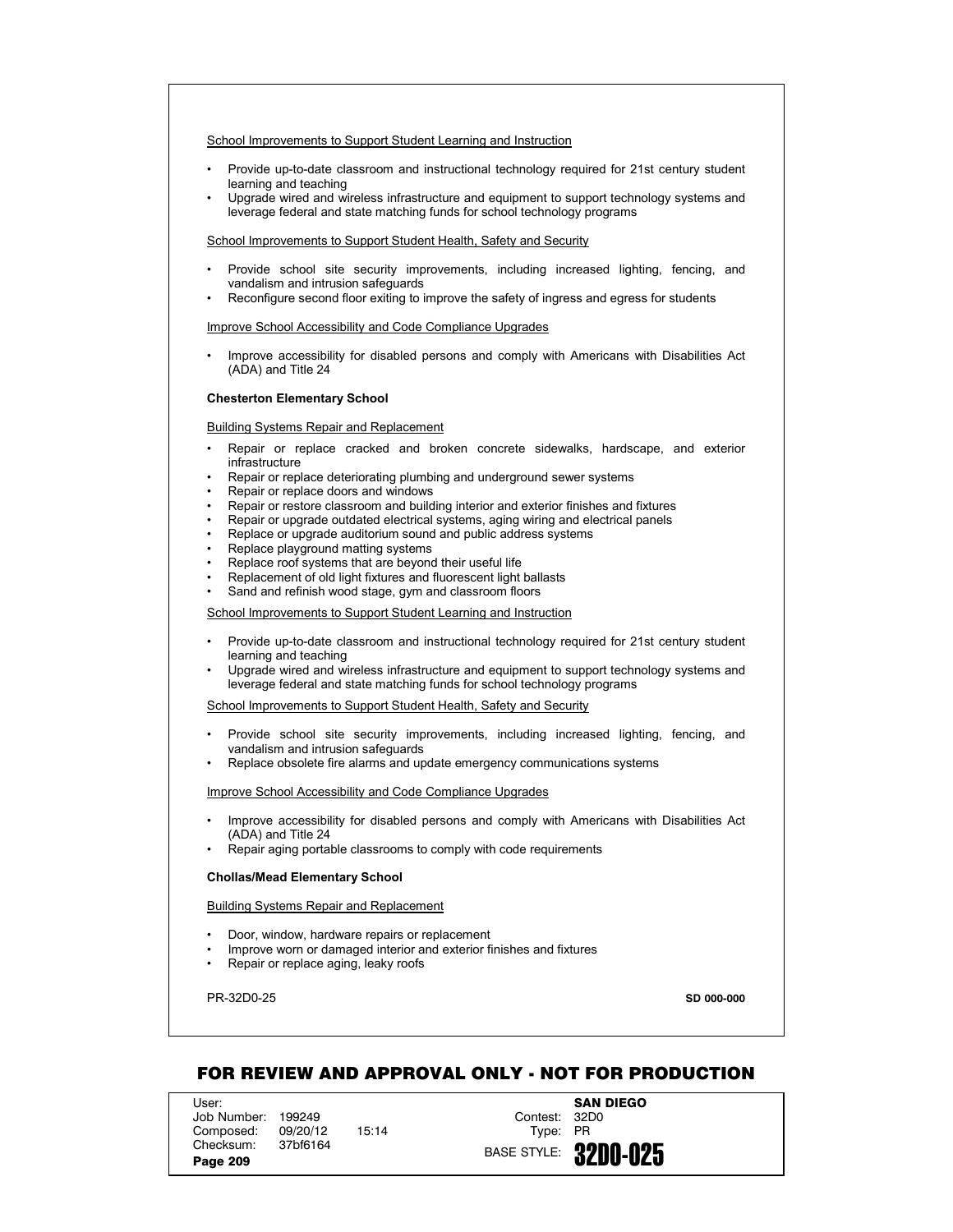- Repair or replace cracked and broken concrete sidewalks, hardscape, and exterior infrastructure
- Repair or replace deteriorating plumbing and underground sewer systems
- Repair or upgrade outdated electrical systems, aging wiring and electrical panels
- Replacement of old light fixtures and fluorescent light ballasts

- Provide up-to-date classroom and instructional technology required for 21st century student learning and teaching
- Upgrade wired and wireless infrastructure and equipment to support technology systems and leverage federal and state matching funds for school technology programs

School Improvements to Support Student Health, Safety and Security

- Provide school site security improvements, including increased lighting, fencing, and vandalism and intrusion safeguards
- Upgrade and install air conditioning for schools located in climate zone 2
- Upgrade and expand student food service areas and kitchens
- Replace obsolete fire alarms and update emergency communications systems

Improve School Accessibility and Code Compliance Upgrades

• Improve accessibility for disabled persons and comply with Americans with Disabilities Act (ADA) and Title 24

# **Clairemont High School**

Building Systems Repair and Replacement

- Correct interior and exterior deficiencies including finishes and fixtures
- Repair or replace damaged or broken hardscape surfaces and exterior infrastructure
- Improve deteriorated parking lots and playground areas
- Repair or replace deteriorating plumbing and underground sewer systems
- Repair or replace security cameras
- Replace deteriorated electrical system components
- Replace or upgrade auditorium sound and public address systems
- Replace roof systems that are beyond their useful life
- Replace synthetic turf at football field
- Replace or restore old or broken doors and windows
- Replacement of old light fixtures and fluorescent light ballasts
- Resurfacing and grading of decomposed granite playgrounds and fields
- Sand and refinish wood stage, gym and classroom floors

School Improvements to Support Student Learning and Instruction

- Provide up-to-date classroom and instructional technology required for 21st century student learning and teaching
- Upgrade wired and wireless infrastructure and equipment to support technology systems and leverage federal and state matching funds for school technology programs

#### College Career and Technical Education Facility Improvements

• Construct college, career and technical education facilities

School Improvements to Support Student Health, Safety and Security

- Provide school site security improvements, including increased lighting, fencing, and vandalism and intrusion safeguards
- Replace obsolete fire alarms and update emergency communications systems

PR-32D0-26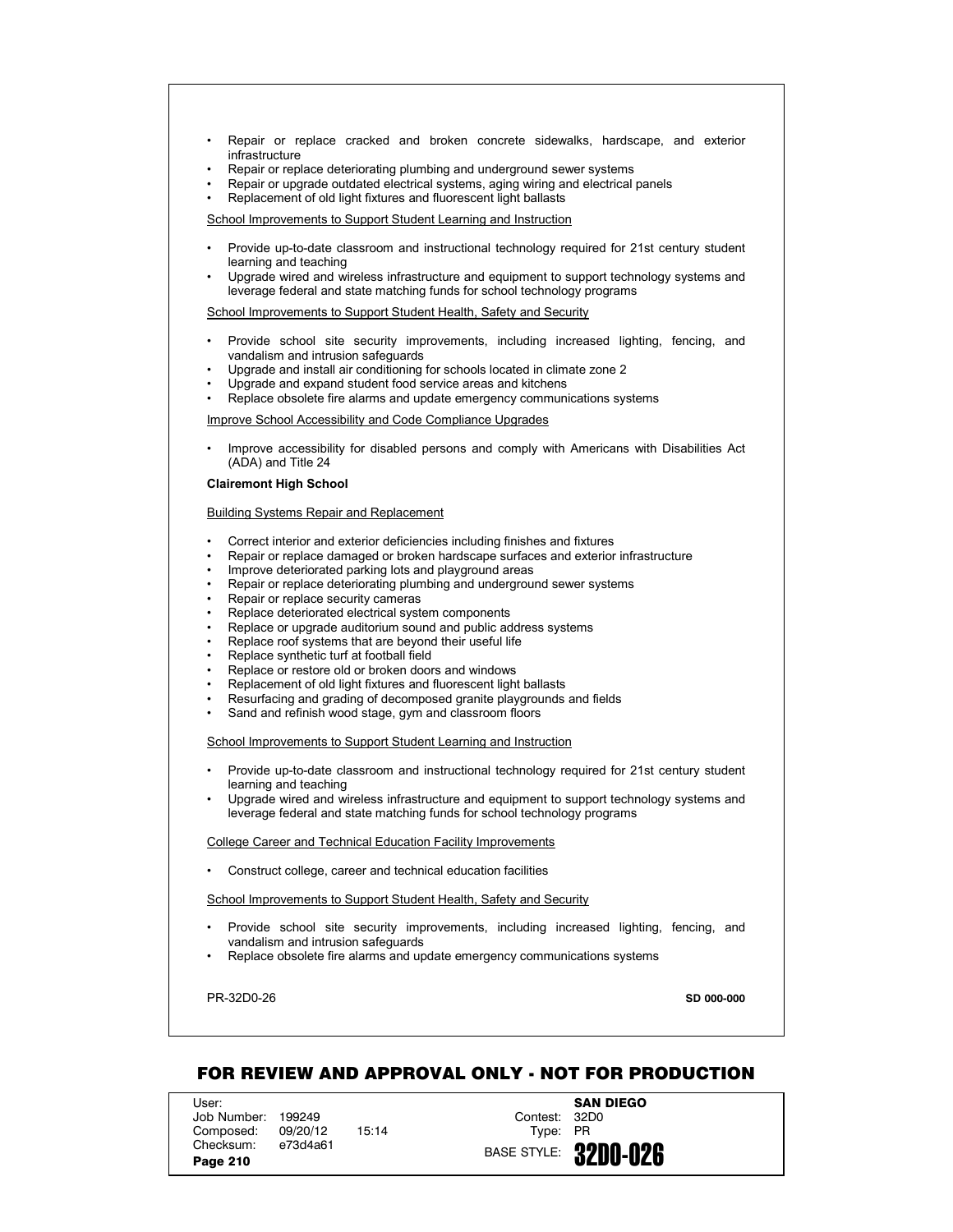## Improve School Accessibility and Code Compliance Upgrades

- Improve accessibility for disabled persons and comply with Americans with Disabilities Act (ADA) and Title 24
- Modernize and renovate physical education facilities, playgrounds and fields to comply with Title IX gender equity requirements

## Quality Neighborhood Schools

- Remove or replace old and inadequate buildings with new facilities
- Improve physical education, athletic facilities and turf fields

## **Clark Middle School**

## Building Systems Repair and Replacement

- Repair deteriorated interior and exterior finishes and fixtures
- Repair or replace cracked and broken concrete sidewalks, hardscape, and exterior infrastructure
- Repair, replace plumbing and deteriorated sewer systems
- Repair or replace roof systems
- Repair, replace worn or damaged doors and windows
- Replace deteriorated electrical system components
- Replace vinyl flooring and tile
- Replacement of carpeting
- Replacement of old light fixtures and fluorescent light ballasts
- Upgrade damaged, deteriorated asphalt parking lots and playground surfaces

# School Improvements to Support Student Learning and Instruction

- Provide up-to-date classroom and instructional technology required for 21st century student learning and teaching
- Upgrade wired and wireless infrastructure and equipment to support technology systems and leverage federal and state matching funds for school technology programs

## School Improvements to Support Student Health, Safety and Security

- Provide school site security improvements, including increased lighting, fencing, and vandalism and intrusion safeguards
- Upgrade and expand student food service areas and kitchens
- Replace obsolete fire alarms and update emergency communications systems

### Improve School Accessibility and Code Compliance Upgrades

• Improve accessibility for disabled persons and comply with Americans with Disabilities Act (ADA) and Title 24

# **Clay Elementary School**

## Building Systems Repair and Replacement

- Improve worn or damaged interior and exterior finishes and fixtures
- Repair or replace doors and windows
- Repair or replace roof systems
- Replace or repair concrete sidewalks and other exterior infrastructure in poor condition
- Replacement of old light fixtures and fluorescent light ballasts
- Upgrade damaged, deteriorated asphalt parking lots and playground surfaces
- Upgrade old plumbing and sewer systems
- Upgrade or replace deficient components of the electrical system

## PR-32D0-27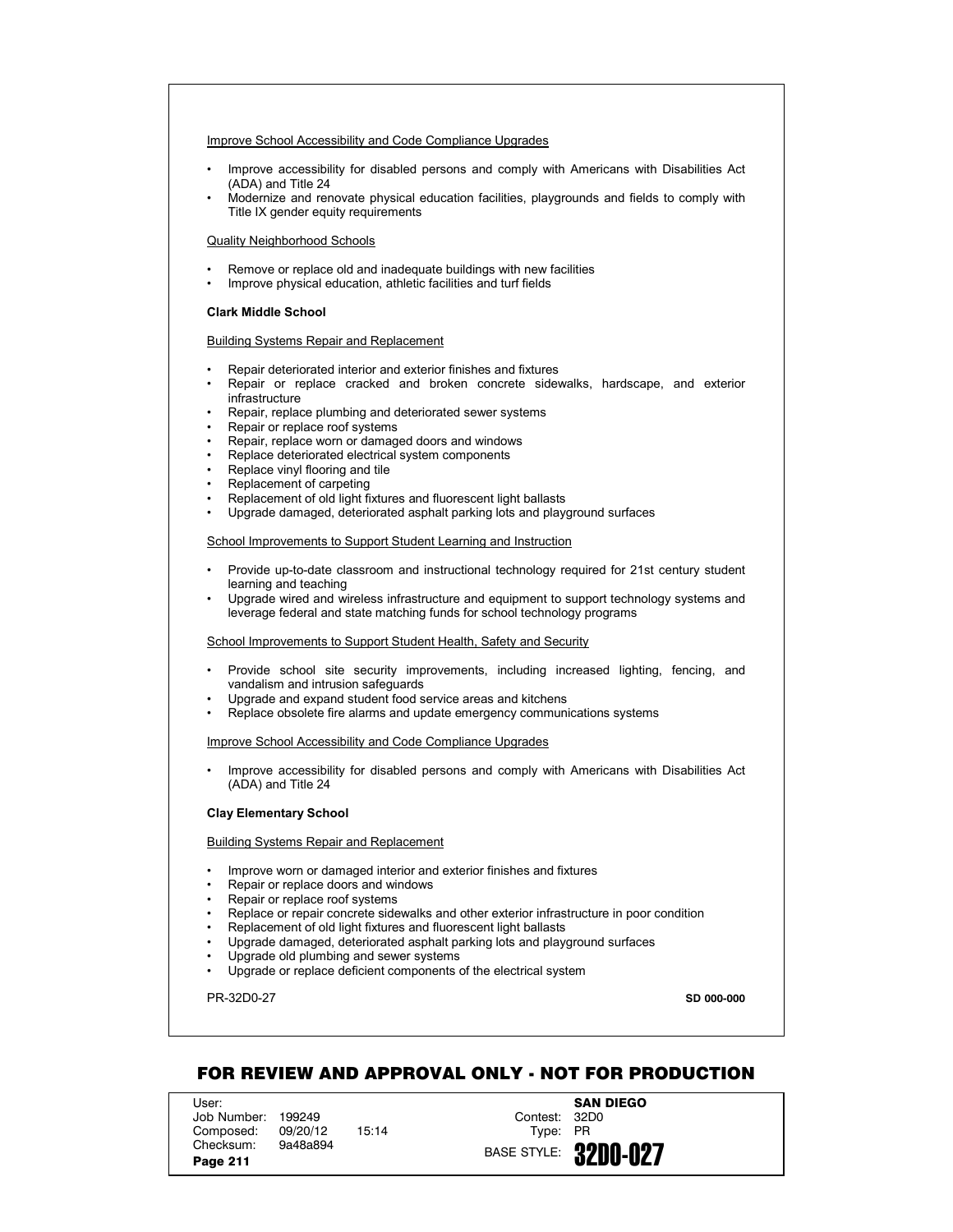- Provide up-to-date classroom and instructional technology required for 21st century student learning and teaching
- Upgrade wired and wireless infrastructure and equipment to support technology systems and leverage federal and state matching funds for school technology programs

School Improvements to Support Student Health, Safety and Security

- Provide school site security improvements, including increased lighting, fencing, and vandalism and intrusion safeguards
- Replace obsolete fire alarms and update emergency communications systems

## Improve School Accessibility and Code Compliance Upgrades

• Improve accessibility for disabled persons and comply with Americans with Disabilities Act (ADA) and Title 24

## **Correia Middle School**

## Building Systems Repair and Replacement

- Improve deteriorated parking lots and playground areas
- Repair or restore classroom and building interior and exterior finishes and fixtures
- Repair or replace roof systems
- Repair, replace worn or damaged doors and windows
- Replace deteriorated electrical system components
- Replace or repair concrete sidewalks and other exterior infrastructure in poor condition
- Replacement of old light fixtures and fluorescent light ballasts
- Resurfacing and grading of decomposed granite playgrounds and fields
- Sand and refinish wood stage, gym and classroom floors
- Upgrade old plumbing and sewer systems

## School Improvements to Support Student Learning and Instruction

- Provide up-to-date classroom and instructional technology required for 21st century student learning and teaching
- Upgrade wired and wireless infrastructure and equipment to support technology systems and leverage federal and state matching funds for school technology programs

## College, Career and Technical Education Facility Improvements

• Construct college, career and technical education facilities

## School Improvements to Support Student Health, Safety and Security

- Remove and abate asbestos, mold, or other potentially dangerous substances
- Provide school site security improvements, including increased lighting, fencing, and vandalism and intrusion safeguards
- Upgrade and expand student food service areas and kitchens
- Replace obsolete fire alarms and update emergency communications systems

### Improve School Accessibility and Code Compliance Upgrades

- Improve accessibility for disabled persons and comply with Americans with Disabilities Act (ADA) and Title 24
- Repair aging portable classrooms to comply with code requirements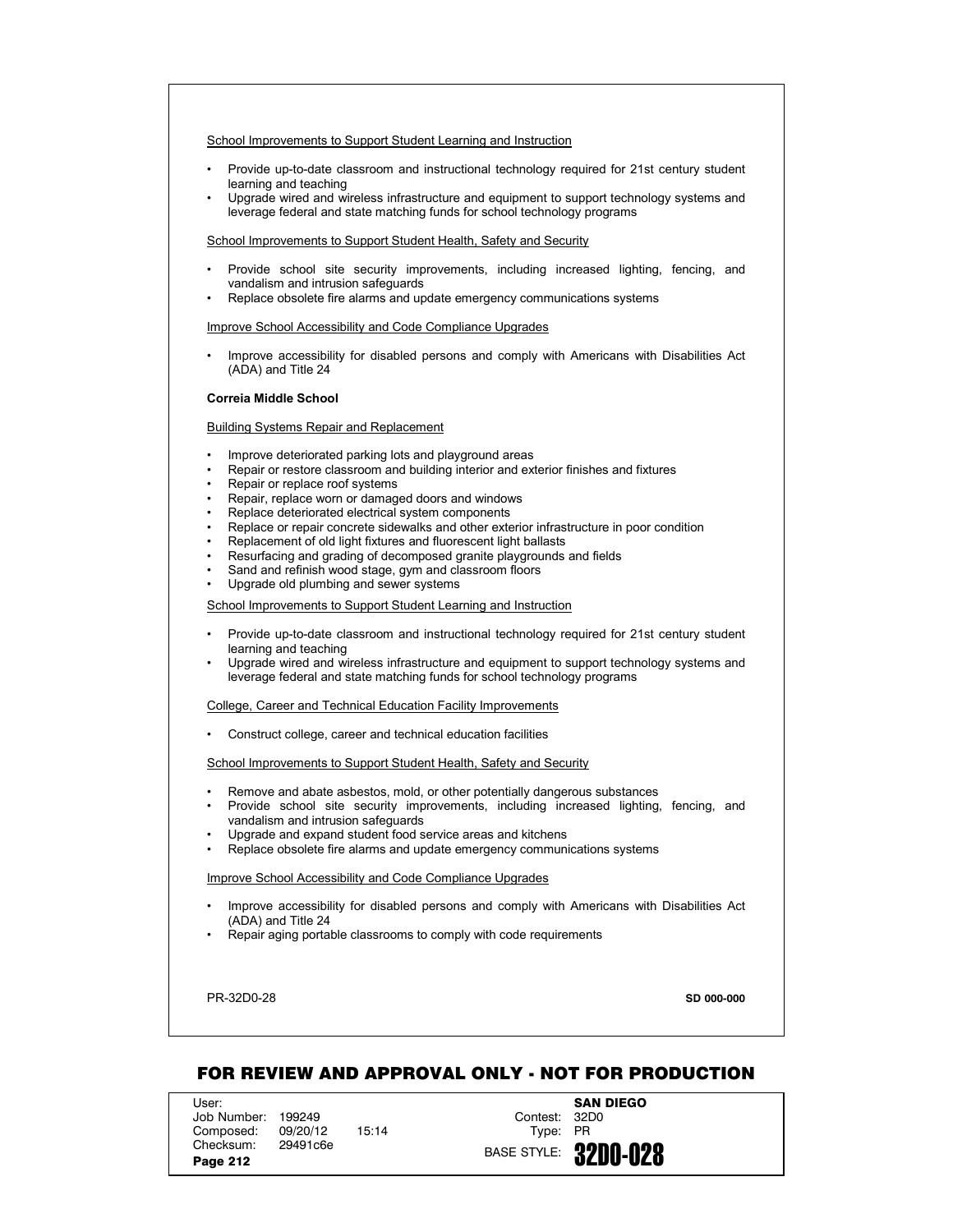## Quality Neighborhood Schools

• Improve physical education, athletic facilities and turf fields

#### **Crawford High School Complex**

## Building Systems Repair and Replacement

• Significant repair and replacement needs exist, new buildings to replace current facilities

School Improvements to Support Student Learning and Instruction

- Provide up-to-date classroom and instructional technology required for 21st century student learning and teaching
- Upgrade wired and wireless infrastructure and equipment to support technology systems and leverage federal and state matching funds for school technology programs

## College, Career and Technical Education Facility Improvements

• Construct college, career and technical education facilities

## School Improvements to Support Student Health, Safety and Security

- Provide school site security improvements, including increased lighting, fencing, and vandalism and intrusion safeguards
- Upgrade and expand student food service areas and kitchens
- Replace obsolete fire alarms and update emergency communications systems

#### Improve School Accessibility and Code Compliance Upgrades

- Improve accessibility for disabled persons and comply with Americans with Disabilities Act (ADA) and Title 24
- Modernize and renovate physical education facilities, playgrounds and fields to comply with Title IX gender equity requirements

Quality Neighborhood Schools

- Remove or replace old and inadequate buildings with new facilities
- Improve physical education, athletic facilities and turf fields
- Construct new visual and performing arts theater

# **Creative, Performing & Media Arts Middle School @Kroc**

Building Systems Repair and Replacement

- Replace cracked/broken exterior concrete and infrastructure
- Repair deteriorated interior and exterior finishes and fixtures
- Door, window, hardware repairs or replacement
- Repair or replace deteriorating plumbing and underground sewer systems
- Replace deteriorated electrical system components
- Replace roof systems that are beyond their useful life
- Replacement of old light fixtures and fluorescent light ballasts
- Resurfacing and grading of decomposed granite playgrounds and fields

## School Improvements to Support Student Learning and Instruction

- Provide up-to-date classroom and instructional technology required for 21st century student learning and teaching
- Upgrade wired and wireless infrastructure and equipment to support technology systems and leverage federal and state matching funds for school technology programs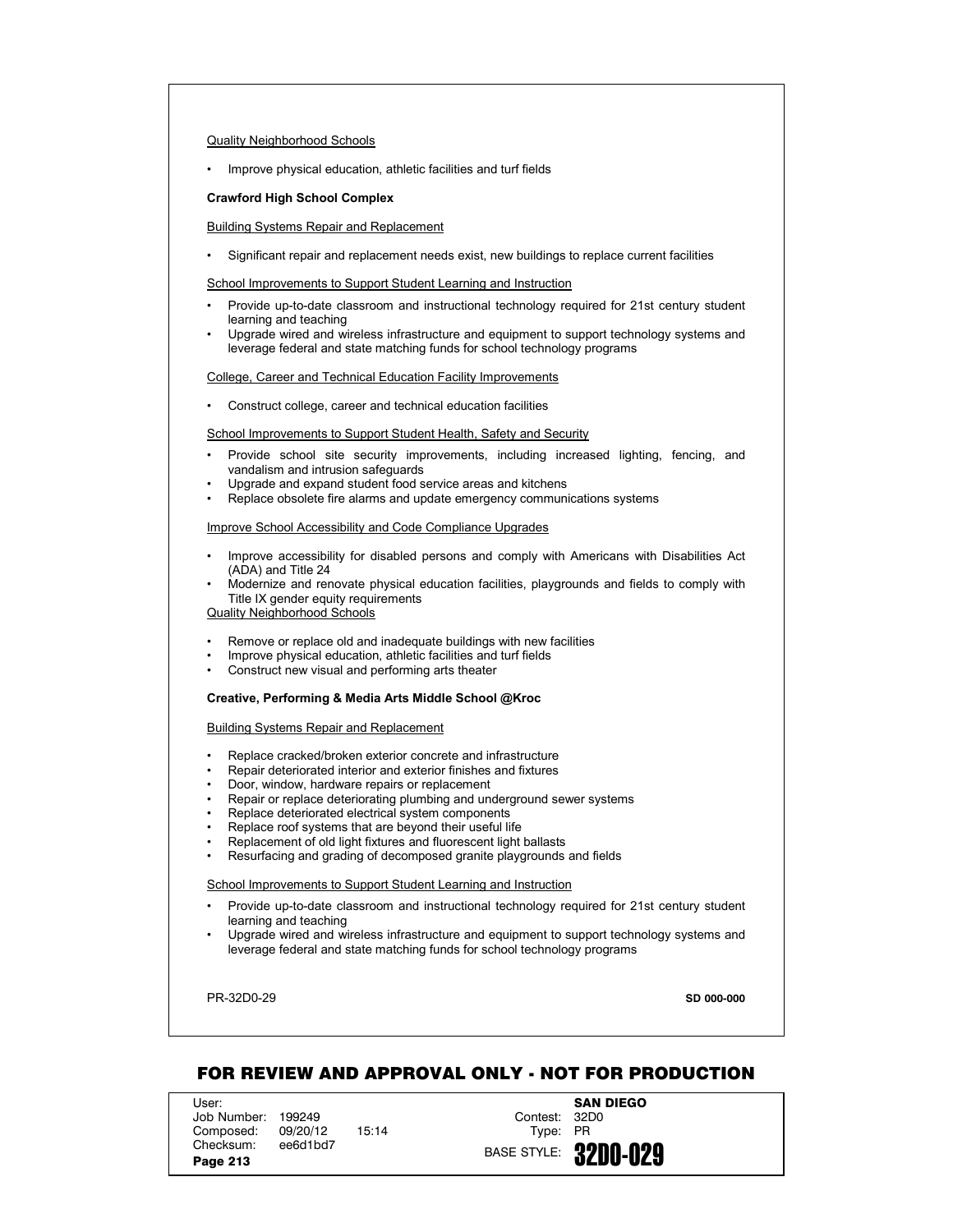College, Career and Technical Education Facility Improvements

• Construct college, career and technical education facilities

School Improvements to Support Student Health, Safety and Security

- Provide school site security improvements, including increased lighting, fencing, and vandalism and intrusion safeguards
- Upgrade and install air conditioning for schools located in climate zone 2
- Upgrade and expand student food service areas and kitchens
- Replace obsolete fire alarms and update emergency communications systems

Improve School Accessibility and Code Compliance Upgrades

• Improve accessibility for disabled persons and comply with Americans with Disabilities Act (ADA) and Title 24

Quality Neighborhood Schools

• Improve physical education, athletic facilities and turf fields

# **Crown Point Elementary School**

## Building Systems Repair and Replacement

- Correct interior and exterior deficiencies including finishes and fixtures
- Repair or replace damaged or broken hardscape surfaces and exterior infrastructure
- Repair or replace deteriorated roofs
- Door, window, hardware repairs or replacement
- Replace deteriorated electrical system components
- Replacement of old light fixtures and fluorescent light ballasts
- Sand and refinish wood stage, gym and classroom floors
- Upgrade old plumbing and sewer systems

## School Improvements to Support Student Learning and Instruction

- Provide up-to-date classroom and instructional technology required for 21st century student learning and teaching
- Upgrade wired and wireless infrastructure and equipment to support technology systems and leverage federal and state matching funds for school technology programs

School Improvements to Support Student Health, Safety and Security

- Provide school site security improvements, including increased lighting, fencing, and vandalism and intrusion safeguards
- Replace obsolete fire alarms and update emergency communications systems

Improve School Accessibility and Code Compliance Upgrades

• Improve accessibility for disabled persons and comply with Americans with Disabilities Act (ADA) and Title 24

## **Cubberley Elementary School**

# Building Systems Repair and Replacement

- Repair or replace aged/deteriorated plumbing and sewer systems
- Correct interior and exterior deficiencies including finishes and fixtures<br>• Renair or resurface parking lots and playground surfaces in poor conditional
- Repair or resurface parking lots and playground surfaces in poor condition
- Repair or replace aging, leaky roofs
- Repair or replace cracked and broken concrete sidewalks, hardscape, and exterior infrastructure

PR-32D0-30 Replace deteriorated electrical system components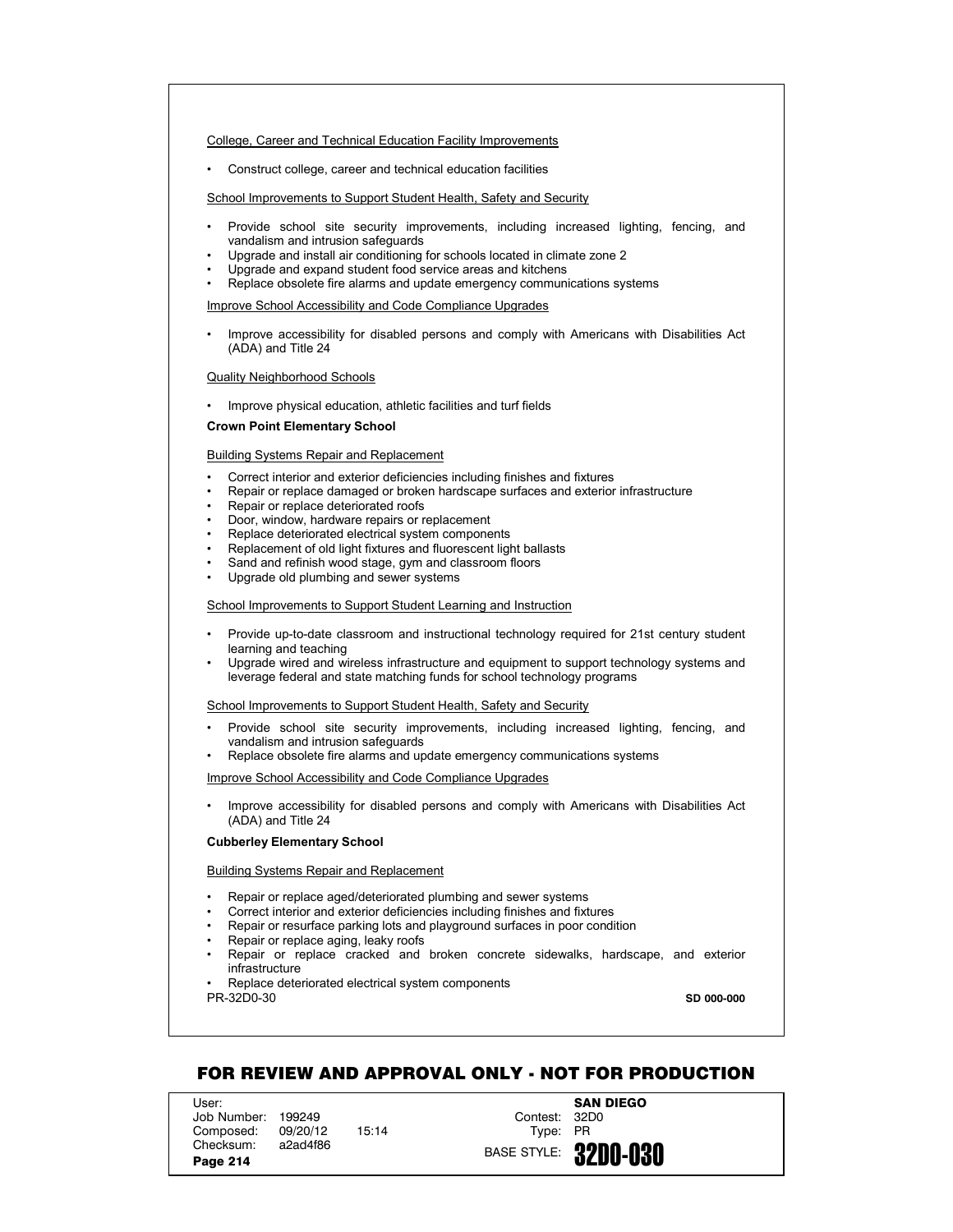- Replace or restore old or broken doors and windows
- Replacement of old light fixtures and fluorescent light ballasts
- Resurfacing and grading of decomposed granite playgrounds and fields
- Sand and refinish wood stage, gym and classroom floors

- Provide up-to-date classroom and instructional technology required for 21st century student learning and teaching
- Upgrade wired and wireless infrastructure and equipment to support technology systems and leverage federal and state matching funds for school technology programs

School Improvements to Support Student Health, Safety and Security

- Provide school site security improvements, including increased lighting, fencing, and vandalism and intrusion safeguards
- Upgrade and install air conditioning for schools located in climate zone 2
- Replace obsolete fire alarms and update emergency communications systems

### Improve School Accessibility and Code Compliance Upgrades

- Improve accessibility for disabled persons and comply with Americans with Disabilities Act (ADA) and Title 24
- Repair aging portable classrooms to comply with code requirements

Quality Neighborhood Schools

• Improve physical education, athletic facilities and turf fields

#### **Curie Elementary School**

## Building Systems Repair and Replacement

- Correct interior and exterior deficiencies including finishes and fixtures
- Upgrade old/deteriorated electrical systems, wiring and panels
- Repair or replace aging, leaky roofs
- Repair or replace deteriorating plumbing and underground sewer systems
- Replace or repair concrete sidewalks and other exterior infrastructure in poor condition
- Replace or restore old or broken doors and windows
- Replacement of old light fixtures and fluorescent light ballasts
- Resurfacing and grading of decomposed granite playgrounds and fields
- Upgrade damaged, deteriorated asphalt parking lots and playground surfaces

School Improvements to Support Student Learning and Instruction

- Provide up-to-date classroom and instructional technology required for 21st century student learning and teaching
- Upgrade wired and wireless infrastructure and equipment to support technology systems and leverage federal and state matching funds for school technology programs

#### School Improvements to Support Student Health, Safety and Security

- Provide school site security improvements, including increased lighting, fencing, and vandalism and intrusion safeguards
- Upgrade and install air conditioning for schools located in climate zone 2
- Replace obsolete fire alarms and update emergency communications systems

Improve School Accessibility and Code Compliance Upgrades

- Improve accessibility for disabled persons and comply with Americans with Disabilities Act (ADA) and Title 24
- Repair aging portable classrooms to comply with code requirements

PR-32D0-31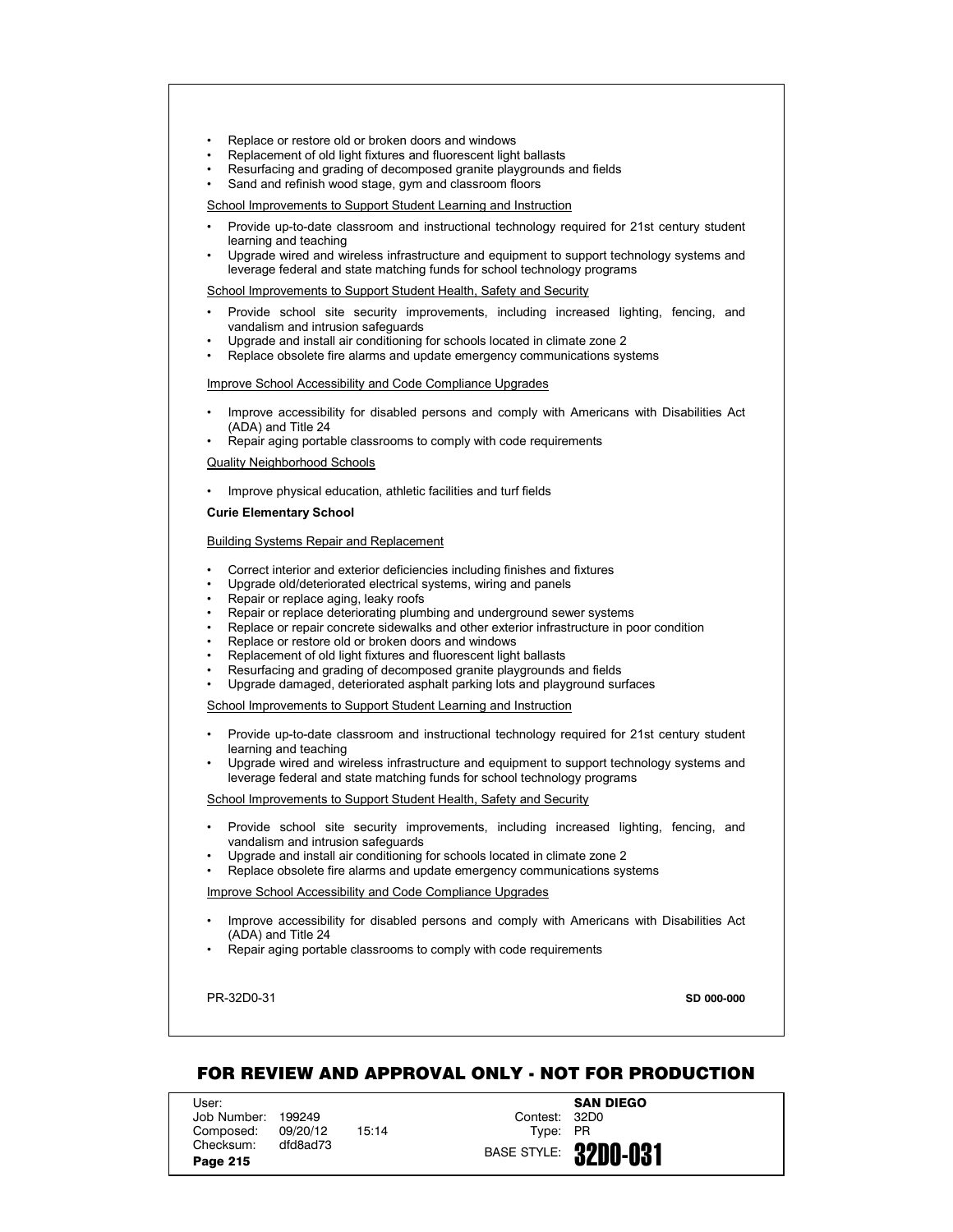## Quality Neighborhood Schools

• Improve physical education, athletic facilities and turf fields

### **Dailard Elementary School**

## Building Systems Repair and Replacement

- Repair or replace aged/deteriorated plumbing and sewer systems
- Repair deteriorated interior and exterior finishes and fixtures
- Repair or resurface parking lots and playground surfaces in poor condition
- Repair or replace cracked and broken concrete sidewalks, hardscape, and exterior infrastructure
- Replace roof systems that are beyond their useful life
- Replace or restore old or broken doors and windows
- Replacement of old light fixtures and fluorescent light ballasts
- Upgrade or replace deficient components of the electrical system

## School Improvements to Support Student Learning and Instruction

- Provide up-to-date classroom and instructional technology required for 21st century student learning and teaching
- Upgrade wired and wireless infrastructure and equipment to support technology systems and leverage federal and state matching funds for school technology programs

# School Improvements to Support Student Health, Safety and Security

- Provide school site security improvements, including increased lighting, fencing, and vandalism and intrusion safeguards
- Replace obsolete fire alarms and update emergency communications systems

#### Improve School Accessibility and Code Compliance Upgrades

• Improve accessibility for disabled persons and comply with Americans with Disabilities Act (ADA) and Title 24

### **Dana Middle School**

#### Building Systems Repair and Replacement

- Correct interior and exterior deficiencies including finishes and fixtures
- Repair or replace damaged or broken hardscape surfaces and exterior infrastructure
- Patch, repair, replace building roof components
- Repair, replace worn or damaged doors and windows
- Replace deteriorated electrical system components
- Replacement of old light fixtures and fluorescent light ballasts
- Sand and refinish wood stage, gym and classroom floors
- Upgrade damaged, deteriorated asphalt parking lots and playground surfaces
- Upgrade old plumbing and sewer systems

## School Improvements to Support Student Learning and Instruction

- Provide up-to-date classroom and instructional technology required for 21st century student learning and teaching
- Upgrade wired and wireless infrastructure and equipment to support technology systems and leverage federal and state matching funds for school technology programs

## College, Career and Technical Education Facility Improvements

• Construct college, career and technical education facilities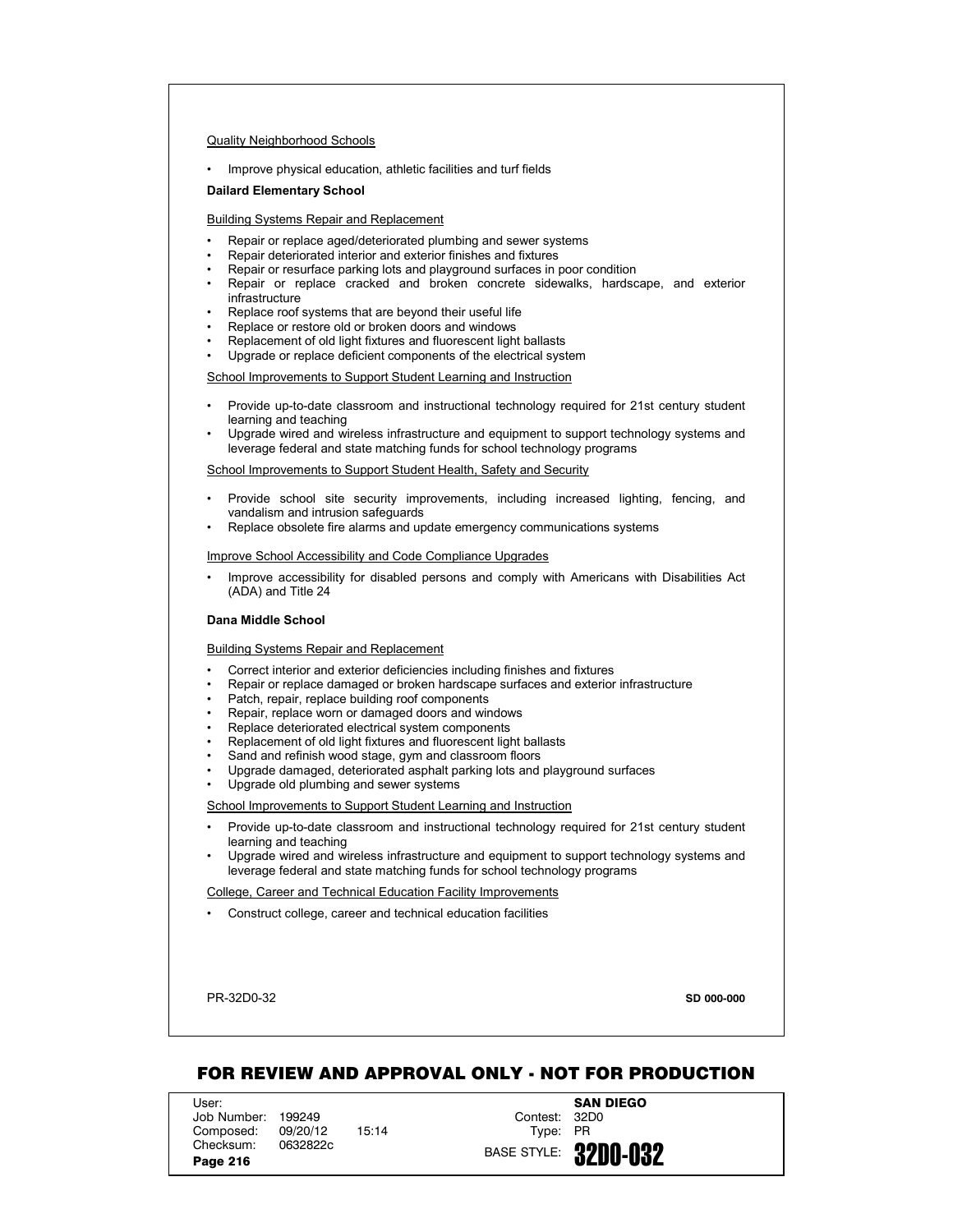School Improvements to Support Student Health, Safety and Security

- Provide school site security improvements, including increased lighting, fencing, and vandalism and intrusion safeguards
- Upgrade and expand student food service areas and kitchens
- Replace obsolete fire alarms and update emergency communications systems

Improve School Accessibility and Code Compliance Upgrades

• Improve accessibility for disabled persons and comply with Americans with Disabilities Act (ADA) and Title 24

# **De Portola Middle School**

Building Systems Repair and Replacement

- Repair deteriorated interior and exterior finishes and fixtures
- Repair or replace deteriorated roofs
- Upgrade old/deteriorated electrical systems, wiring and panels
- Repair or resurface parking lots and playground surfaces in poor condition
- Repair, replace plumbing and deteriorated sewer systems
- Replace or repair concrete sidewalks and other exterior infrastructure in poor condition
- Replace or restore old or broken doors and windows
- Replacement of old light fixtures and fluorescent light ballasts
- Resurfacing and grading of decomposed granite playgrounds and fields
- Sand and refinish wood stage, gym and classroom floors

# School Improvements to Support Student Learning and Instruction

- Provide up-to-date classroom and instructional technology required for 21st century student learning and teaching
- Upgrade wired and wireless infrastructure and equipment to support technology systems and leverage federal and state matching funds for school technology programs

College, Career and Technical Education Facility Improvements

• Construct college, career and technical education facilities

School Improvements to Support Student Health, Safety and Security

- Provide school site security improvements, including increased lighting, fencing, and vandalism and intrusion safeguards
- Upgrade and expand student food service areas and kitchens
- Replace obsolete fire alarms and update emergency communications systems

Improve School Accessibility and Code Compliance Upgrades

• Improve accessibility for disabled persons and comply with Americans with Disabilities Act (ADA) and Title 24

#### **Dewey Elementary School**

Building Systems Repair and Replacement

- Improve worn or damaged interior and exterior finishes and fixtures
- Replace vinyl flooring and tile
- Replacement of old light fixtures and fluorescent light ballasts
- Resurfacing and grading of decomposed granite playgrounds and fields
- Sand and refinish wood stage, gym and classroom floors
- Upgrade damaged, deteriorated asphalt parking lots and playground surfaces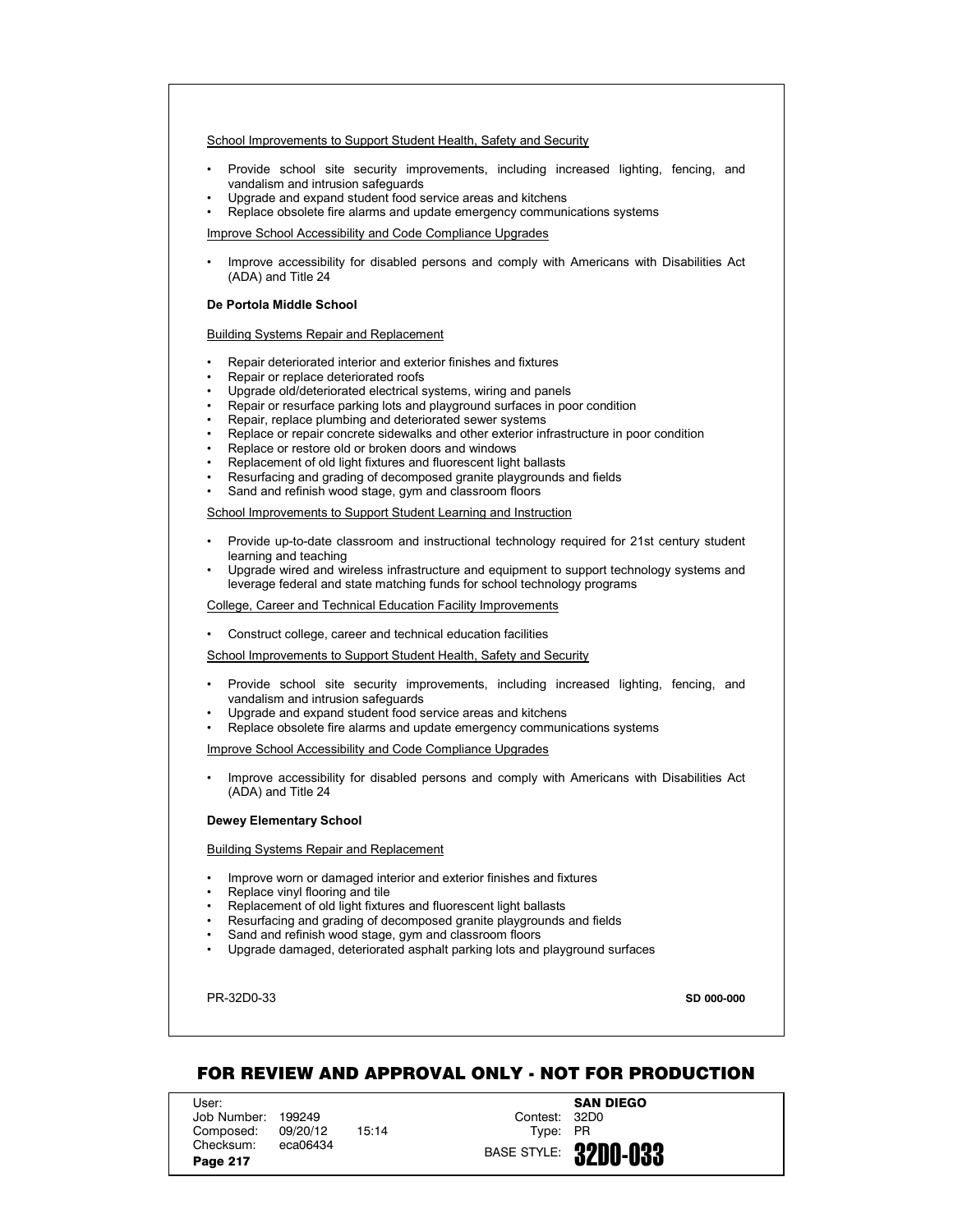- Provide up-to-date classroom and instructional technology required for 21st century student learning and teaching
- Upgrade wired and wireless infrastructure and equipment to support technology systems and leverage federal and state matching funds for school technology programs

# School Improvements to Support Student Health, Safety and Security

- Provide school site security improvements, including increased lighting, fencing, and vandalism and intrusion safeguards
- Replace obsolete fire alarms and update emergency communications systems

## Improve School Accessibility and Code Compliance Upgrades

- Improve accessibility for disabled persons and comply with Americans with Disabilities Act (ADA) and Title 24
- Repair aging portable classrooms to comply with code requirements

## Quality Neighborhood Schools

• Improve physical education, athletic facilities and turf fields

## **Dingeman Elementary School**

## Building Systems Repair and Replacement

- Repair or replace cracked and broken concrete sidewalks, hardscape, and exterior infrastructure
- Repair or replace security cameras
- Repair or restore classroom and building interior and exterior finishes and fixtures
- Repair or upgrade outdated electrical systems, aging wiring and electrical panels
- Repair, replace plumbing and deteriorated sewer systems
- Repair, replace worn or damaged doors and windows
- Replace playground matting systems
- Replace roof systems that are beyond their useful life
- Replacement of old light fixtures and fluorescent light ballasts
- Upgrade damaged, deteriorated asphalt parking lots and playground surfaces

## School Improvements to Support Student Learning and Instruction

- Provide up-to-date classroom and instructional technology required for 21st century student learning and teaching
- Upgrade wired and wireless infrastructure and equipment to support technology systems and leverage federal and state matching funds for school technology programs

# School Improvements to Support Student Health, Safety and Security

- Provide school site security improvements, including increased lighting, fencing, and vandalism and intrusion safeguards
- Replace obsolete fire alarms and update emergency communications systems

## Improve School Accessibility and Code Compliance Upgrades

• Improve accessibility for disabled persons and comply with Americans with Disabilities Act (ADA) and Title 24

# **Doyle Elementary School**

# Building Systems Repair and Replacement

• Correct interior and exterior deficiencies including finishes and fixtures

PR-32D0-34 • Repair or replace damaged or broken hardscape surfaces and exterior infrastructure **SD 000-000**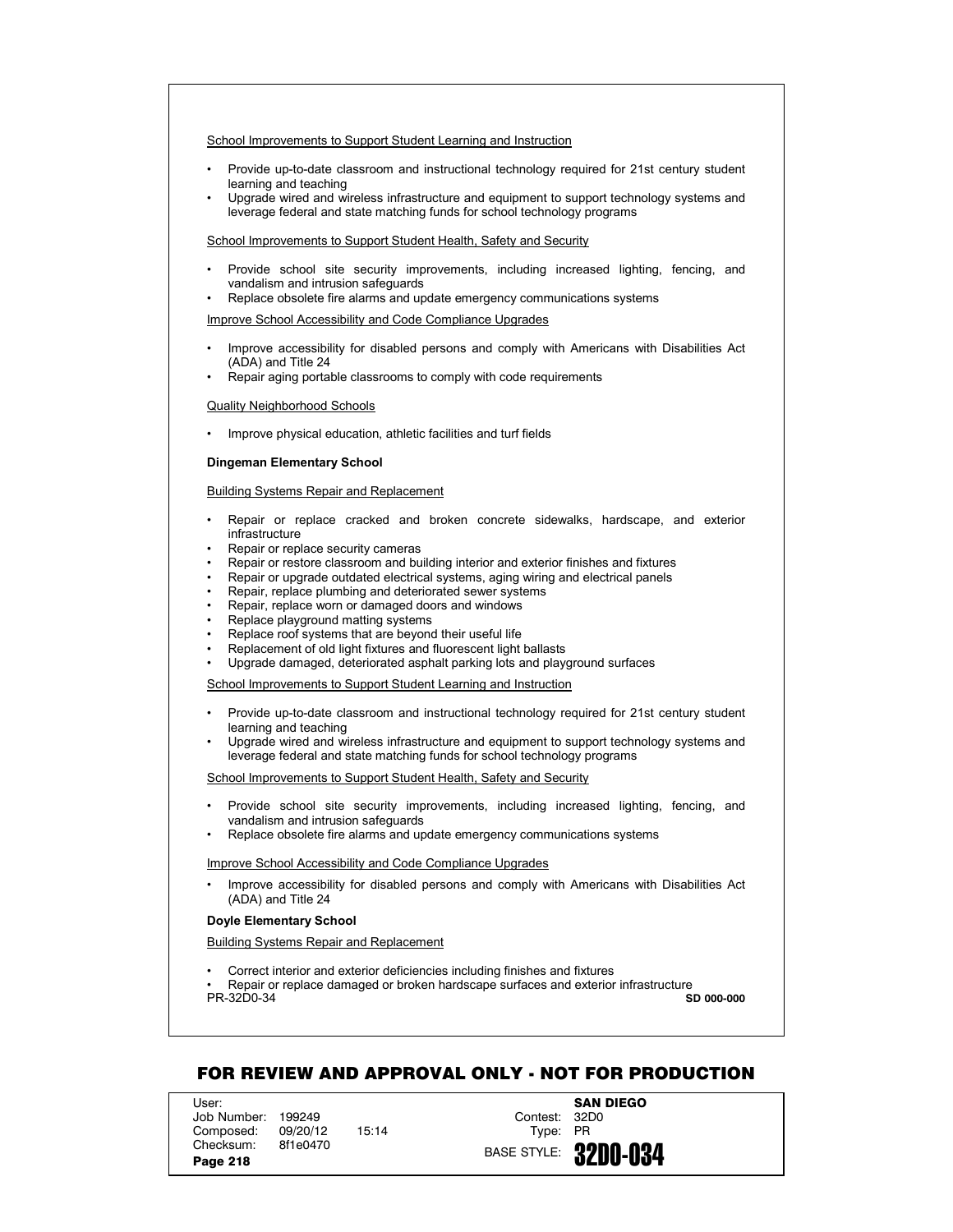- Repair or replace deteriorated roofs
- Upgrade old/deteriorated electrical systems, wiring and panels
- Repair or replace doors and windows
- Replacement of old light fixtures and fluorescent light ballasts
- Upgrade damaged, deteriorated asphalt parking lots and playground surfaces
- Upgrade old plumbing and sewer systems

- Provide up-to-date classroom and instructional technology required for 21st century student learning and teaching
- Upgrade wired and wireless infrastructure and equipment to support technology systems and leverage federal and state matching funds for school technology programs

School Improvements to Support Student Health, Safety and Security

- Provide school site security improvements, including increased lighting, fencing, and vandalism and intrusion safeguards
- Upgrade and install air conditioning for schools located in climate zone 2
- Replace obsolete fire alarms and update emergency communications systems

Improve School Accessibility and Code Compliance Upgrades

- Improve accessibility for disabled persons and comply with Americans with Disabilities Act (ADA) and Title 24
- Repair aging portable classrooms to comply with code requirements

#### **Edison Elementary School**

Building Systems Repair and Replacement

- Repair deteriorated interior and exterior finishes and fixtures
- Door, window, hardware repairs or replacement
- Upgrade old/deteriorated electrical systems, wiring and panels
- Repair or replace security cameras
- Replace or repair concrete sidewalks and other exterior infrastructure in poor condition
- Replace roof systems that are beyond their useful life
- Replacement of old light fixtures and fluorescent light ballasts
- Upgrade damaged, deteriorated asphalt parking lots and playground surfaces
- Upgrade old plumbing and sewer systems

School Improvements to Support Student Learning and Instruction

- Provide up-to-date classroom and instructional technology required for 21st century student learning and teaching
- Upgrade wired and wireless infrastructure and equipment to support technology systems and leverage federal and state matching funds for school technology programs

School Improvements to Support Student Health, Safety and Security

- Provide school site security improvements, including increased lighting, fencing, and vandalism and intrusion safeguards
- Upgrade and install air conditioning for schools located in climate zone 2
- Replace obsolete fire alarms and update emergency communications systems

## Improve School Accessibility and Code Compliance Upgrades

• Improve accessibility for disabled persons and comply with Americans with Disabilities Act (ADA) and Title 24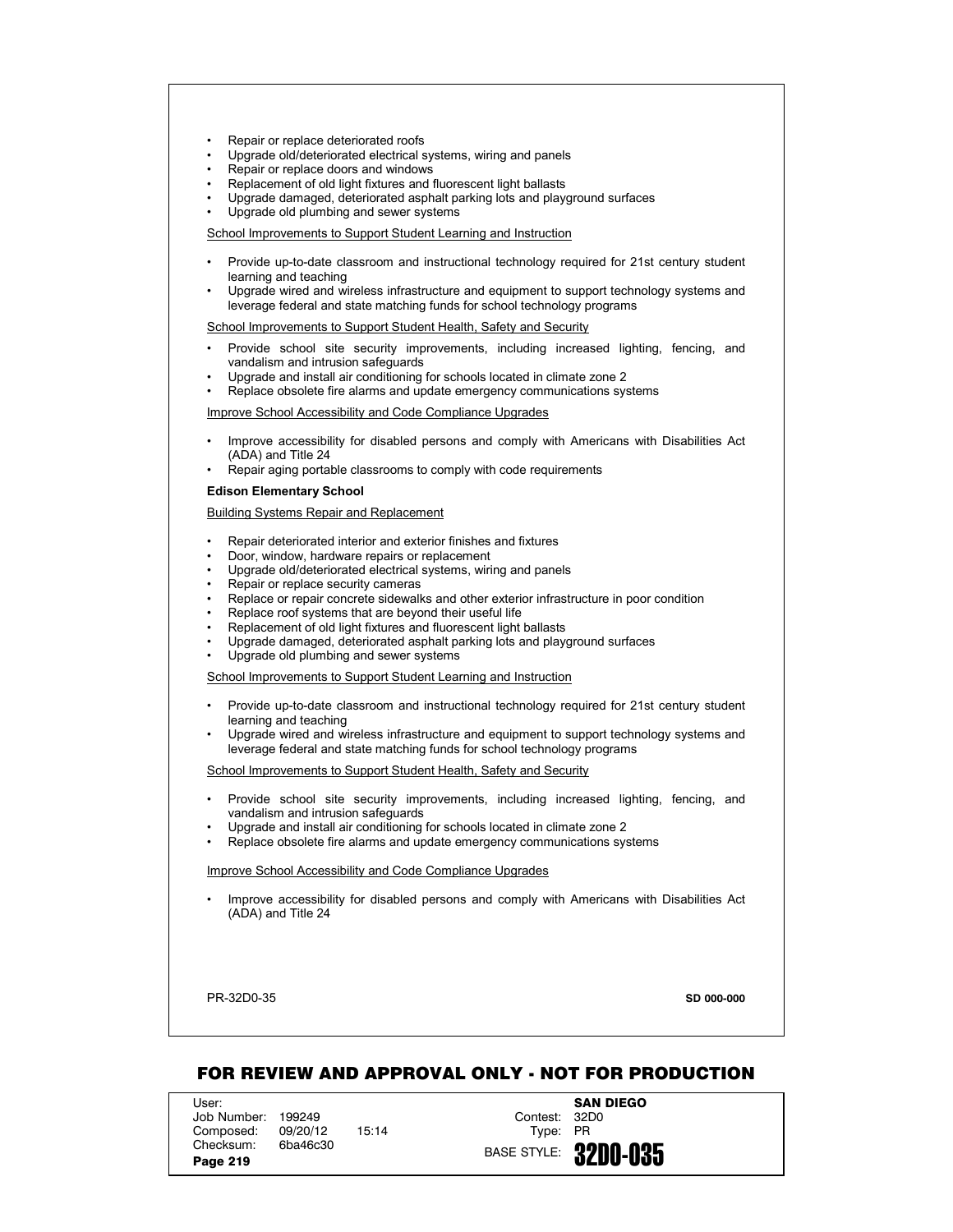## **Emerson/Bandini Elementary School**

Building Systems Repair and Replacement

- Replace cracked/broken exterior concrete and infrastructure
- Door, window, hardware repairs or replacement
- Improve worn or damaged interior and exterior finishes and fixtures
- Repair or resurface parking lots and playground surfaces in poor condition
- Repair or replace roof systems
- Replacement of old light fixtures and fluorescent light ballasts
- Resurfacing and grading of decomposed granite playgrounds and fields
- Upgrade old plumbing and sewer systems
- Upgrade or replace deficient components of the electrical system

School Improvements to Support Student Learning and Instruction

- Provide up-to-date classroom and instructional technology required for 21st century student learning and teaching
- Upgrade wired and wireless infrastructure and equipment to support technology systems and leverage federal and state matching funds for school technology programs

School Improvements to Support Student Health, Safety and Security

- Provide school site security improvements, including increased lighting, fencing, and vandalism and intrusion safeguards
- Upgrade and install air conditioning for schools located in climate zone 2
- Replace obsolete fire alarms and update emergency communications systems

Improve School Accessibility and Code Compliance Upgrades

• Improve accessibility for disabled persons and comply with Americans with Disabilities Act (ADA) and Title 24

Quality Neighborhood Schools

• Improve physical education, athletic facilities and turf fields

## **Encanto Elementary School**

Building Systems Repair and Replacement

- Replace cracked/broken exterior concrete and infrastructure
- Improve worn or damaged interior and exterior finishes and fixtures
- Upgrade old/deteriorated electrical systems, wiring and panels
- Repair or replace aging, leaky roofs
- Repair or replace security cameras
- Repair, replace plumbing and deteriorated sewer systems
- Repair, replace worn or damaged doors and windows
- Replacement of old light fixtures and fluorescent light ballasts
- Resurfacing and grading of decomposed granite playgrounds and fields

School Improvements to Support Student Learning and Instruction

- Provide up-to-date classroom and instructional technology required for 21st century student learning and teaching
- Upgrade wired and wireless infrastructure and equipment to support technology systems and leverage federal and state matching funds for school technology programs

School Improvements to Support Student Health, Safety and Security

- Provide school site security improvements, including increased lighting, fencing, and vandalism and intrusion safeguards
- Replace obsolete fire alarms and update emergency communications systems

PR-32D0-36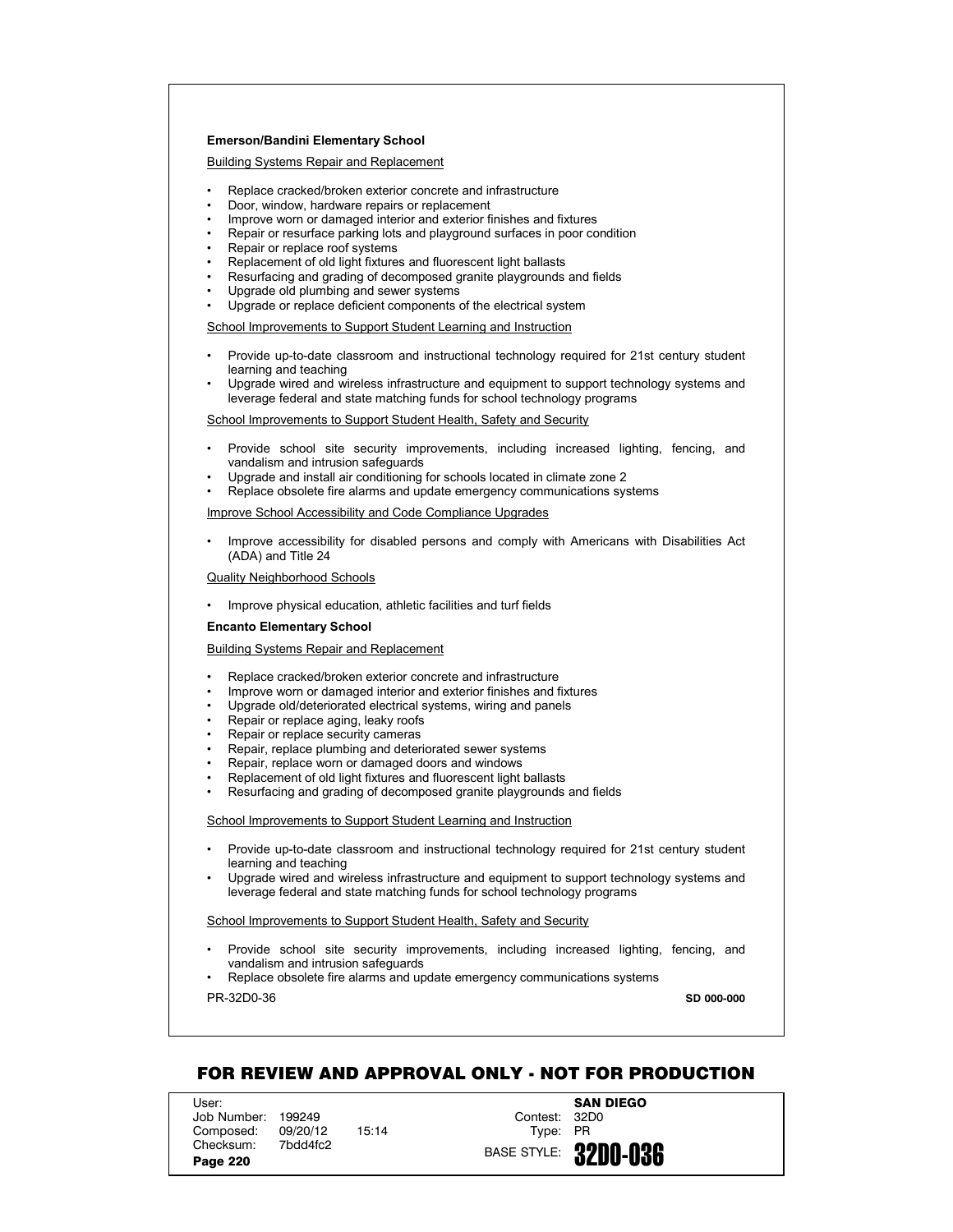Improve School Accessibility and Code Compliance Upgrades

• Improve accessibility for disabled persons and comply with Americans with Disabilities Act (ADA) and Title 24

Quality Neighborhood Schools

• Improve physical education, athletic facilities and turf fields

#### **Ericson Elementary School**

Building Systems Repair and Replacement

- Repair or replace deteriorated roofs
- Door, window, hardware repairs or replacement
- Improve worn or damaged interior and exterior finishes and fixtures
- Replace deteriorated electrical system components
- Replace or repair concrete sidewalks and other exterior infrastructure in poor condition
- Replace playground matting systems
- Replacement of old light fixtures and fluorescent light ballasts
- Upgrade old plumbing and sewer systems

School Improvements to Support Student Learning and Instruction

- Provide up-to-date classroom and instructional technology required for 21st century student learning and teaching
- Upgrade wired and wireless infrastructure and equipment to support technology systems and leverage federal and state matching funds for school technology programs

School Improvements to Support Student Health, Safety and Security

- Provide school site security improvements, including increased lighting, fencing, and vandalism and intrusion safeguards
- Replace obsolete fire alarms and update emergency communications systems

Improve School Accessibility and Code Compliance Upgrades

- Improve accessibility for disabled persons and comply with Americans with Disabilities Act (ADA) and Title 24
- Repair aging portable classrooms to comply with code requirements

#### **Euclid Elementary School**

# Building Systems Repair and Replacement

- Repair or replace aged/deteriorated plumbing and sewer systems
- Improve worn or damaged interior and exterior finishes and fixtures
- Repair or replace security cameras
- Repair or replace roof systems
- Repair, replace worn or damaged doors and windows
- Replace or repair concrete sidewalks and other exterior infrastructure in poor condition
- Replacement of old light fixtures and fluorescent light ballasts
- Resurfacing and grading of decomposed granite playgrounds and fields
- Upgrade damaged, deteriorated asphalt parking lots and playground surfaces
- Upgrade or replace deficient components of the electrical system

School Improvements to Support Student Learning and Instruction

- Provide up-to-date classroom and instructional technology required for 21st century student learning and teaching
- Upgrade wired and wireless infrastructure and equipment to support technology systems and leverage federal and state matching funds for school technology programs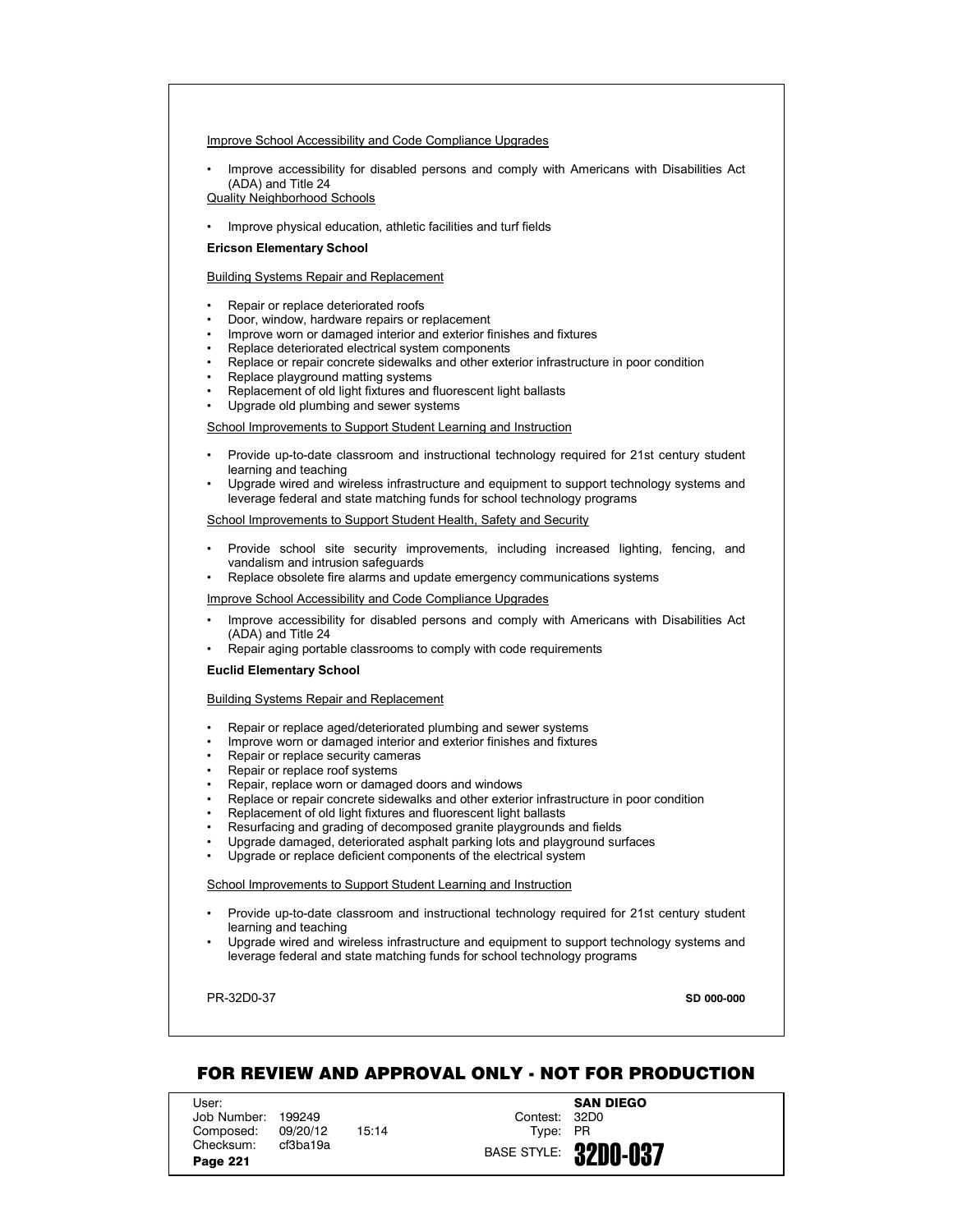- Provide school site security improvements, including increased lighting, fencing, and vandalism and intrusion safeguards
- Replace obsolete fire alarms and update emergency communications systems
- Improve School Accessibility and Code Compliance Upgrades
- Improve accessibility for disabled persons and comply with Americans with Disabilities Act (ADA) and Title 24

# Quality Neighborhood Schools

• Improve physical education, athletic facilities and turf fields

# **Farb Middle School**

Building Systems Repair and Replacement

- Repair or replace damaged or broken hardscape surfaces and exterior infrastructure
- Repair deteriorated interior and exterior finishes and fixtures
- Repair or replace deteriorated roofs
- Repair or replace deteriorating plumbing and underground sewer systems
- Repair or replace doors and windows
- Replace deteriorated electrical system components
- Replacement of old light fixtures and fluorescent light ballasts
- Upgrade damaged, deteriorated asphalt parking lots and playground surfaces

School Improvements to Support Student Learning and Instruction

- Provide up-to-date classroom and instructional technology required for 21st century student learning and teaching
- Upgrade wired and wireless infrastructure and equipment to support technology systems and leverage federal and state matching funds for school technology programs

College, Career and Technical Education Facility Improvements

• Construct college, career and technical education facilities

School Improvements to Support Student Health, Safety and Security

- Provide school site security improvements, including increased lighting, fencing, and vandalism and intrusion safeguards
- Upgrade and expand student food service areas and kitchens
- Replace obsolete fire alarms and update emergency communications systems

Improve School Accessibility and Code Compliance Upgrades

• Improve accessibility for disabled persons and comply with Americans with Disabilities Act (ADA) and Title 24

#### Quality Neighborhood Schools

- Construct new visual and performing arts theater
- Plan and construct classrooms and school facilities to accommodate student enrollment

# **Fay Elementary School**

Building Systems Repair and Replacement

• Repair or restore classroom and building interior and exterior finishes and fixtures

PR-32D0-38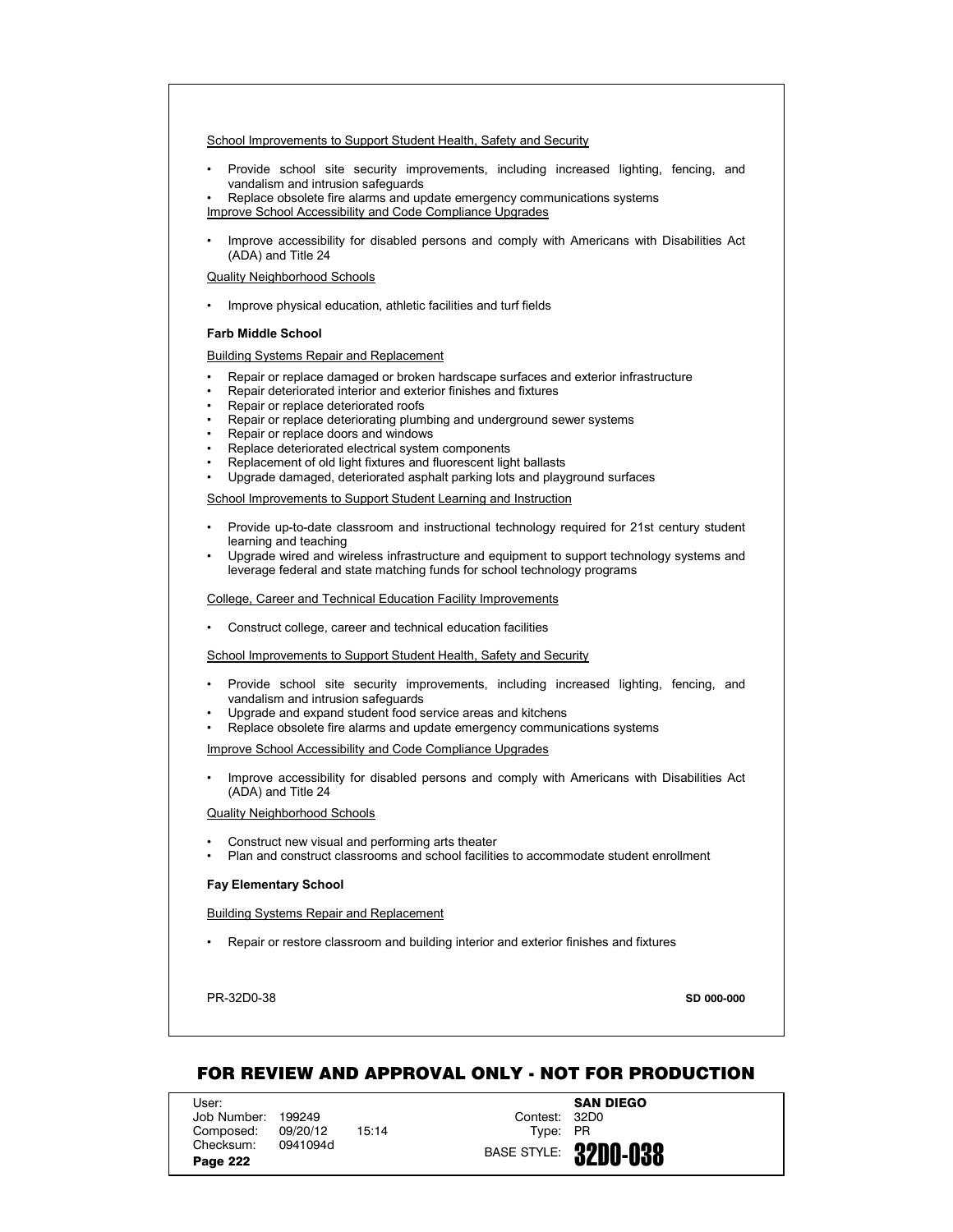- Provide up-to-date classroom and instructional technology required for 21st century student learning and teaching
- Upgrade wired and wireless infrastructure and equipment to support technology systems and leverage federal and state matching funds for school technology programs

School Improvements to Support Student Health, Safety and Security

- Provide school site security improvements, including increased lighting, fencing, and vandalism and intrusion safeguards
- Reconfigure second floor exiting to improve the safety of ingress and egress for students

Improve School Accessibility and Code Compliance Upgrades

• Improve accessibility for disabled persons and comply with Americans with Disabilities Act (ADA) and Title 24

# **Field Elementary School**

## Building Systems Repair and Replacement

- Replace cracked/broken exterior concrete and infrastructure
- Repair deteriorated interior and exterior finishes and fixtures
- Repair or replace deteriorated roofs
- Upgrade old/deteriorated electrical systems, wiring and panels
- Repair or resurface parking lots and playground surfaces in poor condition
- Repair or replace doors and windows
- Repair, replace plumbing and deteriorated sewer systems
- Replacement of old light fixtures and fluorescent light ballasts

# School Improvements to Support Student Health, Safety and Security

- Provide school site security improvements, including increased lighting, fencing, and vandalism and intrusion safeguards
- Replace obsolete fire alarms and update emergency communications systems

# Improve School Accessibility and Code Compliance Upgrades

- Improve accessibility for disabled persons and comply with Americans with Disabilities Act (ADA) and Title 24
- Repair aging portable classrooms to comply with code requirements

# **Fletcher Elementary School**

Building Systems Repair and Replacement

- Repair deteriorated interior and exterior finishes and fixtures
- Improve worn or damaged interior and exterior finishes and fixtures
- Repair or resurface parking lots and playground surfaces in poor condition
- Replace playground matting systems
- Replace vinyl flooring and tile
- Replacement of old light fixtures and fluorescent light ballasts

### School Improvements to Support Student Learning and Instruction

- Provide up-to-date classroom and instructional technology required for 21st century student learning and teaching
- Upgrade wired and wireless infrastructure and equipment to support technology systems and leverage federal and state matching funds for school technology programs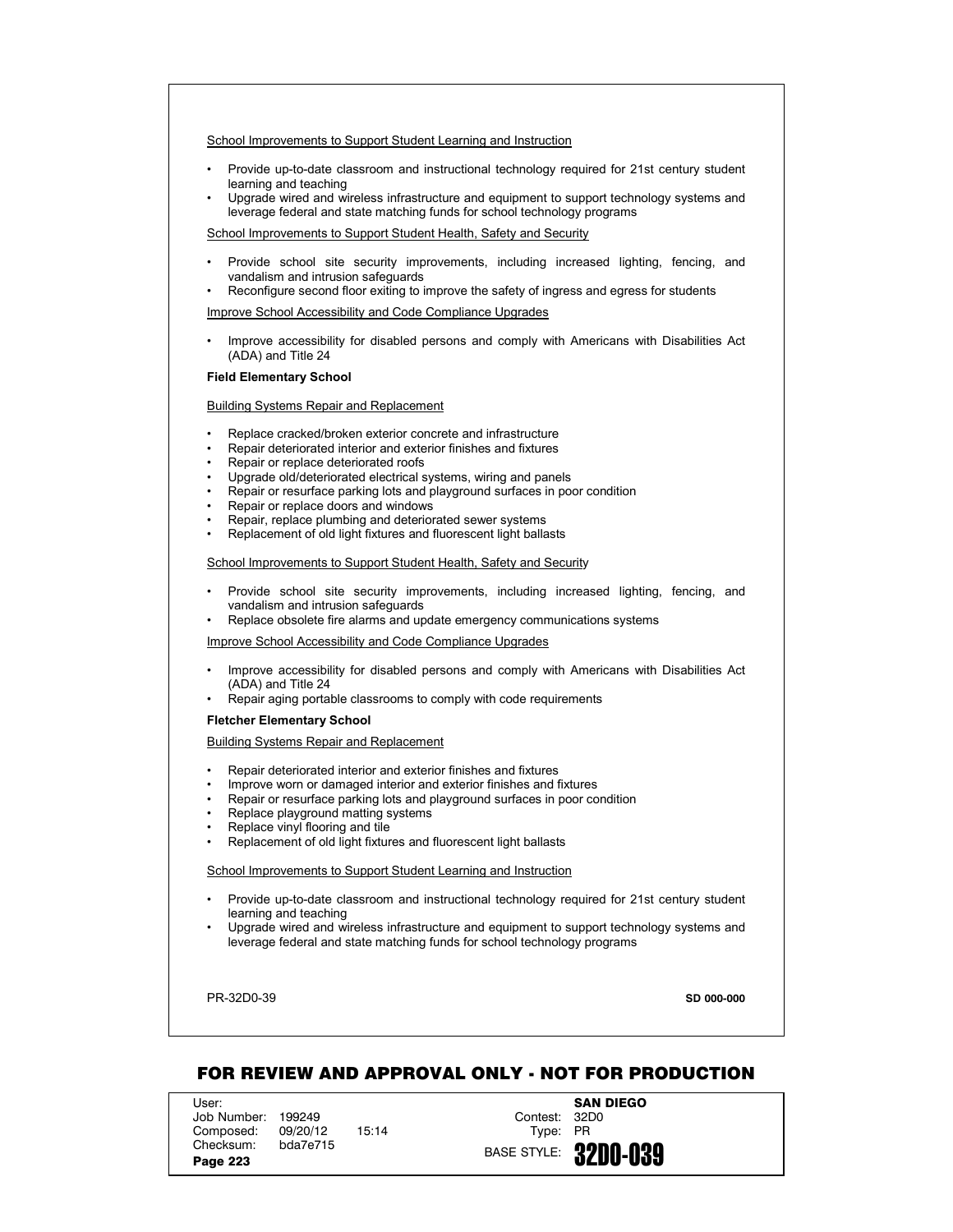- Provide school site security improvements, including increased lighting, fencing, and vandalism and intrusion safeguards
- Upgrade and install air conditioning for schools located in climate zone 2
- Replace obsolete fire alarms and update emergency communications systems

## Improve School Accessibility and Code Compliance Upgrades

- Improve accessibility for disabled persons and comply with Americans with Disabilities Act (ADA) and Title 24
- Repair aging portable classrooms to comply with code requirements

### **Florence Elementary School**

### Building Systems Repair and Replacement

- Correct interior and exterior deficiencies including finishes and fixtures
- Repair or replace deteriorated roofs
- Repair or replace cracked and broken concrete sidewalks, hardscape, and exterior infrastructure
- Repair or replace doors and windows
- Repair, replace plumbing and deteriorated sewer systems
- Replacement of old light fixtures and fluorescent light ballasts
- Upgrade damaged, deteriorated asphalt parking lots and playground surfaces
- Upgrade or replace deficient components of the electrical system

# School Improvements to Support Student Health, Safety and Security

- Provide school site security improvements, including increased lighting, fencing, and vandalism and intrusion safeguards
- Upgrade and install air conditioning for schools located in climate zone 2
- Replace obsolete fire alarms and update emergency communications systems

### Improve School Accessibility and Code Compliance Upgrades

- Improve accessibility for disabled persons and comply with Americans with Disabilities Act (ADA) and Title 24
- Repair aging portable classrooms to comply with code requirements

# Quality Neighborhood Schools

• Improve physical education, athletic facilities and turf fields

# **Foster Elementary School**

# Building Systems Repair and Replacement

- Replace cracked/broken exterior concrete and infrastructure
- Repair deteriorated interior and exterior finishes and fixtures
- Repair or replace doors and windows
- Repair, replace plumbing and deteriorated sewer systems
- Replace roof systems that are beyond their useful life
- Replacement of old light fixtures and fluorescent light ballasts
- Resurfacing and grading of decomposed granite playgrounds and fields
- Upgrade or replace deficient components of the electrical system
- School Improvements to Support Student Learning and Instruction
- Provide up-to-date classroom and instructional technology required for 21st century student learning and teaching

PR-32D0-40 • Upgrade wired and wireless infrastructure and equipment to support technology systems and leverage federal and state matching funds for school technology programs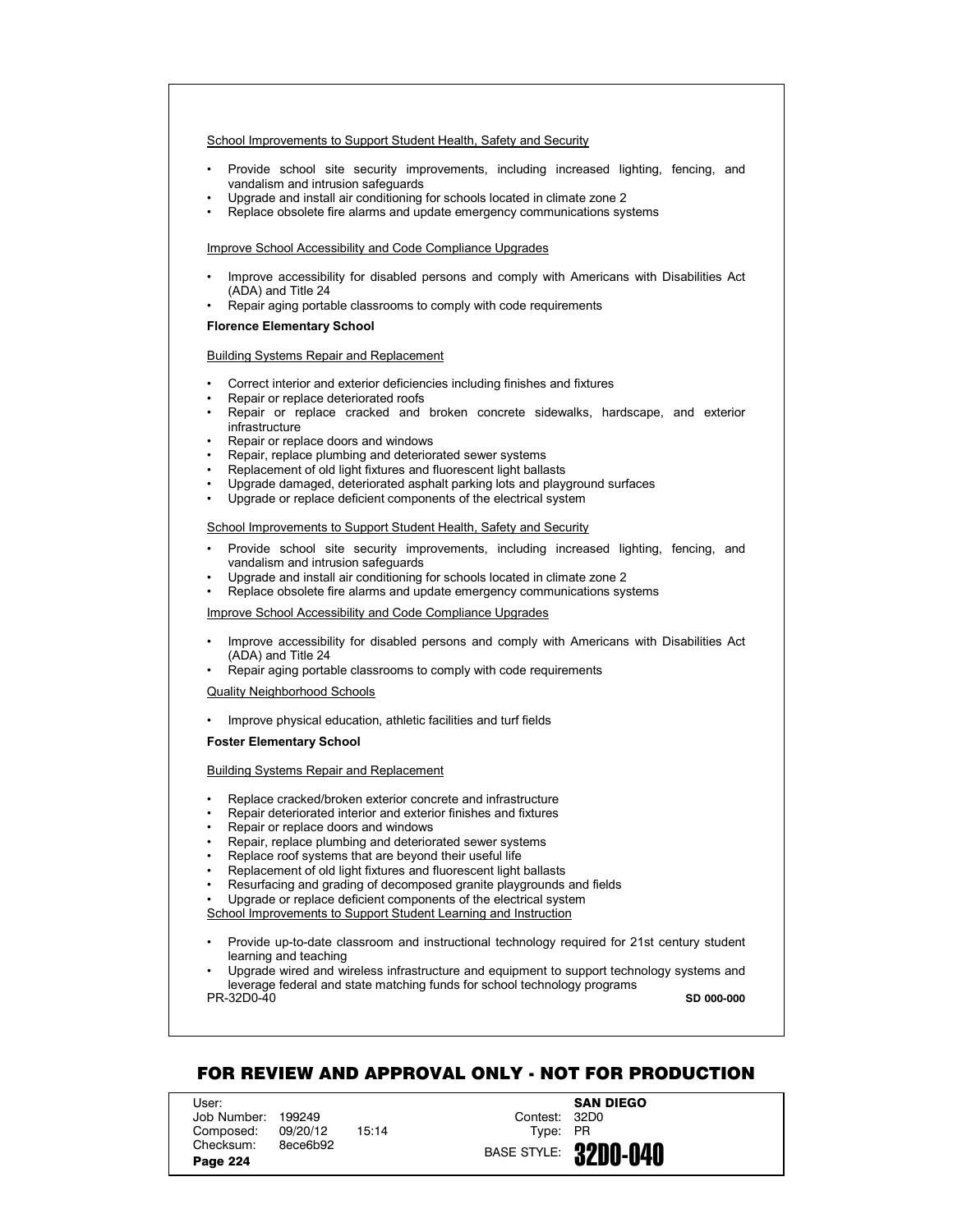- Provide school site security improvements, including increased lighting, fencing, and vandalism and intrusion safeguards
- Replace obsolete fire alarms and update emergency communications systems

Improve School Accessibility and Code Compliance Upgrades

• Improve accessibility for disabled persons and comply with Americans with Disabilities Act (ADA) and Title 24

Quality Neighborhood Schools

• Improve physical education, athletic facilities and turf fields

### **Franklin Elementary School**

Building Systems Repair and Replacement

- Door, window, hardware repairs or replacement
- Upgrade old/deteriorated electrical systems, wiring and panels
- Repair or replace aging, leaky roofs
- Repair or replace deteriorating plumbing and underground sewer systems
- Repair or restore classroom and building interior and exterior finishes and fixtures
- Replace or repair concrete sidewalks and other exterior infrastructure in poor condition
- Replacement of old light fixtures and fluorescent light ballasts
- Improve deteriorated asphalt playground areas

School Improvements to Support Student Learning and Instruction

- Provide up-to-date classroom and instructional technology required for 21st century student learning and teaching
- Upgrade wired and wireless infrastructure and equipment to support technology systems and leverage federal and state matching funds for school technology programs

School Improvements to Support Student Health, Safety and Security

- Provide school site security improvements, including increased lighting, fencing, and vandalism and intrusion safeguards
- Replace obsolete fire alarms and update emergency communications systems

Improve School Accessibility and Code Compliance Upgrades

• Improve accessibility for disabled persons and comply with Americans with Disabilities Act (ADA) and Title 24

### **Freese Elementary School**

Building Systems Repair and Replacement

- Correct interior and exterior deficiencies including finishes and fixtures
- Door, window, hardware repairs or replacement
- Repair or replace aging, leaky roofs
- Replace or repair concrete sidewalks and other exterior infrastructure in poor condition
- Replace vinyl flooring and tile
- Replacement of old light fixtures and fluorescent light ballasts
- Upgrade old plumbing and sewer systems
- Upgrade or replace deficient components of the electrical system

# School Improvements to Support Student Learning and Instruction

• Provide up-to-date classroom and instructional technology required for 21st century student learning and teaching

PR-32D0-41 • Upgrade wired and wireless infrastructure and equipment to support technology systems and leverage federal and state matching funds for school technology programs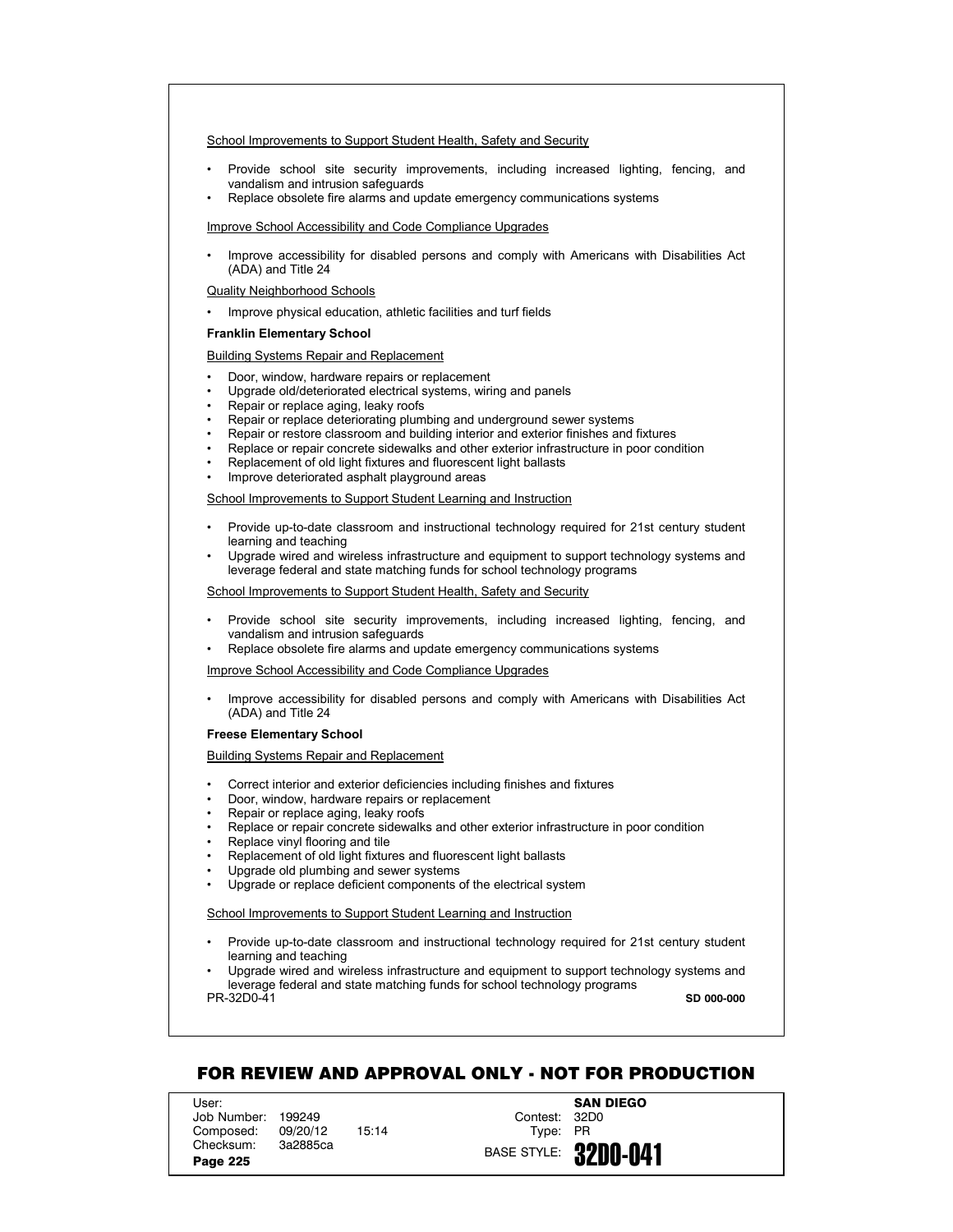- Provide school site security improvements, including increased lighting, fencing, and vandalism and intrusion safeguards
- Replace obsolete fire alarms and update emergency communications systems
- Improve School Accessibility and Code Compliance Upgrades
- Improve accessibility for disabled persons and comply with Americans with Disabilities Act (ADA) and Title 24

#### Quality Neighborhood Schools

• Improve physical education, athletic facilities and turf fields

### **Fulton K-8 School**

# Building Systems Repair and Replacement

- Replace cracked/broken exterior concrete and infrastructure
- Repair deteriorated interior and exterior finishes and fixtures
- Repair or replace deteriorated roofs
- Repair or replace doors and windows
- Replacement of old light fixtures and fluorescent light ballasts
- Upgrade damaged, deteriorated asphalt parking lots and playground surfaces
- Upgrade old plumbing and sewer systems
- Upgrade or replace deficient components of the electrical system

School Improvements to Support Student Learning and Instruction

- Provide up-to-date classroom and instructional technology required for 21st century student learning and teaching
- Upgrade wired and wireless infrastructure and equipment to support technology systems and leverage federal and state matching funds for school technology programs

School Improvements to Support Student Health, Safety and Security

- Provide school site security improvements, including increased lighting, fencing, and vandalism and intrusion safeguards
- Replace obsolete fire alarms and update emergency communications systems

Improve School Accessibility and Code Compliance Upgrades

• Improve accessibility for disabled persons and comply with Americans with Disabilities Act (ADA) and Title 24

#### Quality Neighborhood Schools

• Improve and expand physical education, athletic facilities and turf fields

### **Gage Elementary Schoo**l

### Building Systems Repair and Replacement

- Repair or replace aged/deteriorated plumbing and sewer systems
- Repair deteriorated interior and exterior finishes and fixtures
- Upgrade old/deteriorated electrical systems, wiring and panels
- Repair or resurface parking lots and playground surfaces in poor condition
- Replace or repair concrete sidewalks and other exterior infrastructure in poor condition
- Replace roof systems that are beyond their useful life
- Replace or restore old or broken doors and windows
- Replacement of old light fixtures and fluorescent light ballasts

PR-32D0-42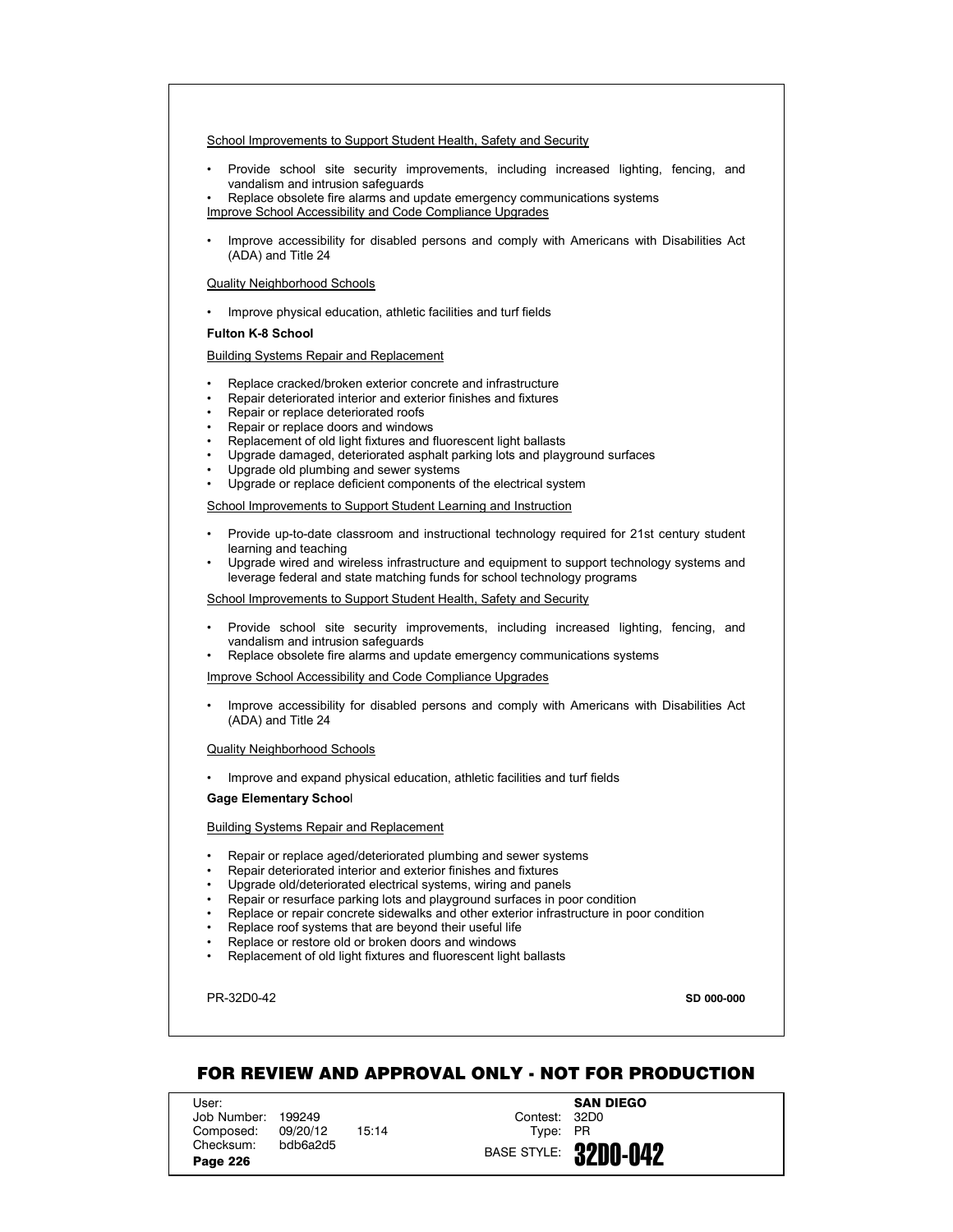- Provide up-to-date classroom and instructional technology required for 21st century student learning and teaching
- Upgrade wired and wireless infrastructure and equipment to support technology systems and leverage federal and state matching funds for school technology programs

School Improvements to Support Student Health, Safety and Security

- Provide school site security improvements, including increased lighting, fencing, and vandalism and intrusion safeguards
- Upgrade and expand student food service areas and kitchens
- Replace obsolete fire alarms and update emergency communications systems

Improve School Accessibility and Code Compliance Upgrades

• Improve accessibility for disabled persons and comply with Americans with Disabilities Act (ADA) and Title 24

## Quality Neighborhood Schools

• Improve physical education, athletic facilities and turf fields

# **Garfield Elementary School**

### Building Systems Repair and Replacement

- Repair or resurface parking lots and playground surfaces in poor condition
- Repair or restore classroom and building interior and exterior finishes and fixtures
- Replacement of old light fixtures and fluorescent light ballasts

#### School Improvements to Support Student Learning and Instruction

- Provide up-to-date classroom and instructional technology required for 21st century student learning and teaching
- Upgrade wired and wireless infrastructure and equipment to support technology systems and leverage federal and state matching funds for school technology programs

#### School Improvements to Support Student Health, Safety and Security

- Provide school site security improvements, including increased lighting, fencing, and vandalism and intrusion safeguards
- Replace obsolete fire alarms and update emergency communications systems

### Improve School Accessibility and Code Compliance Upgrades

- Improve accessibility for disabled persons and comply with Americans with Disabilities Act (ADA) and Title 24
- Repair aging portable classrooms to comply with code requirements

#### **Garfield High School**

### Building Systems Repair and Replacement

- Improve worn or damaged interior and exterior finishes and fixtures
- Replacement of old light fixtures and fluorescent light ballasts

School Improvements to Support Student Learning and Instruction

- Provide up-to-date classroom and instructional technology required for 21st century student learning and teaching
- Upgrade wired and wireless infrastructure and equipment to support technology systems and leverage federal and state matching funds for school technology programs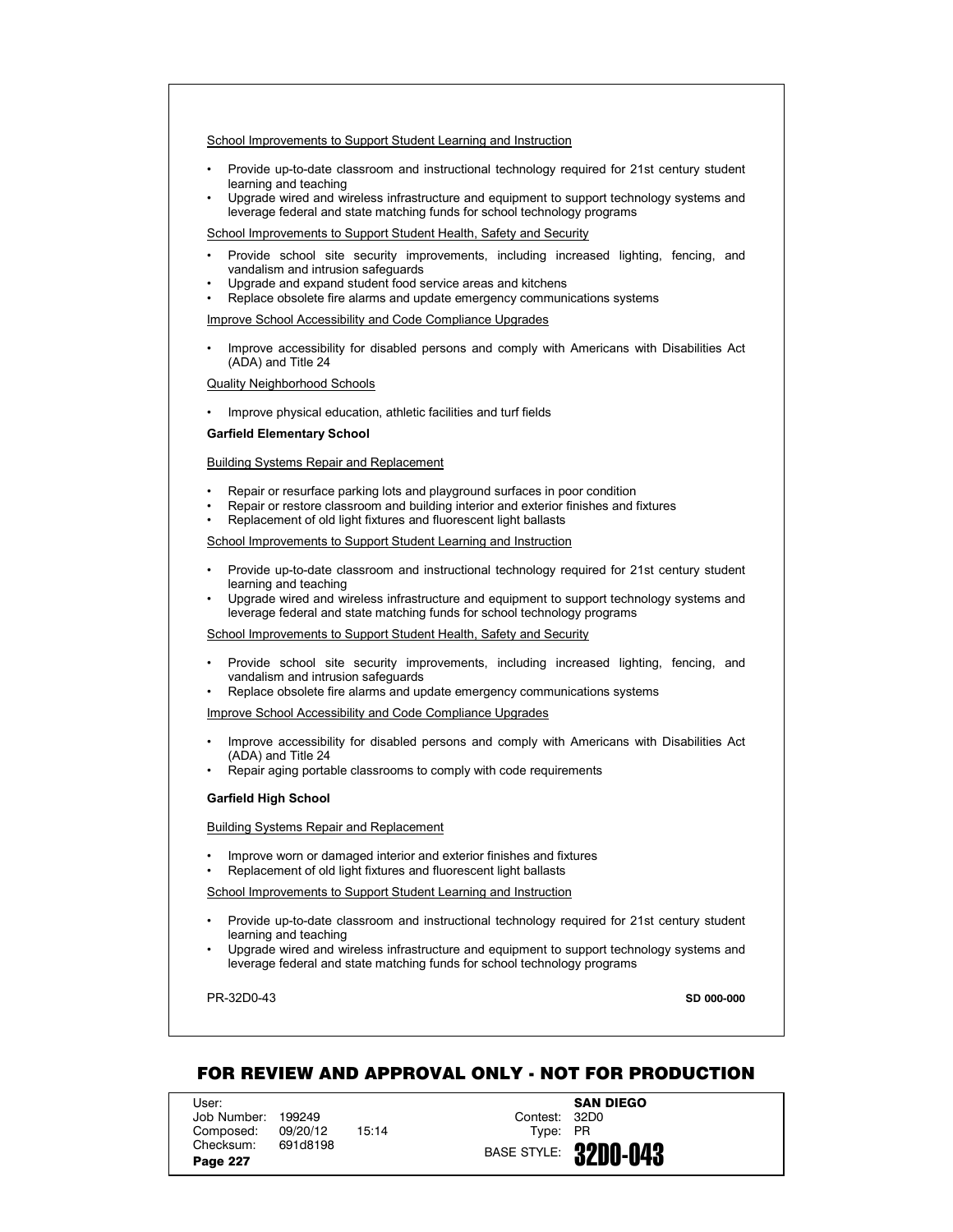- Provide school site security improvements, including increased lighting, fencing, and vandalism and intrusion safeguards
- Replace obsolete fire alarms and update emergency communications systems

### Improve School Accessibility and Code Compliance Upgrades

• Improve accessibility for disabled persons and comply with Americans with Disabilities Act (ADA) and Title 24

### **Golden Hill K-8 School**

### Building Systems Repair and Replacement

- Repair or replace doors and windows
- Repair or restore classroom and building interior and exterior finishes and fixtures

### School Improvements to Support Student Learning and Instruction

- Provide up-to-date classroom and instructional technology required for 21st century student learning and teaching
- Upgrade wired and wireless infrastructure and equipment to support technology systems and leverage federal and state matching funds for school technology programs

#### School Improvements to Support Student Health, Safety and Security

- Provide school site security improvements, including increased lighting, fencing, and vandalism and intrusion safeguards
- Upgrade and expand student food service areas and kitchens
- Reconfigure second floor exiting to improve the safety of ingress and egress for students

#### Improve School Accessibility and Code Compliance Upgrades

• Improve accessibility for disabled persons and comply with Americans with Disabilities Act (ADA) and Title 24

# **Grant K-8 School**

Building Systems Repair and Replacement

- Repair deteriorated interior and exterior finishes and fixtures
- Upgrade old/deteriorated electrical systems, wiring and panels
- Repair or replace cracked and broken concrete sidewalks, hardscape, and exterior infrastructure
- Repair or replace doors and windows
- Replace roof systems that are beyond their useful life
- Replacement of old light fixtures and fluorescent light ballasts
- Upgrade old plumbing and sewer systems

School Improvements to Support Student Learning and Instruction

- Provide up-to-date classroom and instructional technology required for 21st century student learning and teaching
- Upgrade wired and wireless infrastructure and equipment to support technology systems and leverage federal and state matching funds for school technology programs School Improvements to Support Student Health, Safety and Security
- Provide school site security improvements, including increased lighting, fencing, and vandalism and intrusion safeguards
- Upgrade and expand student food service areas and kitchens
- Replace obsolete fire alarms and update emergency communications systems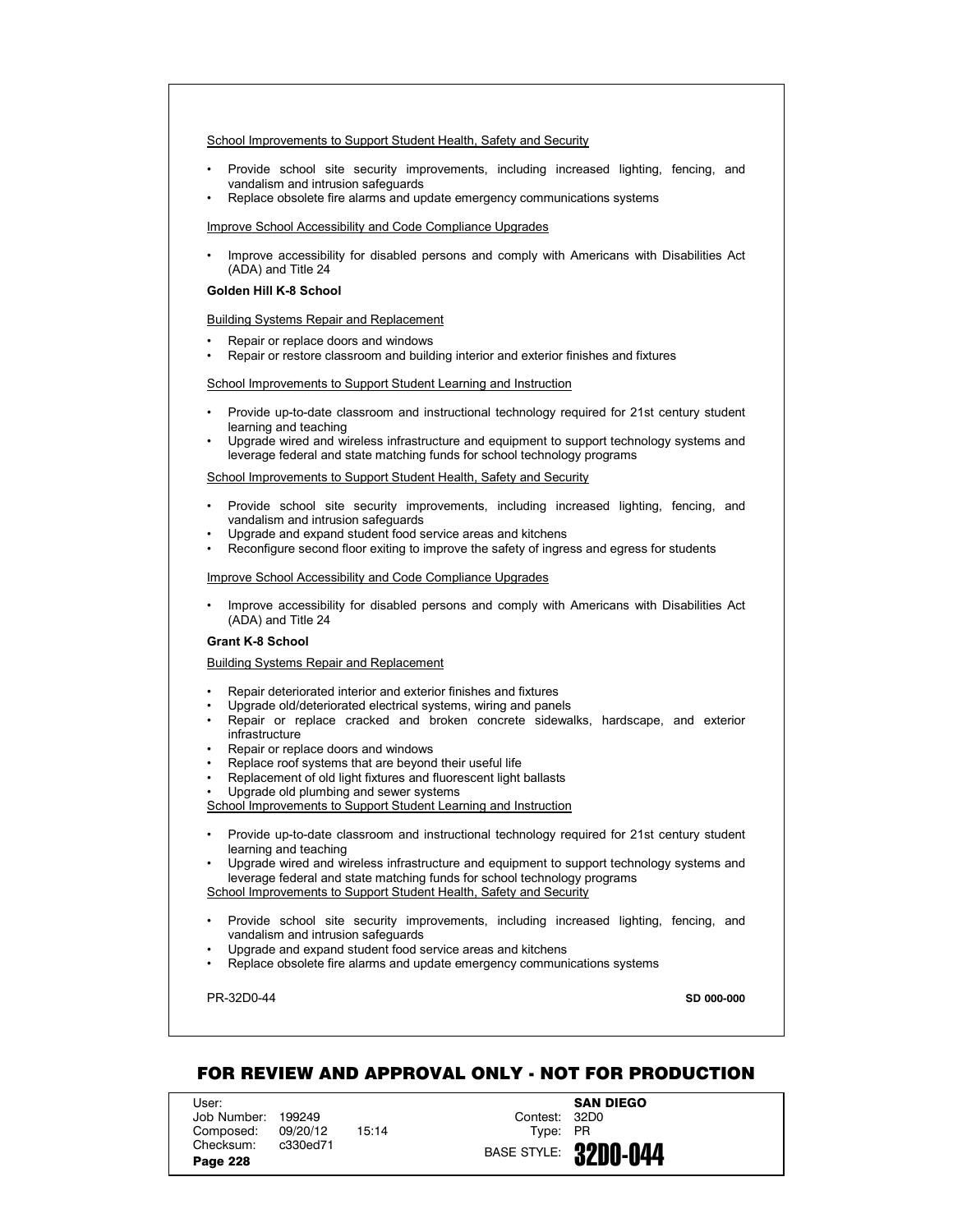## Improve School Accessibility and Code Compliance Upgrades

- Improve accessibility for disabled persons and comply with Americans with Disabilities Act (ADA) and Title 24
- Repair aging portable classrooms to comply with code requirements

#### Quality Neighborhood Schools

• Improve physical education, athletic facilities and turf fields

### **Green Elementary School**

# Building Systems Repair and Replacement

- Repair deteriorated interior and exterior finishes and fixtures
- Improve deteriorated parking lots and playground areas
- Upgrade old/deteriorated electrical systems, wiring and panels
- Repair or replace aging, leaky roofs
- Repair or replace cracked and broken concrete sidewalks, hardscape, and exterior infrastructure
- Replace or restore old or broken doors and windows
- Replacement of old light fixtures and fluorescent light ballasts
- Upgrade old plumbing and sewer systems

# School Improvements to Support Student Learning and Instruction

- Provide up-to-date classroom and instructional technology required for 21st century student learning and teaching
- Upgrade wired and wireless infrastructure and equipment to support technology systems and leverage federal and state matching funds for school technology programs

#### School Improvements to Support Student Health, Safety and Security

- Provide school site security improvements, including increased lighting, fencing, and vandalism and intrusion safeguards
- Replace obsolete fire alarms and update emergency communications systems

# Improve School Accessibility and Code Compliance Upgrades

• Improve accessibility for disabled persons and comply with Americans with Disabilities Act (ADA) and Title 24

### **Hage Elementary School**

# Building Systems Repair and Replacement

- Improve worn or damaged interior and exterior finishes and fixtures
- Repair or replace doors and windows
- Repair, replace plumbing and deteriorated sewer systems
- Replace deteriorated electrical system components
- Replace or repair concrete sidewalks and other exterior infrastructure in poor condition
- Replace roof systems that are beyond their useful life
- Replacement of old light fixtures and fluorescent light ballasts
- Upgrade damaged, deteriorated asphalt parking lots and playground surfaces

### School Improvements to Support Student Learning and Instruction

- Provide up-to-date classroom and instructional technology required for 21st century student learning and teaching
- Upgrade wired and wireless infrastructure and equipment to support technology systems and leverage federal and state matching funds for school technology programs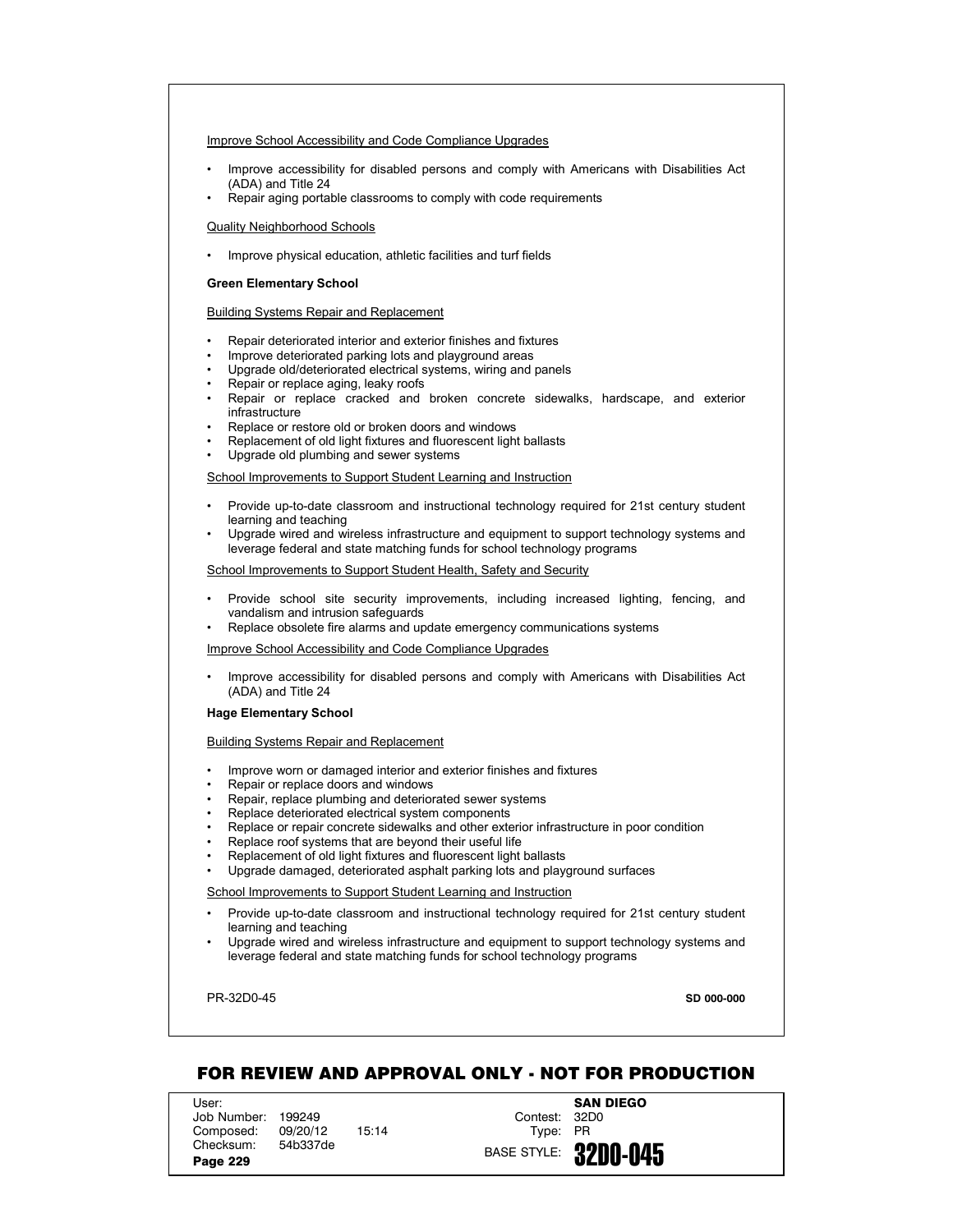- Provide school site security improvements, including increased lighting, fencing, and vandalism and intrusion safeguards
- Upgrade and install air conditioning for schools located in climate zone 2
- Replace obsolete fire alarms and update emergency communications systems

#### Improve School Accessibility and Code Compliance Upgrades

• Improve accessibility for disabled persons and comply with Americans with Disabilities Act (ADA) and Title 24

### **Hamilton Elementary School**

#### Building Systems Repair and Replacement

- Improve worn or damaged interior and exterior finishes and fixtures
- Repair or resurface parking lots and playground surfaces in poor condition
- Repair or replace aging, leaky roofs
- Repair or upgrade outdated electrical systems, aging wiring and electrical panels
- Repair, replace worn or damaged doors and windows
- Replace or repair concrete sidewalks and other exterior infrastructure in poor condition
- Replacement of old light fixtures and fluorescent light ballasts
- Resurfacing and grading of decomposed granite playgrounds and fields
- Upgrade old plumbing and sewer systems

School Improvements to Support Student Health, Safety and Security

- Provide school site security improvements, including increased lighting, fencing, and vandalism and intrusion safeguards
- Improve the seismic structural integrity of schools buildings
- Replace obsolete fire alarms and update emergency communications systems

Improve School Accessibility and Code Compliance Upgrades

• Improve accessibility for disabled persons and comply with Americans with Disabilities Act (ADA) and Title 24

#### Quality Neighborhood Schools

• Improve physical education, athletic facilities and turf fields

#### **Hancock Elementary School**

# Building Systems Repair and Replacement

- Repair or replace damaged or broken hardscape surfaces and exterior infrastructure
- Improve worn or damaged interior and exterior finishes and fixtures
- Upgrade old/deteriorated electrical systems, wiring and panels
- Repair or replace deteriorating plumbing and underground sewer systems
- Repair or replace doors and windows
- Replace or upgrade auditorium sound and public address systems
- Replace roof systems that are beyond their useful life
- Replacement of old light fixtures and fluorescent light ballasts
- Resurfacing and grading of decomposed granite playgrounds and fields

#### School Improvements to Support Student Learning and Instruction

- Provide up-to-date classroom and instructional technology required for 21st century student learning and teaching
- Upgrade wired and wireless infrastructure and equipment to support technology systems and leverage federal and state matching funds for school technology programs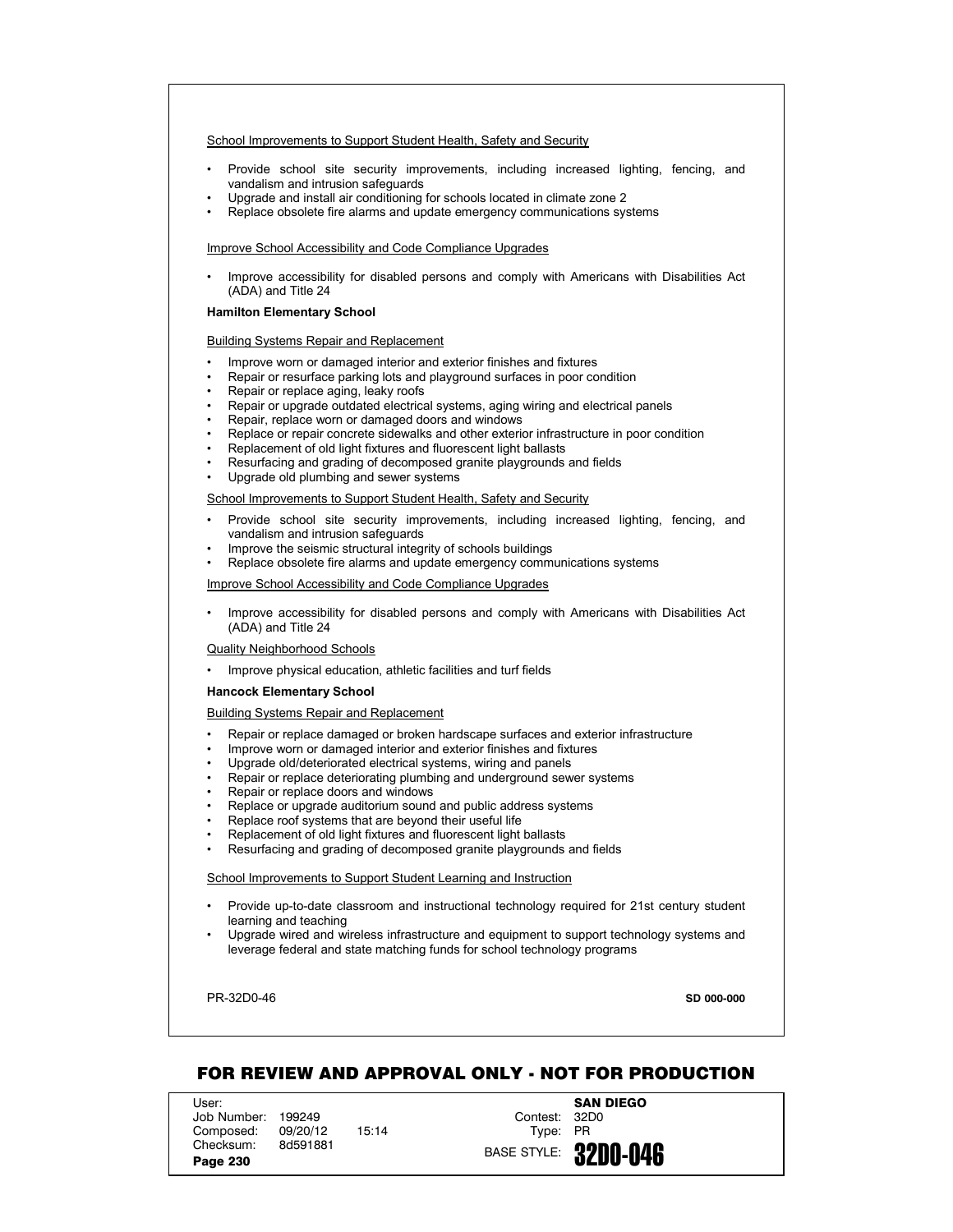- Provide school site security improvements, including increased lighting, fencing, and vandalism and intrusion safeguards
- Improve the seismic structural integrity of schools buildings
- Replace obsolete fire alarms and update emergency communications systems

Improve School Accessibility and Code Compliance Upgrades

• Improve accessibility for disabled persons and comply with Americans with Disabilities Act (ADA) and Title 24

Quality Neighborhood Schools

• Improve physical education, athletic facilities and turf fields

### **Hardy Elementary School**

Building Systems Repair and Replacement

- Repair or replace aged/deteriorated plumbing and sewer systems
- Repair or replace cracked and broken concrete sidewalks, hardscape, and exterior infrastructure
- Repair or restore classroom and building interior and exterior finishes and fixtures
- Repair or replace roof systems
- Replace or restore old or broken doors and windows
- Replacement of old light fixtures and fluorescent light ballasts
- Upgrade or replace deficient components of the electrical system

School Improvements to Support Student Learning and Instruction

- Provide up-to-date classroom and instructional technology required for 21st century student learning and teaching
- Upgrade wired and wireless infrastructure and equipment to support technology systems and leverage federal and state matching funds for school technology programs

School Improvements to Support Student Health, Safety and Security

- Provide school site security improvements, including increased lighting, fencing, and vandalism and intrusion safeguards
- Upgrade and expand student food service areas and kitchens
- Replace obsolete fire alarms and update emergency communications systems

Improve School Accessibility and Code Compliance Upgrades

• Improve accessibility for disabled persons and comply with Americans with Disabilities Act (ADA) and Title 24

### **Hawthorne Elementary School**

Building Systems Repair and Replacement

- Repair or replace cracked and broken concrete sidewalks, hardscape, and exterior infrastructure
- Repair or replace deteriorating plumbing and underground sewer systems
- Repair or restore classroom and building interior and exterior finishes and fixtures
- Repair or replace roof systems
- Repair, replace worn or damaged doors and windows
- Replace deteriorated electrical system components
- Replacement of old light fixtures and fluorescent light ballasts
- Sand and refinish wood stage, gym and classroom floors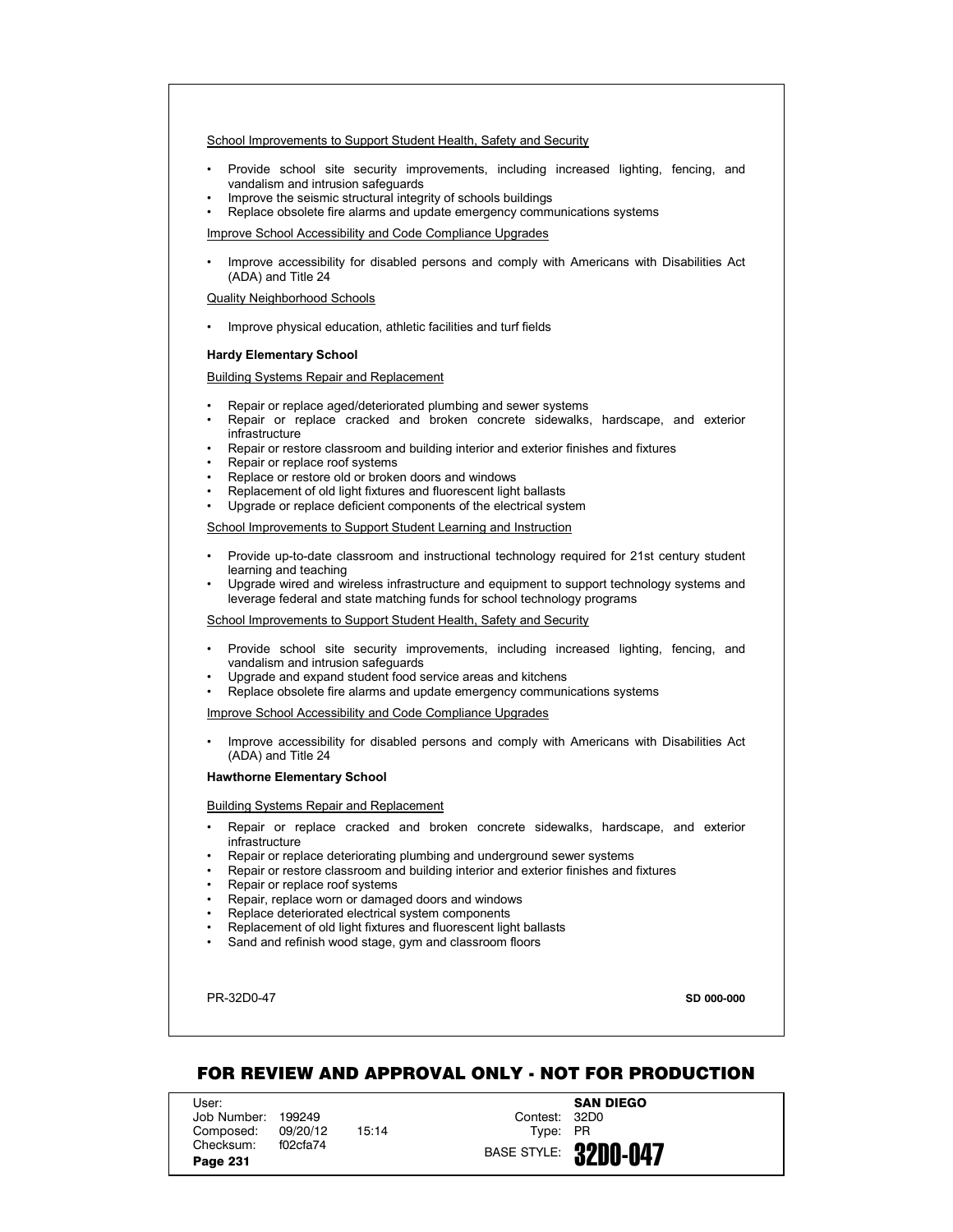- Provide up-to-date classroom and instructional technology required for 21st century student learning and teaching
- Upgrade wired and wireless infrastructure and equipment to support technology systems and leverage federal and state matching funds for school technology programs

School Improvements to Support Student Health, Safety and Security

- Provide school site security improvements, including increased lighting, fencing, and vandalism and intrusion safeguards
- Upgrade and install air conditioning for schools located in climate zone 2
- Replace obsolete fire alarms and update emergency communications systems Improve School Accessibility and Code Compliance Upgrades
- Improve accessibility for disabled persons and comply with Americans with Disabilities Act (ADA) and Title 24
- Repair aging portable classrooms to comply with code requirements

Quality Neighborhood Schools

• Improve physical education, athletic facilities and turf fields

# **Hearst Elementary School**

### Building Systems Repair and Replacement

- Repair or replace damaged or broken hardscape surfaces and exterior infrastructure
- Repair deteriorated interior and exterior finishes and fixtures
- Repair or resurface parking lots and playground surfaces in poor condition
- Repair or replace aging, leaky roofs
- Repair or replace doors and windows
- Repair, replace plumbing and deteriorated sewer systems
- Replace deteriorated electrical system components
- Replace or upgrade auditorium sound and public address systems
- Replacement of old light fixtures and fluorescent light ballasts
- Sand and refinish wood stage, gym and classroom floors

School Improvements to Support Student Learning and Instruction

- Provide up-to-date classroom and instructional technology required for 21st century student learning and teaching
- Upgrade wired and wireless infrastructure and equipment to support technology systems and leverage federal and state matching funds for school technology programs

School Improvements to Support Student Health, Safety and Security

- Provide school site security improvements, including increased lighting, fencing, and vandalism and intrusion safeguards
- Upgrade and expand student food service areas and kitchens
- Replace obsolete fire alarms and update emergency communications systems

Improve School Accessibility and Code Compliance Upgrades

• Improve accessibility for disabled persons and comply with Americans with Disabilities Act (ADA) and Title 24

# **Henry High School**

# Building Systems Repair and Replacement

PR-32D0-48 • Replace cracked/broken exterior concrete and infrastructure • Repair deteriorated interior and exterior finishes and fixtures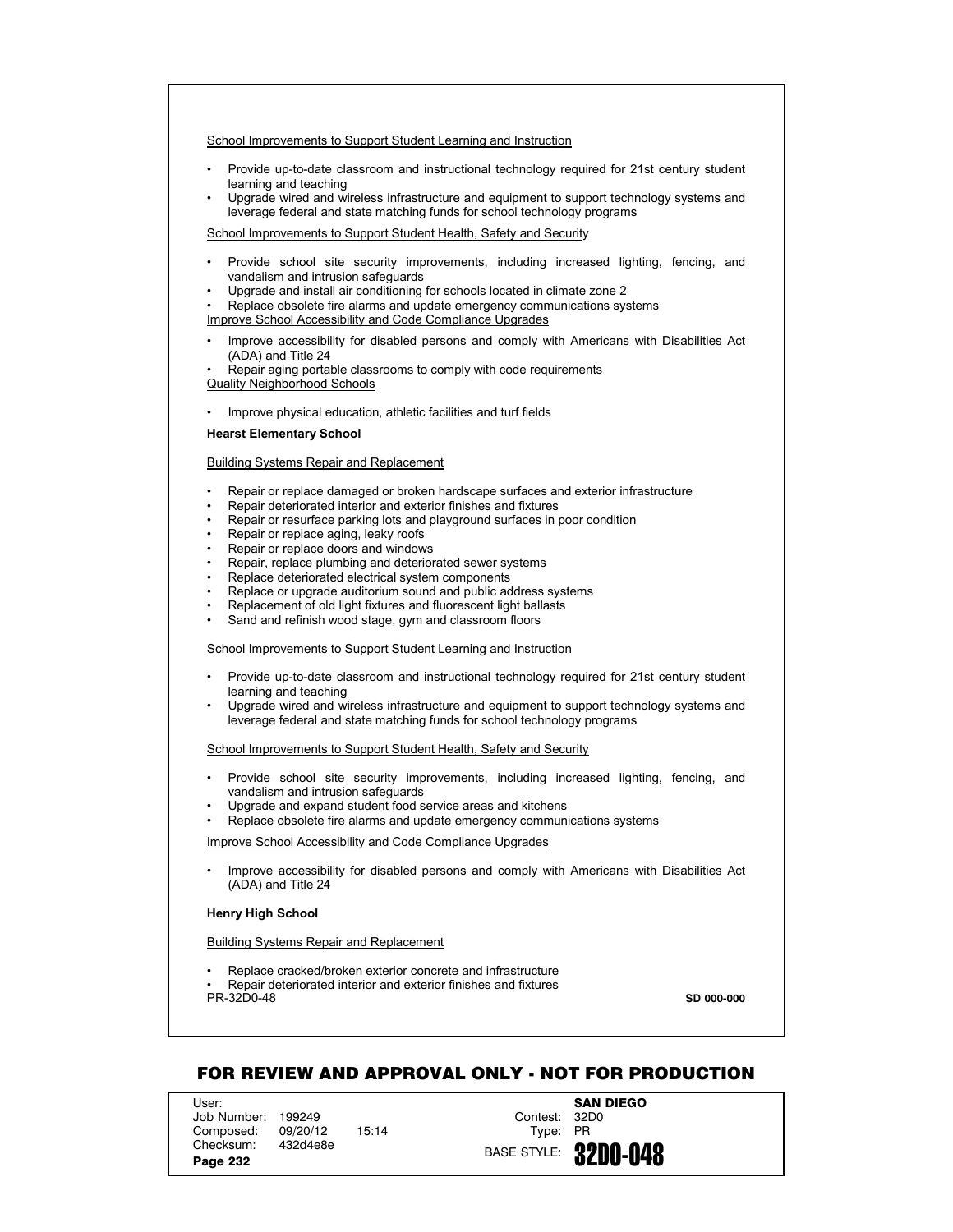- Door, window, hardware repairs or replacement
- Repair, replace plumbing and deteriorated sewer systems
- Replace deteriorated electrical system components
- Replace roof systems that are beyond their useful life
- Replace synthetic turf at football field
- Replace vinyl flooring and tile
- Replacement of old light fixtures and fluorescent light ballasts
- Resurfacing and grading of decomposed granite playgrounds and fields
- Upgrade damaged, deteriorated asphalt parking lots and playground surfaces

- Provide up-to-date classroom and instructional technology required for 21st century student learning and teaching
- Upgrade wired and wireless infrastructure and equipment to support technology systems and leverage federal and state matching funds for school technology programs

College, Career and Technical Education Facility Improvements

• Construct college, career and technical education facilities

School Improvements to Support Student Health, Safety and Security

- Provide school site security improvements, including increased lighting, fencing, and vandalism and intrusion safeguards
- Upgrade and expand student food service areas and kitchens
- Replace obsolete fire alarms and update emergency communications systems

Improve School Accessibility and Code Compliance Upgrades

- Improve accessibility for disabled persons and comply with Americans with Disabilities Act (ADA) and Title 24
- Modernize and renovate physical education facilities, playgrounds and fields to comply with Title IX gender equity requirements

Quality Neighborhood Schools

- Construct new visual and performing arts theater
- Remove or replace old and inadequate buildings with new facilities
- Improve physical education, athletic facilities and turf fields

#### **Hickman Elementary School**

Building Systems Repair and Replacement

- Improve deteriorated parking lots and playground areas
- Repair or replace aging, leaky roofs
- Repair or replace cracked and broken concrete sidewalks, hardscape, and exterior infrastructure
- Repair or replace doors and windows
- Repair or restore classroom and building interior and exterior finishes and fixtures
- Replace deteriorated electrical system components
- Replacement of old light fixtures and fluorescent light ballasts
- Upgrade old plumbing and sewer systems

School Improvements to Support Student Learning and Instruction

- Provide up-to-date classroom and instructional technology required for 21st century student learning and teaching
- Upgrade wired and wireless infrastructure and equipment to support technology systems and leverage federal and state matching funds for school technology programs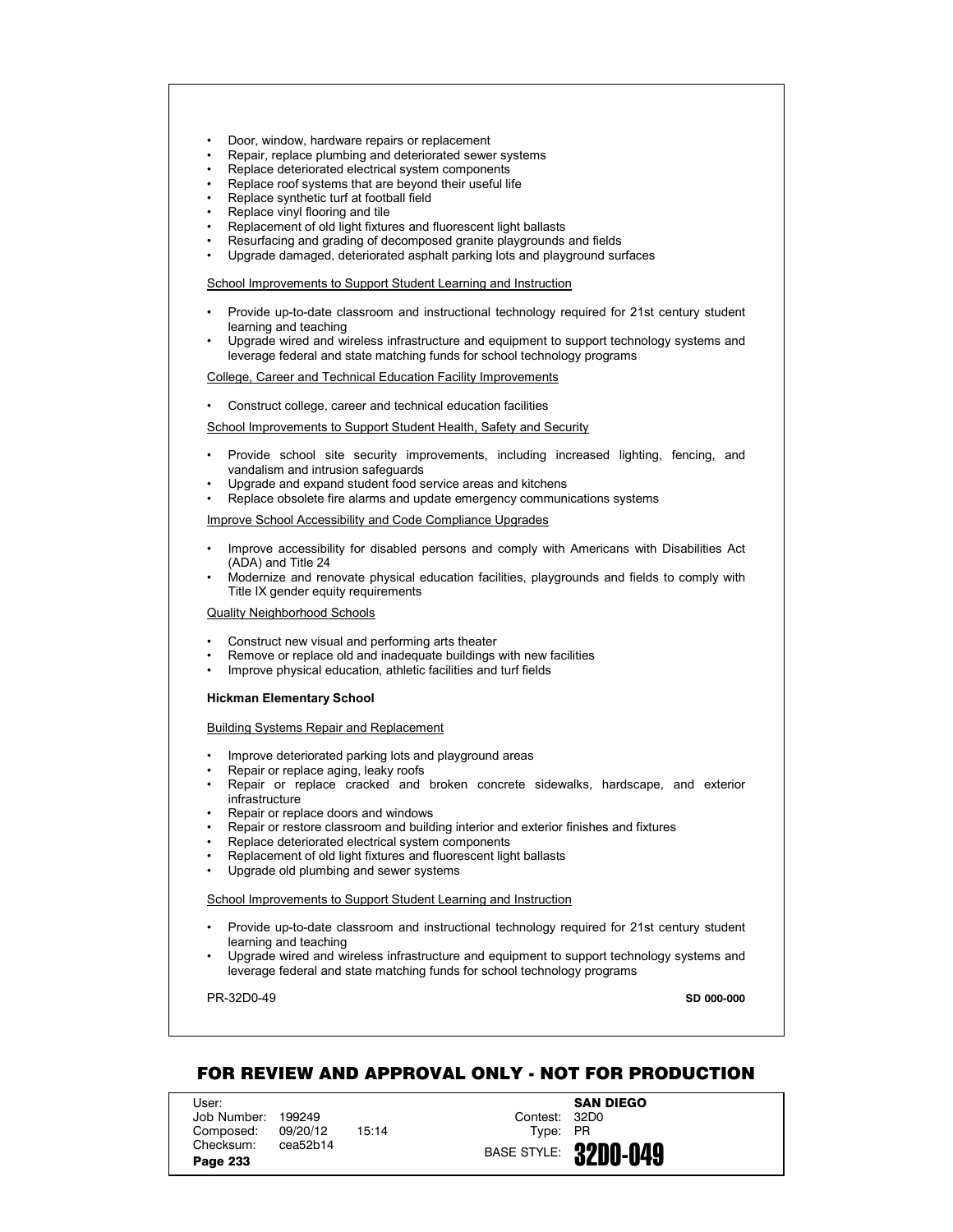- Provide school site security improvements, including increased lighting, fencing, and vandalism and intrusion safeguards
- Replace obsolete fire alarms and update emergency communications systems

### Improve School Accessibility and Code Compliance Upgrades

- Improve accessibility for disabled persons and comply with Americans with Disabilities Act (ADA) and Title 24
- Repair aging portable classrooms to comply with code requirements

#### Quality Neighborhood Schools

• Improve physical education, athletic facilities and turf fields

### **Holmes Elementary School**

## Building Systems Repair and Replacement

- Repair deteriorated interior and exterior finishes and fixtures
- Improve deteriorated parking lots and playground areas
- Repair or replace aging, leaky roofs
- Repair or replace cracked and broken concrete sidewalks, hardscape, and exterior infrastructure
- Repair, replace plumbing and deteriorated sewer systems
- Repair, replace worn or damaged doors and windows
- Replace playground matting systems
- Replacement of old light fixtures and fluorescent light ballasts
- Resurfacing and grading of decomposed granite playgrounds and fields
- Upgrade or replace deficient components of the electrical system

# School Improvements to Support Student Learning and Instruction

- Provide up-to-date classroom and instructional technology required for 21st century student learning and teaching
- Upgrade wired and wireless infrastructure and equipment to support technology systems and leverage federal and state matching funds for school technology programs

# School Improvements to Support Student Health, Safety and Security

- Provide school site security improvements, including increased lighting, fencing, and vandalism and intrusion safeguards
- Upgrade and install air conditioning for schools located in climate zone 2
- Replace obsolete fire alarms and update emergency communications systems

#### Improve School Accessibility and Code Compliance Upgrades

- Improve accessibility for disabled persons and comply with Americans with Disabilities Act (ADA) and Title 24
- Repair aging portable classrooms to comply with code requirements

#### Quality Neighborhood Schools

• Improve physical education, athletic facilities and turf fields

# **Hoover High School**

# Building Systems Repair and Replacement

- Replace cracked/broken exterior concrete and infrastructure
- Repair or replace aging, leaky roofs
- Repair or restore classroom and building interior and exterior finishes and fixtures

PR-32D0-50 • Repair or upgrade outdated electrical systems, aging wiring and electrical panels **SD 000-000**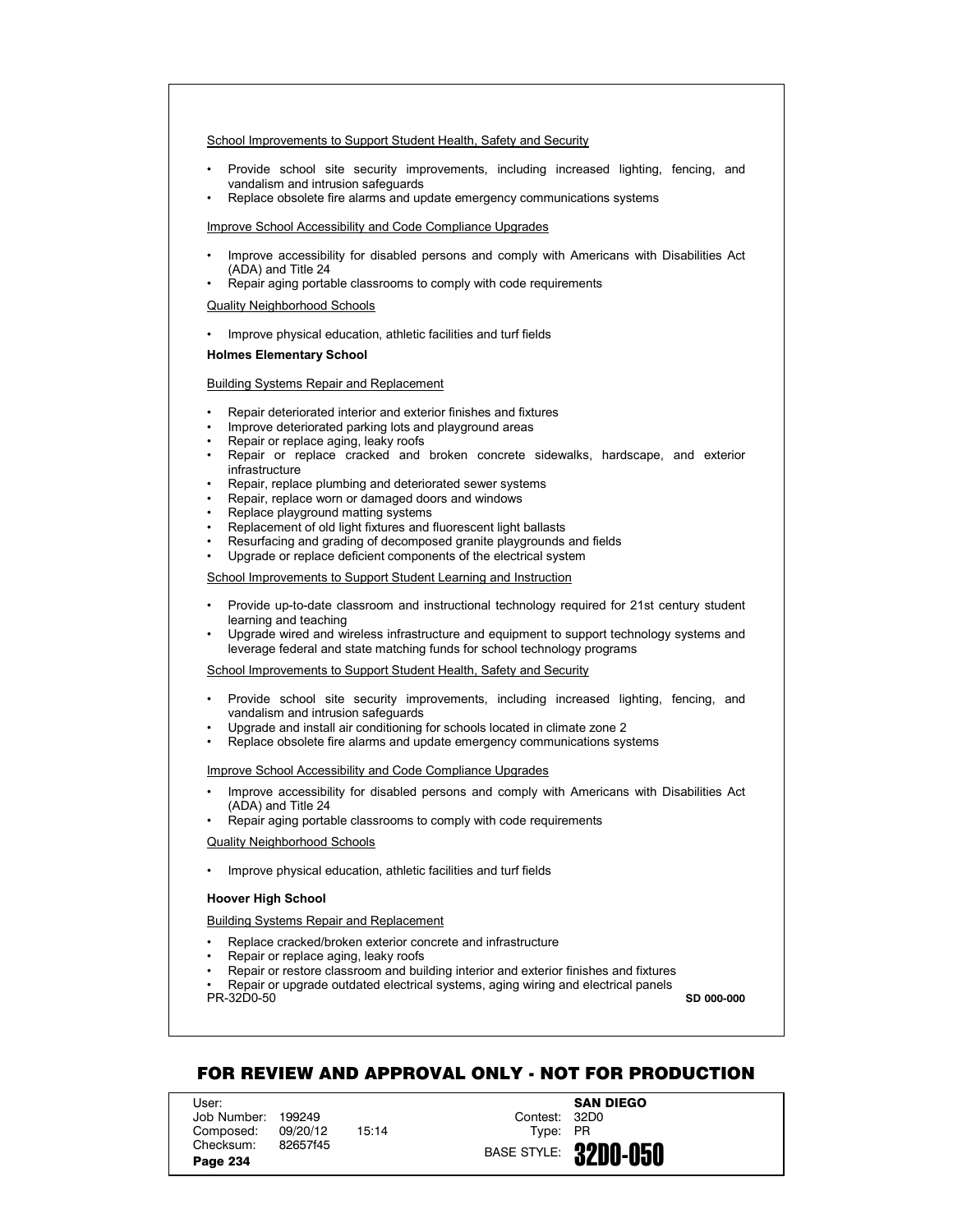- Replace synthetic turf at football field
- Replace vinyl flooring and tile
- Replace or restore old or broken doors and windows
- Replacement of old light fixtures and fluorescent light ballasts
- Sand and refinish wood stage, gym and classroom floors
- Upgrade damaged, deteriorated asphalt parking lots and playground surfaces
- Upgrade old plumbing and sewer systems

- Provide up-to-date classroom and instructional technology required for 21st century student learning and teaching
- Upgrade wired and wireless infrastructure and equipment to support technology systems and leverage federal and state matching funds for school technology programs

College, Career and Technical Education Facility Improvements

• Construct college, career and technical education facilities

School Improvements to Support Student Health, Safety and Security

- Provide school site security improvements, including increased lighting, fencing, and vandalism and intrusion safeguards
- Upgrade and expand student food service areas and kitchens
- Improve the seismic structural integrity of schools buildings
- Replace obsolete fire alarms and update emergency communications systems

Improve School Accessibility and Code Compliance Upgrades

• Improve accessibility for disabled persons and comply with Americans with Disabilities Act (ADA) and Title 24

Quality Neighborhood Schools

- Improve and install playfields for student and neighborhood joint-use with the City of San Diego
- Improve visual and performing arts facilities
- Remove or replace old and inadequate buildings with new facilities
- Improve physical education, athletic facilities and turf fields

#### **Horton Elementary School**

Building Systems Repair and Replacement

- Repair or replace aging, leaky roofs
- Repair or replace cracked and broken concrete sidewalks, hardscape, and exterior infrastructure
- Repair or restore classroom and building interior and exterior finishes and fixtures
- Repair, replace worn or damaged doors and windows
- Replace deteriorated electrical system components
- Replacement of old light fixtures and fluorescent light ballasts
- Resurfacing and grading of decomposed granite playgrounds and fields
- Sand and refinish wood stage, gym and classroom floors
- Upgrade damaged, deteriorated asphalt parking lots and playground surfaces
- Upgrade old plumbing and sewer systems

School Improvements to Support Student Health, Safety and Security

- Provide school site security improvements, including increased lighting, fencing, and vandalism and intrusion safeguards
- Replace obsolete fire alarms and update emergency communications systems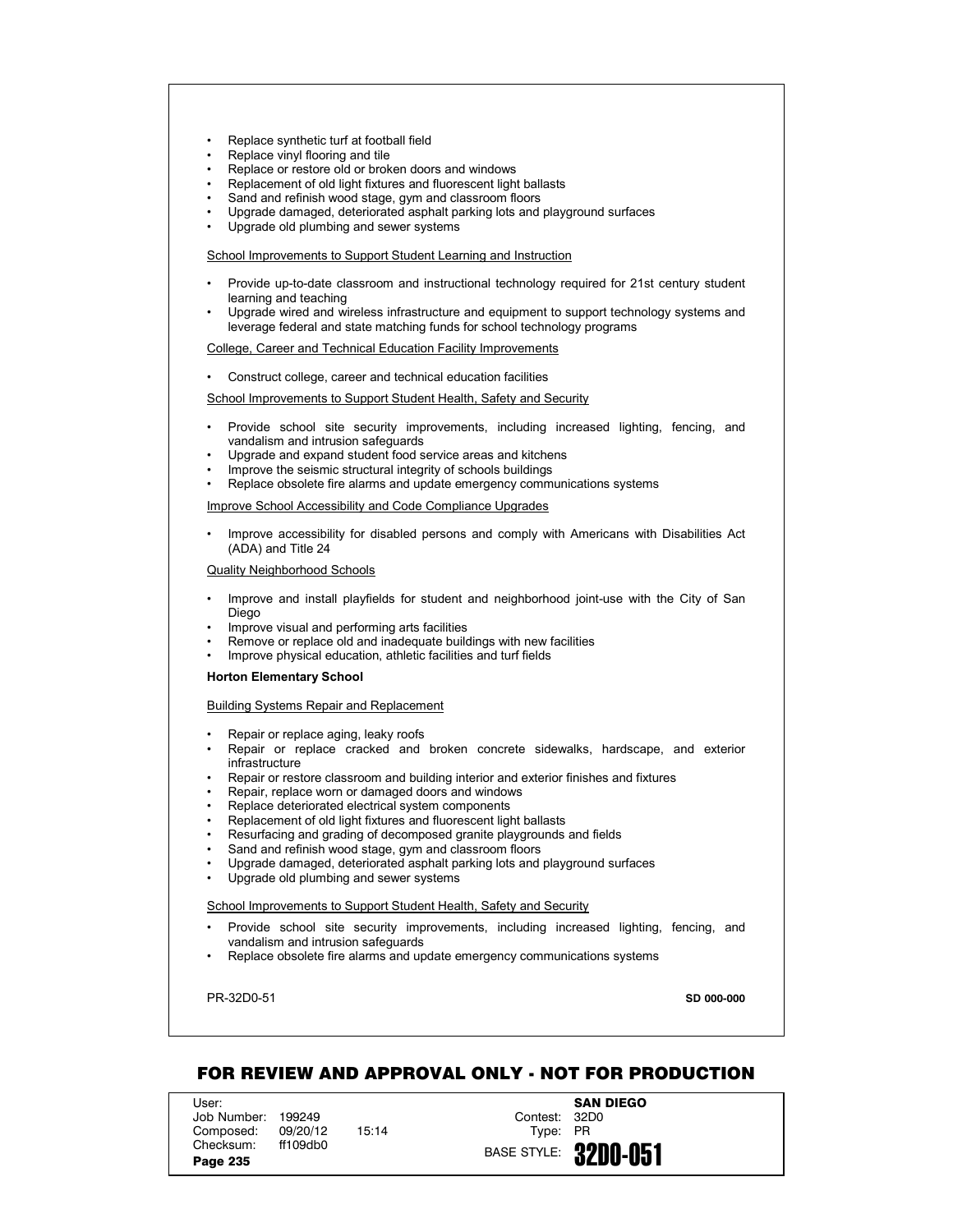### Improve School Accessibility and Code Compliance Upgrades

• Improve accessibility for disabled persons and comply with Americans with Disabilities Act (ADA) and Title 24

# Quality Neighborhood Schools

• Improve physical education, athletic facilities and turf fields

# **Ibarra Elementary School**

# Building Systems Repair and Replacement

- Repair or replace doors and windows
- Repair or restore classroom and building interior and exterior finishes and fixtures

School Improvements to Support Student Learning and Instruction

- Provide up-to-date classroom and instructional technology required for 21st century student learning and teaching
- Upgrade wired and wireless infrastructure and equipment to support technology systems and leverage federal and state matching funds for school technology programs

School Improvements to Support Student Health, Safety and Security

• Provide school site security improvements, including increased lighting, fencing, and vandalism and intrusion safeguards

Improve School Accessibility and Code Compliance Upgrades

• Improve accessibility for disabled persons and comply with Americans with Disabilities Act (ADA) and Title 24

### **iHigh School @Fremont**

College, Career and Technical Education Facility Improvements

• Construct college, career and technical education facilities

**Innovation Middle School @MacDowell**

#### Building Systems Repair and Replacement

- Correct interior and exterior deficiencies including finishes and fixtures
- Replace cracked/broken exterior concrete and infrastructure
- Door, window, hardware repairs or replacement
- Repair or replace deteriorating plumbing and underground sewer systems
- Repair or replace roof systems
- Replacement of old light fixtures and fluorescent light ballasts
- Resurfacing and grading of decomposed granite playgrounds and fields
- Upgrade or replace deficient components of the electrical system

School Improvements to Support Student Learning and Instruction

- Provide up-to-date classroom and instructional technology required for 21st century student learning and teaching
- Upgrade wired and wireless infrastructure and equipment to support technology systems and leverage federal and state matching funds for school technology programs

College, Career and Technical Education Facility Improvements

• Construct college, career and technical education facilities

School Improvements to Support Student Health, Safety and Security

PR-32D0-52 • Provide school site security improvements, including increased lighting, fencing, and vandalism and intrusion safeguards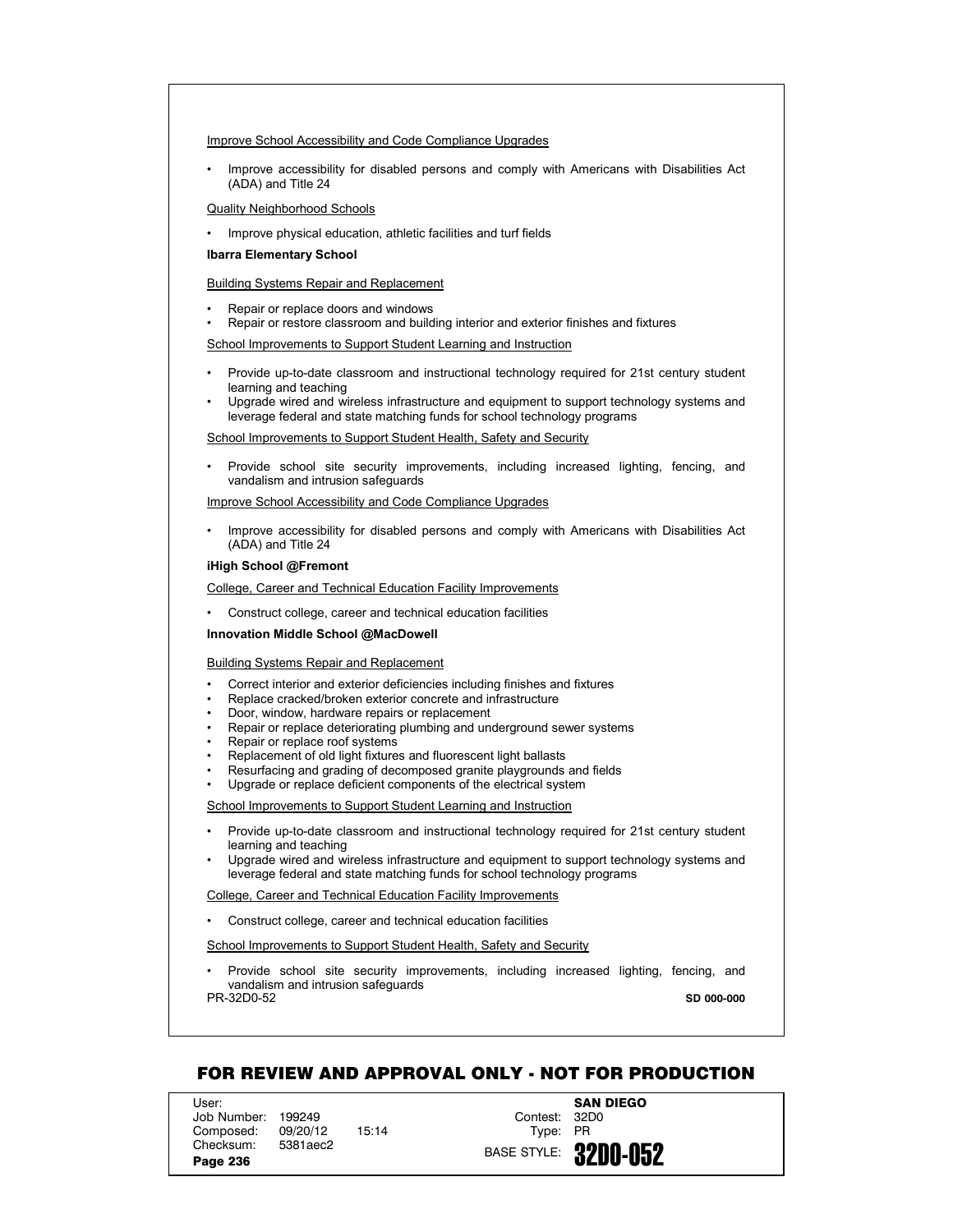- Upgrade and install air conditioning for schools located in climate zone 2
- Upgrade and expand student food service areas and kitchens
- Replace obsolete fire alarms and update emergency communications systems

Improve School Accessibility and Code Compliance Upgrades

• Improve accessibility for disabled persons and comply with Americans with Disabilities Act (ADA) and Title 24

#### Quality Neighborhood Schools

• Improve physical education, athletic facilities and turf fields

### **Jefferson Elementary School**

### Building Systems Repair and Replacement

- Repair or replace damaged or broken hardscape surfaces and exterior infrastructure
- Improve worn or damaged interior and exterior finishes and fixtures
- Upgrade old/deteriorated electrical systems, wiring and panels
- Repair or resurface parking lots and playground surfaces in poor condition
- Repair, replace plumbing and deteriorated sewer systems
- Repair, replace worn or damaged doors and windows
- Replace roof systems that are beyond their useful life
- Replacement of old light fixtures and fluorescent light ballasts

### School Improvements to Support Student Learning and Instruction

- Provide up-to-date classroom and instructional technology required for 21st century student learning and teaching
- Upgrade wired and wireless infrastructure and equipment to support technology systems and leverage federal and state matching funds for school technology programs

### School Improvements to Support Student Health, Safety and Security

- Provide school site security improvements, including increased lighting, fencing, and vandalism and intrusion safeguards
- Upgrade and install air conditioning for schools located in climate zone 2
- Replace obsolete fire alarms and update emergency communications systems

#### Improve School Accessibility and Code Compliance Upgrades

• Improve accessibility for disabled persons and comply with Americans with Disabilities Act (ADA) and Title 24

# **Jerabek Elementary School**

## Building Systems Repair and Replacement

- Repair or replace damaged or broken hardscape surfaces and exterior infrastructure
- Repair or replace aging, leaky roofs
- Repair or restore classroom and building interior and exterior finishes and fixtures
- Repair, replace plumbing and deteriorated sewer systems
- Repair, replace worn or damaged doors and windows
- Replace deteriorated electrical system components
- Replacement of old light fixtures and fluorescent light ballasts
- School Improvements to Support Student Learning and Instruction
- Provide up-to-date classroom and instructional technology required for 21st century student learning and teaching
- Upgrade wired and wireless infrastructure and equipment to support technology systems and leverage federal and state matching funds for school technology programs

PR-32D0-53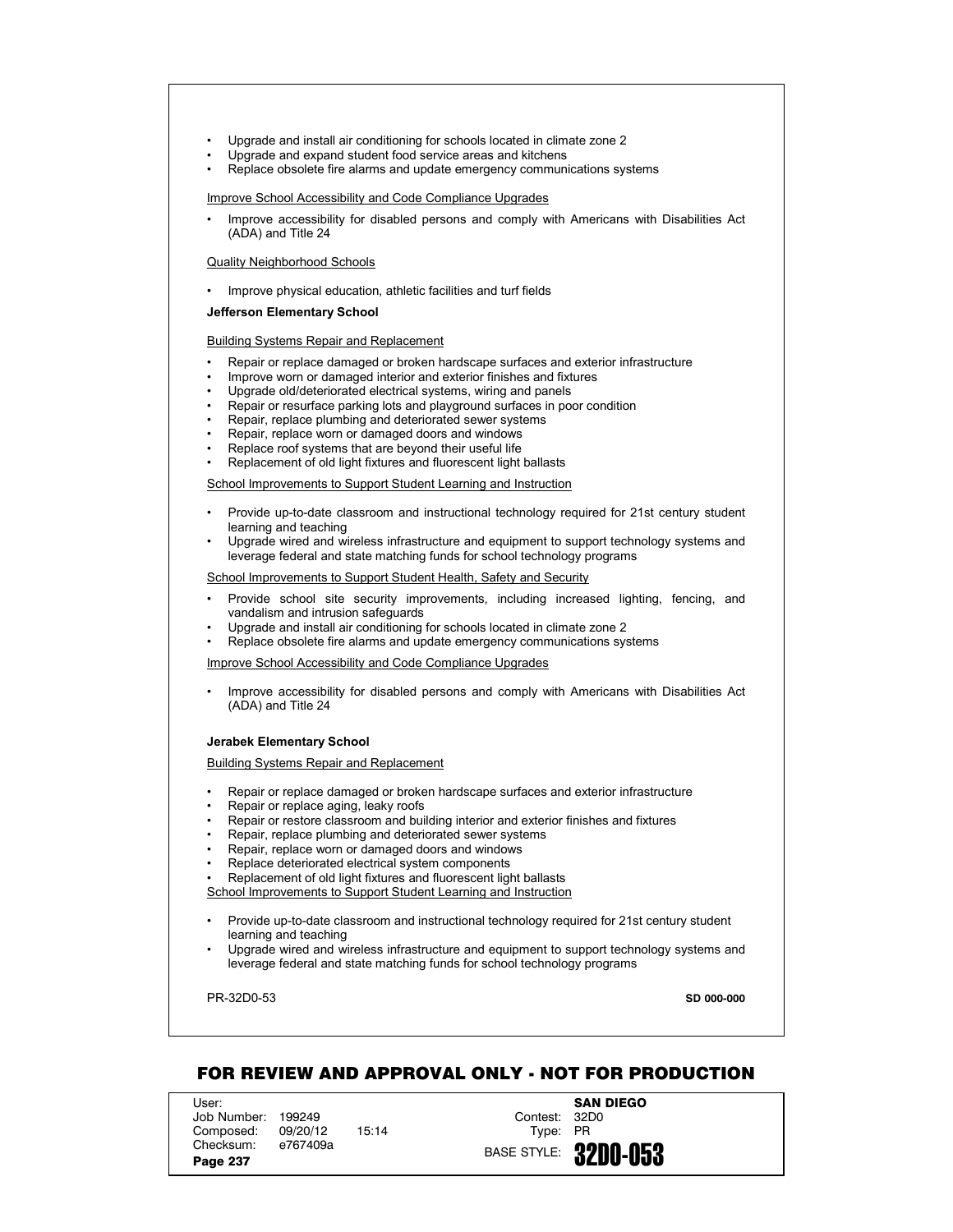- Provide school site security improvements, including increased lighting, fencing, and vandalism and intrusion safeguards
- Replace obsolete fire alarms and update emergency communications systems

Improve School Accessibility and Code Compliance Upgrades

• Improve accessibility for disabled persons and comply with Americans with Disabilities Act (ADA) and Title 24

#### **Johnson Elementary School**

Building Systems Repair and Replacement

- Correct interior and exterior deficiencies including finishes and fixtures
- Upgrade old/deteriorated electrical systems, wiring and panels
- Repair or replace cracked and broken concrete sidewalks, hardscape, and exterior infrastructure
- Repair or replace roof systems
- Replace playground matting systems
- Replace or restore old or broken doors and windows
- Replacement of old light fixtures and fluorescent light ballasts
- Resurfacing and grading of decomposed granite playgrounds and fields
- Upgrade old plumbing and sewer systems

School Improvements to Support Student Learning and Instruction

- Provide up-to-date classroom and instructional technology required for 21st century student learning and teaching
- Upgrade wired and wireless infrastructure and equipment to support technology systems and leverage federal and state matching funds for school technology programs

School Improvements to Support Student Health, Safety and Security

- Provide school site security improvements, including increased lighting, fencing, and vandalism and intrusion safeguards
- Replace obsolete fire alarms and update emergency communications systems

Improve School Accessibility and Code Compliance Upgrades

• Improve accessibility for disabled persons and comply with Americans with Disabilities Act (ADA) and Title 24

Quality Neighborhood Schools

• Improve physical education, athletic facilities and turf fields

#### **Jones Elementary School**

Building Systems Repair and Replacement

- Repair deteriorated interior and exterior finishes and fixtures
- Repair or replace cracked and broken concrete sidewalks, hardscape, and exterior infrastructure
- Repair or replace doors and windows
- Replace roof systems that are beyond their useful life
- Replacement of carpeting
- Replacement of old light fixtures and fluorescent light ballasts
- Resurfacing and grading of decomposed granite playgrounds and fields
- Sand and refinish wood stage, gym and classroom floors
- Upgrade damaged, deteriorated asphalt parking lots and playground surfaces
- Upgrade old plumbing and sewer systems
- Upgrade or replace deficient components of the electrical system

PR-32D0-54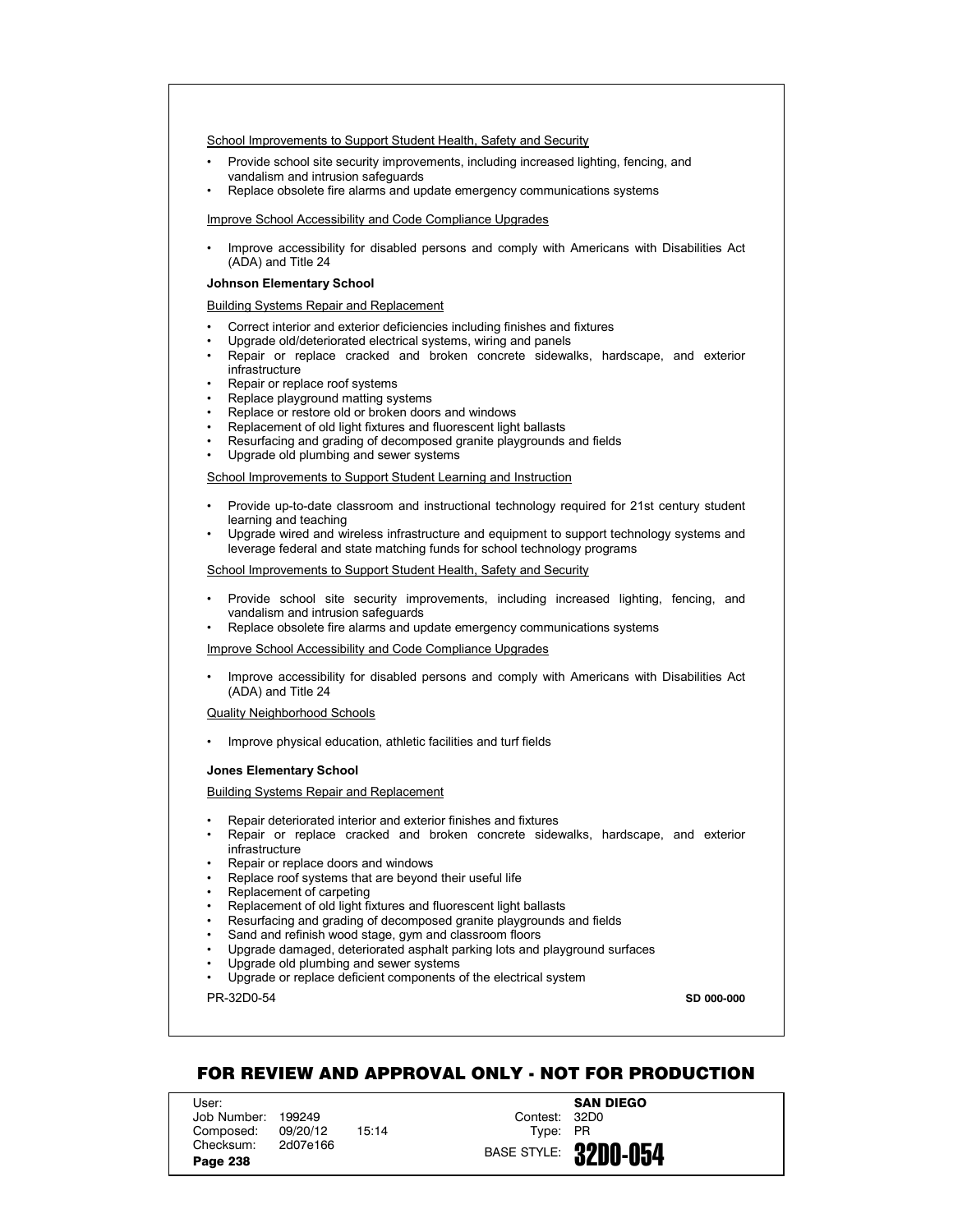- Provide up-to-date classroom and instructional technology required for 21st century student learning and teaching
- Upgrade wired and wireless infrastructure and equipment to support technology systems and leverage federal and state matching funds for school technology programs

School Improvements to Support Student Health, Safety and Security

- Provide school site security improvements, including increased lighting, fencing, and vandalism and intrusion safeguards
- Upgrade and install air conditioning for schools located in climate zone 2
- Replace obsolete fire alarms and update emergency communications systems

Improve School Accessibility and Code Compliance Upgrades

- Improve accessibility for disabled persons and comply with Americans with Disabilities Act (ADA) and Title 24
- Repair aging portable classrooms to comply with code requirements

Quality Neighborhood Schools

• Improve physical education, athletic facilities and turf fields

**Joyner Elementary School**

#### Building Systems Repair and Replacement

- Repair or replace doors and windows
- Repair or restore classroom and building interior and exterior finishes and fixtures

# School Improvements to Support Student Learning and Instruction

- Provide up-to-date classroom and instructional technology required for 21st century student learning and teaching
- Upgrade wired and wireless infrastructure and equipment to support technology systems and leverage federal and state matching funds for school technology programs

School Improvements to Support Student Health, Safety and Security

- Provide school site security improvements, including increased lighting, fencing, and vandalism and intrusion safeguards
- Reconfigure second floor exiting to improve the safety of ingress and egress for students

Improve School Accessibility and Code Compliance Upgrades

• Improve accessibility for disabled persons and comply with Americans with Disabilities Act (ADA) and Title 24

#### Quality Neighborhood Schools

• Expand and develop science education facilities to support students for joint-use

#### **Juarez Elementary School**

# Building Systems Repair and Replacement

- Replace cracked/broken exterior concrete and infrastructure
- Door, window, hardware repairs or replacement
- Upgrade old/deteriorated electrical systems, wiring and panels
- Repair or resurface parking lots and playground surfaces in poor condition
- Repair or restore classroom and building interior and exterior finishes and fixtures

PR-32D0-55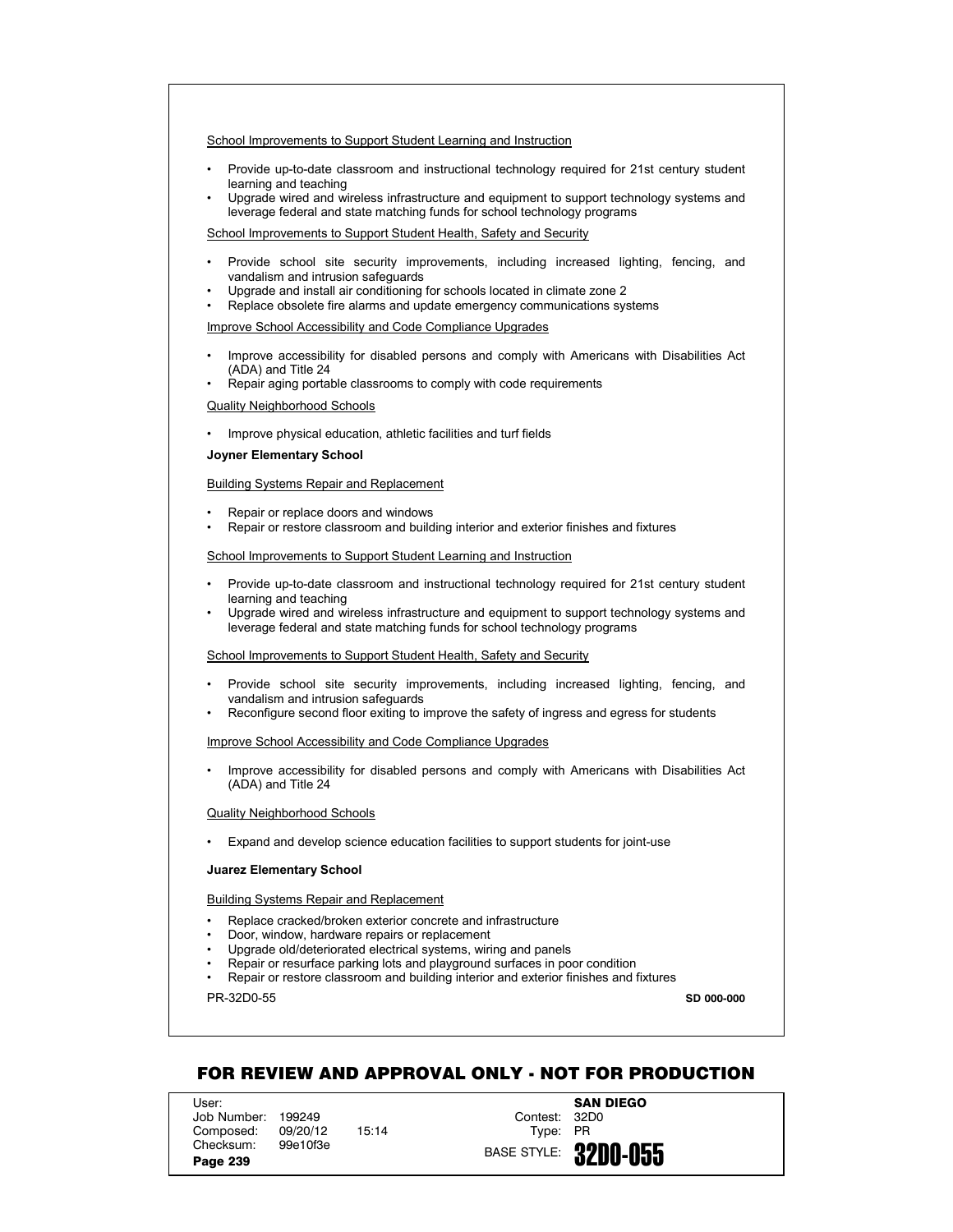- Replace roof systems that are beyond their useful life
- Replacement of old light fixtures and fluorescent light ballasts
- Sand and refinish wood stage, gym and classroom floors
- Upgrade old plumbing and sewer systems

- Provide up-to-date classroom and instructional technology required for 21st century student learning and teaching
- Upgrade wired and wireless infrastructure and equipment to support technology systems and leverage federal and state matching funds for school technology programs

School Improvements to Support Student Health, Safety and Security

- Provide school site security improvements, including increased lighting, fencing, and vandalism and intrusion safeguards
- Upgrade and install air conditioning for schools located in climate zone 2
- Replace obsolete fire alarms and update emergency communications systems

Improve School Accessibility and Code Compliance Upgrades

- Improve accessibility for disabled persons and comply with Americans with Disabilities Act (ADA) and Title 24
- Repair aging portable classrooms to comply with code requirements

### **Kearny High School Complex**

Building Systems Repair and Replacement

- Correct interior and exterior deficiencies including finishes and fixtures
- Repair or replace cracked and broken concrete sidewalks, hardscape, and exterior infrastructure
- Repair or replace roof systems
- Repair, replace worn or damaged doors and windows
- Replace synthetic turf at football field
- Replacement of carpeting
- Replacement of old light fixtures and fluorescent light ballasts
- Sand and refinish wood stage, gym and classroom floors
- Upgrade damaged, deteriorated asphalt parking lots and playground surfaces
- Upgrade old plumbing and sewer systems
- Upgrade or replace deficient components of the electrical system

School Improvements to Support Student Learning and Instruction

- Provide up-to-date classroom and instructional technology required for 21st century student learning and teaching
- Upgrade wired and wireless infrastructure and equipment to support technology systems and leverage federal and state matching funds for school technology programs

College, Career and Technical Education Facility Improvements

• Construct college, career and technical education facilities

School Improvements to Support Student Health, Safety and Security

- Provide school site security improvements, including increased lighting, fencing, and vandalism and intrusion safeguards
- Upgrade and install air conditioning for schools located in climate zone 2
- Improve the seismic structural integrity of schools buildings
- Replace obsolete fire alarms and update emergency communications systems

Improve School Accessibility and Code Compliance Upgrades

• Improve accessibility for disabled persons and comply with Americans with Disabilities Act (ADA) and Title 24

PR-32D0-56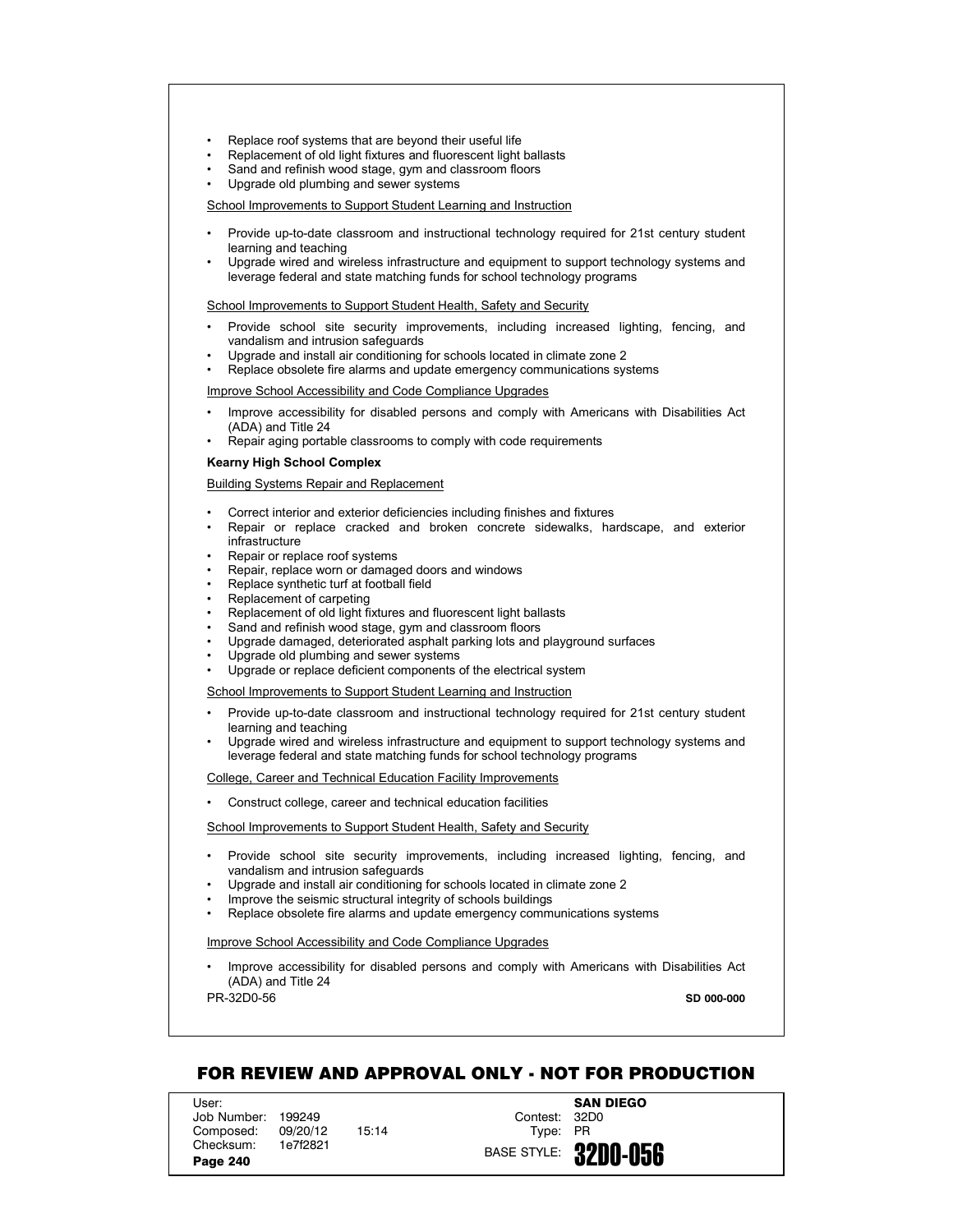## Quality Neighborhood Schools

• Remove or replace old and inadequate buildings with new facilities

#### **Kimbrough Elementary School**

# Building Systems Repair and Replacement

- Improve worn or damaged interior and exterior finishes and fixtures
- Repair or replace security cameras
- Repair or restore classroom and building interior and exterior finishes and fixtures
- Replace playground matting systems
- Replacement of old light fixtures and fluorescent light ballasts

School Improvements to Support Student Learning and Instruction

- Provide up-to-date classroom and instructional technology required for 21st century student learning and teaching
- Upgrade wired and wireless infrastructure and equipment to support technology systems and leverage federal and state matching funds for school technology programs

School Improvements to Support Student Health, Safety and Security

- Provide school site security improvements, including increased lighting, fencing, and vandalism and intrusion safeguards
- Upgrade and install air conditioning for schools located in climate zone 2
- Replace obsolete fire alarms and update emergency communications systems

### Improve School Accessibility and Code Compliance Upgrades

- Improve accessibility for disabled persons and comply with Americans with Disabilities Act (ADA) and Title 24
- Repair aging portable classrooms to comply with code requirements

### **Knox Middle School**

Building Systems Repair and Replacement

- Repair or replace aging, leaky roofs
- Repair or restore classroom and building interior and exterior finishes and fixtures
- Repair or upgrade outdated electrical systems, aging wiring and electrical panels
- Repair, replace plumbing and deteriorated sewer systems
- Repair, replace worn or damaged doors and windows
- Replace or repair concrete sidewalks and other exterior infrastructure in poor condition
- Replacement of old light fixtures and fluorescent light ballasts

School Improvements to Support Student Learning and Instruction

- Provide up-to-date classroom and instructional technology required for 21st century student learning and teaching
- Upgrade wired and wireless infrastructure and equipment to support technology systems and leverage federal and state matching funds for school technology programs

#### College, Career and Technical Education Facility Improvements

• Construct college, career and technical education facilities

School Improvements to Support Student Health, Safety and Security

- Provide school site security improvements, including increased lighting, fencing, and vandalism and intrusion safeguards
- Upgrade and expand student food service areas and kitchens
- Replace obsolete fire alarms and update emergency communications systems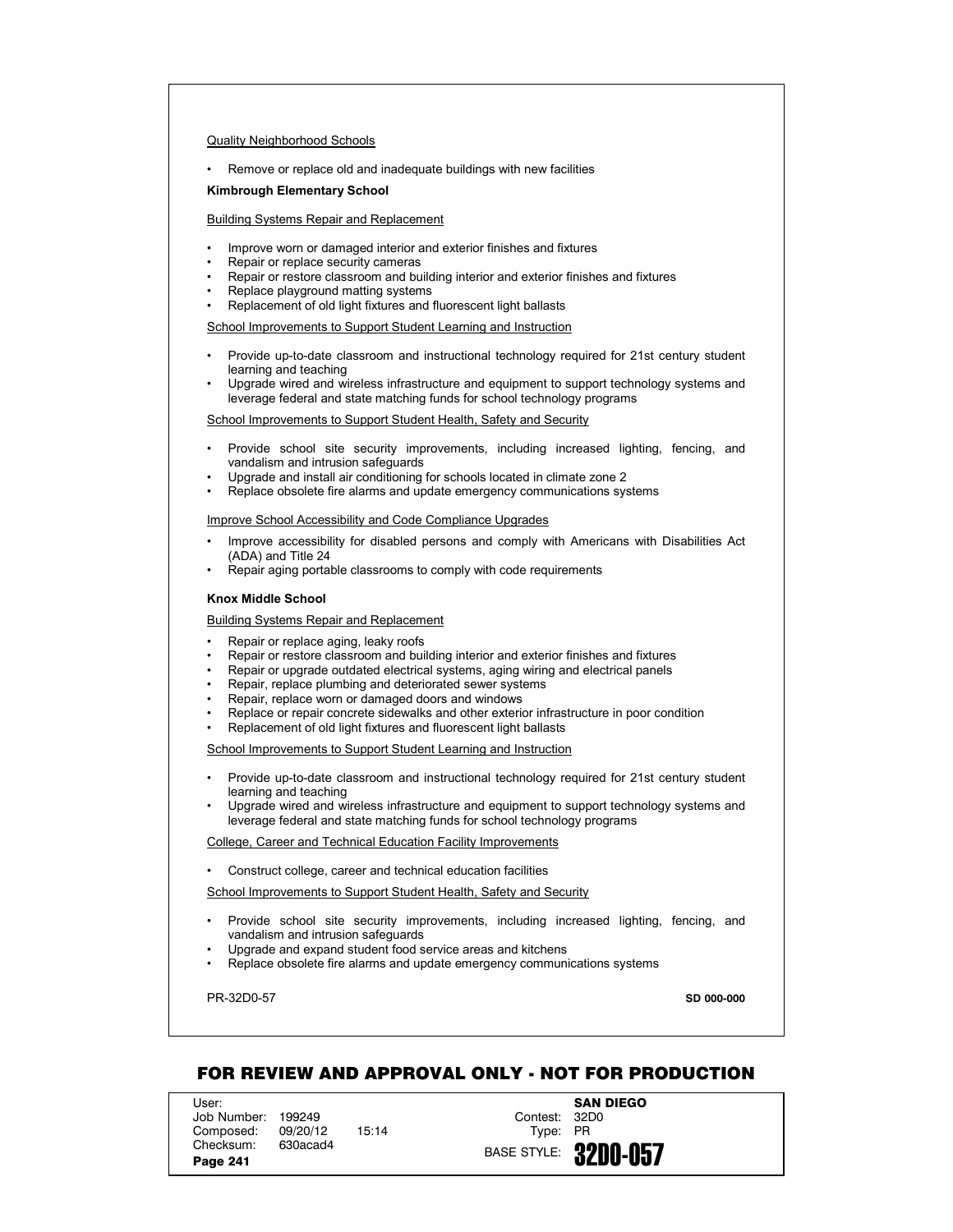## Improve School Accessibility and Code Compliance Upgrades

• Improve accessibility for disabled persons and comply with Americans with Disabilities Act (ADA) and Title 24

# Quality Neighborhood Schools

- Construct new visual and performing arts theater
- Improve physical education and athletic facilities to include a new gymnasium
- Remodel student support and administration facilities

# **Kumeyaay Elementary School**

#### Building Systems Repair and Replacement

- Repair or replace damaged or broken hardscape surfaces and exterior infrastructure
- Improve worn or damaged interior and exterior finishes and fixtures
- Repair or replace aging, leaky roofs
- Repair, replace worn or damaged doors and windows
- Replacement of old light fixtures and fluorescent light ballasts
- Upgrade old plumbing and sewer systems
- Upgrade or replace deficient components of the electrical system

#### School Improvements to Support Student Learning and Instruction

- Provide up-to-date classroom and instructional technology required for 21st century student learning and teaching
- Upgrade wired and wireless infrastructure and equipment to support technology systems and leverage federal and state matching funds for school technology programs

# School Improvements to Support Student Health, Safety and Security

- Provide school site security improvements, including increased lighting, fencing, and vandalism and intrusion safeguards
- Replace obsolete fire alarms and update emergency communications systems

# Improve School Accessibility and Code Compliance Upgrades

• Improve accessibility for disabled persons and comply with Americans with Disabilities Act (ADA) and Title 24

#### **La Jolla Elementary School**

# Building Systems Repair and Replacement

- Repair or replace deteriorated roofs
- Improve worn or damaged interior and exterior finishes and fixtures
- Repair or resurface parking lots and playground surfaces in poor condition
- Repair or upgrade outdated electrical systems, aging wiring and electrical panels
- Replace or repair concrete sidewalks and other exterior infrastructure in poor condition
- Replace or restore old or broken doors and windows
- Replacement of old light fixtures and fluorescent light ballasts
- Upgrade old plumbing and sewer systems

#### School Improvements to Support Student Learning and Instruction

- Provide up-to-date classroom and instructional technology required for 21st century student learning and teaching
- Upgrade wired and wireless infrastructure and equipment to support technology systems and leverage federal and state matching funds for school technology programs

# School Improvements to Support Student Health, Safety and Security

- Provide school site security improvements, including increased lighting, fencing, and vandalism and intrusion safeguards
- Replace obsolete fire alarms and update emergency communications systems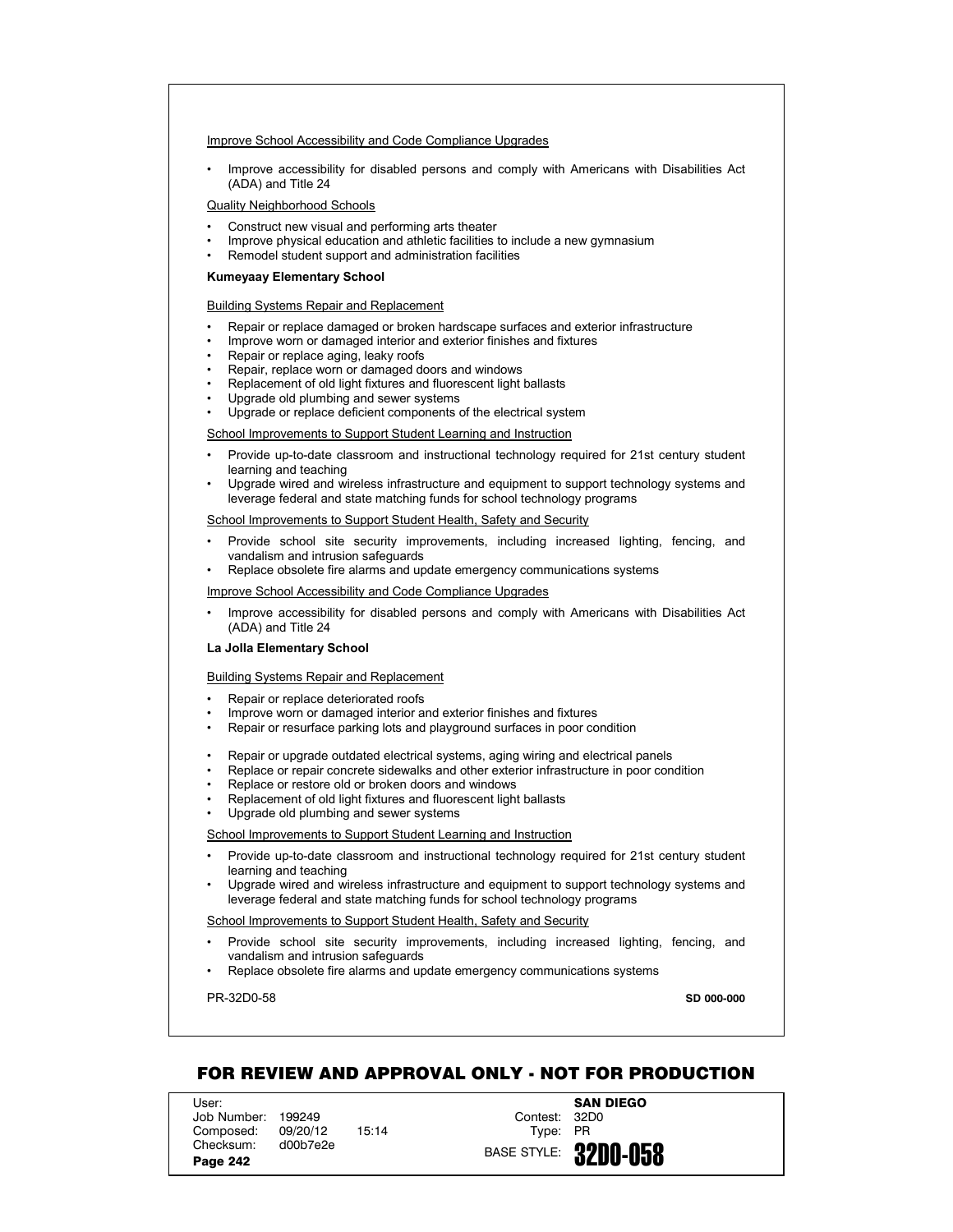### Improve School Accessibility and Code Compliance Upgrades

- Improve accessibility for disabled persons and comply with Americans with Disabilities Act (ADA) and Title 24
- Repair aging portable classrooms to comply with code requirements

# **La Jolla High School**

## Building Systems Repair and Replacement

- Repair deteriorated interior and exterior finishes and fixtures
- Repair or replace aging, leaky roofs
- Repair or replace cracked and broken concrete sidewalks, hardscape, and exterior infrastructure
- Repair or upgrade outdated electrical systems, aging wiring and electrical panels
- Repair, replace plumbing and deteriorated sewer systems
- Repair, replace worn or damaged doors and windows
- Replace synthetic turf at football field
- Replacement of old light fixtures and fluorescent light ballasts
- Upgrade damaged, deteriorated asphalt parking lots and playground surfaces

### School Improvements to Support Student Learning and Instruction

- Provide up-to-date classroom and instructional technology required for 21st century student learning and teaching
- Upgrade wired and wireless infrastructure and equipment to support technology systems and leverage federal and state matching funds for school technology programs

### College Career and Technical Education Facility Improvements

• Construct college, career and technical education facilities

### School Improvements to Support Student Health, Safety and Security

- Provide school site security improvements, including increased lighting, fencing, and vandalism and intrusion safeguards
- Replace obsolete fire alarms and update emergency communications systems

# Improve School Accessibility and Code Compliance Upgrades

- Improve accessibility for disabled persons and comply with Americans with Disabilities Act (ADA) and Title 24
- Modernize and renovate physical education facilities, playgrounds and fields to comply with Title IX gender equity requirements

#### Quality Neighborhood Schools

- Remove or replace old and inadequate buildings with new facilities
	- Improve physical education, athletic facilities and turf fields

# **Lafayette Elementary School**

# Building Systems Repair and Replacement

- Replace cracked/broken exterior concrete and infrastructure
- Repair deteriorated interior and exterior finishes and fixtures
- Repair or replace aging, leaky roofs
- Repair or replace deteriorating plumbing and underground sewer systems
- Repair or replace doors and windows
- Replace deteriorated electrical system components
- Replacement of old light fixtures and fluorescent light ballasts
- Resurfacing and grading of decomposed granite playgrounds and fields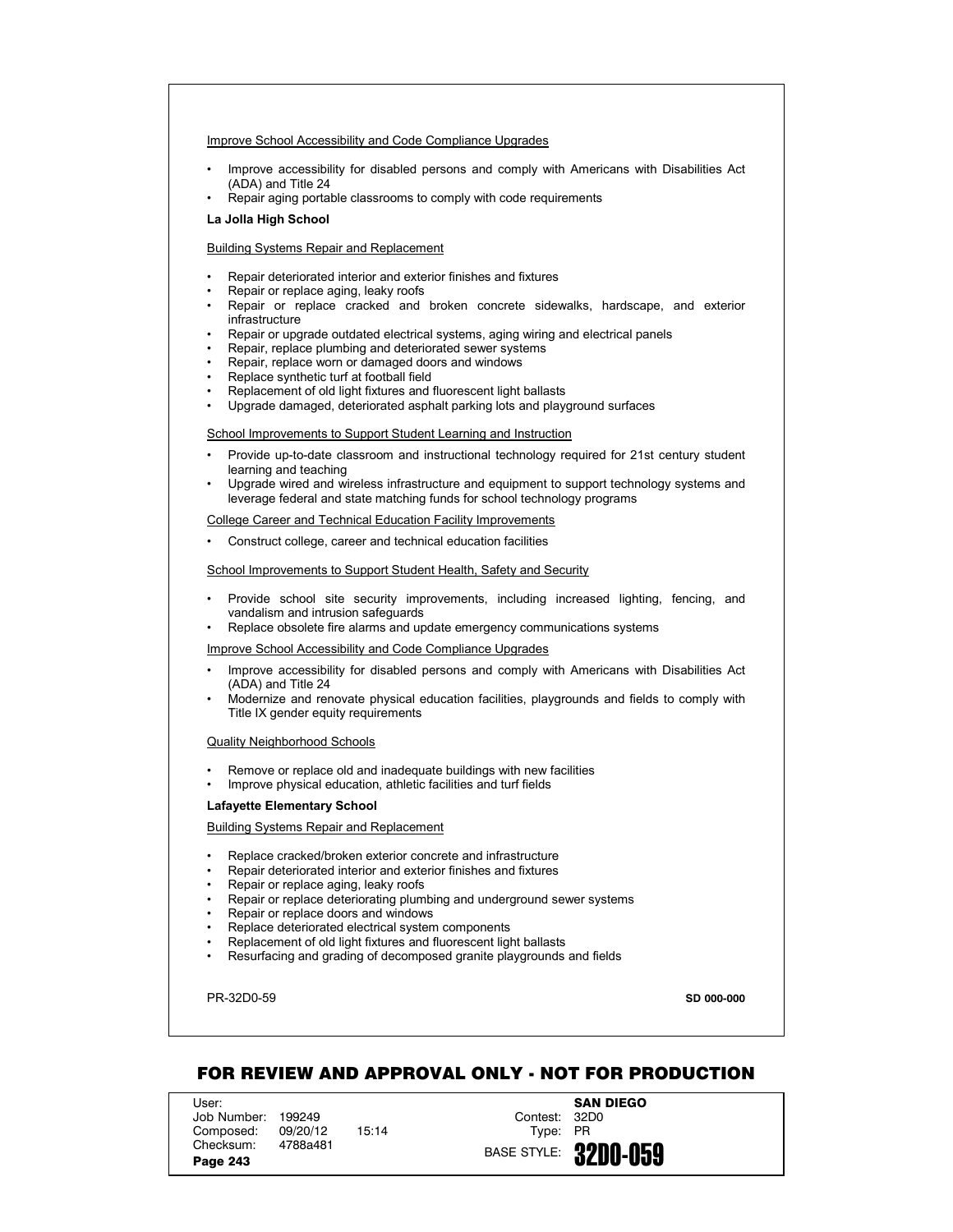- Provide up-to-date classroom and instructional technology required for 21st century student learning and teaching
- Upgrade wired and wireless infrastructure and equipment to support technology systems and leverage federal and state matching funds for school technology programs

School Improvements to Support Student Health, Safety and Security

- Provide school site security improvements, including increased lighting, fencing, and vandalism and intrusion safeguards
- Upgrade and install air conditioning for schools located in climate zone 2
- Replace obsolete fire alarms and update emergency communications systems

### Improve School Accessibility and Code Compliance Upgrades

- Improve accessibility for disabled persons and comply with Americans with Disabilities Act (ADA) and Title 24
- Repair aging portable classrooms to comply with code requirements

### Quality Neighborhood Schools

• Improve physical education, athletic facilities and turf fields

### **Language Academy K-8**

### Building Systems Repair and Replacement

- Improve deteriorated parking lots and playground areas
- Improve worn or damaged interior and exterior finishes and fixtures
- Repair or replace security cameras
- Repair or restore classroom and building interior and exterior finishes and fixtures
- Repair or upgrade outdated electrical systems, aging wiring and electrical panels
- Replace or repair concrete sidewalks and other exterior infrastructure in poor condition
- Replace playground matting systems
- Replace roof systems that are beyond their useful life
- Replace or restore old or broken doors and windows
- Replacement of old light fixtures and fluorescent light ballasts
- Upgrade damaged, deteriorated asphalt parking lots and playground surfaces
- Upgrade old plumbing and sewer systems

### School Improvements to Support Student Learning and Instruction

- Provide up-to-date classroom and instructional technology required for 21st century student learning and teaching
- Upgrade wired and wireless infrastructure and equipment to support technology systems and leverage federal and state matching funds for school technology programs

### School Improvements to Support Student Health, Safety and Security

- Provide school site security improvements, including increased lighting, fencing, and vandalism and intrusion safeguards
- Upgrade and expand student food service areas and kitchens
- Replace obsolete fire alarms and update emergency communications systems

### Improve School Accessibility and Code Compliance Upgrades

• Improve accessibility for disabled persons and comply with Americans with Disabilities Act (ADA) and Title 24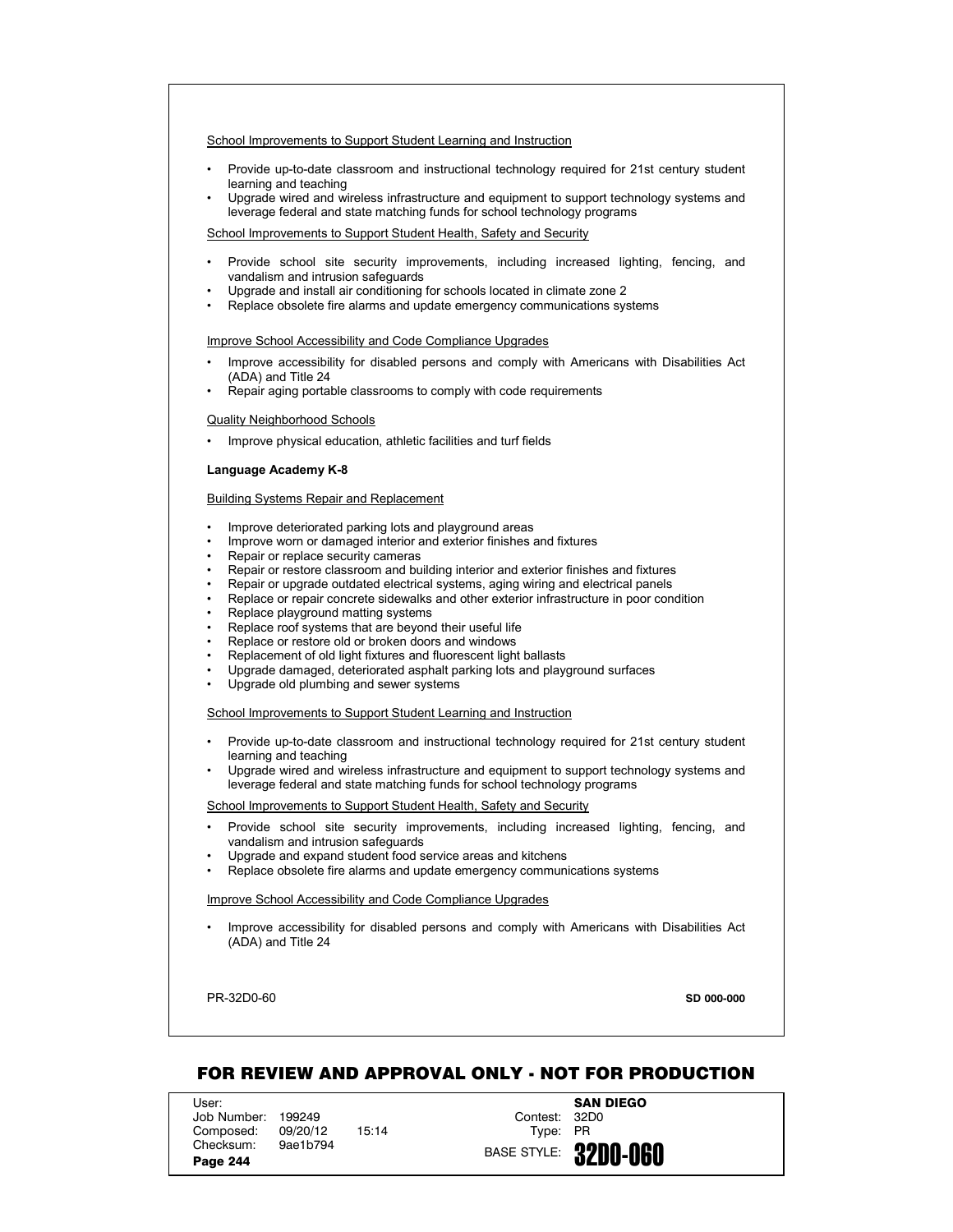### **Lee Elementary School**

**Building Systems Repair and Replacement** 

- Improve deteriorated parking lots and playground areas
- Improve worn or damaged interior and exterior finishes and fixtures
- Repair or replace aging, leaky roofs
- Repair or replace doors and windows
- Repair, replace plumbing and deteriorated sewer systems
- Replace or repair concrete sidewalks and other exterior infrastructure in poor condition
- Replacement of old light fixtures and fluorescent light ballasts
- Resurfacing and grading of decomposed granite playgrounds and fields
- Upgrade or replace deficient components of the electrical system

School Improvements to Support Student Learning and Instruction

- Provide up-to-date classroom and instructional technology required for 21st century student learning and teaching
- Upgrade wired and wireless infrastructure and equipment to support technology systems and leverage federal and state matching funds for school technology programs

School Improvements to Support Student Health, Safety and Security

- Provide school site security improvements, including increased lighting, fencing, and vandalism and intrusion safeguards
- Replace obsolete fire alarms and update emergency communications systems

Improve School Accessibility and Code Compliance Upgrades

• Improve accessibility for disabled persons and comply with Americans with Disabilities Act (ADA) and Title 24

Quality Neighborhood Schools

• Improve physical education, athletic facilities and turf fields

### **Lewis Middle School**

Building Systems Repair and Replacement

- Repair deteriorated interior and exterior finishes and fixtures
- Door, window, hardware repairs or replacement
- Improve deteriorated parking lots and playground areas
- Repair or replace deteriorating plumbing and underground sewer systems
- Replace deteriorated electrical system components
- Replace or repair concrete sidewalks and other exterior infrastructure in poor condition
- Replace roof systems that are beyond their useful life
- Replacement of carpeting
- Replacement of old light fixtures and fluorescent light ballasts
- Sand and refinish wood stage, gym and classroom floors

School Improvements to Support Student Learning and Instruction

- Provide up-to-date classroom and instructional technology required for 21st century student learning and teaching
- Upgrade wired and wireless infrastructure and equipment to support technology systems and leverage federal and state matching funds for school technology programs

College, Career and Technical Education Facility Improvements

• Construct college, career and technical education facilities

PR-32D0-61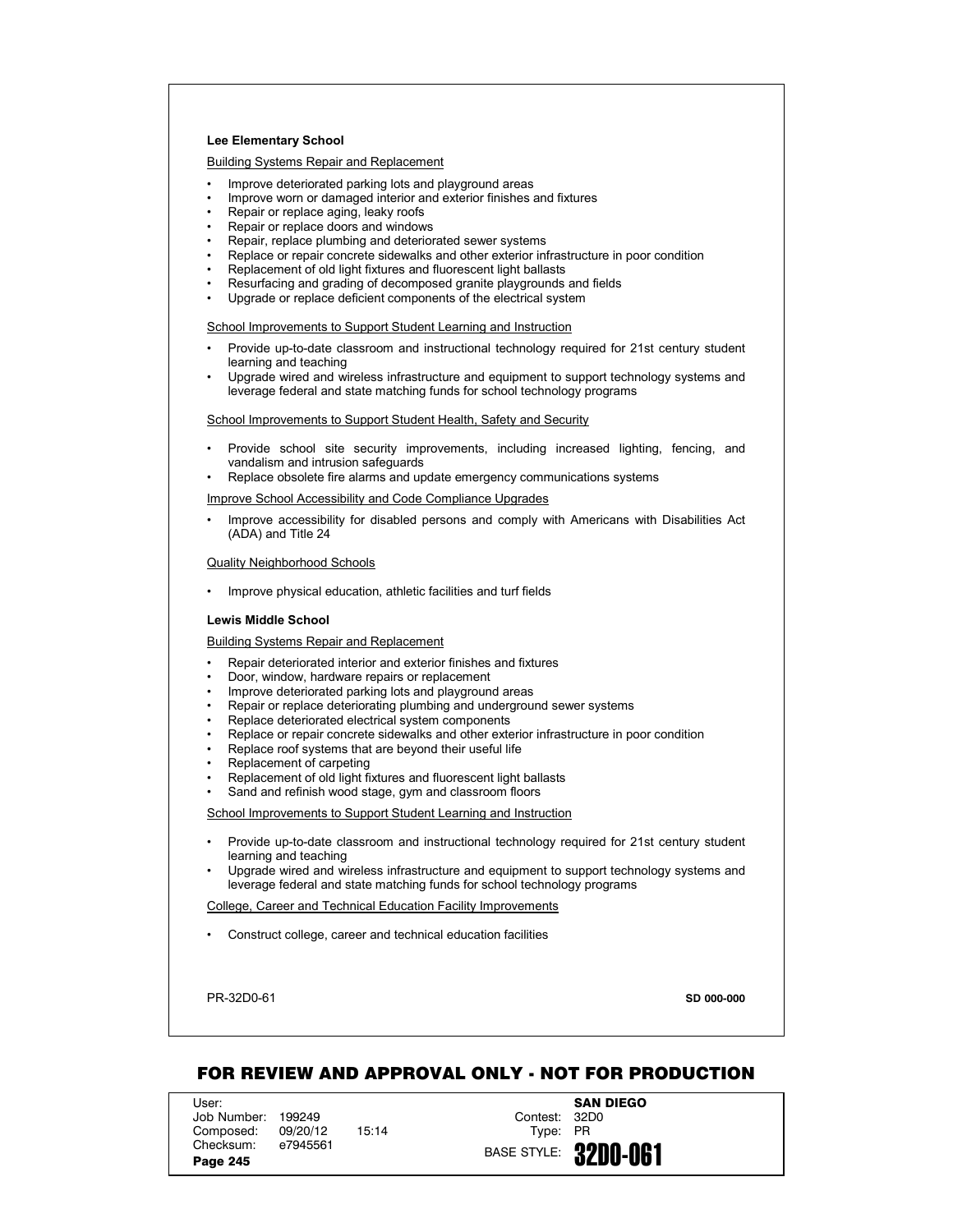- Provide school site security improvements, including increased lighting, fencing, and vandalism and intrusion safeguards
- Upgrade and expand student food service areas and kitchens
- Replace obsolete fire alarms and update emergency communications systems

Improve School Accessibility and Code Compliance Upgrades

• Improve accessibility for disabled persons and comply with Americans with Disabilities Act (ADA) and Title 24

### **Lincoln High School**

Building Systems Repair and Replacement

- Correct interior and exterior deficiencies including finishes, paint and fixtures
- Repair or replace doors and windows
- Replace synthetic turf at football field

School Improvements to Support Student Learning and Instruction

- Provide up-to-date classroom and instructional technology required for 21st century student learning and teaching
- Upgrade wired and wireless infrastructure and equipment to support technology systems and leverage federal and state matching funds for school technology programs

College, Career and Technical Education Facility Improvements

• Construct college, career and technical education facilities

School Improvements to Support Student Health, Safety and Security

- Provide school site security improvements, including increased lighting, fencing, and vandalism and intrusion safeguards
- Upgrade and expand student food service areas and kitchens
- Expand and improve paved areas, including near loading dock
- Improve the seismic structural integrity of the old gymnasium

Improve School Accessibility and Code Compliance Upgrades

- Improve accessibility for disabled persons and comply with Americans with Disabilities Act (ADA) and Title 24 including the construction of exterior ramps and handrails
- Modernize and renovate physical education facilities, playgrounds and fields to comply with Title IX gender equity requirements

#### Quality Neighborhood Schools

• Improve physical education, athletic facilities and turf fields

#### **Linda Vista Elementary School**

Building Systems Repair and Replacement

- Repair or replace damaged or broken hardscape surfaces and exterior infrastructure
- Improve worn or damaged interior and exterior finishes and fixtures
- Upgrade old/deteriorated electrical systems, wiring and panels
- Repair or replace aging, leaky roofs
- Replace or restore old or broken doors and windows
- Replacement of old light fixtures and fluorescent light ballasts
- Resurfacing and grading of decomposed granite playgrounds and fields
- Upgrade old plumbing and sewer systems

PR-32D0-62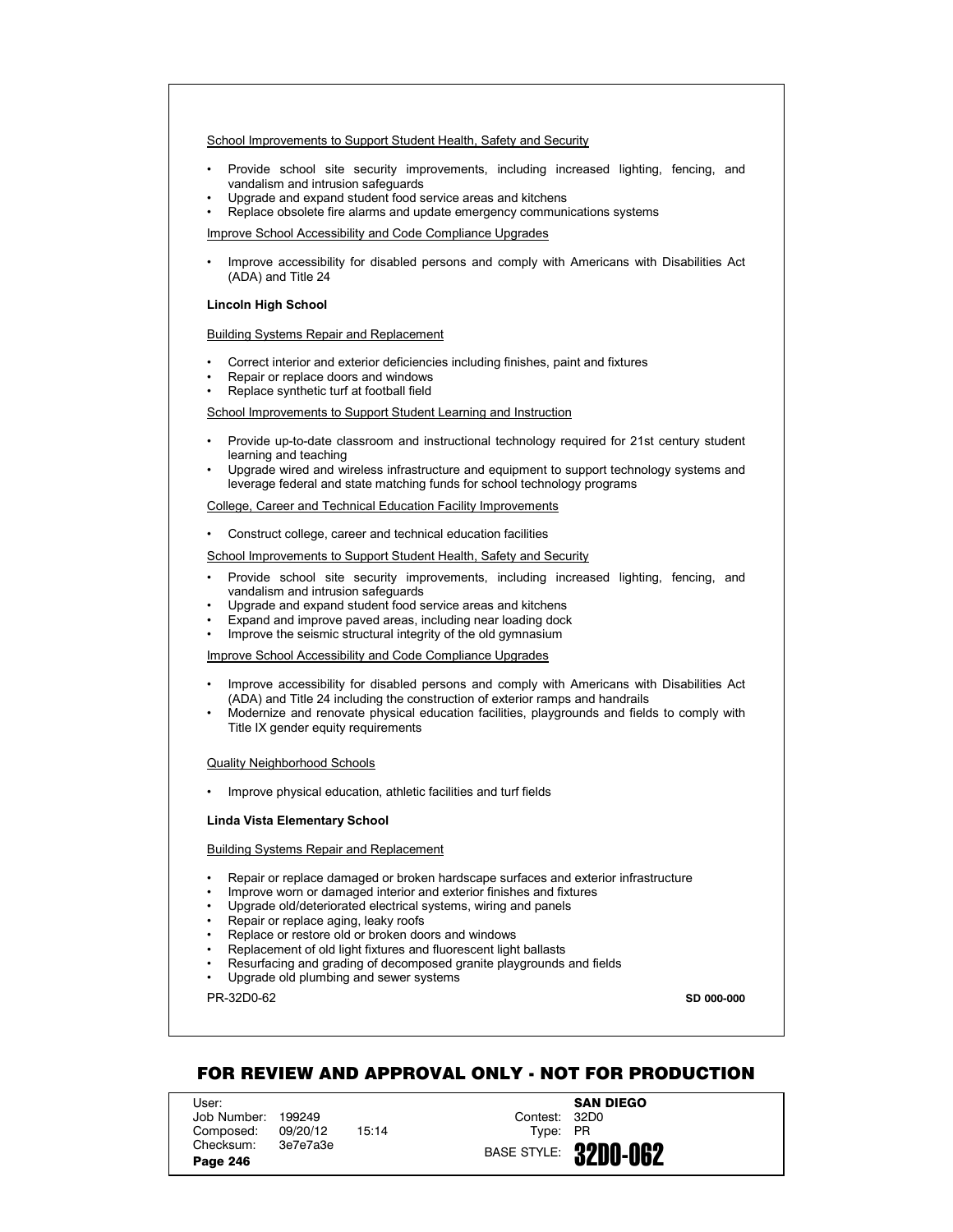- Provide up-to-date classroom and instructional technology required for 21st century student learning and teaching
- Upgrade wired and wireless infrastructure and equipment to support technology systems and leverage federal and state matching funds for school technology programs

### School Improvements to Support Student Health, Safety and Security

- Provide school site security improvements, including increased lighting, fencing, and vandalism and intrusion safeguards
- Upgrade and install air conditioning for schools located in climate zone 2
- Replace obsolete fire alarms and update emergency communications systems Improve School Accessibility and Code Compliance Upgrades
- Improve accessibility for disabled persons and comply with Americans with Disabilities Act (ADA) and Title 24
- Repair aging portable classrooms to comply with code requirements Quality Neighborhood Schools
- Improve physical education, athletic facilities and turf fields

### **Lindbergh/Schweitzer Elementary School**

### Building Systems Repair and Replacement

- Repair or replace aged/deteriorated plumbing and sewer systems
- Repair or replace damaged or broken hardscape surfaces and exterior infrastructure
- Repair deteriorated interior and exterior finishes and fixtures
- Repair or replace doors and windows
- Repair or upgrade outdated electrical systems, aging wiring and electrical panels
- Replace roof systems that are beyond their useful life
- Replacement of old light fixtures and fluorescent light ballasts
- Resurfacing and grading of decomposed granite playgrounds and fields
- Sand and refinish wood stage, gym and classroom floors

School Improvements to Support Student Learning and Instruction

- Provide up-to-date classroom and instructional technology required for 21st century student learning and teaching
- Upgrade wired and wireless infrastructure and equipment to support technology systems and leverage federal and state matching funds for school technology programs

School Improvements to Support Student Health, Safety and Security

- Provide school site security improvements, including increased lighting, fencing, and vandalism and intrusion safeguards
- Upgrade and install air conditioning for schools located in climate zone 2
- Upgrade and expand student food service areas and kitchens
- Replace obsolete fire alarms and update emergency communications systems

Improve School Accessibility and Code Compliance Upgrades

- Improve accessibility for disabled persons and comply with Americans with Disabilities Act (ADA) and Title 24
- Repair aging portable classrooms to comply with code requirements

#### Quality Neighborhood Schools

• Improve physical education, athletic facilities and turf fields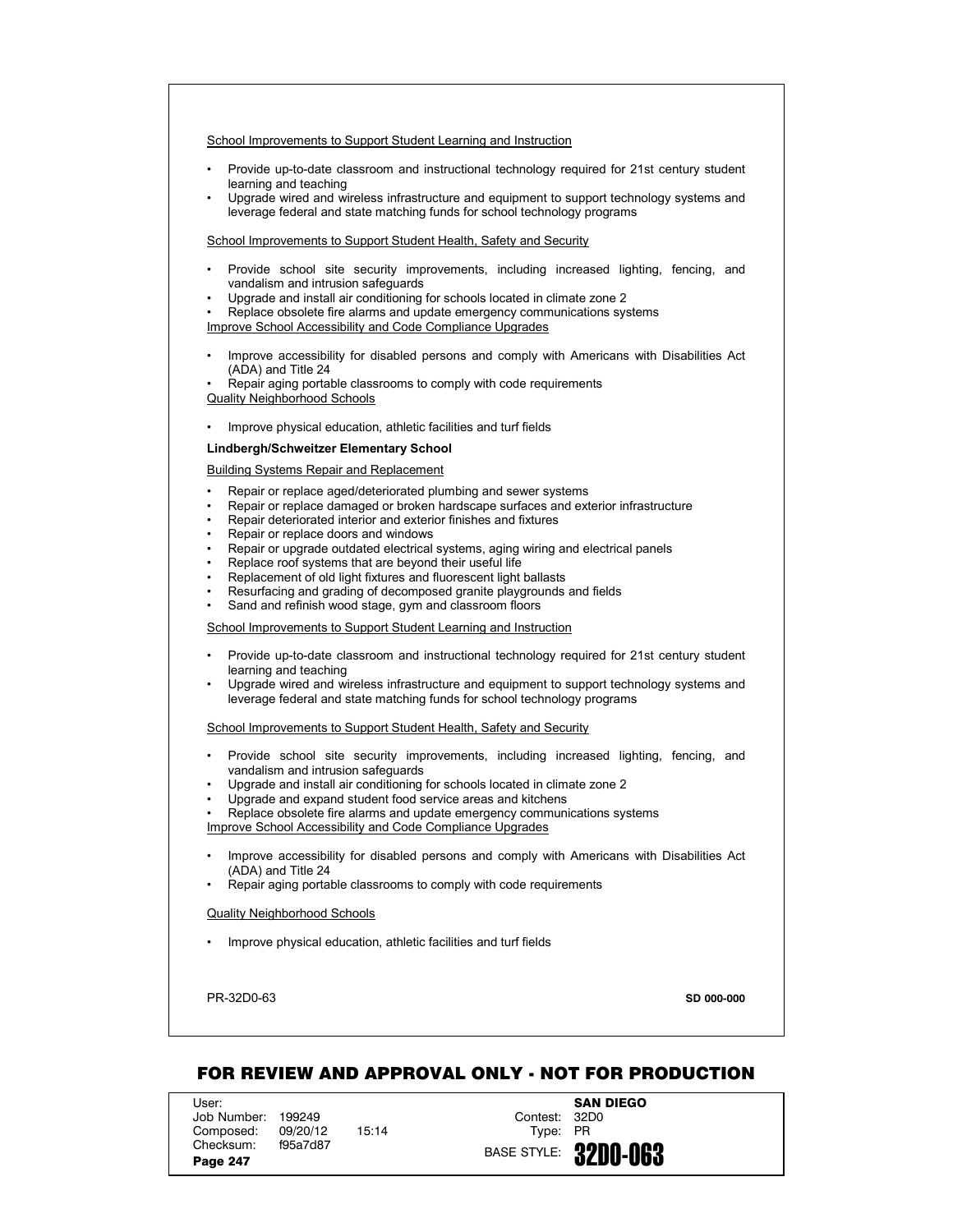# **Logan K-8 School**

Building Systems Repair and Replacement

- Upgrade old/deteriorated electrical systems, wiring and panels
- Repair or replace aging, leaky roofs
- Repair or replace deteriorating plumbing and underground sewer systems
- Repair or replace security cameras
- Repair or restore classroom and building interior and exterior finishes and fixtures
- Replace or repair concrete sidewalks and other exterior infrastructure in poor condition
- Replace or restore old or broken doors and windows
- Replacement of old light fixtures and fluorescent light ballasts
- Resurfacing and grading of decomposed granite playgrounds and fields

School Improvements to Support Student Learning and Instruction

- Provide up-to-date classroom and instructional technology required for 21st century student learning and teaching
- Upgrade wired and wireless infrastructure and equipment to support technology systems and leverage federal and state matching funds for school technology programs

School Improvements to Support Student Health, Safety and Security

- Provide school site security improvements, including increased lighting, fencing, and vandalism and intrusion safeguards
- Upgrade and expand student food service areas and kitchens
- Replace obsolete fire alarms and update emergency communications systems

Improve School Accessibility and Code Compliance Upgrades

• Improve accessibility for disabled persons and comply with Americans with Disabilities Act (ADA) and Title 24

Quality Neighborhood Schools

• Improve physical education, athletic facilities and turf fields

**Loma Portal Elementary School**

# Building Systems Repair and Replacement

- Repair or replace aged/deteriorated plumbing and sewer systems
- Repair or replace damaged or broken hardscape surfaces and exterior infrastructure
- Improve deteriorated parking lots and playground areas
- Improve worn or damaged interior and exterior finishes and fixtures
- Repair or replace doors and windows
- Replace roof systems that are beyond their useful life
- Replacement of old light fixtures and fluorescent light ballasts
- Resurfacing and grading of decomposed granite playgrounds and fields
- Sand and refinish wood stage, gym and classroom floors
- Upgrade or replace deficient components of the electrical system

School Improvements to Support Student Learning and Instruction

- Provide up-to-date classroom and instructional technology required for 21st century student learning and teaching
- Upgrade wired and wireless infrastructure and equipment to support technology systems and leverage federal and state matching funds for school technology programs

School Improvements to Support Student Health, Safety and Security

- Provide school site security improvements, including increased lighting, fencing, and vandalism and intrusion safeguards
- Replace obsolete fire alarms and update emergency communications systems

PR-32D0-64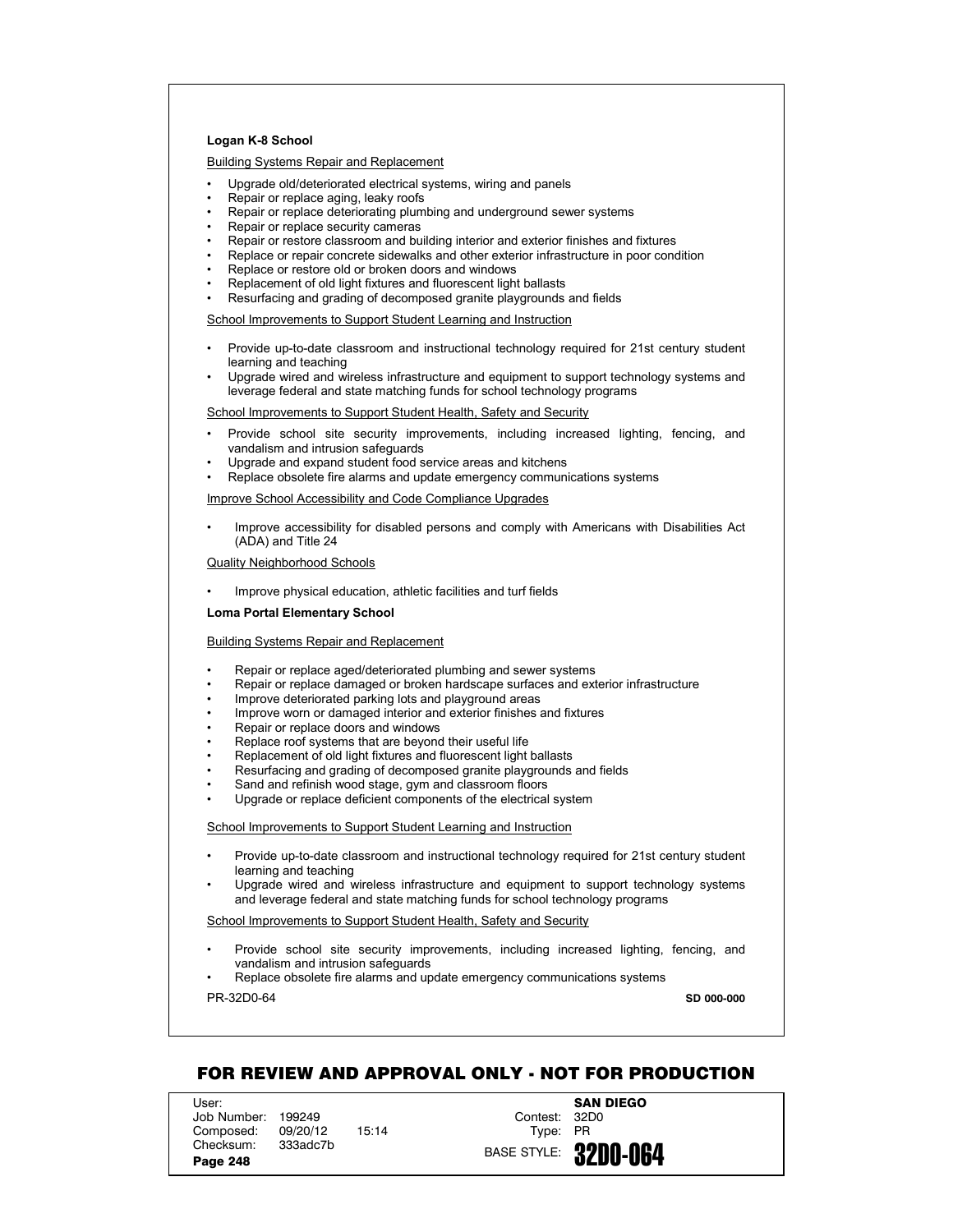## Improve School Accessibility and Code Compliance Upgrades

- Improve accessibility for disabled persons and comply with Americans with Disabilities Act (ADA) and Title 24
- Repair aging portable classrooms to comply with code requirements

# Quality Neighborhood Schools

Improve physical education, athletic facilities and turf fields

# **Longfellow K-8 School**

## Building Systems Repair and Replacement

- Correct interior and exterior deficiencies including finishes and fixtures
- Repair or replace cracked and broken concrete sidewalks, hardscape, and exterior infrastructure
- Repair or replace doors and windows
- Repair, replace plumbing and deteriorated sewer systems
- Replace deteriorated electrical system components
- Replace roof systems that are beyond their useful life

### School Improvements to Support Student Learning and Instruction

- Provide up-to-date classroom and instructional technology required for 21st century student learning and teaching
- Upgrade wired and wireless infrastructure and equipment to support technology systems and leverage federal and state matching funds for school technology programs

#### School Improvements to Support Student Health, Safety and Security

- Provide school site security improvements, including increased lighting, fencing, and vandalism and intrusion safeguards
- Upgrade and expand student food service areas and kitchens
- Replace obsolete fire alarms and update emergency communications systems

### Improve School Accessibility and Code Compliance Upgrades

• Improve accessibility for disabled persons and comply with Americans with Disabilities Act (ADA) and Title 24

#### Quality Neighborhood Schools

- Remove or replace old and inadequate buildings with new facilities
- Improve physical education, athletic facilities and turf fields

# **Madison High School**

# Building Systems Repair and Replacement

- Repair or replace damaged or broken hardscape surfaces and exterior, infrastructure
- Improve worn or damaged interior and exterior finishes and fixtures
- Repair or resurface parking lots and playground surfaces in poor condition
- Repair or upgrade outdated electrical systems, aging wiring and electrical panels
- Repair, replace plumbing and deteriorated sewer systems
- Repair or replace roof systems
- Replace synthetic turf at football field
- Replace or restore old or broken doors and windows
- Replacement of old light fixtures and fluorescent light ballasts
- Resurfacing and grading of decomposed granite playgrounds and fields
- Sand and refinish wood stage, gym and classroom floors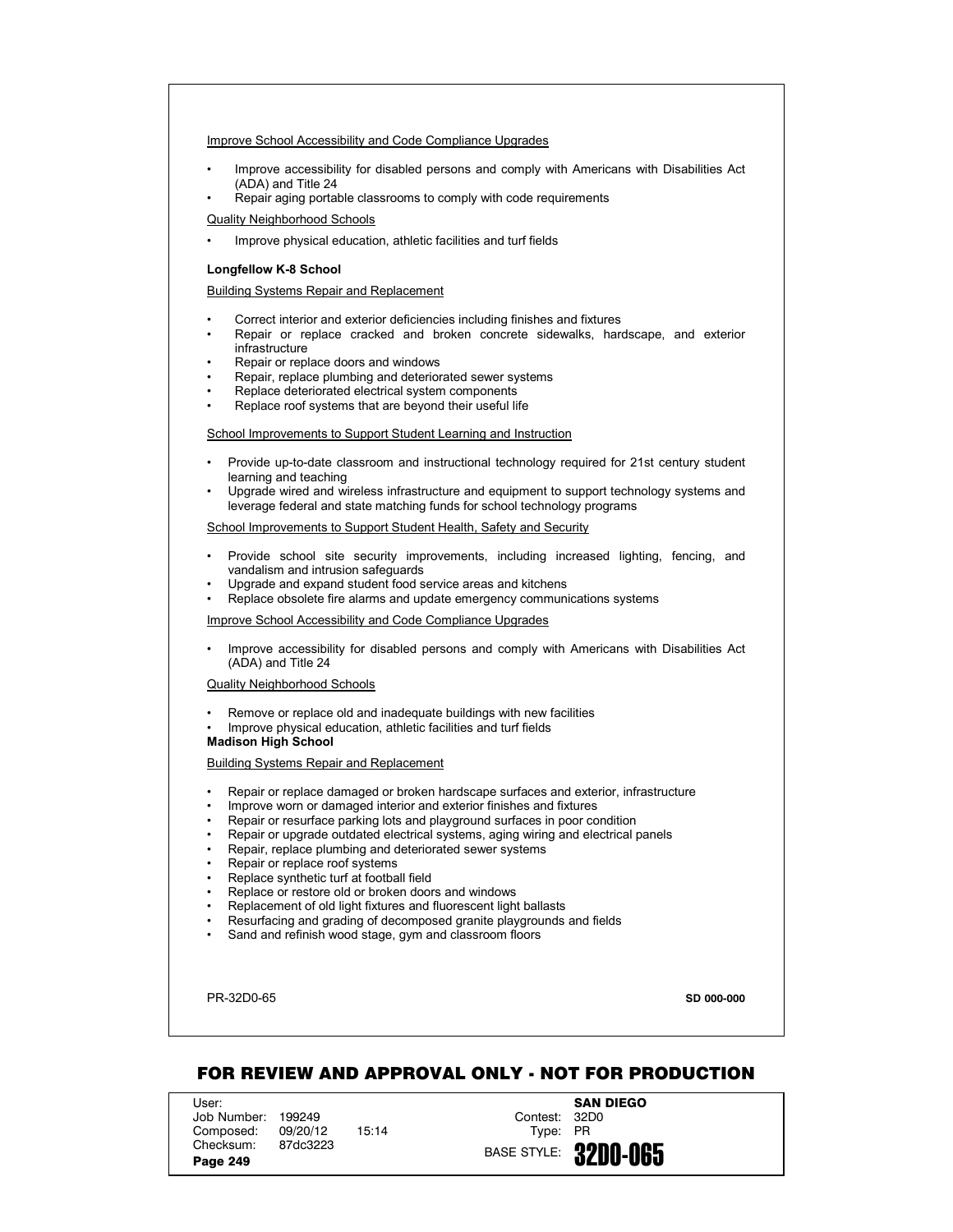- Provide up-to-date classroom and instructional technology required for 21st century student learning and teaching
- Upgrade wired and wireless infrastructure and equipment to support technology systems and leverage federal and state matching funds for school technology programs

College, Career and Technical Education Facility Improvements

• Construct college, career and technical education facilities

School Improvements to Support Student Health, Safety and Security

- Provide school site security improvements, including increased lighting, fencing, and vandalism and intrusion safeguards
- Upgrade and install air conditioning for schools located in climate zone 2
- Replace obsolete fire alarms and update emergency communications systems

Improve School Accessibility and Code Compliance Upgrades

- Improve accessibility for disabled persons and comply with Americans with Disabilities Act (ADA) and Title 24
- Modernize and renovate physical education facilities, playgrounds and fields to comply with Title IX gender equity requirements

Quality Neighborhood Schools

- Remove or replace old and inadequate buildings with new facilities
- Improve physical education, athletic facilities and turf fields

#### **Mann Middle School**

Building Systems Repair and Replacement

• Significant repair and replacement needs exist, new buildings to replace current facilities

School Improvements to Support Student Learning and Instruction

- Provide up-to-date classroom and instructional technology required for 21st century student learning and teaching
- Upgrade wired and wireless infrastructure and equipment to support technology systems and leverage federal and state matching funds for school technology programs

College, Career and Technical Education Facility Improvements

• Construct college, career and technical education facilities

School Improvements to Support Student Health, Safety and Security

- Provide school site security improvements, including increased lighting, fencing, and vandalism and intrusion safeguards
- Upgrade and expand student food service areas and kitchens
- Replace obsolete fire alarms and update emergency communications systems

Improve School Accessibility and Code Compliance Upgrades

• Improve accessibility for disabled persons and comply with Americans with Disabilities Act (ADA) and Title 24

Quality Neighborhood Schools

- Improve visual and performing arts facilities
- Remove or replace old and inadequate buildings with new facilities

PR-32D0-66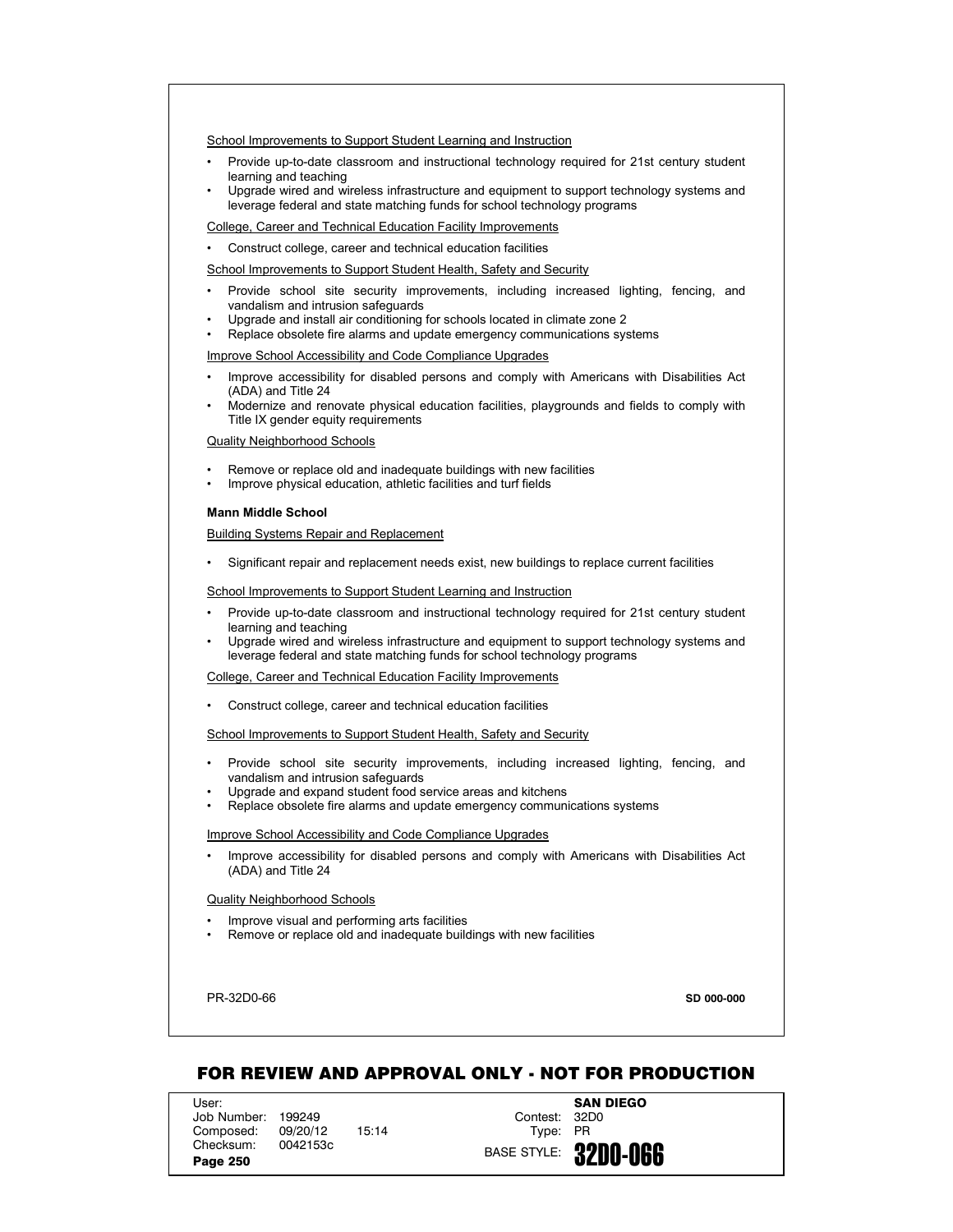### **Marcy Avenue Complex**

Building Systems Repair and Replacement

- Improve deteriorated parking lots and playground areas
- Repair or restore classroom and building interior and exterior finishes and fixtures
- Replacement of old light fixtures and fluorescent light ballasts

Improve School Accessibility and Code Compliance Upgrades

• Improve accessibility for disabled persons and comply with Americans with Disabilities Act (ADA) and Title 24

#### **Marshall Elementary School**

Building Systems Repair and Replacement

- Correct interior and exterior deficiencies including finishes and fixtures
- Upgrade old/deteriorated electrical systems, wiring and panels
- Repair or replace aging, leaky roofs
- Repair or replace security cameras
- Repair, replace plumbing and deteriorated sewer systems
- Replace or repair concrete sidewalks and other exterior infrastructure in poor condition
- Replace or upgrade auditorium sound and public address systems
- Replace or restore old or broken doors and windows
- Replacement of old light fixtures and fluorescent light ballasts

#### School Improvements to Support Student Learning and Instruction

- Provide up-to-date classroom and instructional technology required for 21st century student learning and teaching
- Upgrade wired and wireless infrastructure and equipment to support technology systems and leverage federal and state matching funds for school technology programs

School Improvements to Support Student Health, Safety and Security

- Provide school site security improvements, including increased lighting, fencing, and vandalism and intrusion safeguards
- Replace obsolete fire alarms and update emergency communications systems

#### Improve School Accessibility and Code Compliance Upgrades

• Improve accessibility for disabled persons and comply with Americans with Disabilities Act (ADA) and Title 24

## Quality Neighborhood Schools

• Improve physical education, athletic facilities and turf fields

#### **Marshall Middle School**

Building Systems Repair and Replacement

- Correct interior and exterior deficiencies including finishes and fixtures
- Door, window, hardware repairs or replacement

### School Improvements to Support Student Learning and Instruction

- Provide up-to-date classroom and instructional technology required for 21st century student learning and teaching
- Upgrade wired and wireless infrastructure and equipment to support technology systems and leverage federal and state matching funds for school technology programs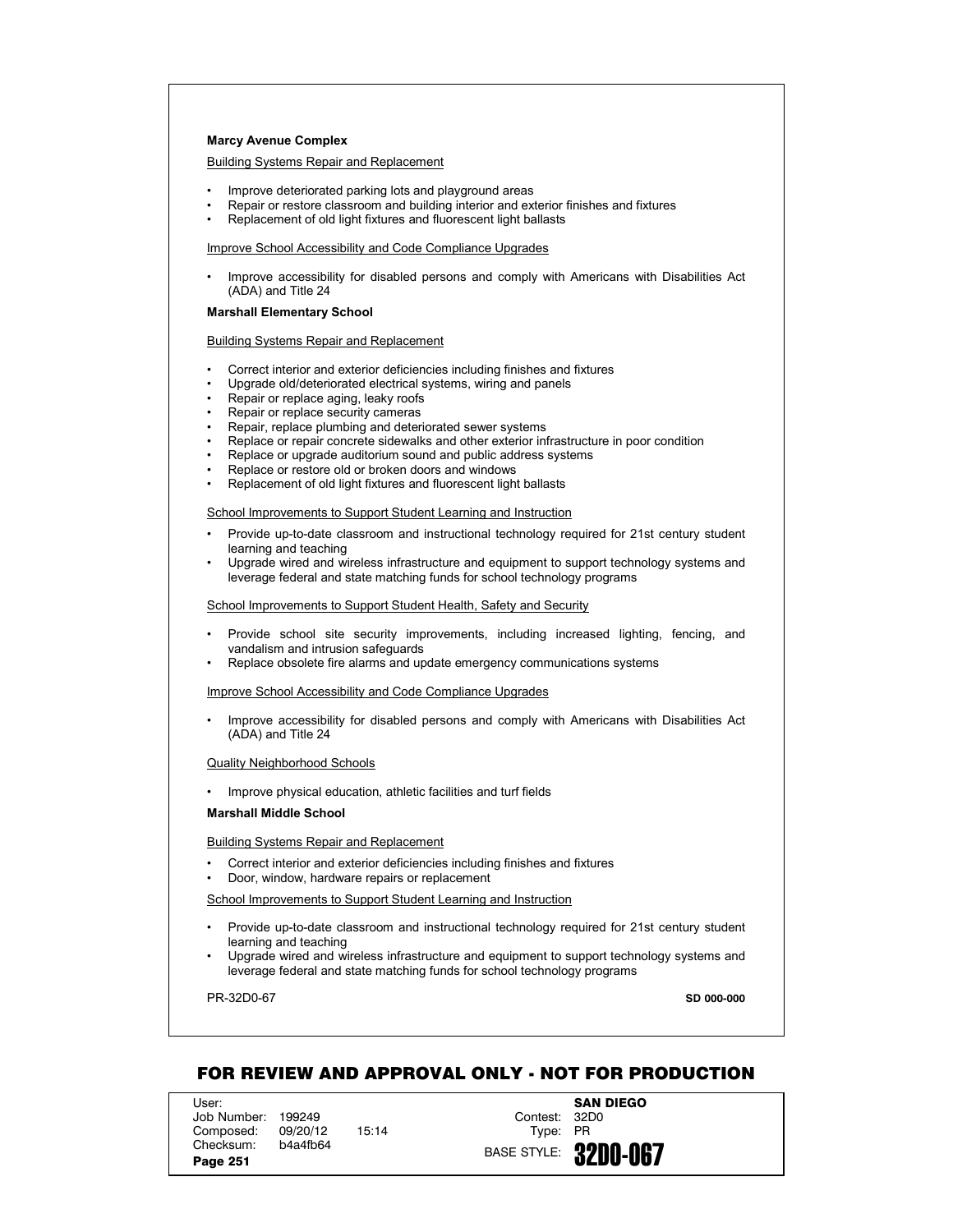College, Career and Technical Education Facility Improvements

• Construct college, career and technical education facilities

School Improvements to Support Student Health, Safety and Security

- Provide school site security improvements, including increased lighting, fencing, and vandalism and intrusion safeguards
- Upgrade and expand student food service areas and kitchens

Improve School Accessibility and Code Compliance Upgrades

• Improve accessibility for disabled persons and comply with Americans with Disabilities Act (ADA) and Title 24

#### **Marston Middle School**

Building Systems Repair and Replacement

- Replace cracked/broken exterior concrete and infrastructure
- Repair or replace deteriorated roofs
- Improve worn or damaged interior and exterior finishes and fixtures
- Repair or resurface parking lots and playground surfaces in poor condition
- Repair or upgrade outdated electrical systems, aging wiring and electrical panels
- Repair, replace worn or damaged doors and windows
- Replace or upgrade auditorium sound and public address systems
- Replacement of old light fixtures and fluorescent light ballasts
- Resurfacing and grading of decomposed granite playgrounds and fields
- Sand and refinish wood stage, gym and classroom floors
- Upgrade old plumbing and sewer systems

School Improvements to Support Student Learning and Instruction

- Provide up-to-date classroom and instructional technology required for 21st century student learning and teaching
- Upgrade wired and wireless infrastructure and equipment to support technology systems and leverage federal and state matching funds for school technology programs

College, Career and Technical Education Facility Improvements

• Construct college, career and technical education facilities

School Improvements to Support Student Health, Safety and Security

- Provide school site security improvements, including increased lighting, fencing, and vandalism and intrusion safeguards
- Upgrade and expand student food service areas and kitchens
- Replace obsolete fire alarms and update emergency communications systems Improve School Accessibility and Code Compliance Upgrades
- 
- Improve accessibility for disabled persons and comply with Americans with Disabilities Act (ADA) and Title 24
- Repair aging portable classrooms to comply with code requirements

# Quality Neighborhood Schools

• Improve physical education, athletic facilities and turf fields

# **Marvin Elementary School**

Building Systems Repair and Replacement

- Repair deteriorated interior and exterior finishes and fixtures
	- Improve deteriorated parking lots and playground areas
- Upgrade old/deteriorated electrical systems, wiring and panels

PR-32D0-68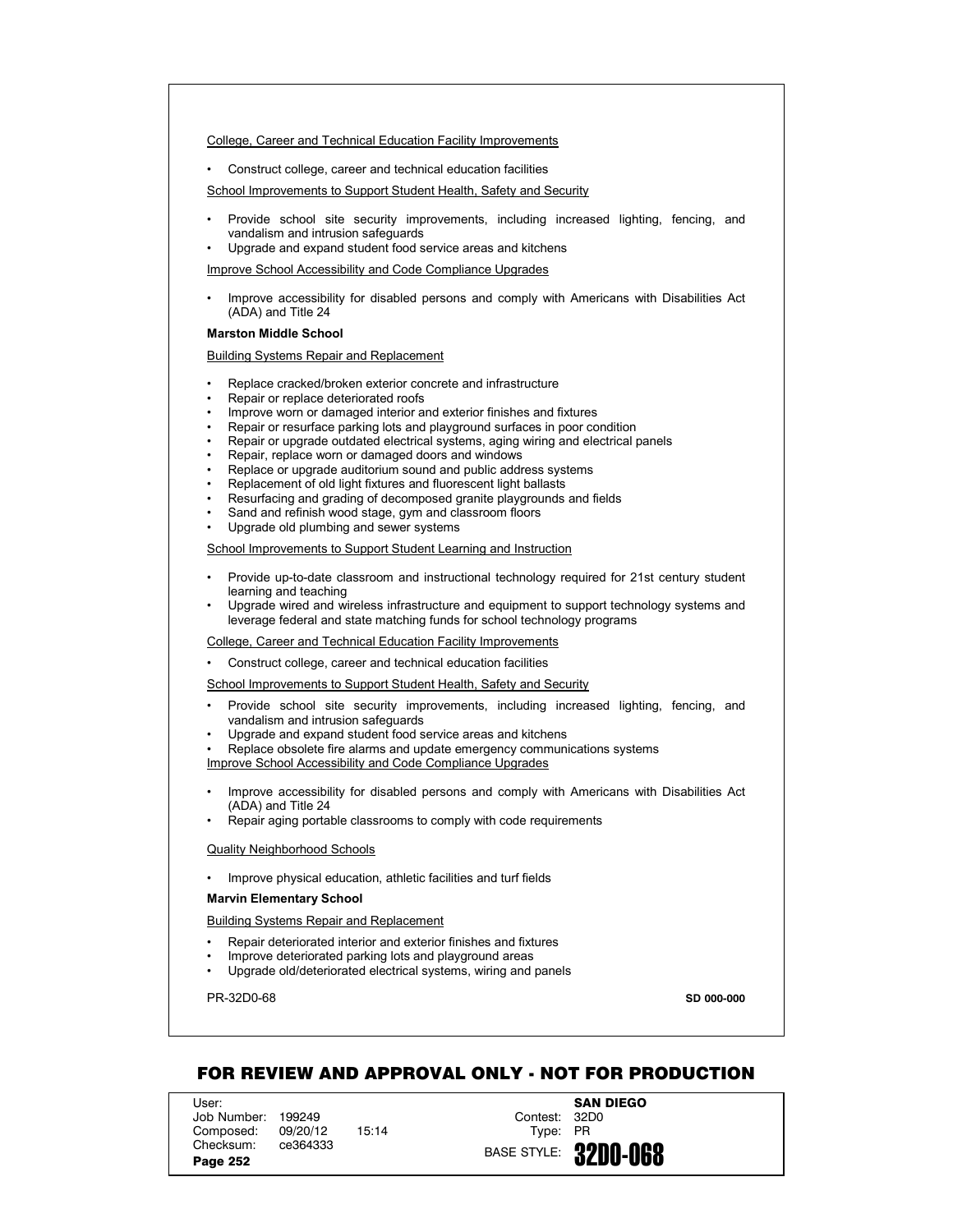- Repair or replace cracked and broken concrete sidewalks, hardscape, and exterior infrastructure
- Repair, replace plumbing and deteriorated sewer systems
- Repair or replace roof systems
- Repair, replace worn or damaged doors and windows
- Replace or upgrade auditorium sound and public address systems
- Replacement of old light fixtures and fluorescent light ballasts

- Provide up-to-date classroom and instructional technology required for 21st century student learning and teaching
- Upgrade wired and wireless infrastructure and equipment to support technology systems and leverage federal and state matching funds for school technology programs

School Improvements to Support Student Health, Safety and Security

- Provide school site security improvements, including increased lighting, fencing, and vandalism and intrusion safeguards
- Replace obsolete fire alarms and update emergency communications systems

Improve School Accessibility and Code Compliance Upgrades

• Improve accessibility for disabled persons and comply with Americans with Disabilities Act (ADA) and Title 24

#### Quality Neighborhood Schools

• Improve physical education, athletic facilities and turf fields

#### **Mason Elementary School**

# Building Systems Repair and Replacement

- Repair or replace aged/deteriorated plumbing and sewer systems
- Repair deteriorated interior and exterior finishes and fixtures
- Repair or replace deteriorated roofs
- Door, window, hardware repairs or replacement
- Improve deteriorated parking lots and playground areas
- Repair or replace cracked and broken concrete sidewalks, hardscape, and exterior infrastructure
- Replace playground matting systems
- Replacement of carpeting
- Replacement of old light fixtures and fluorescent light ballasts
- Upgrade or replace deficient components of the electrical system

# School Improvements to Support Student Learning and Instruction

- Provide up-to-date classroom and instructional technology required for 21st century student learning and teaching
- Upgrade wired and wireless infrastructure and equipment to support technology systems and leverage federal and state matching funds for school technology programs

### School Improvements to Support Student Health, Safety and Security

- Provide school site security improvements, including increased lighting, fencing, and vandalism and intrusion safeguards
- Replace obsolete fire alarms and update emergency communications systems

# Improve School Accessibility and Code Compliance Upgrades

• Improve accessibility for disabled persons and comply with Americans with Disabilities Act (ADA) and Title 24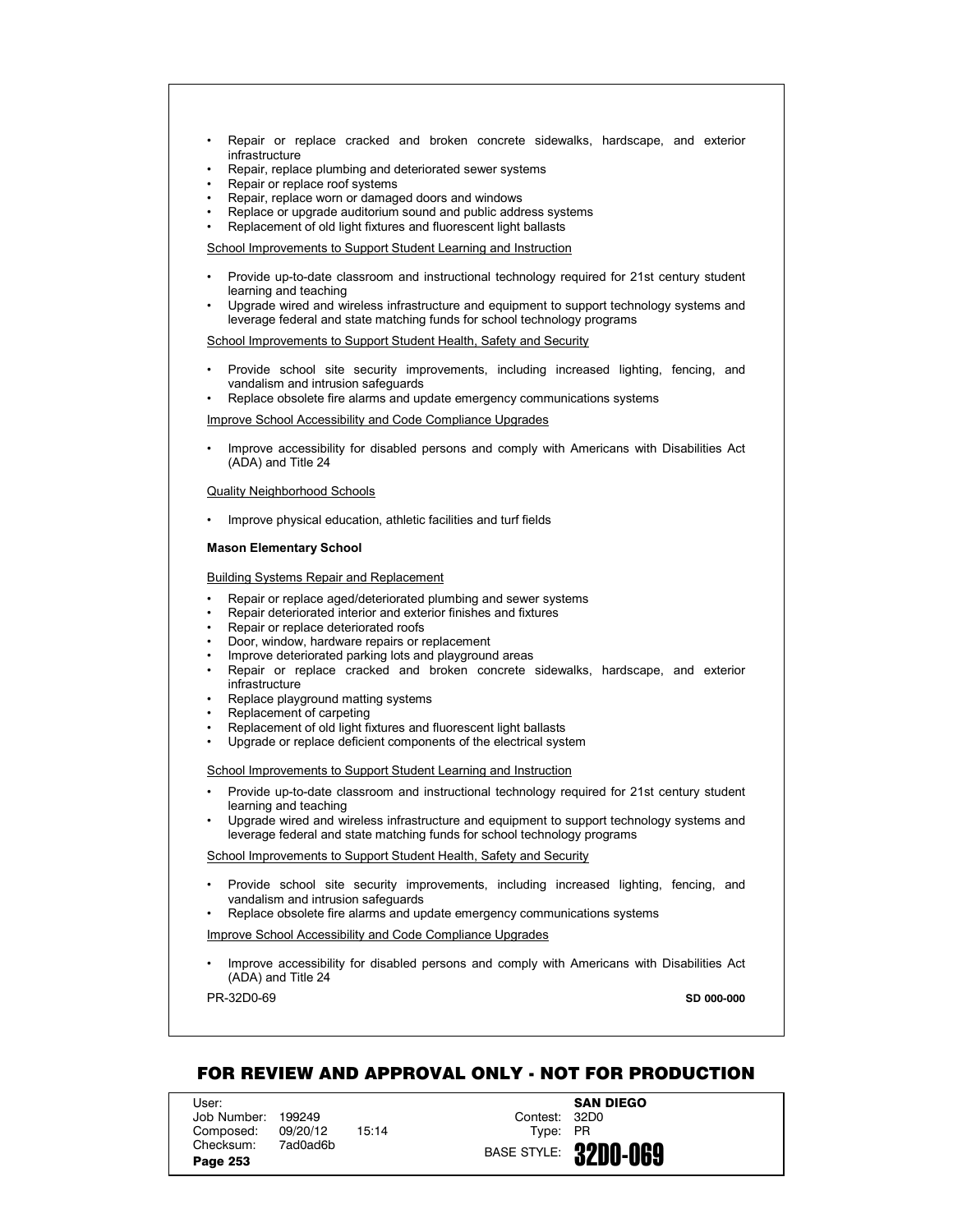# **McKinley Elementary School**

Building Systems Repair and Replacement

- Repair or replace aged/deteriorated plumbing and sewer systems
- Repair or replace damaged or broken hardscape surfaces and exterior infrastructure
- Repair deteriorated interior and exterior finishes and fixtures
- Upgrade old/deteriorated electrical systems, wiring and panels
- Repair or replace doors and windows
- Replace playground matting systems
- Replace roof systems that are beyond their useful life
- Replacement of old light fixtures and fluorescent light ballasts
- Resurfacing and grading of decomposed granite playgrounds and fields
- Upgrade damaged, deteriorated asphalt parking lots and playground surfaces

School Improvements to Support Student Learning and Instruction

- Provide up-to-date classroom and instructional technology required for 21st century student learning and teaching
- Upgrade wired and wireless infrastructure and equipment to support technology systems and leverage federal and state matching funds for school technology programs

School Improvements to Support Student Health, Safety and Security

- Provide school site security improvements, including increased lighting, fencing, and vandalism and intrusion safeguards
- Upgrade and install air conditioning for schools located in climate zone 2
- Replace obsolete fire alarms and update emergency communications systems

Improve School Accessibility and Code Compliance Upgrades

• Improve accessibility for disabled persons and comply with Americans with Disabilities Act (ADA) and Title 24

Quality Neighborhood Schools

Improve physical education, athletic facilities and turf fields

#### **Memorial Preparatory Middle School**

School Improvements to Support Student Learning and Instruction

- Provide up-to-date classroom and instructional technology required for 21 century student learning and teaching
- Upgrade wired and wireless infrastructure and equipment to support technology systems and leverage federal and state matching funds for school technology programs

#### School Improvements to Support Student Health, Safety and Security

- Provide school site security improvements, including increased lighting, fencing, and vandalism and intrusion safeguards
- Upgrade and install air conditioning for schools located in climate zone 2
- Upgrade and expand student food service areas and kitchens
- Replace obsolete fire alarms and update emergency communications systems

### Improve School Accessibility and Code Compliance Upgrades

• Improve accessibility for disabled persons and comply with Americans with Disabilities Act (ADA) and Title 24

Quality Neighborhood Schools

• Improve physical education, athletic facilities and turf fields

PR-32D0-70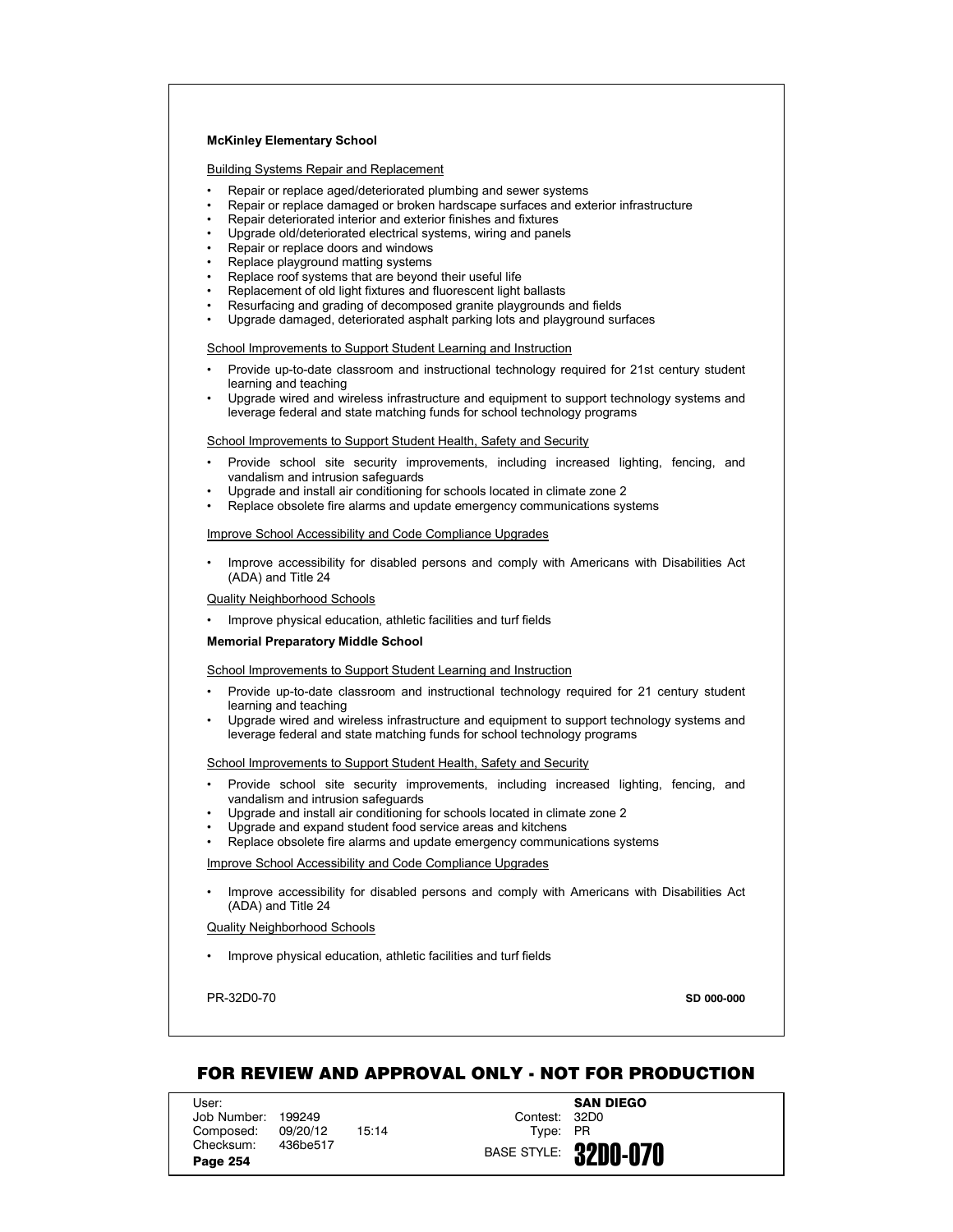# **Millennial Tech Middle School**

Building Systems Repair and Replacement

- Correct interior and exterior deficiencies including finishes and fixtures
- Replace or repair concrete sidewalks and other exterior infrastructure in poor condition
- Replace or restore old or broken doors and windows

School Improvements to Support Student Learning and Instruction

- Provide up-to-date classroom and instructional technology required for 21st century student learning and teaching
- Upgrade wired and wireless infrastructure and equipment to support technology systems and leverage federal and state matching funds for school technology programs

College, Career and Technical Education Facility Improvements

• Construct college, career and technical education facilities

School Improvements to Support Student Health, Safety and Security

- Provide school site security improvements, including increased lighting, fencing, and vandalism and intrusion safeguards
- Upgrade and expand student food service areas and kitchens
- Replace obsolete fire alarms and update emergency communications systems

Improve School Accessibility and Code Compliance Upgrades

• Improve accessibility for disabled persons and comply with Americans with Disabilities Act (ADA) and Title 24

Quality Neighborhood Schools

- Construct new visual and performing arts theater
- Improve physical education and athletic facilities to include a new gymnasium

**Miller Elementary School**

### Building Systems Repair and Replacement

- Repair or replace damaged or broken hardscape surfaces and exterior infrastructure
- Improve worn or damaged interior and exterior finishes and fixtures
- Upgrade old/deteriorated electrical systems, wiring and panels
- Repair or replace aging, leaky roofs
- Repair, replace plumbing and deteriorated sewer systems
- Replace or restore old or broken doors and windows
- Replacement of old light fixtures and fluorescent light ballasts
- Resurfacing and grading of decomposed granite playgrounds and fields
- Upgrade damaged, deteriorated asphalt parking lots and playground surfaces

School Improvements to Support Student Learning and Instruction

- Provide up-to-date classroom and instructional technology required for 21st century student learning and teaching
- Upgrade wired and wireless infrastructure and equipment to support technology systems and leverage federal and state matching funds for school technology programs

#### School Improvements to Support Student Health, Safety and Security

- Provide school site security improvements, including increased lighting, fencing, and vandalism and intrusion safeguards
- Improve the seismic structural integrity of schools buildings

PR-32D0-71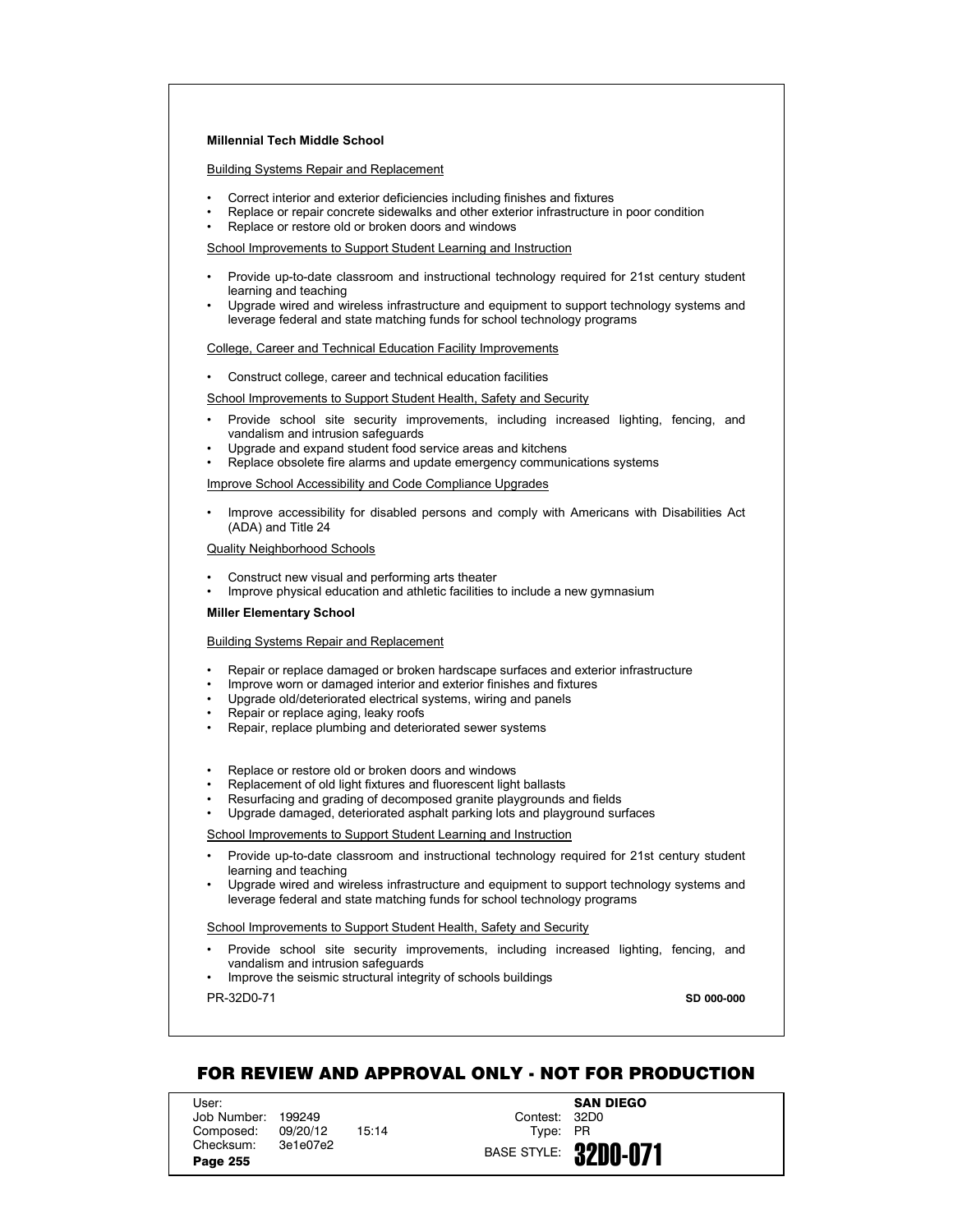• Replace obsolete fire alarms and update emergency communications systems

Improve School Accessibility and Code Compliance Upgrades

• Improve accessibility for disabled persons and comply with Americans with Disabilities Act (ADA) and Title 24

### Quality Neighborhood Schools

• Improve physical education, athletic facilities and turf fields

## **Mira Mesa High School**

Building Systems Repair and Replacement

- Repair or replace aging, leaky roofs
- Repair or replace cracked and broken concrete sidewalks, hardscape, and exterior infrastructure
- Repair or restore classroom and building interior and exterior finishes and fixtures
- Repair or upgrade outdated electrical systems, aging wiring and electrical panels
- Repair, replace worn or damaged doors and windows
- Replace synthetic turf at football field
- Replacement of old light fixtures and fluorescent light ballasts
- Upgrade old plumbing and sewer systems

School Improvements to Support Student Learning and Instruction

- Provide up-to-date classroom and instructional technology required for 21st century student learning and teaching
- Upgrade wired and wireless infrastructure and equipment to support technology systems and leverage federal and state matching funds for school technology programs

College, Career and Technical Education Facility Improvements

• Construct college, career and technical education facilities

School Improvements to Support Student Health, Safety and Security

- Provide school site security improvements, including increased lighting, fencing, and vandalism and intrusion safeguards
- Upgrade and install air conditioning for schools located in climate zone 2
- Replace obsolete fire alarms and update emergency communications systems

Improve School Accessibility and Code Compliance Upgrades

- Improve accessibility for disabled persons and comply with Americans with Disabilities Act (ADA) and Title 24
- Modernize and renovate physical education facilities, playgrounds and fields to comply with Title IX gender equity requirements

Quality Neighborhood Schools

- Remove or replace old and inadequate buildings with new facilities
- Improve physical education, athletic facilities and turf fields

# **Miramar Ranch Elementary School**

Building Systems Repair and Replacement

- Repair or replace damaged or broken hardscape surfaces and exterior infrastructure
- Repair or replace deteriorated roofs
- Improve worn or damaged interior and exterior finishes and fixtures
- Repair or resurface parking lots and playground surfaces in poor condition
- Repair or replace deteriorating plumbing and underground sewer systems

PR-32D0-72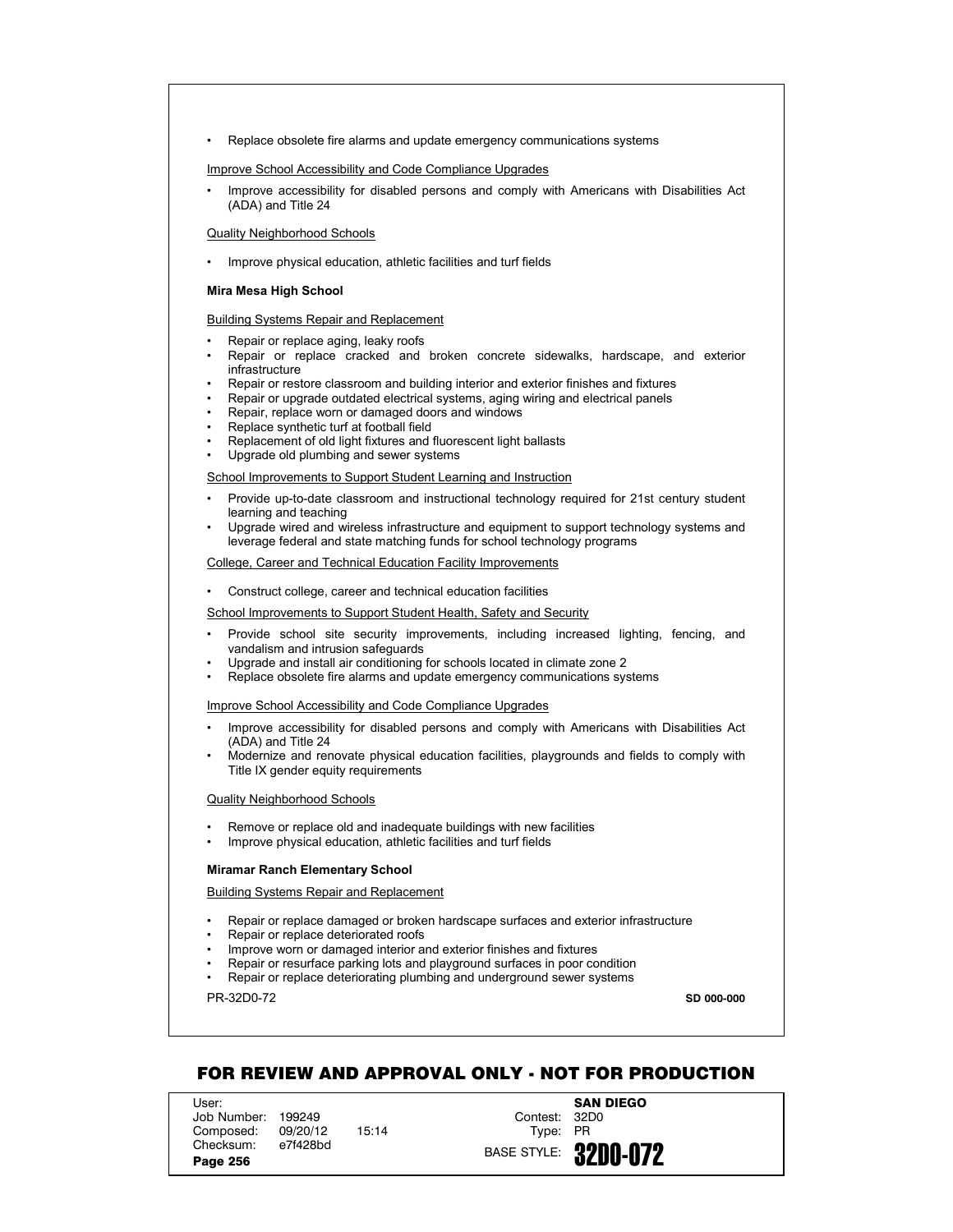- Repair, replace worn or damaged doors and windows
- Replace deteriorated electrical system components
- Replacement of old light fixtures and fluorescent light ballasts

- Provide up-to-date classroom and instructional technology required for 21st century student learning and teaching
- Upgrade wired and wireless infrastructure and equipment to support technology systems and leverage federal and state matching funds for school technology programs

School Improvements to Support Student Health, Safety and Security

- Provide school site security improvements, including increased lighting, fencing, and vandalism and intrusion safeguards
- Replace obsolete fire alarms and update emergency communications systems

Improve School Accessibility and Code Compliance Upgrades

• Improve accessibility for disabled persons and comply with Americans with Disabilities Act (ADA) and Title 24

**Mission Bay High School**

Building Systems Repair and Replacement

- Repair deteriorated interior and exterior finishes and fixtures
- Repair or replace deteriorated roofs
- Upgrade old/deteriorated electrical systems, wiring and panels
- Repair or replace cracked and broken concrete sidewalks, hardscape, and exterior infrastructure
- Repair or replace security cameras
- Replace synthetic turf at football field
- Replace or restore old or broken doors and windows
- Replacement of old light fixtures and fluorescent light ballasts
- Resurfacing and grading of decomposed granite playgrounds and fields
- Upgrade old plumbing and sewer systems

School Improvements to Support Student Learning and Instruction

- Provide up-to-date classroom and instructional technology required for 21st century student learning and teaching
- Upgrade wired and wireless infrastructure and equipment to support technology systems and leverage federal and state matching funds for school technology programs

College, Career and Technical Education Facility Improvements

• Construct college, career and technical education facilities

School Improvements to Support Student Health, Safety and Security

- Provide school site security improvements, including increased lighting, fencing, and vandalism and intrusion safeguards
- Upgrade and expand student food service areas and kitchens
- Improve the seismic structural integrity of schools buildings
- Replace obsolete fire alarms and update emergency communications systems

Improve School Accessibility and Code Compliance Upgrades

• Improve accessibility for disabled persons and comply with Americans with Disabilities Act (ADA) and Title 24

PR-32D0-73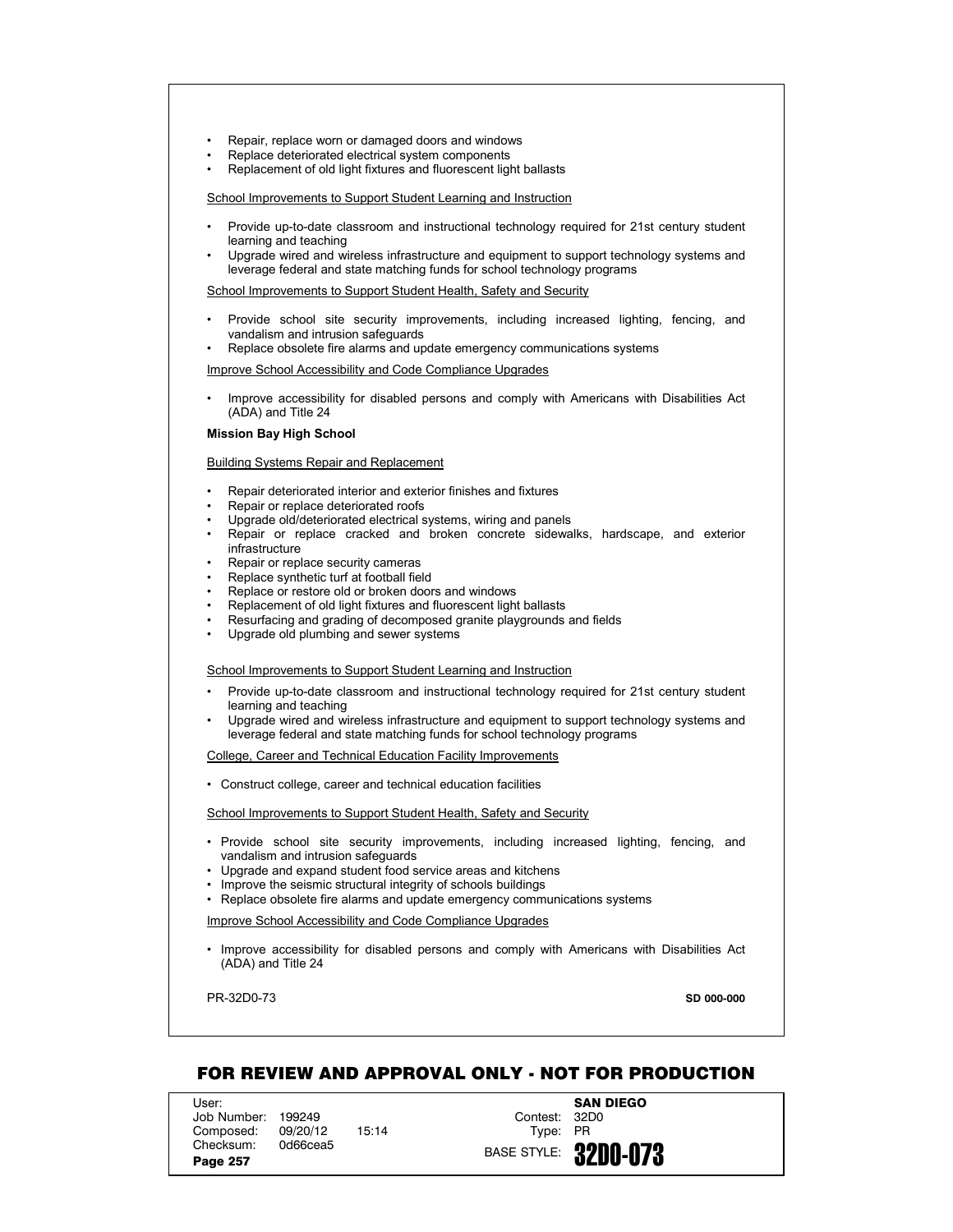• Modernize and renovate physical education facilities, playgrounds and fields to comply with Title IX gender equity requirements

# Quality Neighborhood Schools

- Remove or replace old and inadequate buildings with new facilities
- Improve physical education, athletic facilities and turf fields

## **Montgomery Middle School**

## Building Systems Repair and Replacement

- Repair or replace damaged or broken hardscape surfaces and exterior infrastructure
- Repair or resurface parking lots and playground surfaces in poor condition
- Repair or replace deteriorating plumbing and underground sewer systems
- Repair or replace security cameras
- Repair or restore classroom and building interior and exterior finishes and fixtures
- Repair or upgrade outdated electrical systems, aging wiring and electrical panels
- Replace roof systems that are beyond their useful life
- Replace or restore old or broken doors and windows
- Replacement of old light fixtures and fluorescent light ballasts
- Resurfacing and grading of decomposed granite playgrounds and fields

School Improvements to Support Student Learning and Instruction

- Provide up-to-date classroom and instructional technology required for 21st century student learning and teaching
- Upgrade wired and wireless infrastructure and equipment to support technology systems and leverage federal and state matching funds for school technology programs

College, Career and Technical Education Facility Improvements

• Construct college, career and technical education facilities

School Improvements to Support Student Health, Safety and Security

- Provide school site security improvements, including increased lighting, fencing, and vandalism and intrusion safeguards
- Upgrade and install air conditioning for schools located in climate zone 2
- Upgrade and expand student food service areas and kitchens
- Replace obsolete fire alarms and update emergency communications systems

Improve School Accessibility and Code Compliance Upgrades

• Improve accessibility for disabled persons and comply with Americans with Disabilities Act (ADA) and Title 24

Quality Neighborhood Schools

• Improve physical education, athletic facilities and turf fields

## **Morse High School**

# Building Systems Repair and Replacement

- Repair deteriorated interior and exterior finishes and fixtures
- Repair or replace deteriorated roofs
- Door, window, hardware repairs or replacement
- Upgrade old/deteriorated electrical systems, wiring and panels
- Repair or replace security cameras
- Repair, replace plumbing and deteriorated sewer systems
- Replace or repair concrete sidewalks and other exterior infrastructure in poor condition
- Replace synthetic turf at football field
- Improve amphitheatre and replace audio system

PR-32D0-74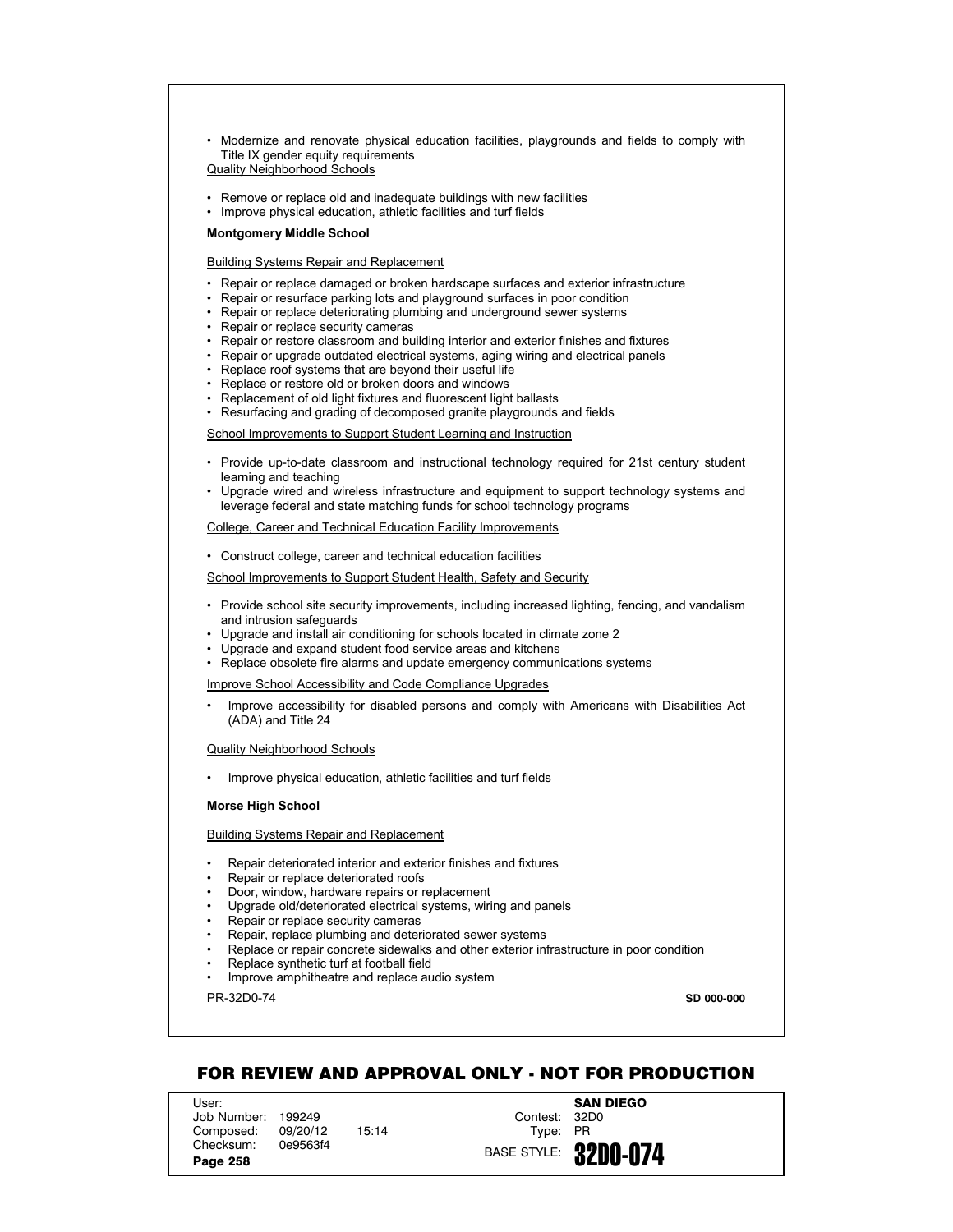- Replace vinyl flooring and tile
- Replacement of old light fixtures and fluorescent light ballasts
- Resurfacing and grading of decomposed granite playgrounds and fields
- Sand and refinish wood stage, gym and classroom floors
- Upgrade damaged, deteriorated asphalt parking lots and playground surfaces

- Provide up-to-date classroom and instructional technology required for 21st century student learning and teaching
- Upgrade wired and wireless infrastructure and equipment to support technology systems and leverage federal and state matching funds for school technology programs

College, Career and Technical Education Facility Improvements

• Construct college, career and technical education facilities

School Improvements to Support Student Health, Safety and Security

- Provide school site security improvements, including increased lighting, fencing, and vandalism and intrusion safeguards
- Upgrade and expand student food service areas and kitchens
- Replace obsolete fire alarms and update emergency communications systems

Improve School Accessibility and Code Compliance Upgrades

- Improve accessibility for disabled persons and comply with Americans with Disabilities Act (ADA) and Title 24
- Modernize and renovate physical education facilities, playgrounds and fields to comply with Title IX gender equity requirements

Quality Neighborhood Schools

- Develop a pedestrian path-of-travel connecting the Fulton and Morse campuses
- Construct new visual and performing arts theater
- Improve physical education, athletic facilities, soccer field and turf fields
- Construct new gymnasium

# **Mt. Everest Academy @Wiggin**

Building Systems Repair and Replacement

- Improve worn or damaged interior and exterior finishes and fixtures
- Upgrade old/deteriorated electrical systems, wiring and panels
- Repair or resurface parking lots and playground surfaces in poor condition
- Repair or replace aging, leaky roofs
- Repair or replace cracked and broken concrete sidewalks, hardscape, and exterior infrastructure
- Repair or replace doors and windows
- Replacement of old light fixtures and fluorescent light ballasts
- Upgrade old plumbing and sewer systems

## School Improvements to Support Student Learning and Instruction

- Provide up-to-date classroom and instructional technology required for 21st century student learning and teaching
- Upgrade wired and wireless infrastructure and equipment to support technology systems and leverage federal and state matching funds for school technology programs

School Improvements to Support Student Health, Safety and Security

- Provide school site security improvements, including increased lighting, fencing, and vandalism and intrusion safeguards
- Upgrade and install air conditioning for schools located in climate zone 2

PR-32D0-75 • Replace obsolete fire alarms and update emergency communications systems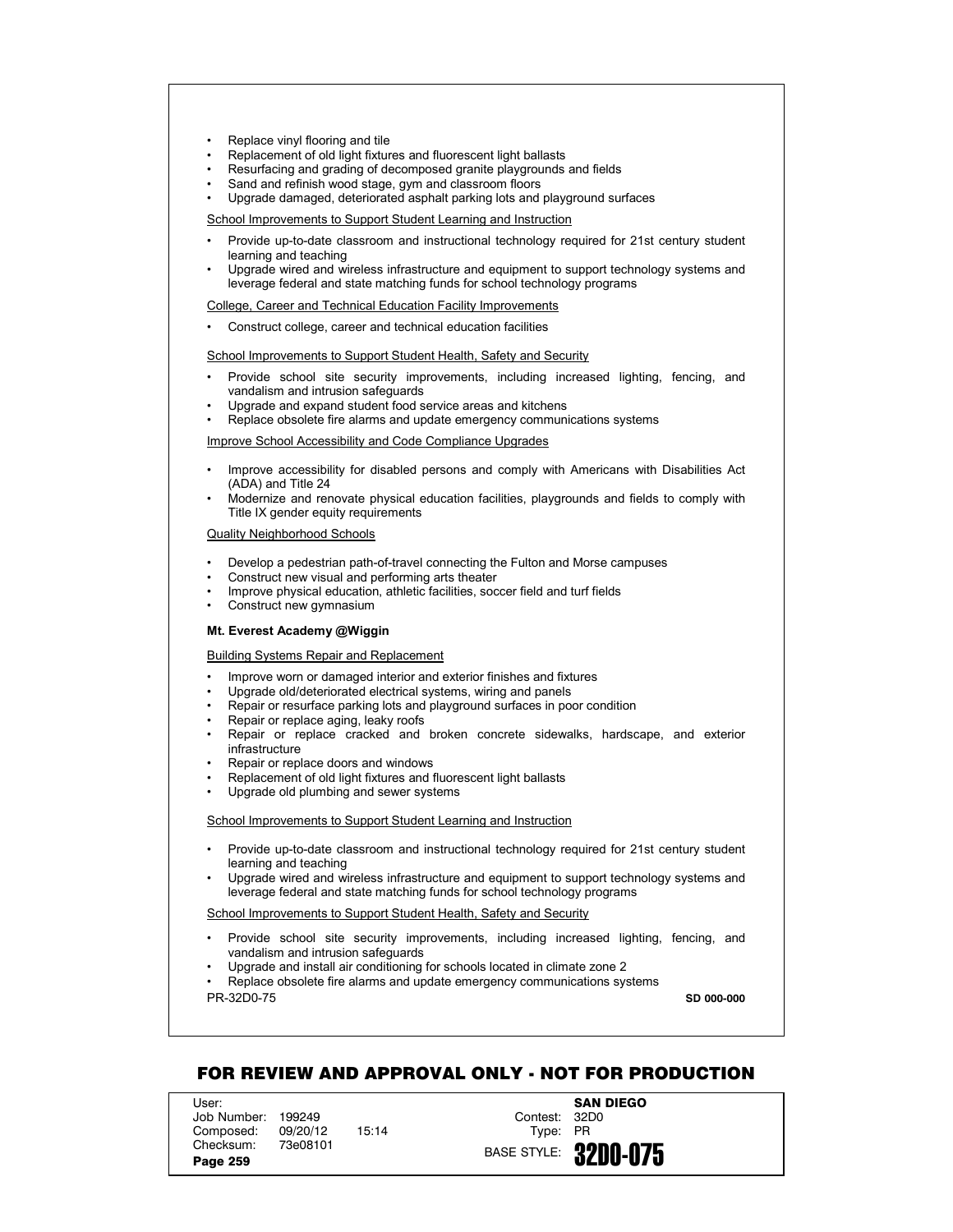### Improve School Accessibility and Code Compliance Upgrades

• Improve accessibility for disabled persons and comply with Americans with Disabilities Act (ADA) and Title 24

## Quality Neighborhood Schools

• Improve physical education, athletic facilities and turf fields

## **Muir K-12 School @Anderson**

## Building Systems Repair and Replacement

- Repair or replace aged/deteriorated plumbing and sewer systems
- Replace cracked/broken exterior concrete and infrastructure
- Repair deteriorated interior and exterior finishes and fixtures
- Improve deteriorated parking lots and playground areas
- Upgrade old/deteriorated electrical systems, wiring and panels
- Repair or replace security cameras
- Replace roof systems that are beyond their useful life
- Replace vinyl flooring and tile
- Replace or restore old or broken doors and windows
- Replacement of old light fixtures and fluorescent light ballasts

School Improvements to Support Student Learning and Instruction

- Provide up-to-date classroom and instructional technology required for 21st century student learning and teaching
- Upgrade wired and wireless infrastructure and equipment to support technology systems and leverage federal and state matching funds for school technology programs

School Improvements to Support Student Health, Safety and Security

- Provide school site security improvements, including increased lighting, fencing, and vandalism and intrusion safeguards
- Upgrade and install air conditioning for schools located in climate zone 2
- Upgrade and expand student food service areas and kitchens
- Replace obsolete fire alarms and update emergency communications systems

# Improve School Accessibility and Code Compliance Upgrades

- Improve accessibility for disabled persons and comply with Americans with Disabilities Act (ADA) and Title 24
- Repair aging portable classrooms to comply with code requirements

### Quality Neighborhood Schools

• Improve physical education, athletic facilities and turf fields

### **Muirlands Middle School**

### Building Systems Repair and Replacement

- Repair or replace damaged or broken hardscape surfaces and exterior infrastructure
- Repair or replace doors and windows
- Repair or restore classroom and building interior and exterior finishes and fixtures
- Repair, replace plumbing and deteriorated sewer systems
- Repair or replace roof systems
- Replace deteriorated electrical system components
- Replacement of old light fixtures and fluorescent light ballasts
- Sand and refinish wood stage, gym and classroom floors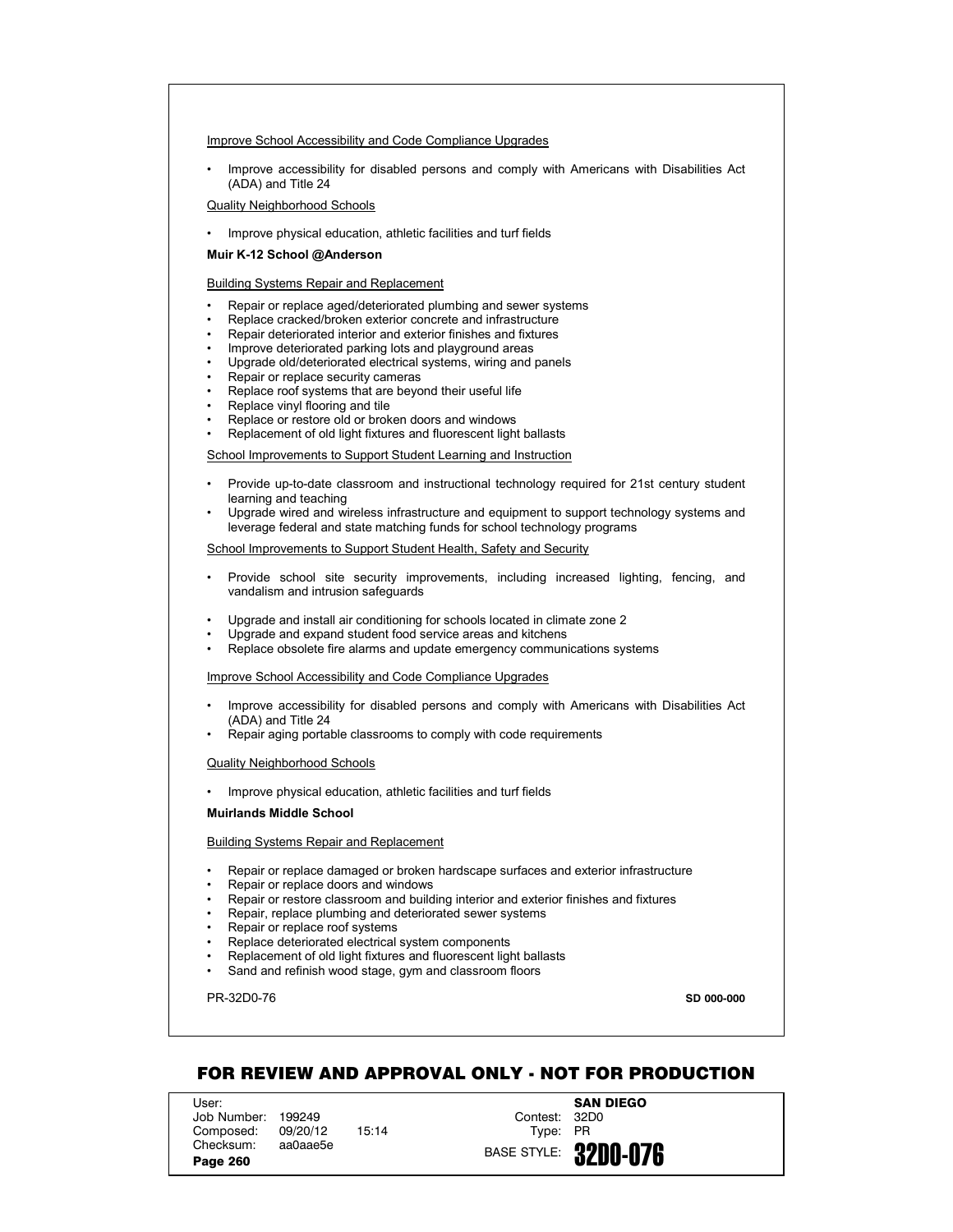- Provide up-to-date classroom and instructional technology required for 21st century student learning and teaching
- Upgrade wired and wireless infrastructure and equipment to support technology systems and leverage federal and state matching funds for school technology programs

College, Career and Technical Education Facility Improvements

• Construct college, career and technical education facilities

School Improvements to Support Student Health, Safety and Security

- Provide school site security improvements, including increased lighting, fencing, and vandalism and intrusion safeguards
- Upgrade and expand student food service areas and kitchens
- Replace obsolete fire alarms and update emergency communications systems

### Improve School Accessibility and Code Compliance Upgrades

• Improve accessibility for disabled persons and comply with Americans with Disabilities Act (ADA) and Title 24

### **Normal Heights Elementary School**

#### Building Systems Repair and Replacement

- Repair or replace doors and windows
- Repair or restore classroom and building interior and exterior finishes and fixtures

### School Improvements to Support Student Learning and Instruction

- Provide up-to-date classroom and instructional technology required for 21st century student learning and teaching
- Upgrade wired and wireless infrastructure and equipment to support technology systems and leverage federal and state matching funds for school technology programs

### School Improvements to Support Student Health, Safety and Security

• Provide school site security improvements, including increased lighting, fencing, and vandalism and intrusion safeguards

# Improve School Accessibility and Code Compliance Upgrades

• Improve accessibility for disabled persons and comply with Americans with Disabilities Act (ADA) and Title 24

## **Nye Elementary School**

## Building Systems Repair and Replacement

- Correct interior and exterior deficiencies including finishes and fixtures
- Repair or replace damaged or broken hardscape surfaces and exterior infrastructure
- Repair or replace roof systems
- Replace deteriorated electrical system components
- Replace or restore old or broken doors and windows
- Replacement of old light fixtures and fluorescent light ballasts
- Resurfacing and grading of decomposed granite playgrounds and fields
- Upgrade old plumbing and sewer systems

## School Improvements to Support Student Learning and Instruction

PR-32D0-77 • Provide up-to-date classroom and instructional technology required for 21st century student learning and teaching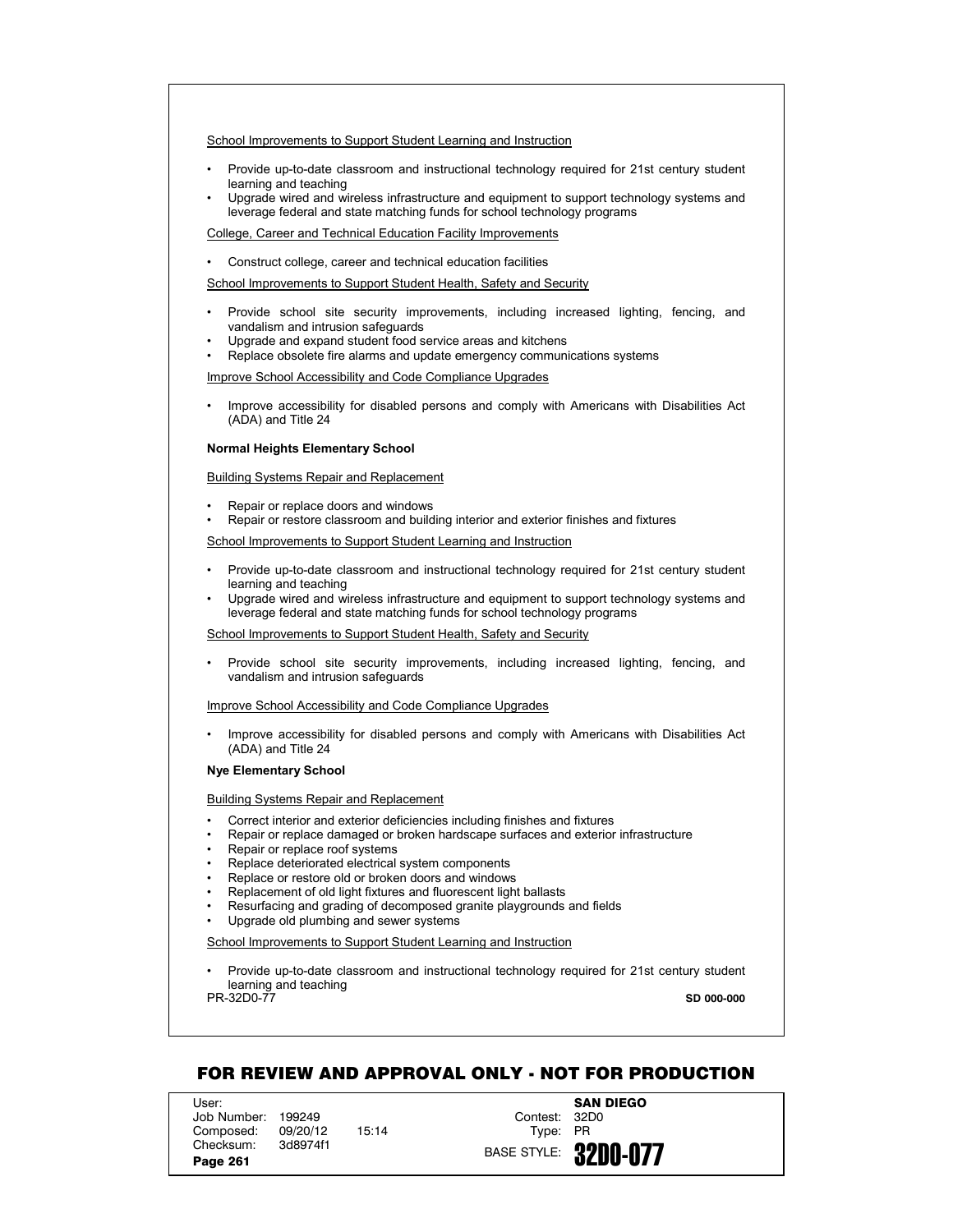• Upgrade wired and wireless infrastructure and equipment to support technology systems and leverage federal and state matching funds for school technology programs

School Improvements to Support Student Health, Safety and Security

- Provide school site security improvements, including increased lighting, fencing, and vandalism and intrusion safeguards
- Replace obsolete fire alarms and update emergency communications systems

Improve School Accessibility and Code Compliance Upgrades

• Improve accessibility for disabled persons and comply with Americans with Disabilities Act (ADA) and Title 24

Quality Neighborhood Schools

• Improve physical education, athletic facilities and turf fields

#### **Oak Park Elementary School**

### Building Systems Repair and Replacement

- Repair or resurface parking lots and playground surfaces in poor condition
- Repair or restore classroom and building interior and exterior finishes and fixtures
- Repair, replace plumbing and deteriorated sewer systems
- Repair or replace roof systems
- Repair, replace worn or damaged doors and windows
- Replace or repair concrete sidewalks and other exterior infrastructure in poor condition
- Replace or upgrade auditorium sound and public address systems
- Replace playground matting systems
- Replacement of old light fixtures and fluorescent light ballasts
- Resurfacing and grading of decomposed granite playgrounds and fields
- Upgrade or replace deficient components of the electrical system

## School Improvements to Support Student Learning and Instruction

- Provide up-to-date classroom and instructional technology required for 21st century student learning and teaching
- Upgrade wired and wireless infrastructure and equipment to support technology systems and leverage federal and state matching funds for school technology programs

School Improvements to Support Student Health, Safety and Security

- Provide school site security improvements, including increased lighting, fencing, and vandalism and intrusion safeguards
- Replace obsolete fire alarms and update emergency communications systems

Improve School Accessibility and Code Compliance Upgrades

• Improve accessibility for disabled persons and comply with Americans with Disabilities Act (ADA) and Title 24

#### Quality Neighborhood Schools

- Construct new visual and performing arts theater
- Remove or replace old and inadequate buildings with new facilities
- Improve physical education, athletic facilities and turf fields

# **Ocean Beach Elementary School**

## Building Systems Repair and Replacement

- Replace cracked/broken exterior concrete and infrastructure
- Repair deteriorated interior and exterior finishes and fixtures

PR-32D0-78 • Repair or resurface parking lots and playground surfaces in poor condition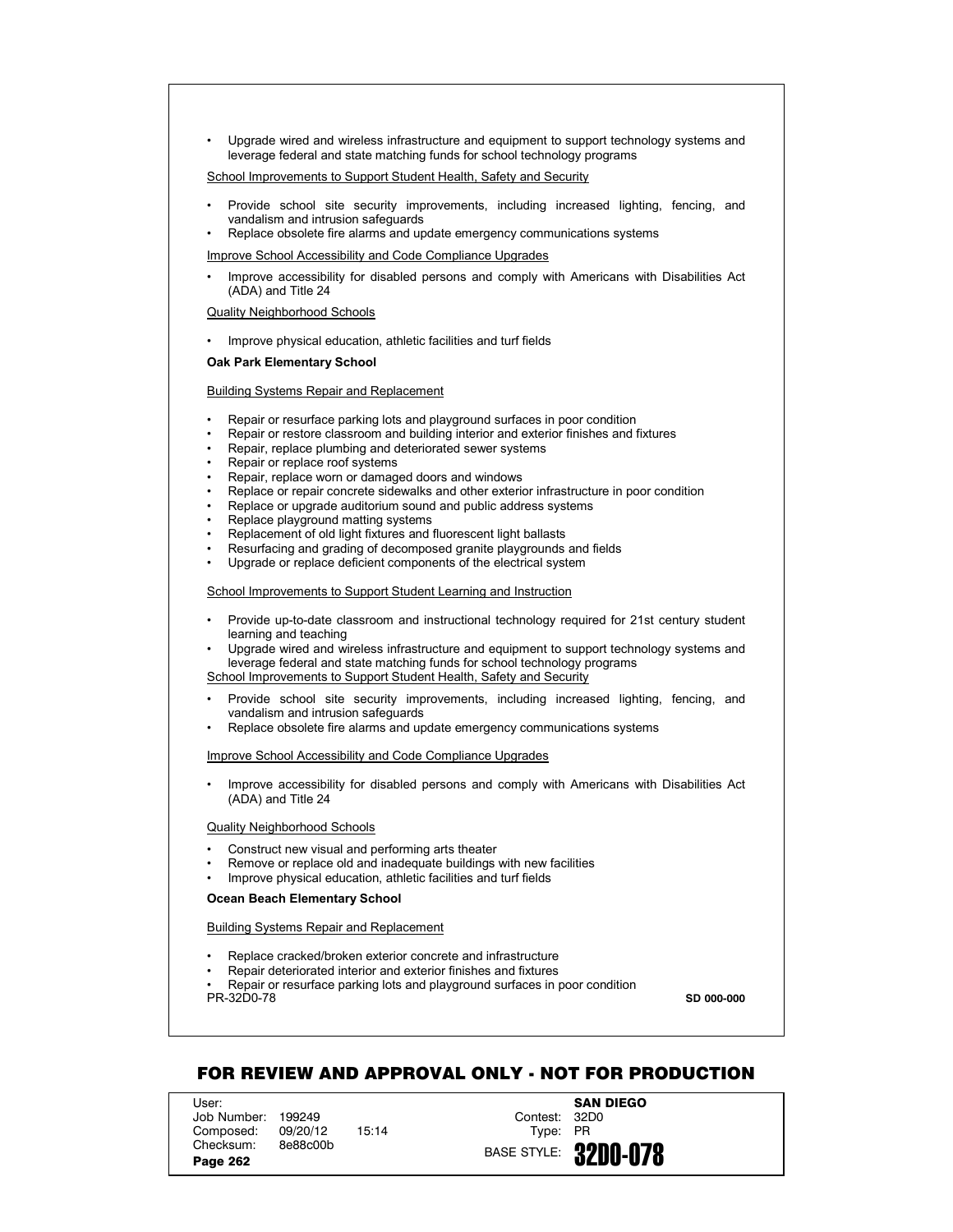- Repair or replace aging, leaky roofs
- Repair or replace deteriorating plumbing and underground sewer systems
- Repair or replace doors and windows
- Replace deteriorated electrical system components
- Replacement of old light fixtures and fluorescent light ballasts

- Provide up-to-date classroom and instructional technology required for 21st century student learning and teaching
- Upgrade wired and wireless infrastructure and equipment to support technology systems and leverage federal and state matching funds for school technology programs

School Improvements to Support Student Health, Safety and Security

- Provide school site security improvements, including increased lighting, fencing, and vandalism and intrusion safeguards
- Replace obsolete fire alarms and update emergency communications systems

Improve School Accessibility and Code Compliance Upgrades

- Improve accessibility for disabled persons and comply with Americans with Disabilities Act (ADA) and Title 24
- Repair aging portable classrooms to comply with code requirements

## **Pacific Beach Elementary School**

Building Systems Repair and Replacement

- Repair or replace aged/deteriorated plumbing and sewer systems
- Improve deteriorated parking lots and playground areas
- Improve worn or damaged interior and exterior finishes and fixtures
- Repair or replace cracked and broken concrete sidewalks, hardscape, and exterior infrastructure
- Repair or replace doors and windows
- Repair or upgrade outdated electrical systems, aging wiring and electrical panels
- Replace roof systems that are beyond their useful life
- Replacement of old light fixtures and fluorescent light ballasts

School Improvements to Support Student Learning and Instruction

- Provide up-to-date classroom and instructional technology required for 21st century student learning and teaching
- Upgrade wired and wireless infrastructure and equipment to support technology systems and leverage federal and state matching funds for school technology programs

School Improvements to Support Student Health, Safety and Security

- Provide school site security improvements, including increased lighting, fencing, and vandalism and intrusion safeguards
- Replace obsolete fire alarms and update emergency communications systems

Improve School Accessibility and Code Compliance Upgrades

- Improve accessibility for disabled persons and comply with Americans with Disabilities Act (ADA) and Title 24
- Repair aging portable classrooms to comply with code requirements

## **Pacific Beach Middle School**

Building Systems Repair and Replacement

• Correct interior and exterior deficiencies including finishes and fixtures • Repair or replace deteriorated roofs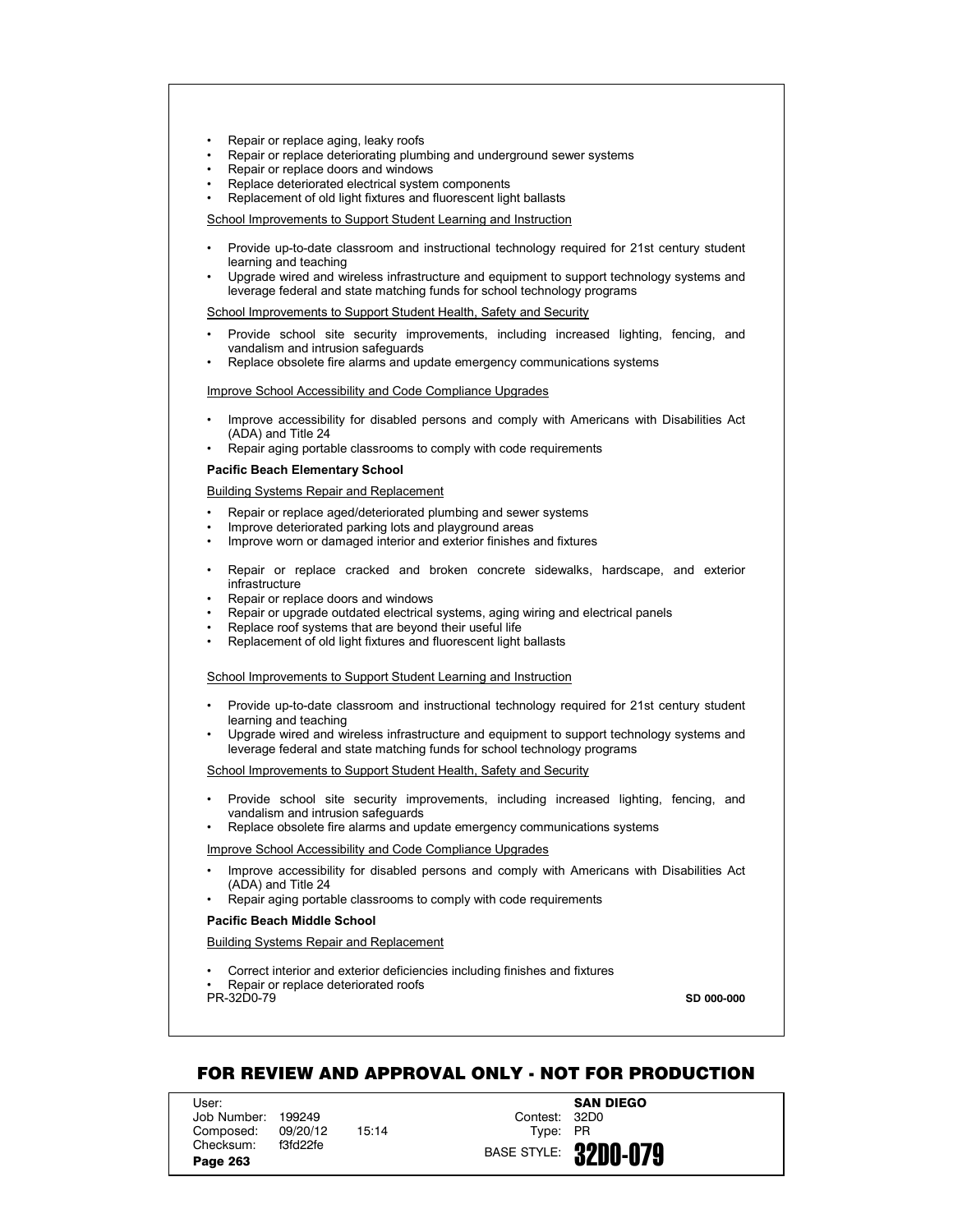- Repair or replace doors and windows
- Replace or repair concrete sidewalks and other exterior infrastructure in poor condition
- Replacement of old light fixtures and fluorescent light ballasts
- Resurfacing and grading of decomposed granite playgrounds and fields
- Upgrade damaged, deteriorated asphalt parking lots and playground surfaces
- Upgrade old plumbing and sewer systems
- Upgrade or replace deficient components of the electrical system

- Provide up-to-date classroom and instructional technology required for 21st century student learning and teaching
- Upgrade wired and wireless infrastructure and equipment to support technology systems and leverage federal and state matching funds for school technology programs

School Improvements to Support Student Health, Safety and Security

- Provide school site security improvements, including increased lighting, fencing, and vandalism and intrusion safeguards
- Upgrade and expand student food service areas and kitchens
- Replace obsolete fire alarms and update emergency communications systems

Improve School Accessibility and Code Compliance Upgrades

• Improve accessibility for disabled persons and comply with Americans with Disabilities Act (ADA) and Title 24

# Quality Neighborhood Schools

- Plan and construct classrooms and school facilities to accommodate student enrollment
- Improve physical education, athletic facilities and turf fields

#### **Paradise Hills Elementary School**

#### Building Systems Repair and Replacement

- Replace cracked/broken exterior concrete and infrastructure
- Repair or resurface parking lots and playground surfaces in poor condition
- Repair or replace doors and windows
- Repair or restore classroom and building interior and exterior finishes and fixtures
- Repair or replace roof systems
- Replacement of old light fixtures and fluorescent light ballasts
- Resurfacing and grading of decomposed granite playgrounds and fields
- Sand and refinish wood stage, gym and classroom floors
- Upgrade old plumbing and sewer systems
- Upgrade or replace deficient components of the electrical system

School Improvements to Support Student Learning and Instruction

- Provide up-to-date classroom and instructional technology required for 21st century student learning and teaching
- Upgrade wired and wireless infrastructure and equipment to support technology systems and leverage federal and state matching funds for school technology programs

School Improvements to Support Student Health, Safety and Security

- Provide school site security improvements, including increased lighting, fencing, and vandalism and intrusion safeguards
- Replace obsolete fire alarms and update emergency communications systems

Improve School Accessibility and Code Compliance Upgrades

• Improve accessibility for disabled persons and comply with Americans with Disabilities Act (ADA) and Title 24

PR-32D0-80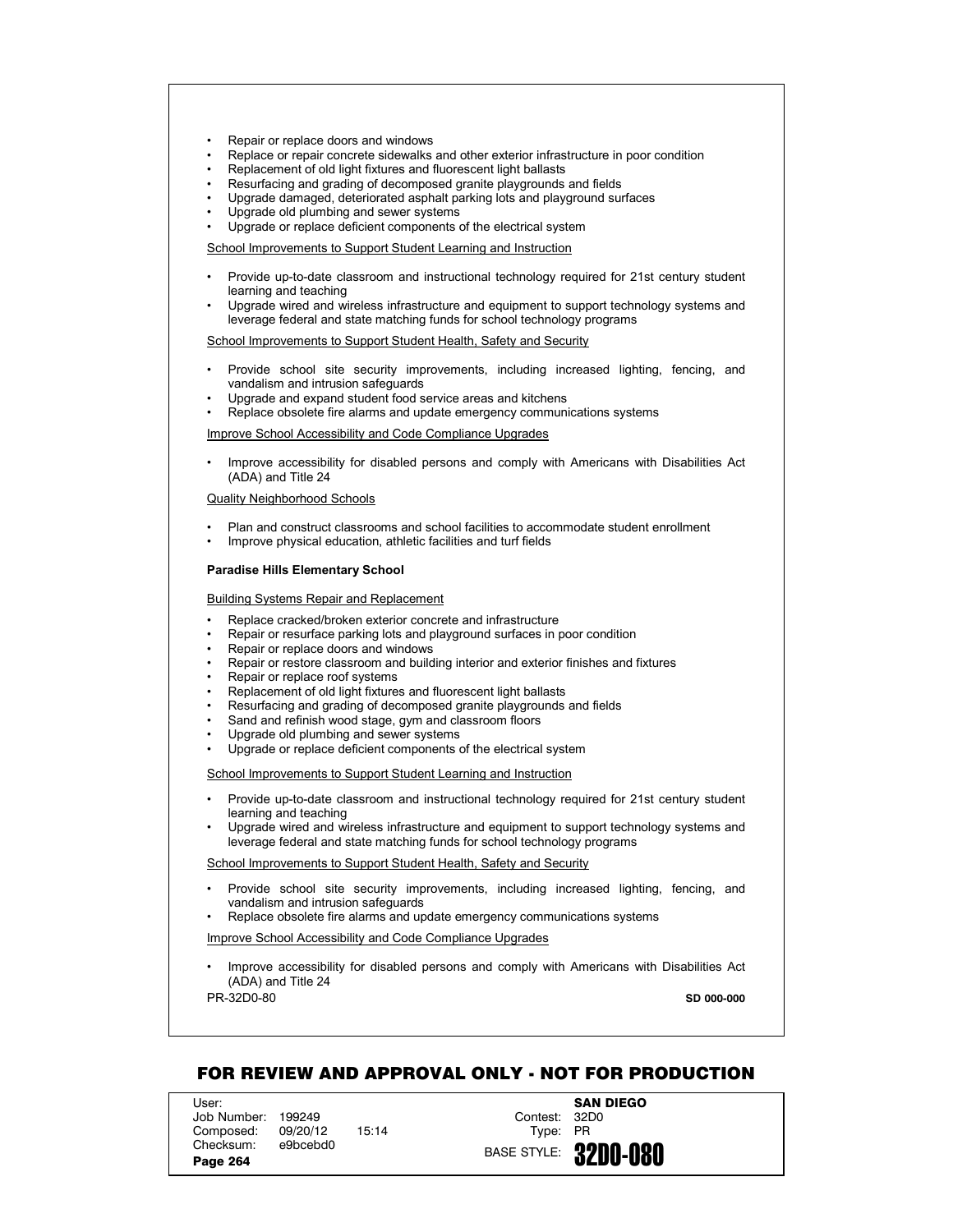## Quality Neighborhood Schools

• Improve physical education, athletic facilities and turf fields

### **Penn Elementary School**

## Building Systems Repair and Replacement

- Correct interior and exterior deficiencies including finishes and fixtures
- Replace cracked/broken exterior concrete and infrastructure
- Improve deteriorated parking lots and playground areas
- Upgrade old/deteriorated electrical systems, wiring and panels
- Repair or replace roof systems
- Replace or restore old or broken doors and windows
- Replacement of old light fixtures and fluorescent light ballasts
- Resurfacing and grading of decomposed granite playgrounds and fields
- Upgrade old plumbing and sewer systems

## School Improvements to Support Student Learning and Instruction

- Provide up-to-date classroom and instructional technology required for 21st century student learning and teaching
- Upgrade wired and wireless infrastructure and equipment to support technology systems and leverage federal and state matching funds for school technology programs

School Improvements to Support Student Health, Safety and Security

- Provide school site security improvements, including increased lighting, fencing, and vandalism and intrusion safeguards
- Replace obsolete fire alarms and update emergency communications systems

### Improve School Accessibility and Code Compliance Upgrades

• Improve accessibility for disabled persons and comply with Americans with Disabilities Act (ADA) and Title 24

### **Perkins K-8 School**

Building Systems Repair and Replacement

- Repair or replace aged/deteriorated plumbing and sewer systems
- Correct interior and exterior deficiencies including finishes and fixtures
- Repair or replace deteriorated roofs
- Door, window, hardware repairs or replacement
- Upgrade old/deteriorated electrical systems, wiring and panels
- Repair or replace security cameras
- Replace or repair concrete sidewalks and other exterior infrastructure in poor condition
- Replacement of old light fixtures and fluorescent light ballasts
- Resurfacing and grading of decomposed granite playgrounds and fields

School Improvements to Support Student Learning and Instruction

- Provide up-to-date classroom and instructional technology required for 21st century student learning and teaching
- Upgrade wired and wireless infrastructure and equipment to support technology systems and leverage federal and state matching funds for school technology programs

### School Improvements to Support Student Health, Safety and Security

- Provide school site security improvements, including increased lighting, fencing, and vandalism and intrusion safeguards
- Upgrade and install air conditioning for schools located in climate zone 2
- Upgrade and expand student food service areas and kitchens
- Replace obsolete fire alarms and update emergency communications systems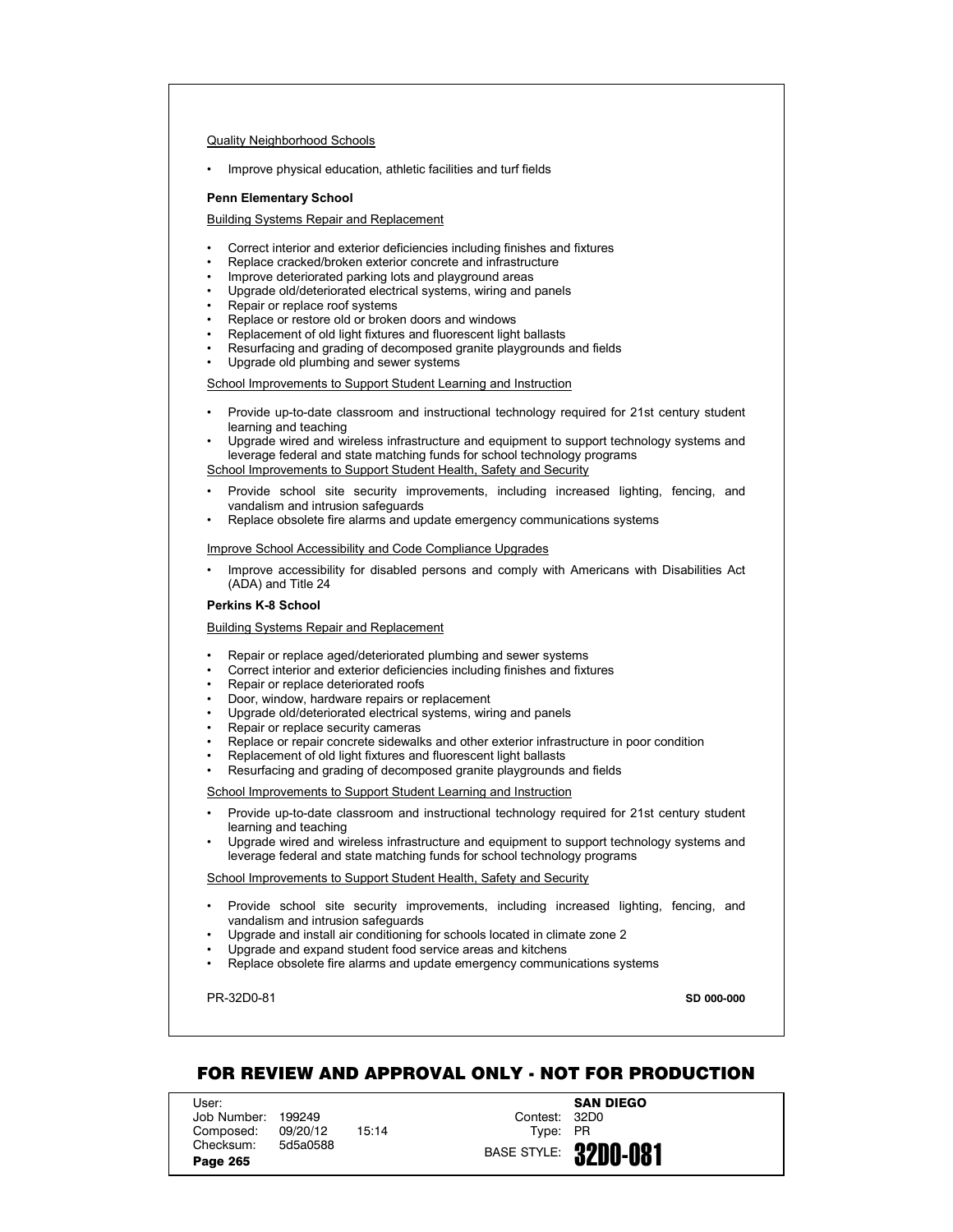## Improve School Accessibility and Code Compliance Upgrades

• Improve accessibility for disabled persons and comply with Americans with Disabilities Act (ADA) and Title 24

## Quality Neighborhood Schools

- Improve and install playfields for student and neighborhood joint-use with the City of San Diego
- Plan and construct classrooms and school facilities to accommodate student enrollment
- Improve physical education, athletic facilities and turf fields

## **Perry Elementary School**

### Building Systems Repair and Replacement

- Repair or replace damaged or broken hardscape surfaces and exterior infrastructure
- Repair or replace deteriorated roofs
- Improve worn or damaged interior and exterior finishes and fixtures
- Repair or upgrade outdated electrical systems, aging wiring and electrical panels
- Repair, replace worn or damaged doors and windows
- Replacement of old light fixtures and fluorescent light ballasts
- Resurfacing and grading of decomposed granite playgrounds and fields
- Upgrade damaged, deteriorated asphalt parking lots and playground surfaces
- Upgrade old plumbing and sewer systems

## School Improvements to Support Student Learning and Instruction

- Provide up-to-date classroom and instructional technology required for 21st century student learning and teaching
- Upgrade wired and wireless infrastructure and equipment to support technology systems and leverage federal and state matching funds for school technology programs

## School Improvements to Support Student Health, Safety and Security

- Provide school site security improvements, including increased lighting, fencing, and vandalism and intrusion safeguards
- Replace obsolete fire alarms and update emergency communications systems

# Improve School Accessibility and Code Compliance Upgrades

• Improve accessibility for disabled persons and comply with Americans with Disabilities Act (ADA) and Title 24

## Quality Neighborhood Schools

• Improve physical education, athletic facilities and turf fields

## **Pershing Middle School**

# Building Systems Repair and Replacement

- Repair or replace aged/deteriorated plumbing and sewer systems
- Repair deteriorated interior and exterior finishes and fixtures
- Improve deteriorated parking lots and playground areas
- Repair, replace worn or damaged doors and windows
- Replace deteriorated electrical system components
- Replace or repair concrete sidewalks and other exterior infrastructure in poor condition
- Replace roof systems that are beyond their useful life
- Replacement of old light fixtures and fluorescent light ballasts
- Resurfacing and grading of decomposed granite playgrounds and fields
- Sand and refinish wood stage, gym and classroom floors

PR-32D0-82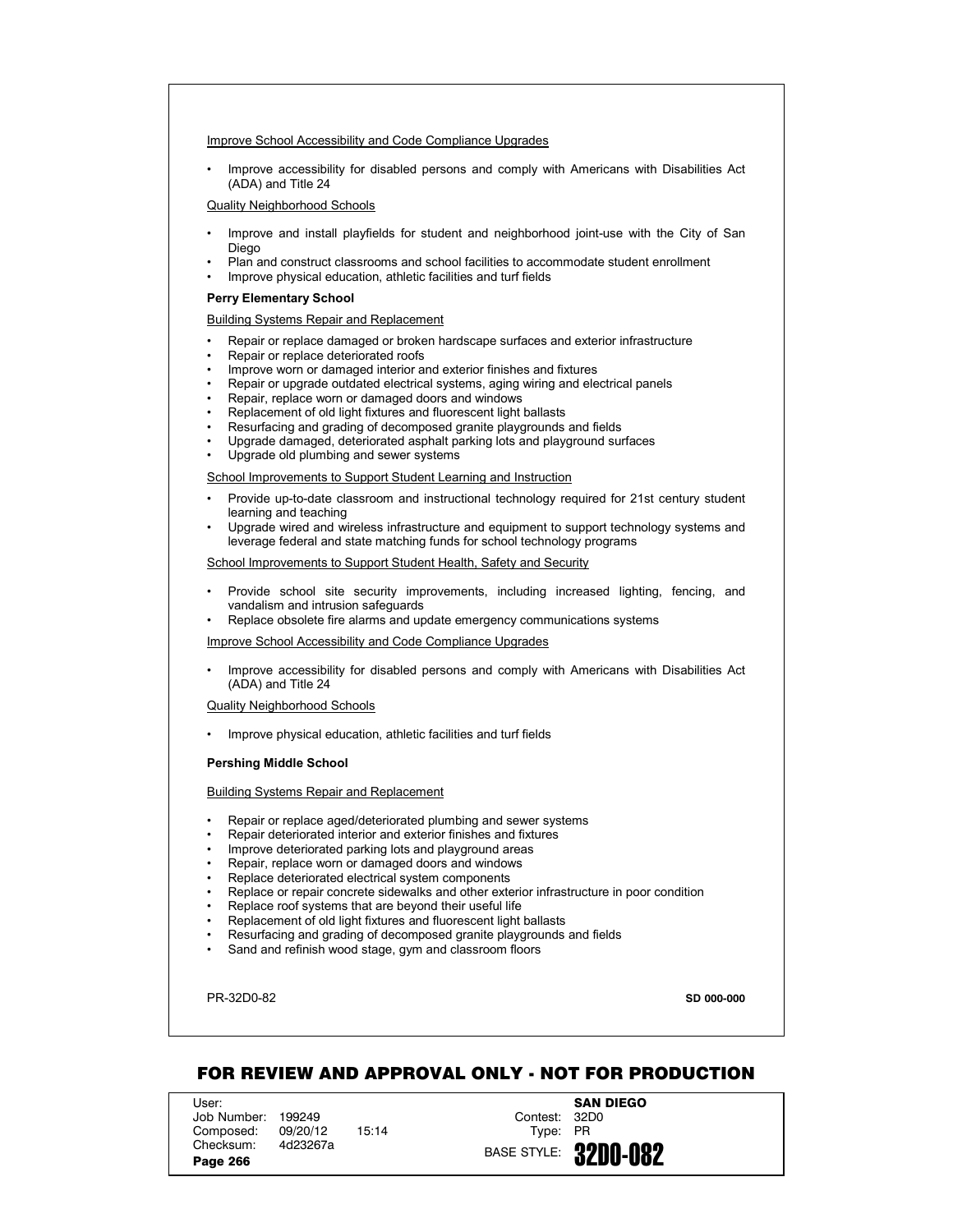- Provide up-to-date classroom and instructional technology required for 21st century student learning and teaching
- Upgrade wired and wireless infrastructure and equipment to support technology systems and leverage federal and state matching funds for school technology programs

College, Career and Technical Education Facility Improvements

• Construct college, career and technical education facilities

School Improvements to Support Student Health, Safety and Security

- Provide school site security improvements, including increased lighting, fencing, and vandalism and intrusion safeguards
- Upgrade and expand student food service areas and kitchens
- Replace obsolete fire alarms and update emergency communications systems

### Improve School Accessibility and Code Compliance Upgrades

• Improve accessibility for disabled persons and comply with Americans with Disabilities Act (ADA) and Title 24

## **Point Loma High School**

Building Systems Repair and Replacement

- Replace cracked/broken exterior concrete and infrastructure
- Improve worn or damaged interior and exterior finishes and fixtures
- Repair or replace security cameras
- Repair, replace plumbing and deteriorated sewer systems
- Repair or replace roof systems
- Repair, replace worn or damaged doors and windows
- Replace deteriorated electrical system components
- Replace synthetic turf at football field
- Replacement of old light fixtures and fluorescent light ballasts
- Sand and refinish wood stage, gym and classroom floors

School Improvements to Support Student Learning and Instruction

- Provide up-to-date classroom and instructional technology required for 21st century student learning and teaching
- Upgrade wired and wireless infrastructure and equipment to support technology systems and leverage federal and state matching funds for school technology programs

College, Career and Technical Education Facility Improvements

• Construct college, career and technical education facilities

School Improvements to Support Student Health, Safety and Security

- Provide school site security improvements, including increased lighting, fencing, and vandalism and intrusion safeguards
- Replace obsolete fire alarms and update emergency communications systems

Improve School Accessibility and Code Compliance Upgrades

- Improve accessibility for disabled persons and comply with Americans with Disabilities Act (ADA) and Title 24
- Modernize and renovate physical education facilities, playgrounds and fields to comply with Title IX gender equity requirements

Quality Neighborhood Schools

PR-32D0-83 • Improve visual and performing arts facilities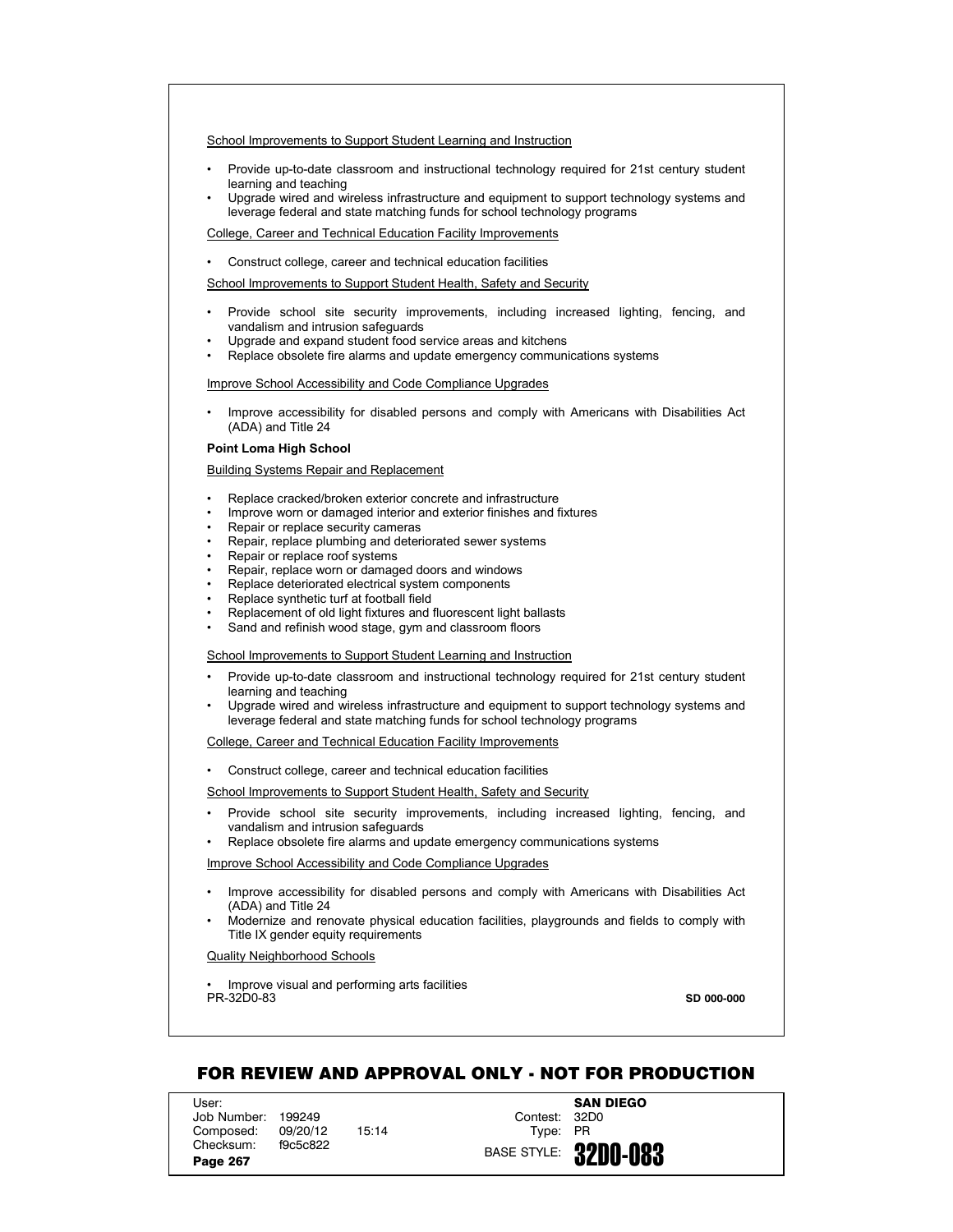- Plan and construct classrooms and school facilities to accommodate student enrollment
- Improve physical education, athletic facilities and turf fields

## **Porter Elementary School Complex**

Building Systems Repair and Replacement

• Repair or replace doors and windows

• Repair or restore classroom and building interior and exterior finishes and fixtures School Improvements to Support Student Learning and Instruction

- Provide up-to-date classroom and instructional technology required for 21st century student learning and teaching
- Upgrade wired and wireless infrastructure and equipment to support technology systems and leverage federal and state matching funds for school technology programs

School Improvements to Support Student Health, Safety and Security

- Provide school site security improvements, including increased lighting, fencing, and vandalism and intrusion safeguards
- Improve communication system that connects North and South Campuses

Improve School Accessibility and Code Compliance Upgrades

• Improve accessibility for disabled persons and comply with Americans with Disabilities Act (ADA) and Title 24

# **Riley/New Dawn Schools**

Building Systems Repair and Replacement

- Repair or replace damaged or broken hardscape surfaces and exterior infrastructure
- Door, window, hardware repairs or replacement
- Upgrade old/deteriorated electrical systems, wiring and panels
- Repair or restore classroom and building interior and exterior finishes and fixtures
- Repair, replace plumbing and deteriorated sewer systems
- Repair or replace roof systems
- Replacement of old light fixtures and fluorescent light ballasts
- Resurfacing and grading of decomposed granite playgrounds and fields
- Sand and refinish wood stage, gym and classroom floors
- Upgrade damaged, deteriorated asphalt parking lots and playground surfaces

School Improvements to Support Student Learning and Instruction

- Provide up-to-date classroom and instructional technology required for 21st century student learning and teaching
- Upgrade wired and wireless infrastructure and equipment to support technology systems and leverage federal and state matching funds for school technology programs

School Improvements to Support Student Health, Safety and Security

- Provide school site security improvements, including increased lighting, fencing, and vandalism and intrusion safeguards
- Upgrade and install air conditioning for schools located in climate zone 2
- Replace obsolete fire alarms and update emergency communications systems

Improve School Accessibility and Code Compliance Upgrades

• Improve accessibility for disabled persons and comply with Americans with Disabilities Act (ADA) and Title 24

### **Rodriguez Elementary School**

Building Systems Repair and Replacement

PR-32D0-84 • Repair or replace doors and windows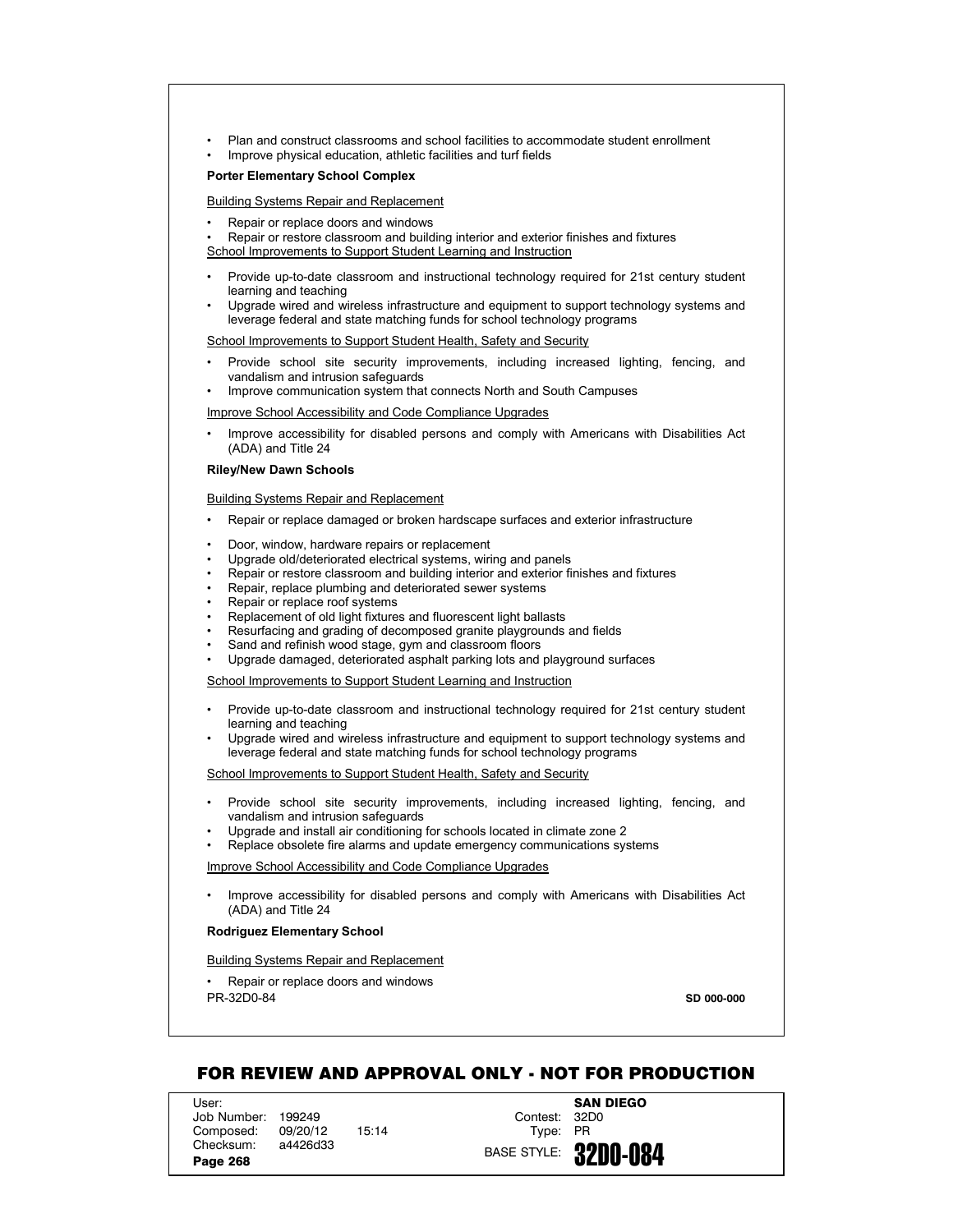• Repair or restore classroom and building interior and exterior finishes and fixtures

School Improvements to Support Student Learning and Instruction

- Provide up-to-date classroom and instructional technology required for 21st century student learning and teaching
- Upgrade wired and wireless infrastructure and equipment to support technology systems and leverage federal and state matching funds for school technology programs

School Improvements to Support Student Health, Safety and Security

• Provide school site security improvements, including increased lighting, fencing, and vandalism and intrusion safeguards

Improve School Accessibility and Code Compliance Upgrades

• Improve accessibility for disabled persons and comply with Americans with Disabilities Act (ADA) and Title 24

### **Rolando Park Elementary School**

## Building Systems Repair and Replacement

- Replace cracked/broken exterior concrete and infrastructure
- Improve worn or damaged interior and exterior finishes and fixtures
- Repair, replace plumbing and deteriorated sewer systems
- Repair, replace worn or damaged doors and windows
- Replace deteriorated electrical system components
- Replace roof systems that are beyond their useful life
- Replacement of old light fixtures and fluorescent light ballasts
- Resurfacing and grading of decomposed granite playgrounds and fields
- Upgrade damaged, deteriorated asphalt parking lots and playground surfaces

School Improvements to Support Student Learning and Instruction

- Provide up-to-date classroom and instructional technology required for 21st century student learning and teaching
- Upgrade wired and wireless infrastructure and equipment to support technology systems and leverage federal and state matching funds for school technology programs School Improvements to Support Student Health, Safety and Security
- Provide school site security improvements, including increased lighting, fencing, and vandalism and intrusion safeguards
- Replace obsolete fire alarms and update emergency communications systems

Improve School Accessibility and Code Compliance Upgrades

• Improve accessibility for disabled persons and comply with Americans with Disabilities Act (ADA) and Title 24

Quality Neighborhood Schools

• Improve physical education, athletic facilities and turf fields

## **Roosevelt Middle School**

## Building Systems Repair and Replacement

- Improve worn or damaged interior and exterior finishes and fixtures
- Repair or replace aging, leaky roofs
- Repair or replace deteriorating plumbing and underground sewer systems
- Repair or upgrade outdated electrical systems, aging wiring and electrical panels
- Replace or repair concrete sidewalks and other exterior infrastructure in poor condition
- Replace or restore old or broken doors and windows
- PR-32D0-85 • Replacement of old light fixtures and fluorescent light ballasts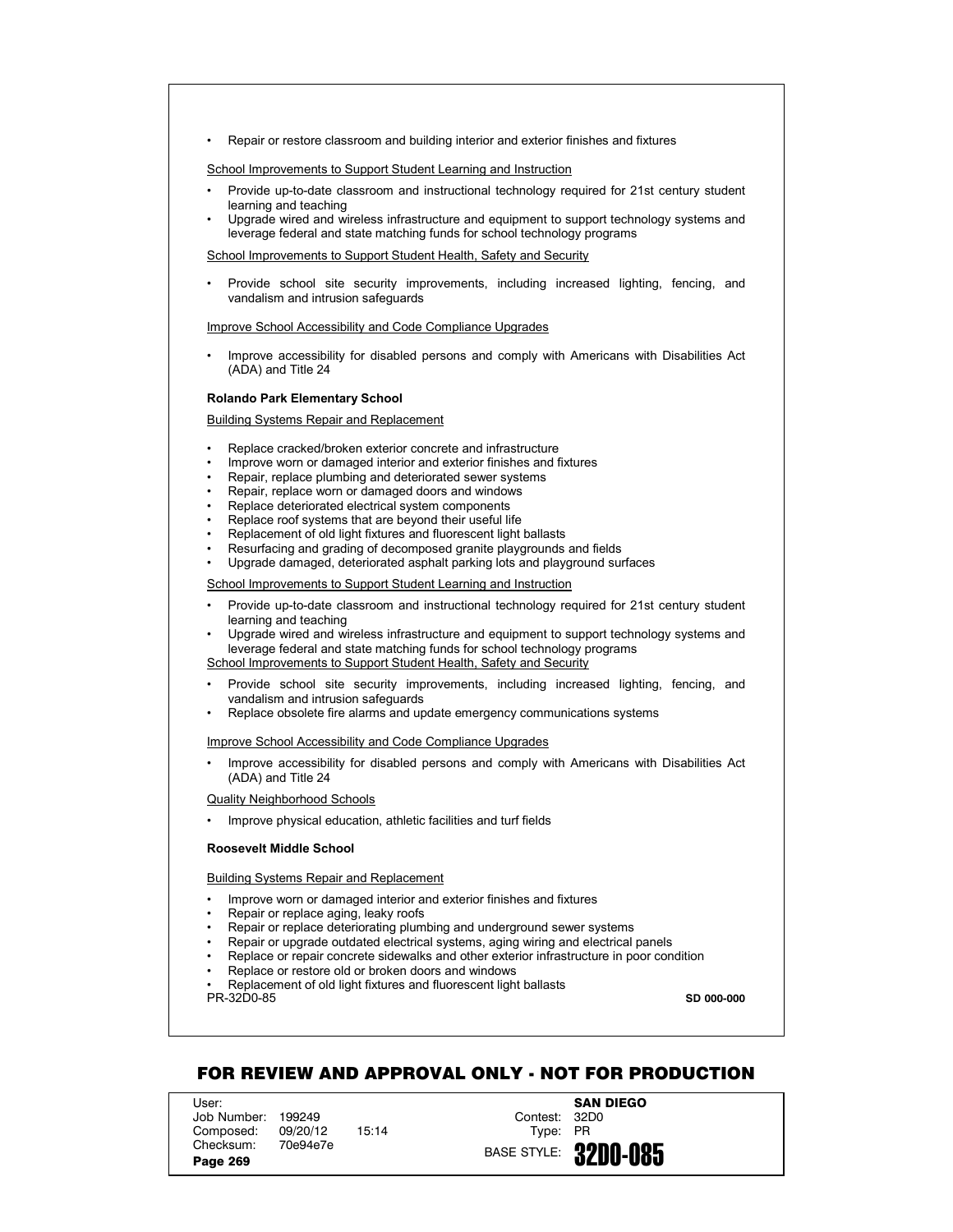- Resurfacing and grading of decomposed granite playgrounds and fields
- Sand and refinish wood stage, gym and classroom floors

- Provide up-to-date classroom and instructional technology required for 21st century student learning and teaching
- Upgrade wired and wireless infrastructure and equipment to support technology systems and leverage federal and state matching funds for school technology programs

School Improvements to Support Student Health, Safety and Security

- Provide school site security improvements, including increased lighting, fencing, and vandalism and intrusion safeguards
- Upgrade and install air conditioning for schools located in climate zone 2
- Upgrade and expand student food service areas and kitchens
- Replace obsolete fire alarms and update emergency communications systems

Improve School Accessibility and Code Compliance Upgrades

- Improve accessibility for disabled persons and comply with Americans with Disabilities Act (ADA) and Title 24
- Repair aging portable classrooms to comply with code requirements

Quality Neighborhood Schools

• Improve physical education, athletic facilities and turf fields

## **Rosa Parks Elementary School**

Building Systems Repair and Replacement

- Repair deteriorated interior and exterior finishes and fixtures
- Repair or replace security cameras
- Replacement of old light fixtures and fluorescent light ballasts

School Improvements to Support Student Learning and Instruction

- Provide up-to-date classroom and instructional technology required for 21st century student learning and teaching
- Upgrade wired and wireless infrastructure and equipment to support technology systems and leverage federal and state matching funds for school technology programs

School Improvements to Support Student Health, Safety and Security

- Provide school site security improvements, including increased lighting, fencing, and vandalism and intrusion safeguards
- Replace obsolete fire alarms and update emergency communications systems

Improve School Accessibility and Code Compliance Upgrades

• Improve accessibility for disabled persons and comply with Americans with Disabilities Act (ADA) and Title 24

#### **Ross Elementary School**

Building Systems Repair and Replacement

- Replacement of old light fixtures and fluorescent light ballasts
- Sand and refinish wood stage, gym and classroom floors
- Upgrade damaged, deteriorated asphalt parking lots and playground surfaces

School Improvements to Support Student Learning and Instruction

• Provide up-to-date classroom and instructional technology required for 21st century student learning and teaching

PR-32D0-86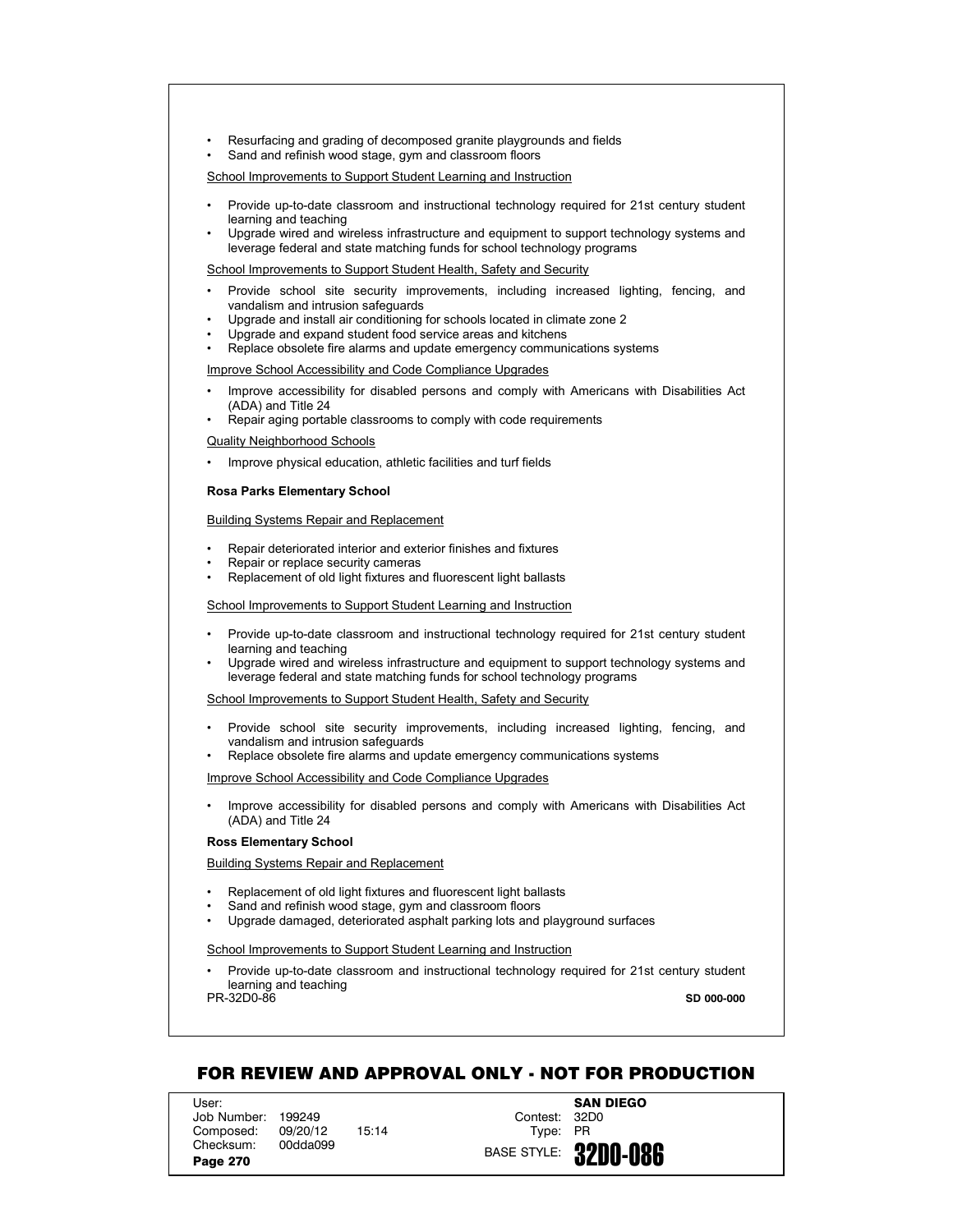• Upgrade wired and wireless infrastructure and equipment to support technology systems and leverage federal and state matching funds for school technology programs

School Improvements to Support Student Health, Safety and Security

- Provide school site security improvements, including increased lighting, fencing, and vandalism and intrusion safeguards
- Upgrade and install air conditioning for schools located in climate zone 2
- Replace obsolete fire alarms and update emergency communications systems

## Improve School Accessibility and Code Compliance Upgrades

- Improve accessibility for disabled persons and comply with Americans with Disabilities Act (ADA) and Title 24
- Repair aging portable classrooms to comply with code requirements

#### Quality Neighborhood Schools

• Improve physical education, athletic facilities and turf fields

#### **Rowan Elementary School**

## Building Systems Repair and Replacement

- Repair or resurface parking lots and playground surfaces in poor condition
- Repair or restore classroom and building interior and exterior finishes and fixtures
- Replacement of old light fixtures and fluorescent light ballasts
- Resurfacing and grading of decomposed granite playgrounds and fields

## School Improvements to Support Student Learning and Instruction

- Provide up-to-date classroom and instructional technology required for 21st century student learning and teaching
- Upgrade wired and wireless infrastructure and equipment to support technology systems and leverage federal and state matching funds for school technology programs

### School Improvements to Support Student Health, Safety and Security

- Provide school site security improvements, including increased lighting, fencing, and vandalism and intrusion safeguards
- Upgrade and install air conditioning for schools located in climate zone 2
- Replace obsolete fire alarms and update emergency communications systems

### Improve School Accessibility and Code Compliance Upgrades

- Improve accessibility for disabled persons and comply with Americans with Disabilities Act (ADA) and Title 24
- Repair aging portable classrooms to comply with code requirements

# Quality Neighborhood Schools

• Improve physical education, athletic facilities and turf fields

#### **San Diego High School Complex**

## Building Systems Repair and Replacement

- Correct interior and exterior deficiencies including finishes and fixtures
- Upgrade old/deteriorated electrical systems, wiring and panels
- Repair or replace aging, leaky roofs
- Repair or replace cracked and broken concrete sidewalks, hardscape, and exterior infrastructure
- Repair or replace deteriorating plumbing and underground sewer systems
- Repair or replace doors and windows
- Repair or replace security cameras

PR-32D0-87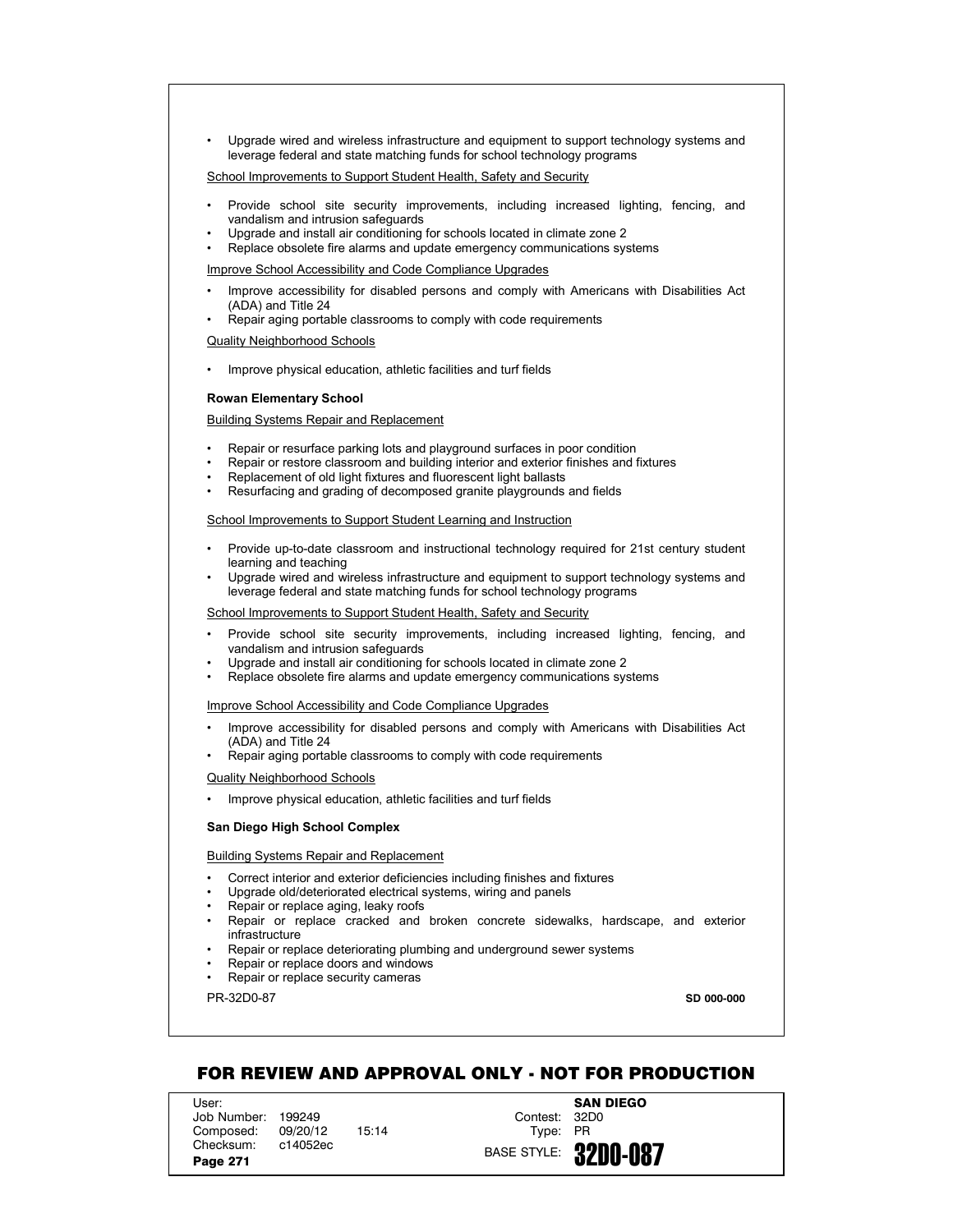- Replace synthetic turf at football field
- Replacement of old light fixtures and fluorescent light ballasts
- Sand and refinish wood stage, gym and classroom floors

- Provide up-to-date classroom and instructional technology required for 21st century student learning and teaching
- Upgrade wired and wireless infrastructure and equipment to support technology systems and leverage federal and state matching funds for school technology programs

College, Career and Technical Education Facility Improvements

• Construct college, career and technical education facilities

School Improvements to Support Student Health, Safety and Security

- Provide school site security improvements, including increased lighting, fencing, and vandalism and intrusion safeguards
- Upgrade and expand student food service areas and kitchens
- Replace obsolete fire alarms and update emergency communications systems

Improve School Accessibility and Code Compliance Upgrades

- Improve accessibility for disabled persons and comply with Americans with Disabilities Act (ADA) and Title 24
- Modernize and renovate physical education facilities, playgrounds and fields to comply with Title IX gender equity requirements

### Quality Neighborhood Schools

- Construct new visual and performing arts theater
- Plan and construct classrooms and school facilities to accommodate student enrollment
- Improve physical education, athletic facilities and turf fields

### **Sandburg Elementary School**

#### Building Systems Repair and Replacement

- Correct interior and exterior deficiencies including finishes and fixtures
- Repair or replace damaged or broken hardscape surfaces and exterior infrastructure
- Repair or replace deteriorated roofs
- Repair or replace deteriorating plumbing and underground sewer systems
- Replace deteriorated electrical system components
- Replace or restore old or broken doors and windows
- Replacement of old light fixtures and fluorescent light ballasts
- Resurfacing and grading of decomposed granite playgrounds and fields
- Upgrade damaged, deteriorated asphalt parking lots and playground surfaces

# School Improvements to Support Student Learning and Instruction

- Provide up-to-date classroom and instructional technology required for 21st century student learning and teaching
- Upgrade wired and wireless infrastructure and equipment to support technology systems and leverage federal and state matching funds for school technology programs

## School Improvements to Support Student Health, Safety and Security

- Provide school site security improvements, including increased lighting, fencing, and vandalism and intrusion safeguards
- Upgrade and install air conditioning for schools located in climate zone 2
- Replace obsolete fire alarms and update emergency communications systems

## Improve School Accessibility and Code Compliance Upgrades

• Improve accessibility for disabled persons and comply with Americans with Disabilities Act (ADA) and Title 24 **SD 000-000**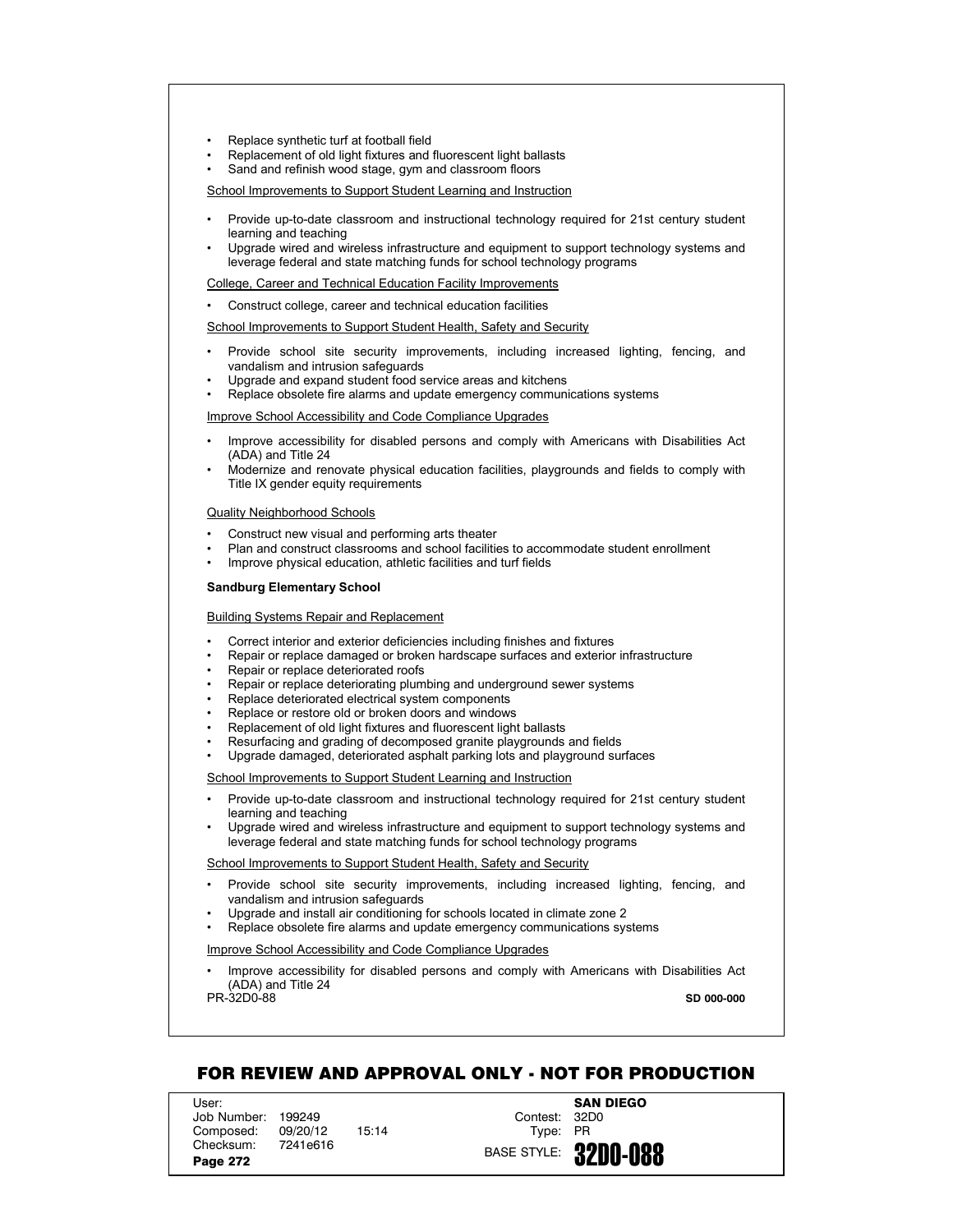• Repair aging portable classrooms to comply with code requirements

Quality Neighborhood Schools

• Improve physical education, athletic facilities and turf fields

## **School of Creative and Performing Arts**

Building Systems Repair and Replacement

- Repair or replace aged/deteriorated plumbing and sewer systems
- Correct interior and exterior deficiencies including finishes and fixtures
- Repair or replace deteriorated roofs
- Repair or replace cracked and broken concrete sidewalks, hardscape, and exterior infrastructure
- Repair or replace security cameras
- Repair or upgrade outdated electrical systems, aging wiring and electrical panels
- Replace or restore old or broken doors and windows
- Replacement of old light fixtures and fluorescent light ballasts
- Upgrade damaged, deteriorated asphalt parking lots and playground surfaces

School Improvements to Support Student Learning and Instruction

- Provide up-to-date classroom and instructional technology required for 21st century student learning and teaching
- Upgrade wired and wireless infrastructure and equipment to support technology systems and leverage federal and state matching funds for school technology programs

### College, Career and Technical Education Facility Improvements

• Construct college, career and technical education facilities

School Improvements to Support Student Health, Safety and Security

- Provide school site security improvements, including increased lighting, fencing, and vandalism and intrusion safeguards
- Upgrade and expand student food service areas and kitchens
- Replace obsolete fire alarms and update emergency communications systems

Improve School Accessibility and Code Compliance Upgrades

• Improve accessibility for disabled persons and comply with Americans with Disabilities Act (ADA) and Title 24

### **Scripps Elementary School**

Building Systems Repair and Replacement

• Correct interior and exterior deficiencies including finishes and fixtures

School Improvements to Support Student Learning and Instruction

- Provide up-to-date classroom and instructional technology required for 21st century student learning and teaching
- Upgrade wired and wireless infrastructure and equipment to support technology systems and leverage federal and state matching funds for school technology programs

### School Improvements to Support Student Health, Safety and Security

• Provide school site security improvements, including increased lighting, fencing, and vandalism and intrusion safeguards

## Improve School Accessibility and Code Compliance Upgrades

• Improve accessibility for disabled persons and comply with Americans .with Disabilities Act (ADA) and Title 24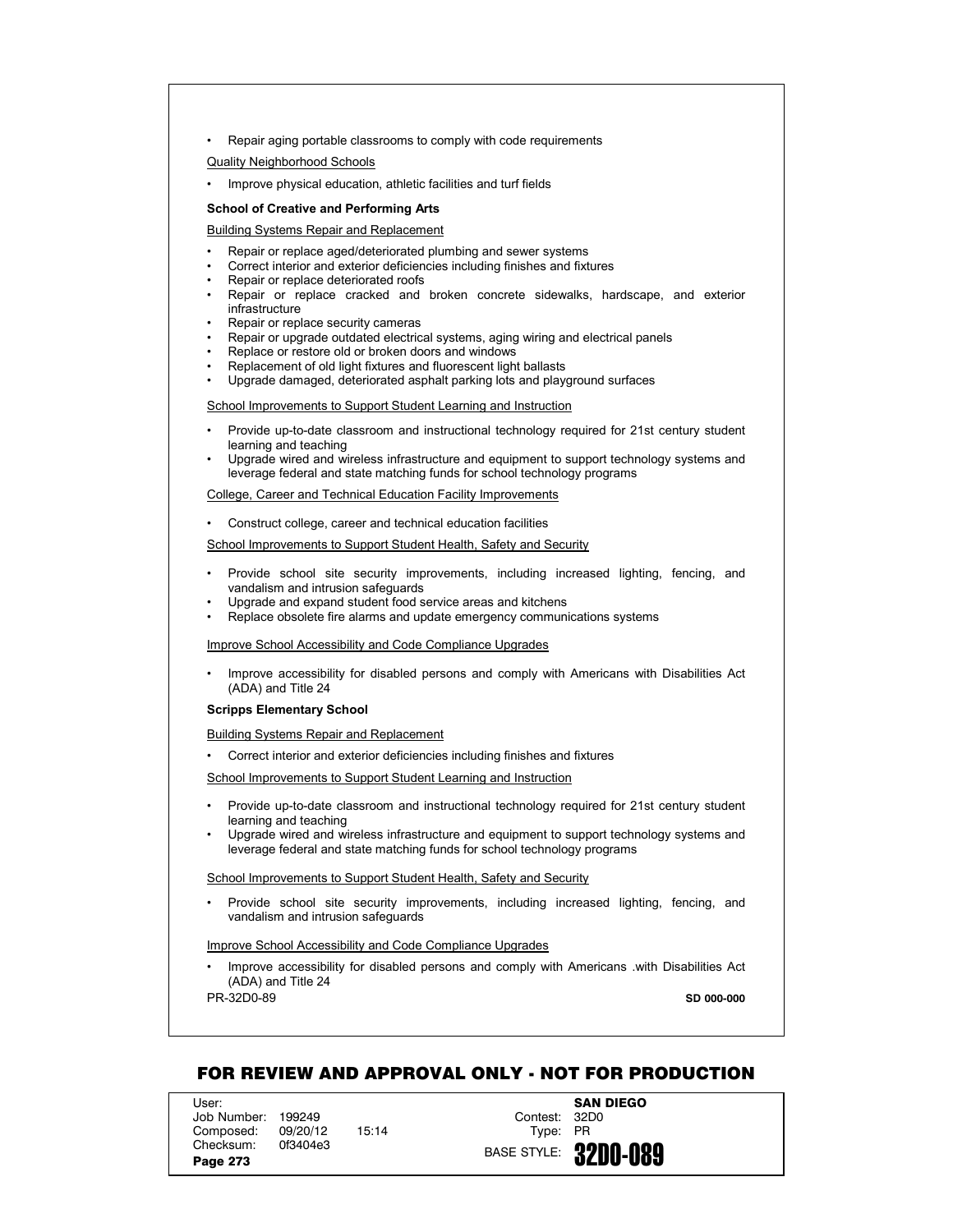### Quality Neighborhood Schools

• Improve physical education, athletic facilities and turf fields

### **Scripps Ranch High School**

# Building Systems Repair and Replacement

- Correct interior and exterior deficiencies including finishes and fixtures
- Upgrade old/deteriorated electrical systems, wiring and panels
- Repair or replace cracked and broken concrete sidewalks, hardscape, and exterior infrastructure
- Repair or replace doors and windows
- Repair, replace plumbing and deteriorated sewer systems
- Repair or replace roof systems
- Replace synthetic turf at football field
- Replacement of old light fixtures and fluorescent light ballasts
- Upgrade damaged, deteriorated asphalt parking lots and playground surfaces

School Improvements to Support Student Learning and Instruction

- Provide up-to-date classroom and instructional technology required for 21st century student learning and teaching
- Upgrade wired and wireless infrastructure and equipment to support technology systems and leverage federal and state matching funds for school technology programs

College, Career and Technical Education Facility Improvements

• Construct college, career and technical education facilities

School Improvements to Support Student Health, Safety and Security

- Provide school site security improvements, including increased lighting, fencing, and vandalism and intrusion safeguards
- Replace obsolete fire alarms and update emergency communications systems

Improve School Accessibility and Code Compliance Upgrades

- Improve accessibility for disabled persons and comply with Americans with Disabilities Act (ADA) and Title 24
- Modernize and renovate physical education facilities, playgrounds and fields to comply with Title IX gender equity requirements

Quality Neighborhood Schools

- Remove or replace old and inadequate buildings with new facilities
- Improve physical education, athletic facilities and turf fields

## **Sequoia Elementary School**

# Building Systems Repair and Replacement

- Repair or replace damaged or broken hardscape surfaces and exterior infrastructure
- Door, window, hardware repairs or replacement
- Repair or replace aging, leaky roofs
- Repair or replace deteriorating plumbing and underground sewer systems
- Repair or restore classroom and building interior and exterior finishes and fixtures
- Repair or upgrade outdated electrical systems, aging wiring and electrical panels
- Replacement of old light fixtures and fluorescent light ballasts
- Resurfacing and grading of decomposed granite playgrounds and fields
- Sand and refinish wood stage, gym and classroom floors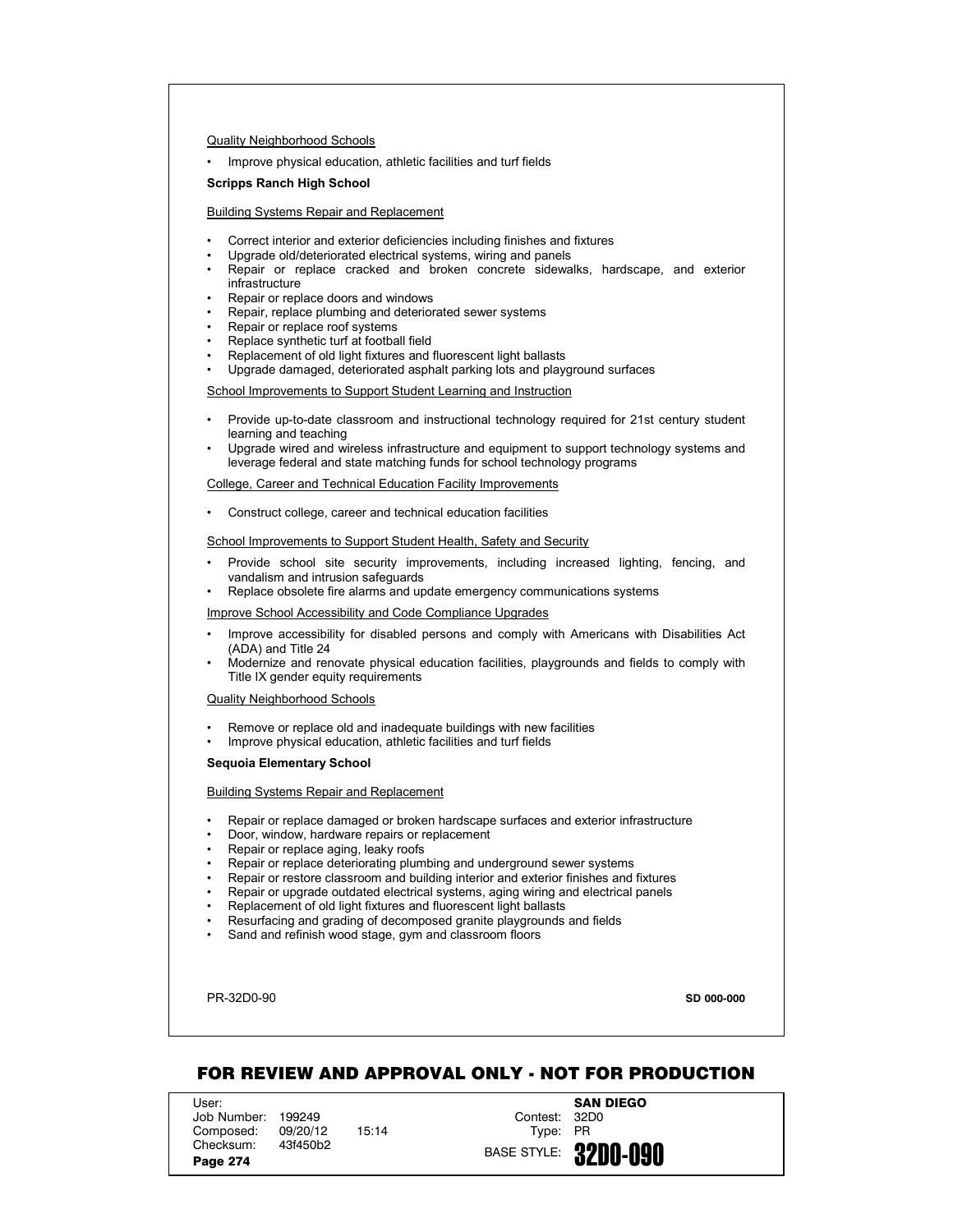- Provide up-to-date classroom and instructional technology required for 21st century student learning and teaching
- Upgrade wired and wireless infrastructure and equipment to support technology systems and leverage federal and state matching funds for school technology programs

School Improvements to Support Student Health, Safety and Security

- Provide school site security improvements, including increased lighting, fencing, and vandalism and intrusion safeguards
- Upgrade and install air conditioning for schools located in climate zone 2
- Replace obsolete fire alarms and update emergency communications systems

Improve School Accessibility and Code Compliance Upgrades

- Improve accessibility for disabled persons and comply with Americans with Disabilities Act (ADA) and Title 24
- Repair aging portable classrooms to comply with code requirements

## Quality Neighborhood Schools

• Improve physical education, athletic facilities and turf fields

## **Serra High School**

## Building Systems Repair and Replacement

- Repair or replace damaged or broken hardscape surfaces and exterior infrastructure
- Repair or replace deteriorated roofs
- Door, window, hardware repairs or replacement
- Improve worn or damaged interior and exterior finishes and fixtures
- Upgrade old/deteriorated electrical systems, wiring and panels
- Repair or replace security cameras
- Repair, replace plumbing and deteriorated sewer systems
- Replace synthetic turf at football field
- Replacement of old light fixtures and fluorescent light ballasts
- Sand and refinish wood stage, gym and classroom floors

#### School Improvements to Support Student Learning and Instruction

- Provide up-to-date classroom and instructional technology required for 21st century student learning and teaching
- Upgrade wired and wireless infrastructure and equipment to support technology systems and leverage federal and state matching funds for school technology programs

#### College, Career and Technical Education Facility Improvements

• Construct college, career and technical education facilities

### School Improvements to Support Student Health, Safety and Security

- Provide school site security improvements, including increased lighting, fencing, and vandalism and intrusion safeguards
- Upgrade and expand student food service areas and kitchens
- Replace obsolete fire alarms and update emergency communications systems

### Improve School Accessibility and Code Compliance Upgrades

- Improve accessibility for disabled persons and comply with Americans with Disabilities Act (ADA) and Title 24
- Modernize and renovate physical education facilities, playgrounds and fields to comply with Title IX gender equity requirements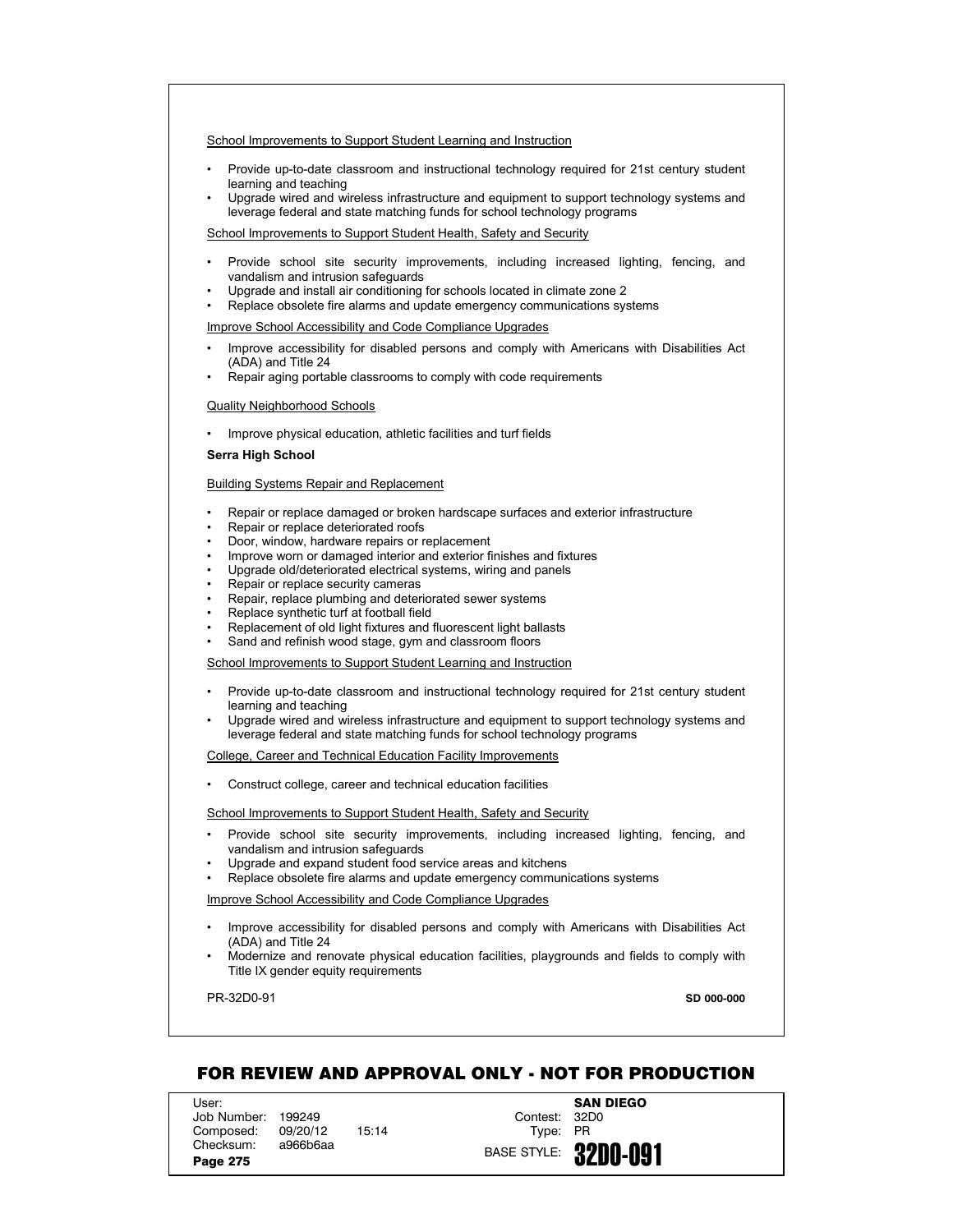## Quality Neighborhood Schools

• Improve physical education, athletic facilities and turf fields

### **Sessions Elementary School**

## Building Systems Repair and Replacement

- Door, window, hardware repairs or replacement
- Improve deteriorated parking lots and playground areas
- Improve worn or damaged interior and exterior finishes and fixtures
- Repair or replace aging, leaky roofs
- Repair or replace cracked and broken concrete sidewalks, hardscape, and exterior infrastructure
- Repair or upgrade outdated electrical systems, aging wiring and electrical panels
- Replacement of old light fixtures and fluorescent light ballasts
- Resurfacing and grading of decomposed granite playgrounds and fields
- Upgrade old plumbing and sewer systems

### School Improvements to Support Student Learning and Instruction

- Provide up-to-date classroom and instructional technology required for 21st century student learning and teaching
- Upgrade wired and wireless infrastructure and equipment to support technology systems and leverage federal and state matching funds for school technology programs

### School Improvements to Support Student Health, Safety and Security

- Provide school site security improvements, including increased lighting, fencing, and vandalism and intrusion safeguards
- Replace obsolete fire alarms and update emergency communications systems

## Improve School Accessibility and Code Compliance Upgrades

- Improve accessibility for disabled persons and comply with Americans with Disabilities Act (ADA) and Title 24
- Repair aging portable classrooms to comply with code requirements

### Quality Neighborhood Schools

• Improve physical education, athletic facilities and turf fields

#### **Sherman Elementary School**

### Building Systems Repair and Replacement

- Repair or replace doors and windows
- Repair or restore classroom and building interior and exterior finishes and fixtures

#### School Improvements to Support Student Learning and Instruction

- Provide up-to-date classroom and instructional technology required for 21st century student learning and teaching
- Upgrade wired and wireless infrastructure and equipment to support technology systems and leverage federal and state matching funds for school technology programs

### School Improvements to Support Student Health, Safety and Security

- Provide school site security improvements, including increased lighting, fencing, and vandalism and intrusion safeguards
- Reconfigure second floor exiting to improve the safety of ingress and egress for students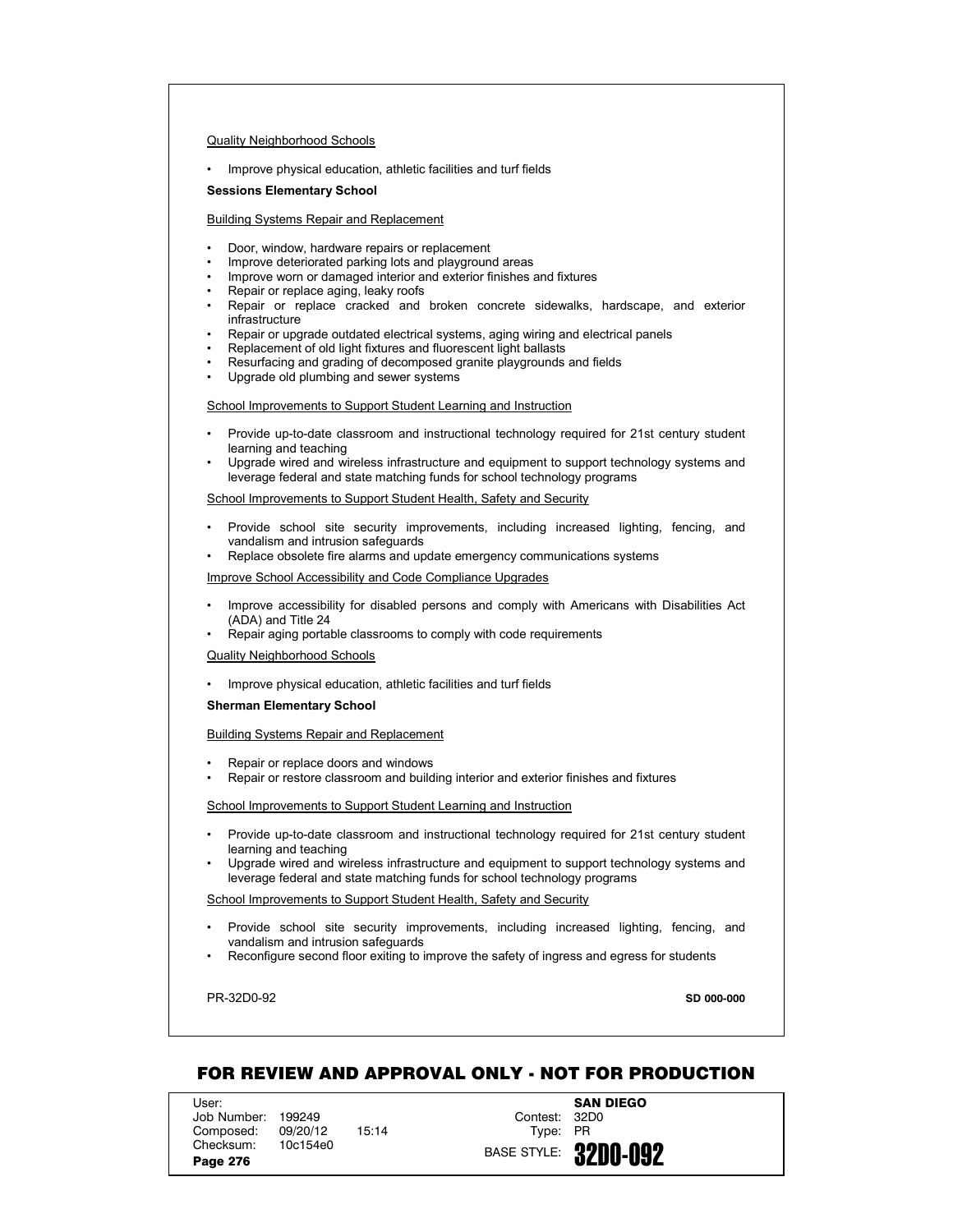Improve School Accessibility and Code Compliance Upgrades

• Improve accessibility for disabled persons and comply with Americans with Disabilities Act (ADA) and Title 24

Quality Neighborhood Schools

• Plan and construct classrooms and school facilities to accommodate student enrollment

## **Silver Gate Elementary School**

## Building Systems Repair and Replacement

- Correct interior and exterior deficiencies including finishes and fixtures
- Upgrade old/deteriorated electrical systems, wiring and panels
- Repair or replace cracked and broken concrete sidewalks, hardscape, and exterior infrastructure
- Replace playground matting systems
- Replace roof systems that are beyond their useful life
- Replace or restore old or broken doors and windows
- Replacement of old light fixtures and fluorescent light ballasts
- Resurfacing and grading of decomposed granite playgrounds and fields
- Sand and refinish wood stage, gym and classroom floors
- Upgrade damaged, deteriorated asphalt parking lots and playground surfaces
- Upgrade old plumbing and sewer systems

### School Improvements to Support Student Learning and Instruction

- Provide up-to-date classroom and instructional technology required for 21st century student learning and teaching
- Upgrade wired and wireless infrastructure and equipment to support technology systems and leverage federal and state matching funds for school technology programs

School Improvements to Support Student Health, Safety and Security

- Provide school site security improvements, including increased lighting, fencing, and vandalism and intrusion safeguards
- Replace obsolete fire alarms and update emergency communications systems

Improve School Accessibility and Code Compliance Upgrades

- Improve accessibility for disabled persons and comply with Americans with Disabilities Act (ADA) and Title 24
- Repair aging portable classrooms to comply with code requirements

Quality Neighborhood Schools

• Improve physical education, athletic facilities and turf fields

### **Spreckels Elementary School**

#### Building Systems Repair and Replacement

- Repair deteriorated interior and exterior finishes and fixtures
- Upgrade old/deteriorated electrical systems, wiring and panels
- Repair, replace worn or damaged doors and windows
- Replace or repair concrete sidewalks and other exterior infrastructure in poor condition
- Replace playground matting systems
- Replace roof systems that are beyond their useful life
- Replacement of old light fixtures and fluorescent light ballasts
- Resurfacing and grading of decomposed granite playgrounds and fields
- Upgrade old plumbing and sewer systems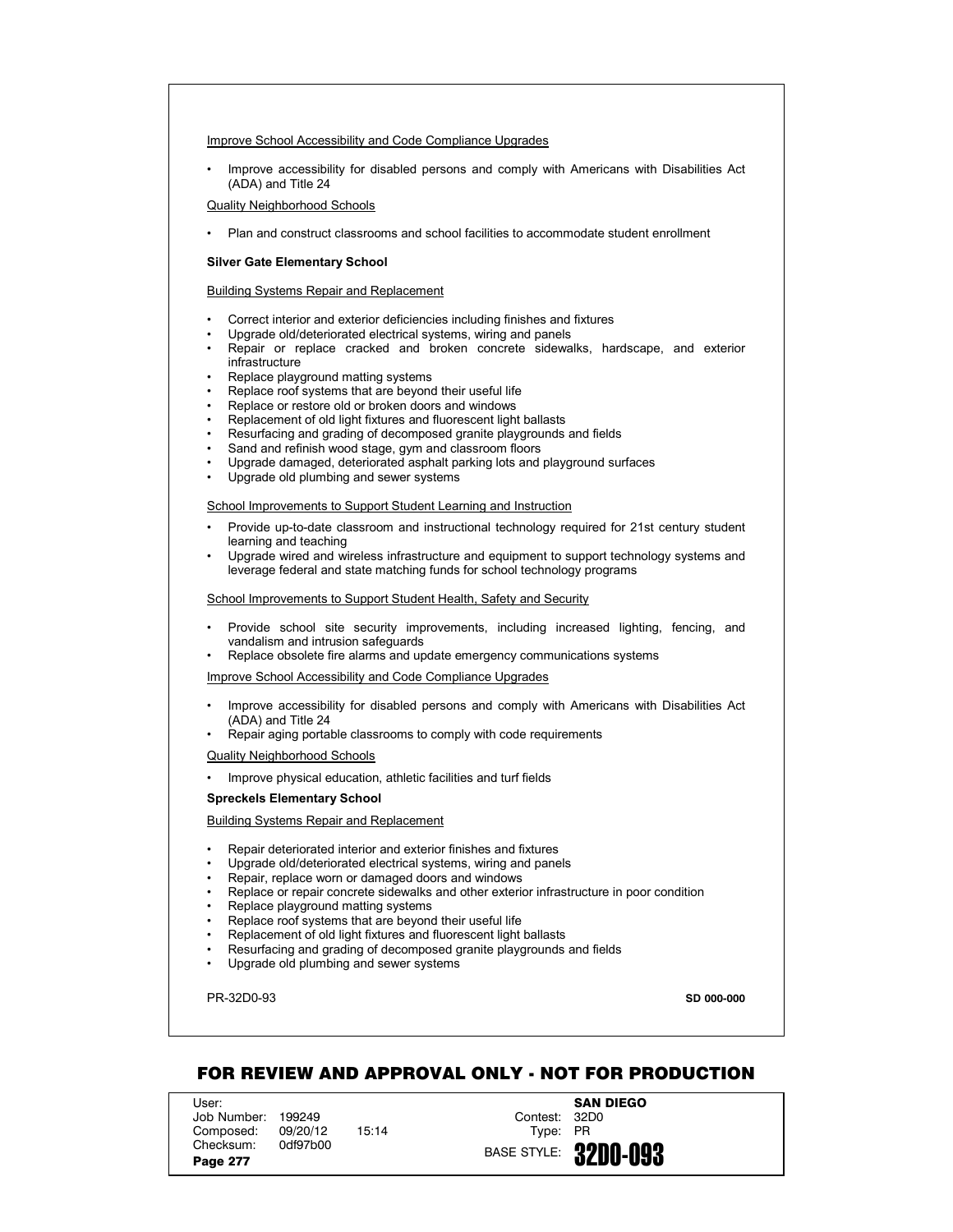- Provide up-to-date classroom and instructional technology required for 21st century student learning and teaching
- Upgrade wired and wireless infrastructure and equipment to support technology systems and leverage federal and state matching funds for school technology programs

School Improvements to Support Student Health, Safety and Security

- Provide school site security improvements, including increased lighting, fencing, and vandalism and intrusion safeguards
- Replace obsolete fire alarms and update emergency communications systems

Improve School Accessibility and Code Compliance Upgrades

- Improve accessibility for disabled persons and comply with Americans with Disabilities Act (ADA) and Title 24
- Repair aging portable classrooms to comply with code requirements

### **Standley Middle School**

## Building Systems Repair and Replacement

- Improve deteriorated parking lots and playground areas
- Repair or replace aging, leaky roofs
- Repair or restore classroom and building interior and exterior finishes and fixtures
- Repair or upgrade outdated electrical systems, aging wiring and electrical panels
- Repair, replace worn or damaged doors and windows
- Replace or repair concrete sidewalks and other exterior infrastructure in poor condition
- Replacement of old light fixtures and fluorescent light ballasts
- Sand and refinish wood stage, gym and classroom floors
- Upgrade old plumbing and sewer systems

# School Improvements to Support Student Learning and Instruction

- Provide up-to-date classroom and instructional technology required for 21st century student learning and teaching
- Upgrade wired and wireless infrastructure and equipment to support technology systems and leverage federal and state matching funds for school technology programs

# School Improvements to Support Student Health, Safety and Security

- Provide school site security improvements, including increased lighting, fencing, and vandalism and intrusion safeguards
- Upgrade and expand student food service areas and kitchens
- Improve the seismic structural integrity of schools buildings
- Replace obsolete fire alarms and update emergency communications systems

## Improve School Accessibility and Code Compliance Upgrades

- Improve accessibility for disabled persons and comply with Americans with Disabilities Act (ADA) and Title 24
- Repair aging portable classrooms to comply with code requirements

#### **Sunset View Elementary School**

## Building Systems Repair and Replacement

- Improve worn or damaged interior and exterior finishes and fixtures
- Upgrade old/deteriorated electrical systems, wiring and panels
- Repair or resurface parking lots and playground surfaces in poor condition
- Repair or replace aging, leaky roofs
- Repair or replace cracked and broken concrete sidewalks, hardscape, and exterior infrastructure
- Repair, replace plumbing and deteriorated sewer systems
- Replace or restore old or broken doors and windows
- PR-32D0-94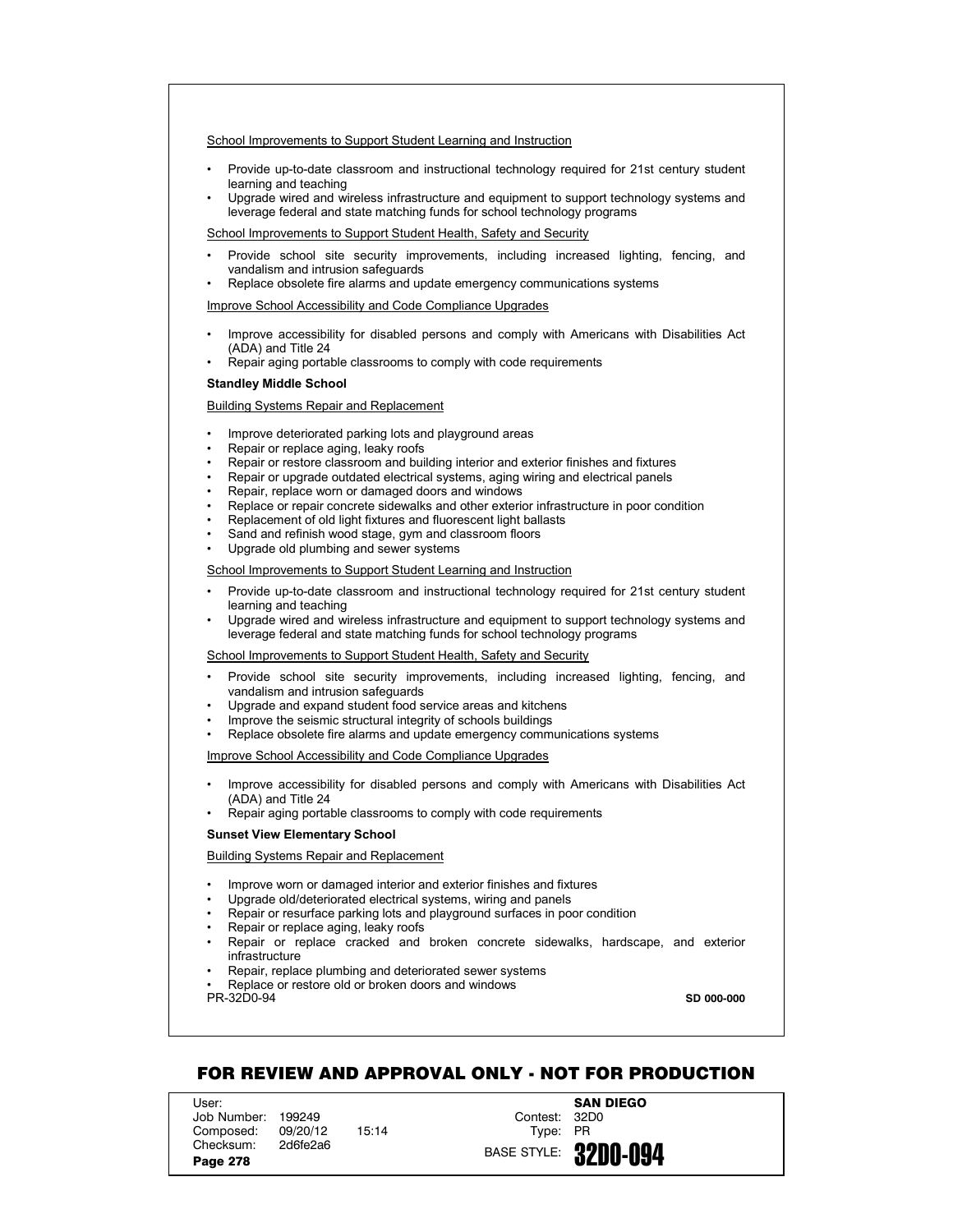- Replacement of old light fixtures and fluorescent light ballasts
- Sand and refinish wood stage, gym and classroom floors

- Provide up-to-date classroom and instructional technology required for 21st century student learning and teaching
- Upgrade wired and wireless infrastructure and equipment to support technology systems and leverage federal and state matching funds for school technology programs

School Improvements to Support Student Health, Safety and Security

- Provide school site security improvements, including increased lighting, fencing, and vandalism and intrusion safeguards
- Replace obsolete fire alarms and update emergency communications systems

Improve School Accessibility and Code Compliance Upgrades

- Improve accessibility for disabled persons and comply with Americans with Disabilities Act (ADA) and Title 24
- Repair aging portable classrooms to comply with code requirements

Quality Neighborhood Schools

• Improve physical education, athletic facilities and turf fields

### **Taft Middle School**

Building Systems Repair and Replacement

- Upgrade old/deteriorated electrical systems, wiring and panels
- Repair or replace cracked and broken concrete sidewalks, hardscape, and exterior infrastructure
- Repair or replace deteriorating plumbing and underground sewer systems
- Repair or restore classroom and building interior and exterior finishes and fixtures
- Repair or replace roof systems
- Repair, replace worn or damaged doors and windows
- Replacement of old light fixtures and fluorescent light ballasts
- Resurfacing and grading of decomposed granite playgrounds and fields
- Sand and refinish wood stage, gym and classroom floors
- Upgrade damaged, deteriorated asphalt parking lots and playground surfaces

School Improvements to Support Student Learning and Instruction

- Provide up-to-date classroom and instructional technology required for 21st century student learning and teaching
- Upgrade wired and wireless infrastructure and equipment to support technology systems and leverage federal and state matching funds for school technology programs

College, Career and Technical Education Facility Improvements

• Construct college, career and technical education facilities

School Improvements to Support Student Health, Safety and Security

- Provide school site security improvements, including increased lighting, fencing, and vandalism and intrusion safeguards
- Upgrade and install air conditioning for schools located in climate zone 2
- Upgrade and expand student food service areas and kitchens
- Replace obsolete fire alarms and update emergency communications systems

PR-32D0-95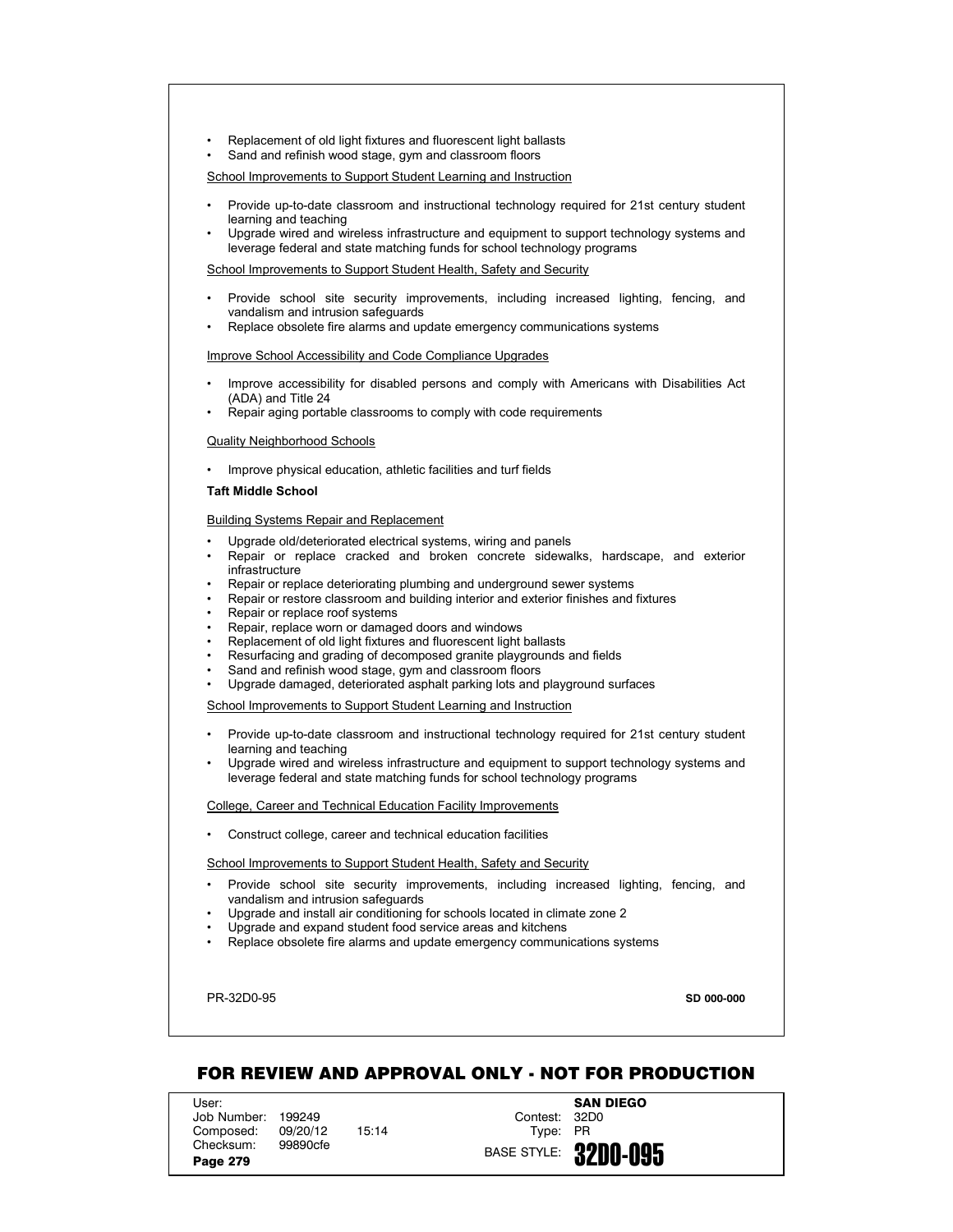### Improve School Accessibility and Code Compliance Upgrades

• Improve accessibility for disabled persons and comply with Americans with Disabilities Act (ADA) and Title 24

## Quality Neighborhood Schools

• Improve physical education, athletic facilities and turf fields

## **Tierrasanta Elementary School**

## Building Systems Repair and Replacement

- Repair or replace deteriorated roofs
- Improve worn or damaged interior and exterior finishes and fixtures
- Repair or replace doors and windows
- Replace deteriorated electrical system components
- Replace or repair concrete sidewalks and other exterior infrastructure in poor condition
- Replace playground matting systems
- Replacement of old light fixtures and fluorescent light ballasts
- Upgrade damaged, deteriorated asphalt parking lots and playground surfaces
- Upgrade old plumbing and sewer systems

School Improvements to Support Student Learning and Instruction

- Provide up-to-date classroom and instructional technology required for  $21<sup>st</sup>$  century student learning and teaching
- Upgrade wired and wireless infrastructure and equipment to support technology systems and leverage federal and state matching funds for school technology programs

School Improvements to Support Student Health, Safety and Security

- Provide school site security improvements, including increased lighting, fencing, and vandalism and intrusion safeguards
- Replace obsolete fire alarms and update emergency communications systems

Improve School Accessibility and Code Compliance Upgrades

• Improve accessibility for disabled persons and comply with Americans with Disabilities Act (ADA) and Title 24

#### **Toler Elementary School**

Building Systems Repair and Replacement

- Repair or replace damaged or broken hardscape surfaces and exterior infrastructure
- Door, window, hardware repairs or replacement
- Upgrade old/deteriorated electrical systems, wiring and panels
- Repair or resurface parking lots and playground surfaces in poor condition
- Repair or replace aging, leaky roofs
- Repair or restore classroom and building interior and exterior finishes and fixtures
- Replacement of old light fixtures and fluorescent light ballasts
- Resurfacing and grading of decomposed granite playgrounds and fields
- Upgrade old plumbing and sewer systems

School Improvements to Support Student Learning and Instruction

- Provide up-to-date classroom and instructional technology required for 21st century student learning and teaching
- Upgrade wired and wireless infrastructure and equipment to support technology systems and leverage federal and state matching funds for school technology programs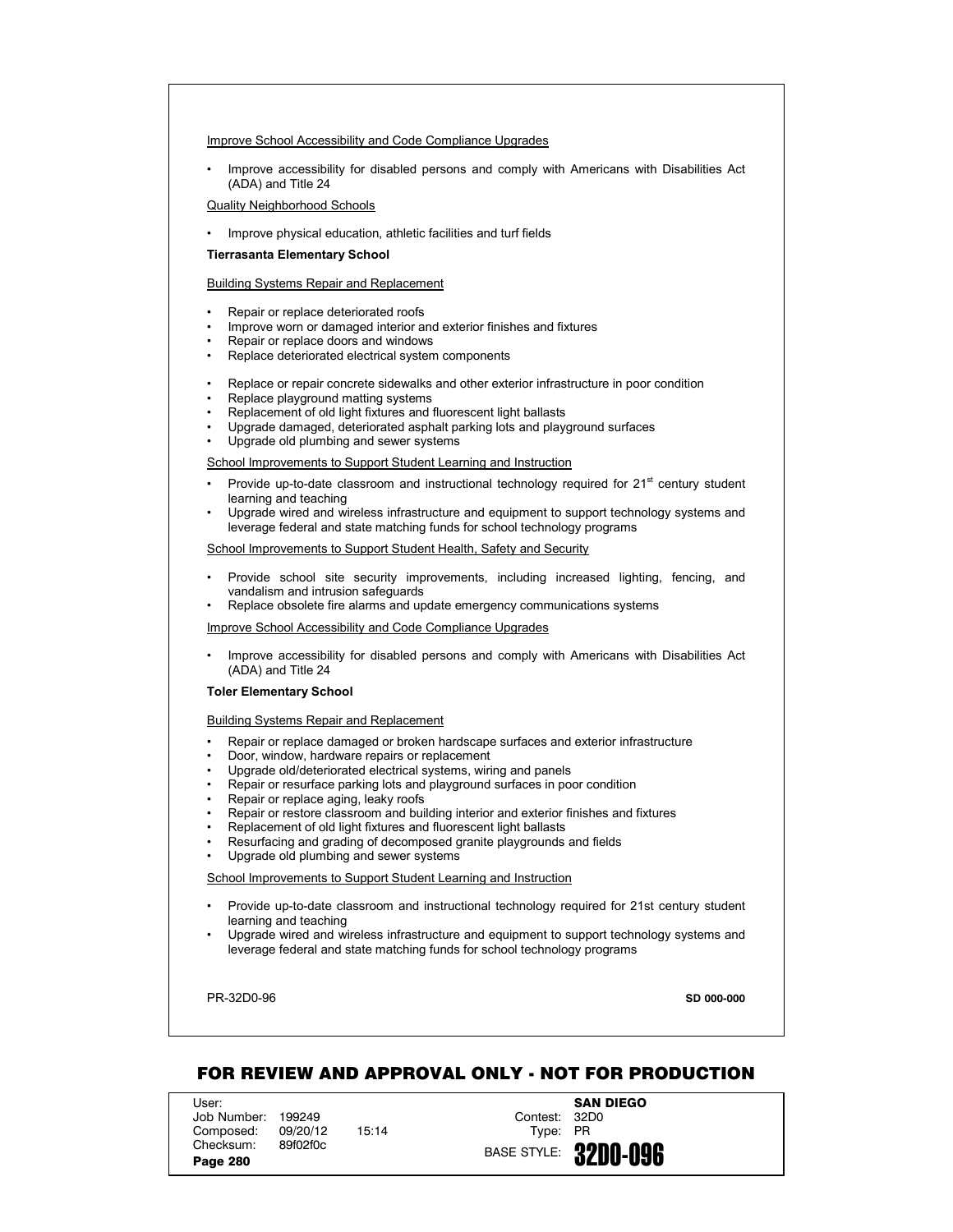School Improvements to Support Student Health, Safety and Security

- Provide school site security improvements, including increased lighting, fencing, and vandalism and intrusion safeguards
- Replace obsolete fire alarms and update emergency communications systems

Improve School Accessibility and Code Compliance Upgrades

• Improve accessibility for disabled persons and comply with Americans with Disabilities Act (ADA) and Title 24

Quality Neighborhood Schools

• Improve physical education, athletic facilities and turf fields

## **Torrey Pines Elementary School**

## Building Systems Repair and Replacement

- Correct interior and exterior deficiencies including finishes and fixtures
- Repair or resurface parking lots and playground surfaces in poor condition
- Repair or replace aging, leaky roofs
- Repair or upgrade outdated electrical systems, aging wiring and electrical panels
- Repair, replace worn or damaged doors and windows
- Replace or repair concrete sidewalks and other exterior infrastructure in poor condition
- Replacement of old light fixtures and fluorescent light ballasts
- Upgrade old plumbing and sewer systems

## School Improvements to Support Student Learning and Instruction

- Provide up-to-date classroom and instructional technology required for 21st century student learning and teaching
- Upgrade wired and wireless infrastructure and equipment to support technology systems and leverage federal and state matching funds for school technology programs

School Improvements to Support Student Health, Safety and Security

- Provide school site security improvements, including increased lighting, fencing, and vandalism and intrusion safeguards
- Replace obsolete fire alarms and update emergency communications systems

Improve School Accessibility and Code Compliance Upgrades

• Improve accessibility for disabled persons and comply with Americans with Disabilities Act (ADA) and Title 24

## **Twain @Mira Mesa**

School Improvements to Support Student Health, Safety and Security

• Upgrade and install air conditioning for schools located in climate zone 2

Improve School Accessibility and Code Compliance Upgrades

- Improve accessibility for disabled persons and comply with Americans with Disabilities Act (ADA) and Title 24
- Repair aging portable classrooms to comply with code requirements

## **Twain High School**

## Building Systems Repair and Replacement

- Repair or replace aged/deteriorated plumbing and sewer systems
- PR-32D0-97 • Replace cracked/broken exterior concrete and infrastructure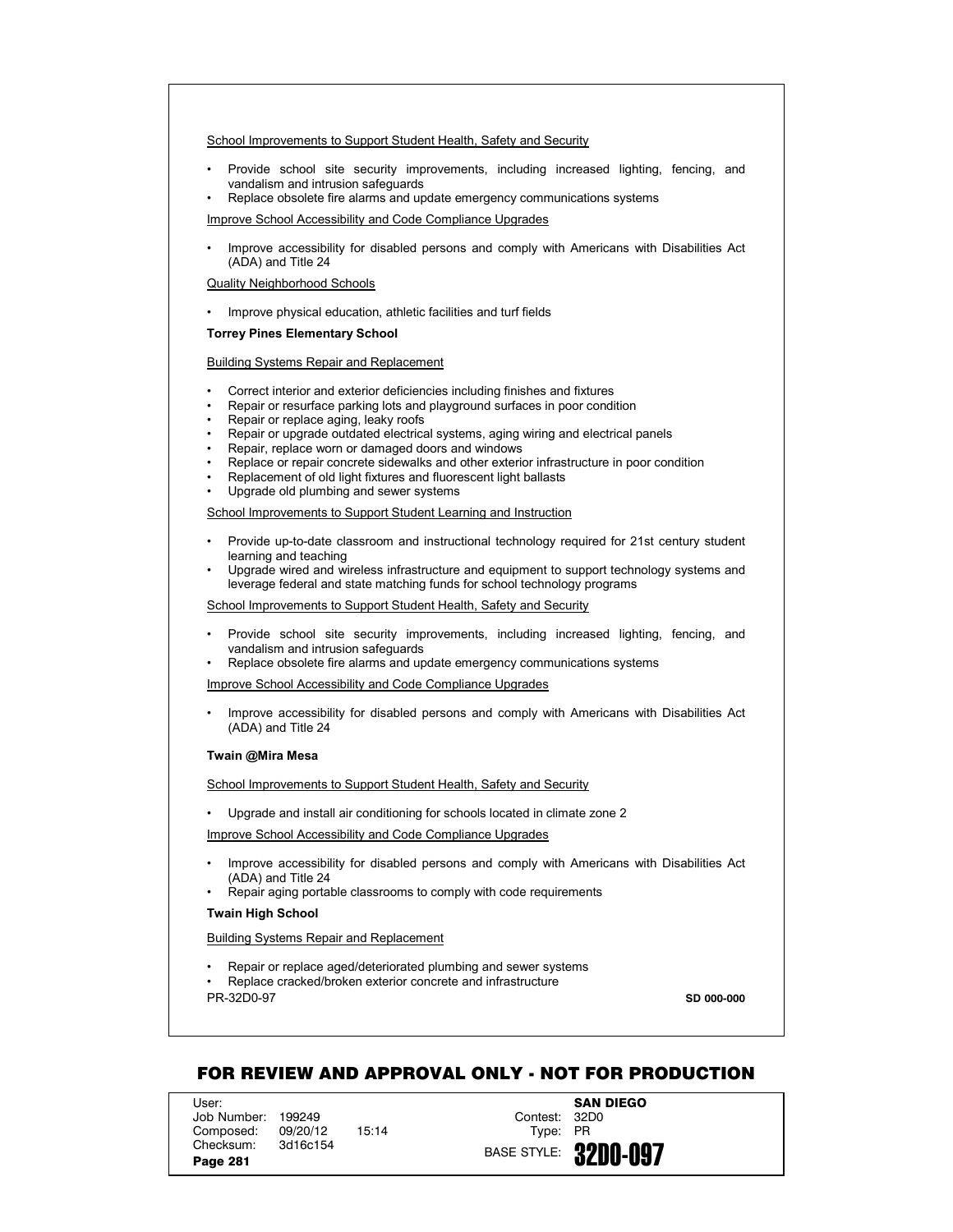- Improve worn or damaged interior and exterior finishes and fixtures
- Upgrade old/deteriorated electrical systems, wiring and panels
- Repair, replace worn or damaged doors and windows
- Replace roof systems that are beyond their useful life
- Replacement of old light fixtures and fluorescent light ballasts
- Sand and refinish wood stage, gym and classroom floors

- Provide up-to-date classroom and instructional technology required for 21st century student learning and teaching
- Upgrade wired and wireless infrastructure and equipment to support technology systems and leverage federal and state matching funds for school technology programs

College, Career and Technical Education Facility Improvements

• Construct college, career and technical education facilities

### School Improvements to Support Student Health, Safety and Security

- Provide school site security improvements, including increased lighting, fencing, and vandalism and intrusion safeguards
- Upgrade and install air conditioning for schools located in climate zone 2
- Replace obsolete fire alarms and update emergency communications systems

Improve School Accessibility and Code Compliance Upgrades

- Improve accessibility for disabled persons and comply with Americans with Disabilities Act (ADA) and Title 24
- Repair aging portable classrooms to comply with code requirements

## **University City High School**

Building Systems Repair and Replacement

- Repair deteriorated interior and exterior finishes and fixtures
- Upgrade old/deteriorated electrical systems, wiring and panels
- Repair or replace cracked and broken concrete sidewalks, hardscape, and exterior infrastructure
- Repair or replace deteriorating plumbing and underground sewer systems
- Repair, replace worn or damaged doors and windows
- Replace roof systems that are beyond their useful life
- Replace synthetic turf at football field
- Replacement of old light fixtures and fluorescent light ballasts
- Sand and refinish wood stage, gym and classroom floors

School Improvements to Support Student Learning and Instruction

- Provide up-to-date classroom and instructional technology required for 21st century student learning and teaching
- Upgrade wired and wireless infrastructure and equipment to support technology systems and leverage federal and state matching funds for school technology programs

### College, Career and Technical Education Facility Improvements

• Construct college, career and technical education facilities

School Improvements to Support Student Health, Safety and Security

- Provide school site security improvements, including increased lighting, fencing, and vandalism and intrusion safeguards
- Upgrade and install air conditioning for schools located in climate zone 2

PR-32D0-98 • Upgrade and expand student food service areas and kitchens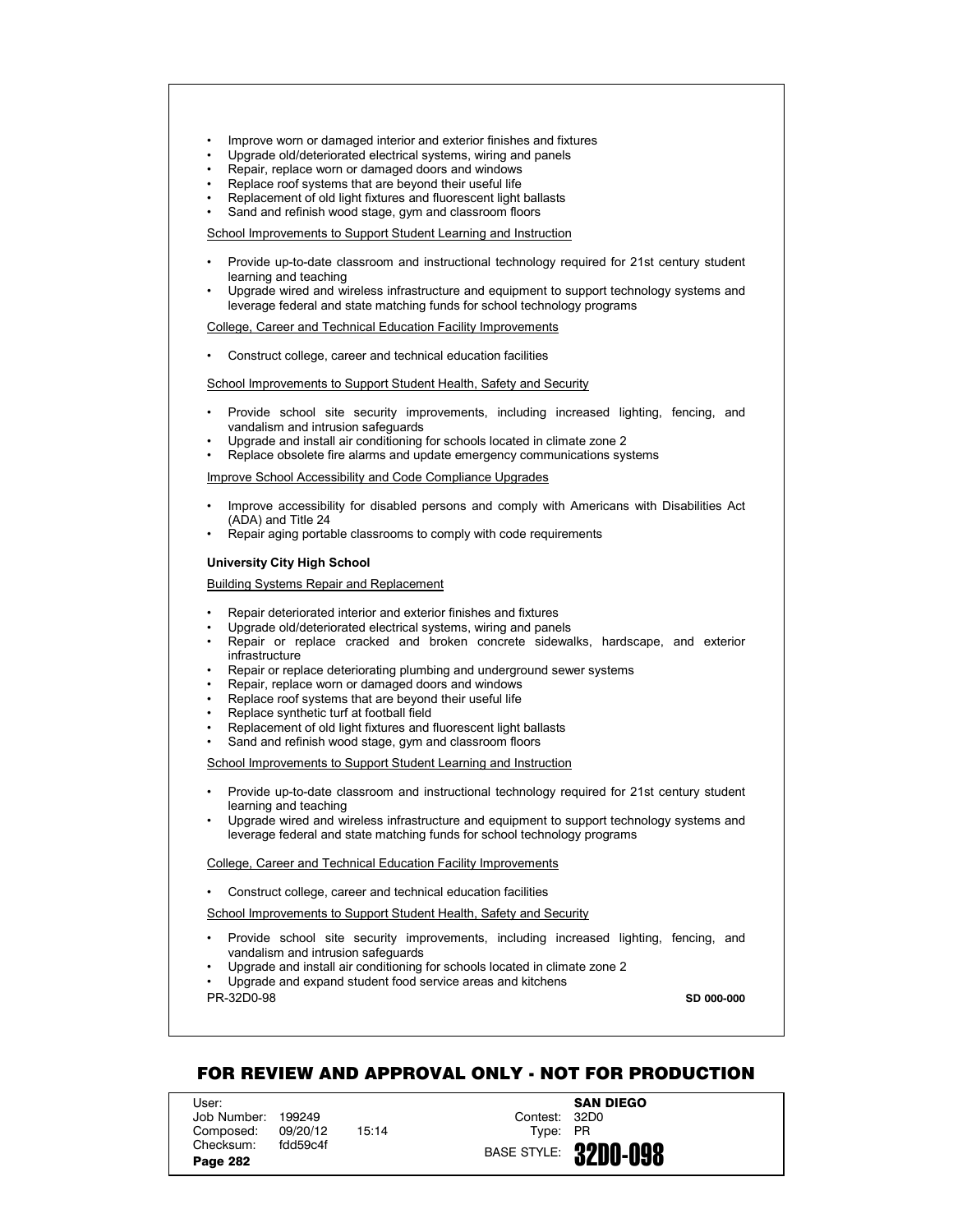- Improve the seismic structural integrity of schools buildings
- Replace obsolete fire alarms and update emergency communications systems

Improve School Accessibility and Code Compliance Upgrades

- Improve accessibility for disabled persons and comply with Americans with Disabilities Act (ADA) and Title 24
- Modernize and renovate physical education facilities, playgrounds and fields to comply with Title IX gender equity requirements

## Quality Neighborhood Schools

- Plan and construct classrooms and school facilities to accommodate student enrollment
- Improve physical education, athletic facilities and turf fields

### **Valencia Park Elementary School**

## Building Systems Repair and Replacement

- Correct interior and exterior deficiencies including finishes and fixtures
- Repair or replace damaged or broken hardscape surfaces and exterior infrastructure
- Door, window, hardware repairs or replacement
- Repair or replace aging, leaky roofs
- Repair or upgrade outdated electrical systems, aging wiring and electrical panels
- Repair, replace plumbing and deteriorated sewer systems
- Replacement of old light fixtures and fluorescent light ballasts
- Upgrade damaged, deteriorated asphalt parking lots and playground surfaces

## School Improvements to Support Student Learning and Instruction

- Provide up-to-date classroom and instructional technology required for 21st century student learning and teaching
- Upgrade wired and wireless infrastructure and equipment to support technology systems and leverage federal and state matching funds for school technology programs

#### School Improvements to Support Student Health, Safety and Security

- Provide school site security improvements, including increased lighting, fencing, and vandalism and intrusion safeguards
- Replace obsolete fire alarms and update emergency communications systems

#### Improve School Accessibility and Code Compliance Upgrades

• Improve accessibility for disabled persons and comply with Americans with Disabilities Act (ADA) and Title 24

### **Vista Grande Elementary School**

## Building Systems Repair and Replacement

- Repair or replace damaged or broken hardscape surfaces and exterior infrastructure
- Repair or replace deteriorated roofs
- Door, window, hardware repairs or replacement
- Improve deteriorated parking lots and playground areas
- Improve worn or damaged interior and exterior finishes and fixtures
- Repair or replace deteriorating plumbing and underground sewer systems
- Replace deteriorated electrical system components
- Replacement of old light fixtures and fluorescent light ballasts

## School Improvements to Support Student Learning and Instruction

• Provide up-to-date classroom and instructional technology required for 21st century student learning and teaching

PR-32D0-99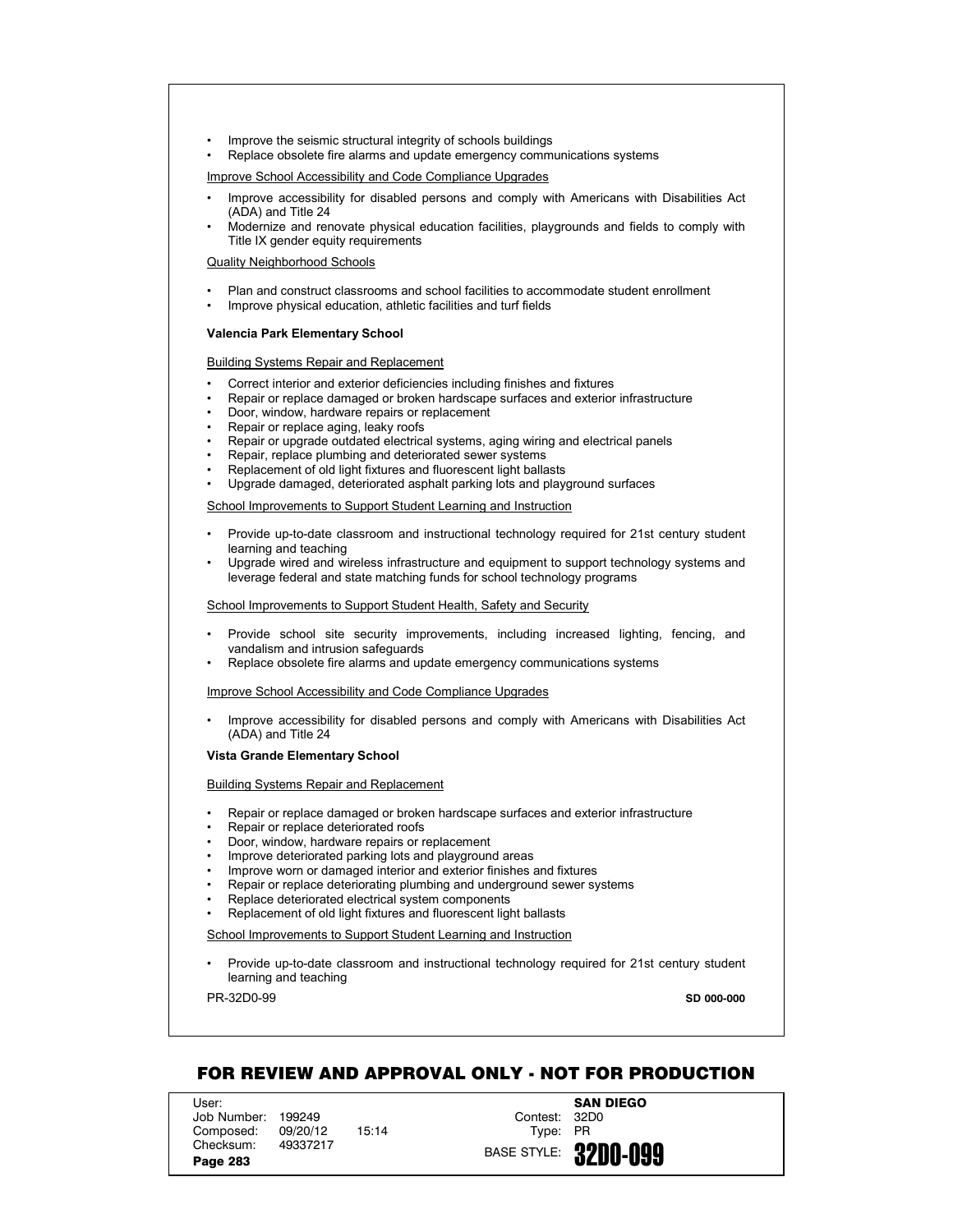• Upgrade wired and wireless infrastructure and equipment to support technology systems and leverage federal and state matching funds for school technology programs

School Improvements to Support Student Health, Safety and Security

- Provide school site security improvements, including increased lighting, fencing, and vandalism and intrusion safeguards
- Replace obsolete fire alarms and update emergency communications systems

Improve School Accessibility and Code Compliance Upgrades

• Improve accessibility for disabled persons and comply with Americans with Disabilities Act (ADA) and Title 24

#### **Walker Elementary School**

Building Systems Repair and Replacement

- Repair or replace damaged or broken hardscape surfaces and exterior infrastructure
- Upgrade old/deteriorated electrical systems, wiring and panels
- Repair or replace deteriorating plumbing and underground sewer systems
- Repair or replace doors and windows
- Repair or restore classroom and building interior and exterior finishes and fixtures
- Repair or replace roof systems
- Replacement of old light fixtures and fluorescent light ballasts
- Resurfacing and grading of decomposed granite playgrounds and fields
- Upgrade damaged, deteriorated asphalt parking lots and playground surfaces

School Improvements to Support Student Learning and Instruction

- Provide up-to-date classroom and instructional technology required for 21st century student learning and teaching
- Upgrade wired and wireless infrastructure and equipment to support technology systems and leverage federal and state matching funds for school technology programs

School Improvements to Support Student Health, Safety and Security

- Provide school site security improvements, including increased lighting, fencing, and vandalism and intrusion safeguards
- Upgrade and install air conditioning for schools located in climate zone 2
- Replace obsolete fire alarms and update emergency communications systems

Improve School Accessibility and Code Compliance Upgrades

- Improve accessibility for disabled persons and comply with Americans with Disabilities Act (ADA) and Title 24
- Repair aging portable classrooms to comply with code requirements

#### **Wangenheim Middle School**

Building Systems Repair and Replacement

- Repair deteriorated interior and exterior finishes and fixtures
- Door, window, hardware repairs or replacement
- Repair or replace cracked and broken concrete sidewalks, hardscape, and exterior infrastructure
- Repair or replace deteriorating plumbing and underground sewer systems
- Repair or replace roof systems
- Replace deteriorated electrical system components
- Replacement of old light fixtures and fluorescent light ballasts
- Resurfacing and grading of decomposed granite playgrounds and fields
- Upgrade damaged, deteriorated asphalt parking lots and playground surfaces

PR-32D0-100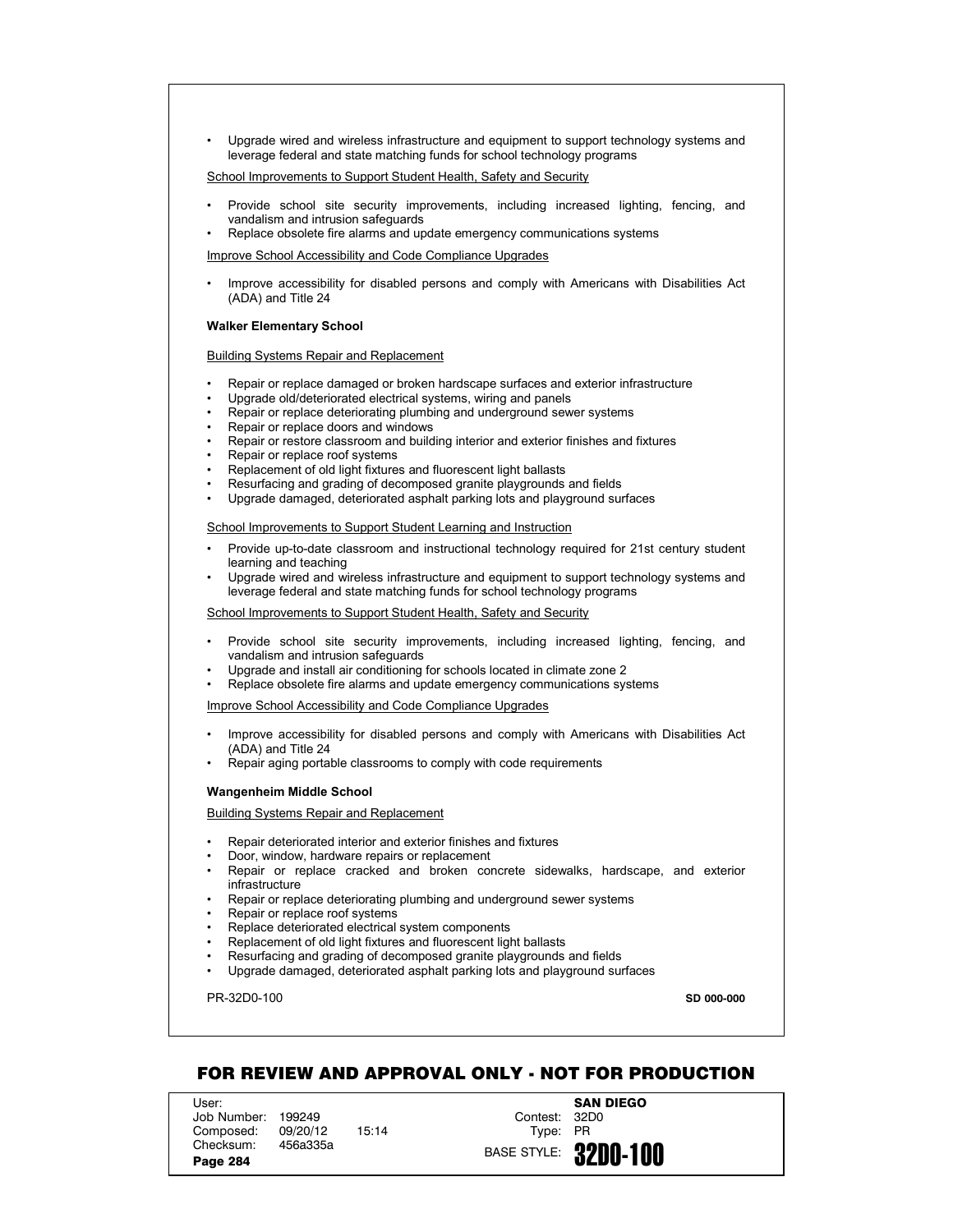- Provide up-to-date classroom and instructional technology required for 21st century student learning and teaching
- Upgrade wired and wireless infrastructure and equipment to support technology systems and leverage federal and state matching funds for school technology programs

College Career and Technical Education Facility Improvements

• Construct college, career and technical education facilities

School Improvements to Support Student Health, Safety and Security

- Provide school site security improvements, including increased lighting, fencing, and vandalism and intrusion safeguards
- Upgrade and install air conditioning for schools located in climate zone 2
- Improve the seismic structural integrity of schools buildings
- Replace obsolete fire alarms and update emergency communications systems

Improve School Accessibility and Code Compliance Upgrades

- Improve accessibility for disabled persons and comply with Americans with Disabilities Act (ADA) and Title 24
- Repair aging portable classrooms to comply with code requirements

### **Washington Elementary Schoo**l

Building Systems Repair and Replacement

- Replace cracked/broken exterior concrete and infrastructure
- Repair or replace deteriorated roofs
- Repair or restore classroom and building interior and exterior finishes and fixtures
- Repair, replace plumbing and deteriorated sewer systems
- Replace deteriorated electrical system components
- Replace or restore old or broken doors and windows

School Improvements to Support Student Learning and Instruction

- Provide up-to-date classroom and instructional technology required for 21st century student learning and teaching
- Upgrade wired and wireless infrastructure and equipment to support technology systems and leverage federal and state matching funds for school technology programs

School Improvements to Support Student Health, Safety and Security

- Provide school site security improvements, including increased lighting, fencing, and vandalism and intrusion safeguards
- Replace obsolete fire alarms and update emergency communications systems

Improve School Accessibility and Code Compliance Upgrades

• Improve accessibility for disabled persons and comply with Americans with Disabilities Act (ADA) and Title 24

## **Webster Elementary School**

Building Systems Repair and Replacement

- Repair or replace damaged or broken hardscape surfaces and exterior infrastructure
- Repair or replace deteriorating plumbing and underground sewer systems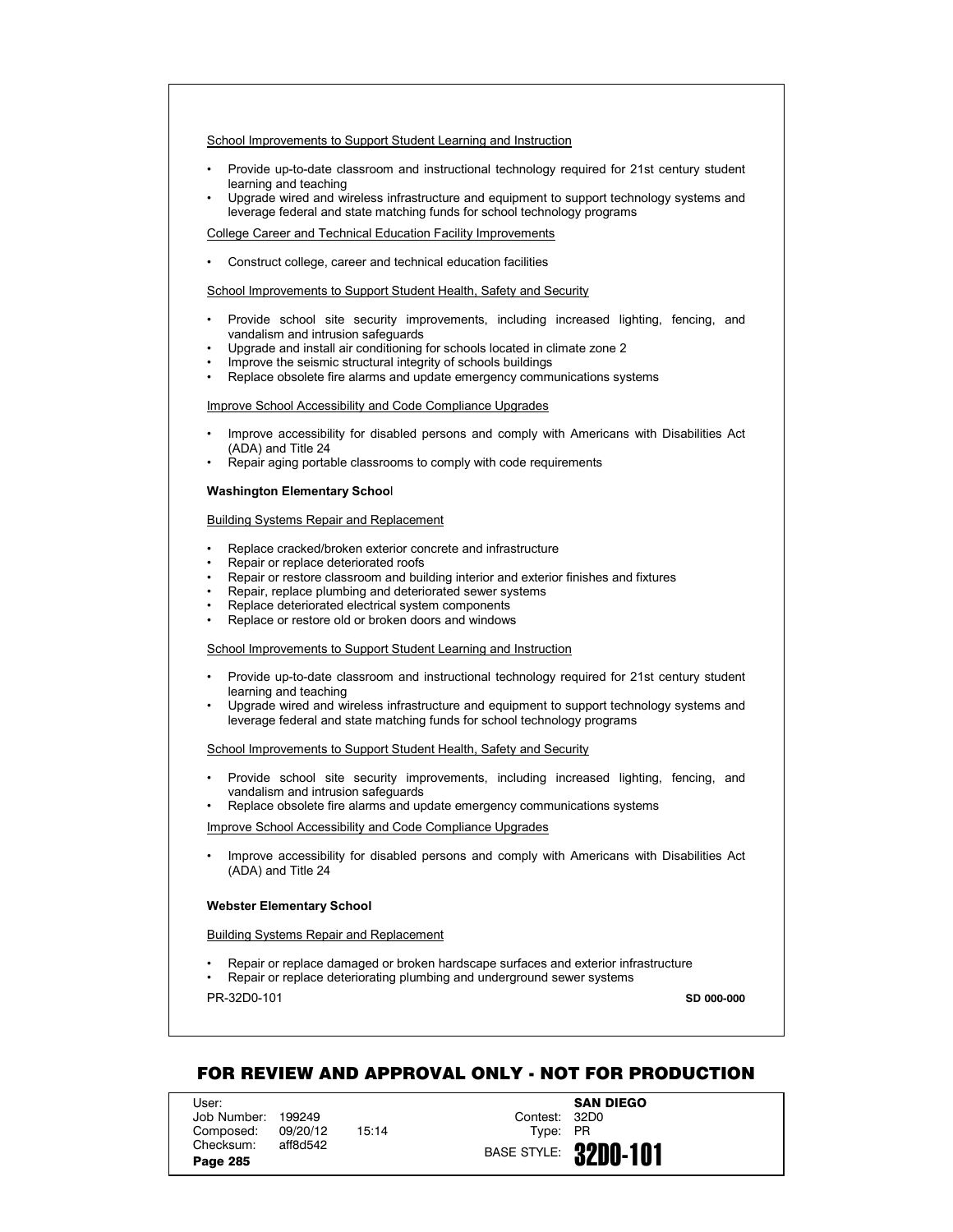- Repair or restore classroom and building interior and exterior finishes and fixtures
- Repair or upgrade outdated electrical systems, aging wiring and electrical panels
- Repair, replace worn or damaged doors and windows
- Replace roof systems that are beyond their useful life

- Provide up-to-date classroom and instructional technology required for 21st century student learning and teaching
- Upgrade wired and wireless infrastructure and equipment to support technology systems and leverage federal and state matching funds for school technology programs School Improvements to Support Student Health, Safety and Security
- Remove and abate asbestos, mold, or other potentially dangerous substances
- Provide school site security improvements, including increased lighting, fencing, and vandalism and intrusion safeguards
- Replace obsolete fire alarms and update emergency communications systems

Improve School Accessibility and Code Compliance Upgrades

• Improve accessibility for disabled persons and comply with Americans with Disabilities Act (ADA) and Title 24

### Quality Neighborhood Schools

• Improve physical education, athletic facilities and turf fields

#### **Wegeforth Elementary School**

#### Building Systems Repair and Replacement

- Correct interior and exterior deficiencies including finishes and fixtures
- Repair or replace damaged or broken hardscape surfaces and exterior infrastructure
- Replace deteriorated electrical system components
- Replace roof systems that are beyond their useful life
- Replace or restore old or broken doors and windows
- Replacement of carpeting
- Replacement of old light fixtures and fluorescent light ballasts
- Sand and refinish wood stage, gym and classroom floors
- Upgrade damaged, deteriorated asphalt parking lots and playground surfaces
- Upgrade old plumbing and sewer systems

School Improvements to Support Student Learning and Instruction

- Provide up-to-date classroom and instructional technology required for 21st century student learning and teaching
- Upgrade wired and wireless infrastructure and equipment to support technology systems and leverage federal and state matching funds for school technology programs

School Improvements to Support Student Health, Safety and Security

- Provide school site security improvements, including increased lighting, fencing, and vandalism and intrusion safeguards
- Upgrade and install air conditioning for schools located in climate zone 2
- Replace obsolete fire alarms and update emergency communications systems

Improve School Accessibility and Code Compliance Upgrades

• Improve accessibility for disabled persons and comply with Americans with Disabilities Act (ADA) and Title 24

PR-32D0-102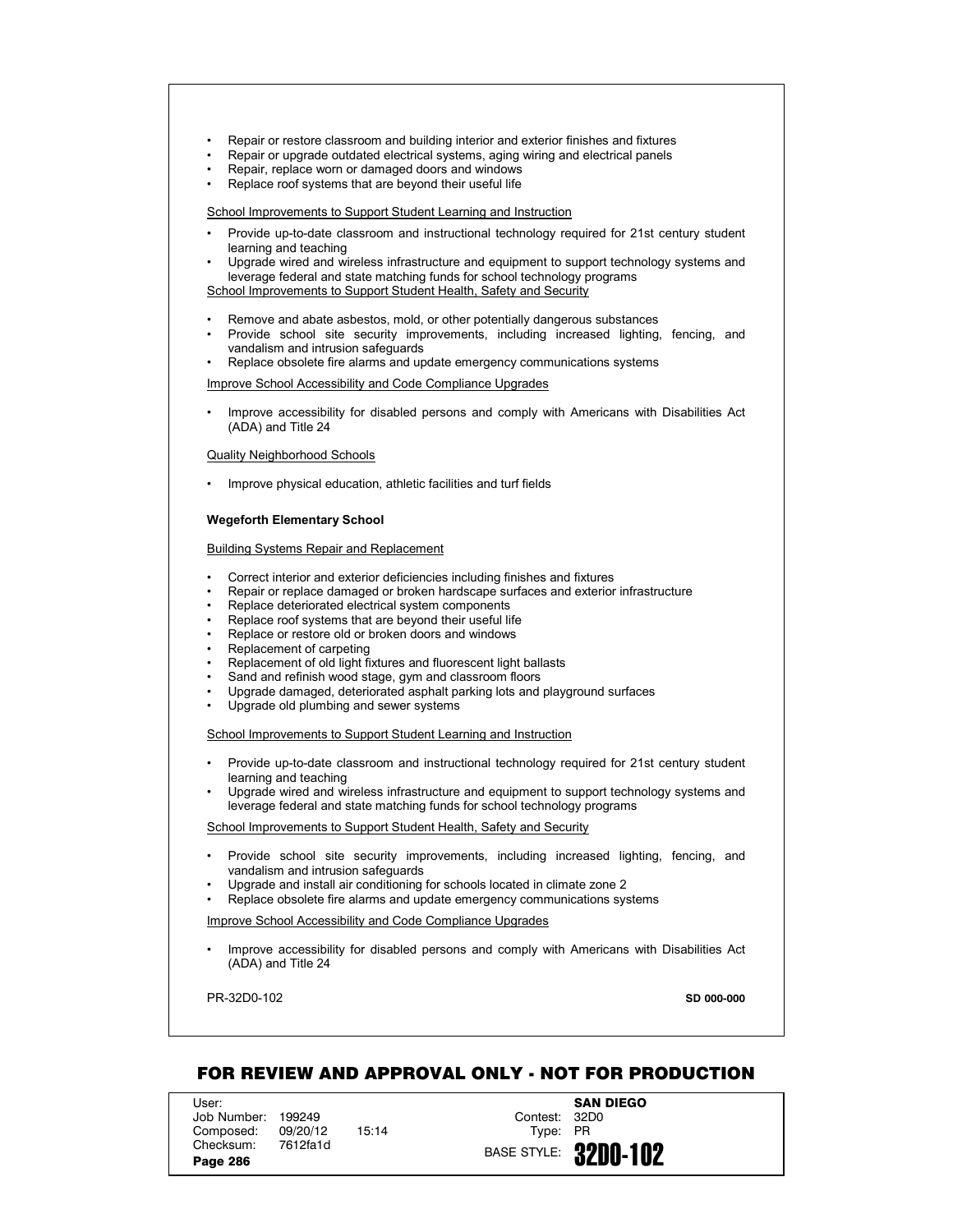## Quality Neighborhood Schools

• Improve physical education, athletic facilities and turf fields

# **Whitman Elementary Schoo**l

## Building Systems Repair and Replacement

- Repair or replace aging, leaky roofs
- Repair or replace doors and windows
- Repair or restore classroom and building interior and exterior finishes and fixtures
- Repair, replace plumbing and deteriorated sewer systems
- Replace or repair concrete sidewalks and other exterior infrastructure in poor condition
- Replacement of old light fixtures and fluorescent light ballasts
- Resurfacing and grading of decomposed granite playgrounds and fields
- Upgrade damaged, deteriorated asphalt parking lots and playground surfaces
- Upgrade or replace deficient components of the electrical system

## School Improvements to Support Student Learning and Instruction

- Provide up-to-date classroom and instructional technology required for 21st century student learning and teaching
- Upgrade wired and wireless infrastructure and equipment to support technology systems and leverage federal and state matching funds for school technology programs

### School Improvements to Support Student Health, Safety and Security

- Provide school site security improvements, including increased lighting, fencing, and vandalism and intrusion safeguards
- Upgrade and install air conditioning for schools located in climate zone 2
- Replace obsolete fire alarms and update emergency communications systems

## Improve School Accessibility and Code Compliance Upgrades

• Improve accessibility for disabled persons and comply with Americans with Disabilities Act (ADA) and Title 24

#### Quality Neighborhood Schools

• Improve physical education, athletic facilities and turf fields

## **Whittier K-12 School**

## Building Systems Repair and Replacement

- Repair or replace aged/deteriorated plumbing and sewer systems
- Replace cracked/broken exterior concrete and infrastructure
- Repair or replace doors and windows
- Repair or restore classroom and building interior and exterior finishes and fixtures
- Replace roof systems that are beyond their useful life
- Replacement of old light fixtures and fluorescent light ballasts
- Resurfacing and grading of decomposed granite playgrounds and fields
- Sand and refinish wood stage, gym and classroom floors
- Upgrade or replace deficient components of the electrical system

## School Improvements to Support Student Health, Safety and Security

- Provide school site security improvements, including increased lighting, fencing, and vandalism and intrusion safeguards
- Replace obsolete fire alarms and update emergency communications systems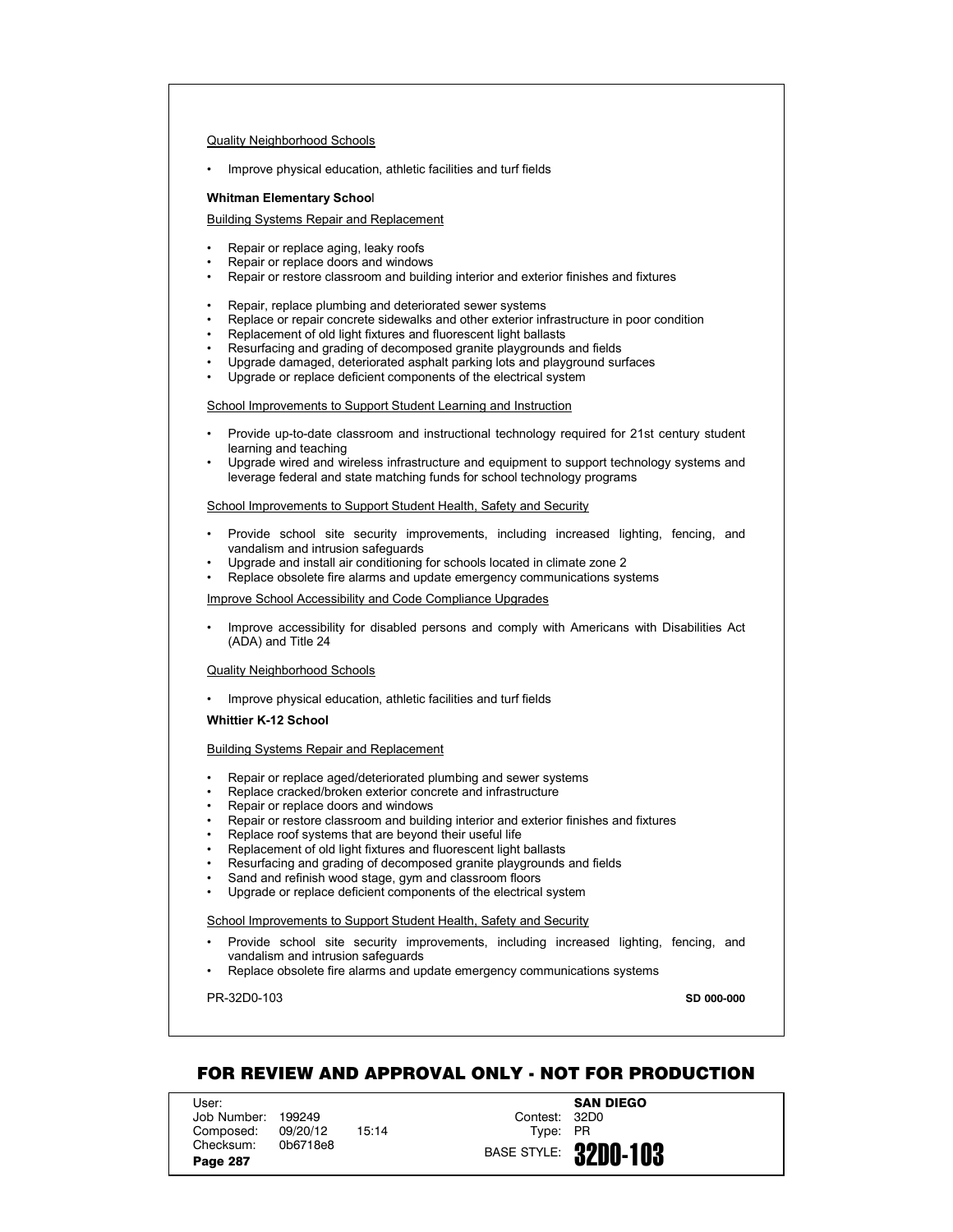## Improve School Accessibility and Code Compliance Upgrades

• Improve accessibility for disabled persons and comply with Americans with Disabilities Act (ADA) and Title 24

## **Wilson Middle School**

Building Systems Repair and Replacement

• Significant repair and replacement needs exist, new buildings to replace current facilities

School Improvements to Support Student Learning and Instruction

- Provide up-to-date classroom and instructional technology required for 21st century student learning and teaching
- Upgrade wired and wireless infrastructure and equipment to support technology systems and leverage federal and state matching funds for school technology programs

College, Career and Technical Education Facility Improvements

• Construct college, career and technical education facilities

School Improvements to Support Student Health, Safety and Security

- Provide school site security improvements, including increased lighting, fencing, and vandalism and intrusion safeguards
- Upgrade and install air conditioning for schools located in climate zone 2
- Replace obsolete fire alarms and update emergency communications systems

Improve School Accessibility and Code Compliance Upgrades

• Improve accessibility for disabled persons and comply with Americans with Disabilities Act (ADA) and Title 24

#### **Zamorano Elementary School**

Building Systems Repair and Replacement

- Repair or replace aged/deteriorated plumbing and sewer systems
- Repair or replace damaged or broken hardscape surfaces and exterior infrastructure
- Improve worn or damaged interior and exterior finishes and fixtures
- Repair or replace aging, leaky roofs
- Repair or upgrade outdated electrical systems, aging wiring and electrical panels
- Replace or restore old or broken doors and windows
- Replacement of old light fixtures and fluorescent light ballasts
- Resurfacing and grading of decomposed granite playgrounds and fields
- Upgrade damaged, deteriorated asphalt parking lots and playground surfaces

School Improvements to Support Student Learning and Instruction

- Provide up-to-date classroom and instructional technology required for 21st century student learning and teaching
- Upgrade wired and wireless infrastructure and equipment to support technology systems and leverage federal and state matching funds for school technology programs

School Improvements to Support Student Health, Safety and Security

- Provide school site security improvements, including increased lighting, fencing, and vandalism and intrusion safeguards
- Replace obsolete fire alarms and update emergency communications systems

Improve School Accessibility and Code Compliance Upgrades

• Improve accessibility for disabled persons and comply with Americans with Disabilities Act (ADA) and Title 24

PR-32D0-104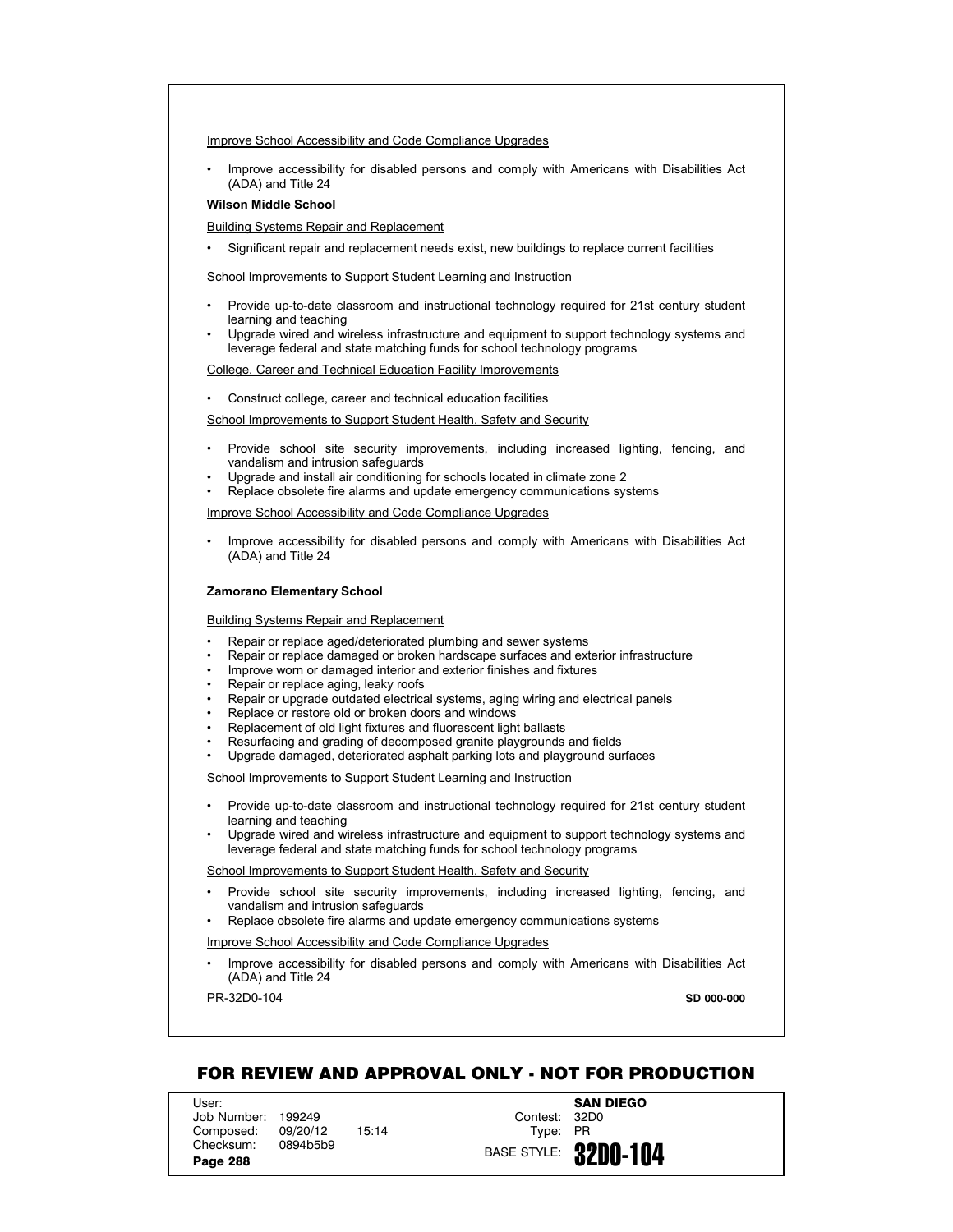## PART THREE:

Specific Charter School Projects. Public charter school projects may include any of the types of facility improvements and other project work described in Part 1 above. In addition, unless otherwise noted, the following projects are authorized to be completed at each or any of charter school sites located within the District:

- Site reconfiguration to better accommodate charter school co-location,
- Development of new facilities for charter schools,
- Consistent with the District's obligation under Proposition 39 (approved by California voters in November 2000) and Section 47614 of the Education Code, provide classroom capacity, including furnishings and equipment, for in-district charter school students at a level comparable to students attending district-run schools, and
- Construction, reconstruction, rehabilitation, or replacement of charter school facilities, including the furnishing and equipping of charter school facilities, or the acquisition or lease of real property for charter school facilities.

The District shall set aside from the proceeds of bonds authorized hereunder \$350 million for completion of the projects listed in this Part Three; however, the Board of Education may adjust such amount after the date hereof to reflect a change in the proportion of students residing in the District who attend charter schools. In approving the expenditures for projects listed in this Part Three, the Board of Education shall take into consideration the recommendations of a special committee established by the District for such purpose that is comprised of a majority of representatives of the charter school community.

## GENERAL PROVISIONS

Each project in the Bond Project List above is assumed to include its share of costs of the election and bond issuance and other construction-related costs, such as construction management, architectural, engineering, inspection and other planning costs, legal, accounting and similar fees, independent annual financial and performance audits, a customary construction contingency, and other costs incidental to and necessary for completion of the listed projects (whether work is performed by the District or by third parties), including:

- Remove, dispose of, and otherwise remediate hazardous materials, including asbestos, lead, etc., where necessary,
- Address unforeseen conditions revealed by construction or modernization (including plumbing or gas line breaks, dry rot, seismic, structural, etc.),
- Other improvements required to comply with existing building codes, including the Field Act, and access requirements of the Americans with Disabilities Act (ADA),
- Necessary site preparation/restoration in connection with new construction, renovation or remodeling, or installation or removal of relocatable classrooms, including ingress, egress, parking and student dropoff, traffic lights and mitigation; demolition of existing structures; removing, replacing, or installing irrigation, drainage, utility lines (gas, water, sewer, electrical, data and voice, etc.), trees and landscaping; relocating fire access roads; and acquiring any necessary easements, licenses, or rights of way to the property,
- Rent or construct storage facilities and other space on an interim basis, as needed to accommodate construction materials, equipment, and personnel, and interim classrooms (including relocatables) for students and school functions or other storage for classroom materials displaced during construction,
- Acquisition of any of the facilities on the Bond Project List through temporary lease or lease-purchase arrangements, or execute purchase option under a lease for any of these authorized facilities,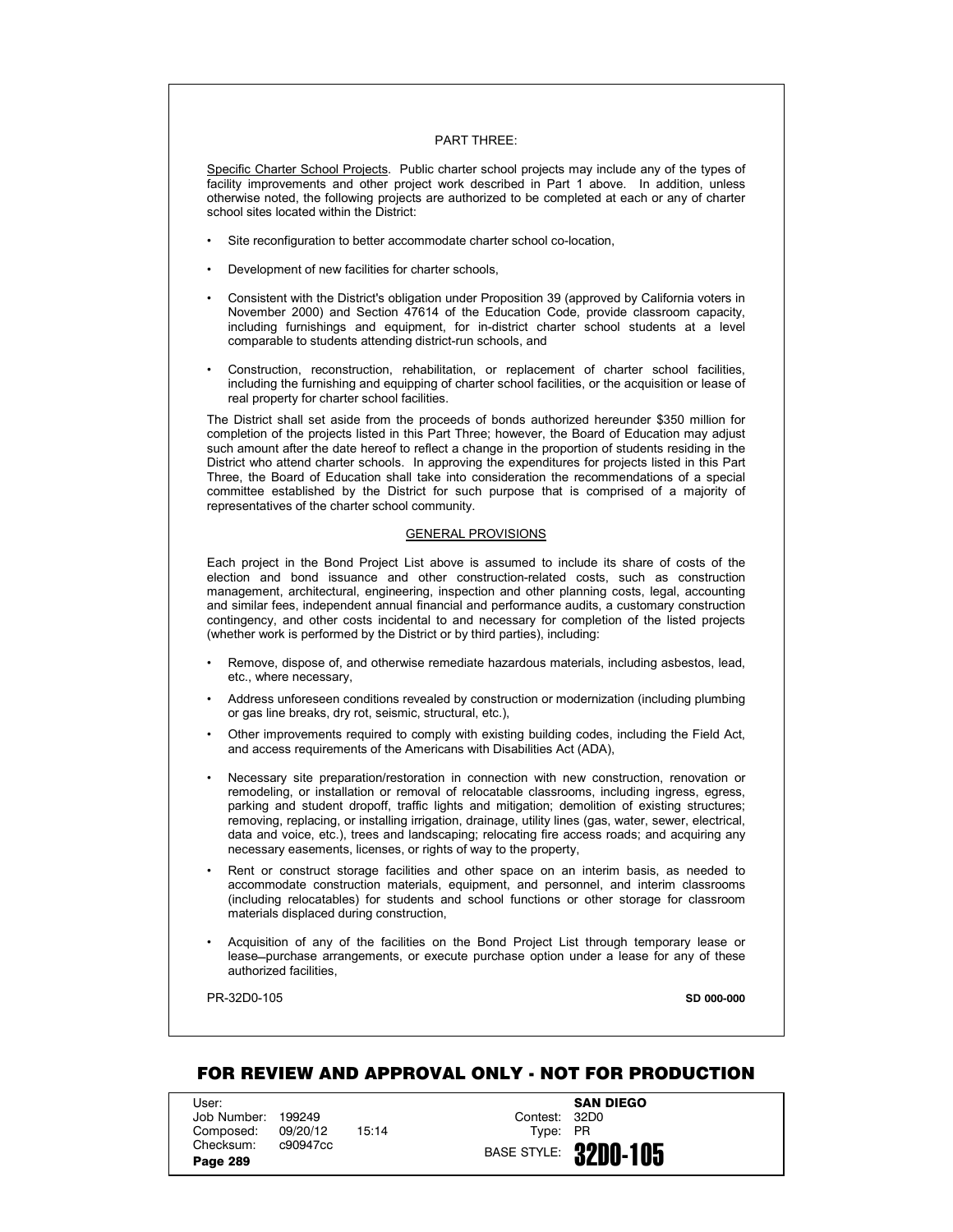- Furnishing and equipping of existing and newly constructed, modernized or rehabilitated classrooms and facilities on an ongoing basis, including to replace worn, broken, or out-ofdate furniture and equipment for all classrooms, athletic facilities and other facilities, as needed, and
- Repair, upgrade, modify, expand, refinish, replace and construct site improvements, including off-street parking areas, pickup/dropoff, signage, paths, sidewalks and walkways, canopies, hard courts (student play areas), athletic play fields, swimming pools, landscaping, irrigation, permanent athletic field equipment and facilities (including basketball standards, goals and goalposts, backstops), field lighting, etc.

## FURTHER SPECIFICATIONS

Specific Purposes. All of the purposes enumerated in this proposition shall be united and voted upon as one single proposition, pursuant to Education Code Section 15100, and shall constitute the specific purposes of the bonds, and proceeds of the bonds shall be spent only for such purposes, pursuant to Government Code Section 53410.

Joint Use. The District may enter into agreements with the City of San Diego, County of San Diego, or other public agencies or nonprofit organizations for joint use of school facilities financed with the proceeds of the bonds in accordance with Education Code Section 17077.42 (or any successor provision). The District may seek State grant funds for eligible joint-use projects as permitted by law, and this proposition hereby specifies and acknowledges that bond funds will or may be used to fund all or a portion of the local share for any eligible joint-use projects identified in the Bond Project List or as otherwise permitted by California State regulations, as the Board of Education shall determine.

Sustainability Standards. The Board of Education has adopted Guidelines for Sustainable Construction, requiring design professionals and staff to follow California's Collaborative for High Performance Schools (CHPS) standards and best practices for all future District building projects. These standards incorporate the latest green building practices to reduce operating costs, reduce environmental impact, and increase building life, while creating schools that are healthy, comfortable, well lit and well equipped.

The District intends to incorporate sustainable site design, water conservation, energy efficiency, improving indoor air quality and incorporating sustainable materials and products into the bond projects, emphasizing long term life cycle cost analysis in its design process. It is intended that planned maintenance work will also incorporate improvements to existing facilities with respect to sustainability and energy conservation, whenever feasible.

Other Terms of the Bonds. When sold, the bonds shall bear interest at an annual rate not exceeding the statutory maximum, payable at the time or times permitted by law. The bonds will be issued and sold in several series, and no bond shall be made to mature more than the legal maximum of 40 years from the date borne by that bond.

Renovation/Modernization. For purposes of the Bond Project List, renovation and modernization projects are intended to restore the building systems and infrastructure, weather protections, finishes, and technology, or reallocate and reorganize space, to a condition that will provide a sustainable, functional educational and administrative environment for future years, comparable to new construction. Renovation projects may include, but are not limited to nor necessarily encompass, all of the following, depending upon the age, condition and needs of each particular school facility:

- upgrade electrical, communication (including data and voice), fire alarm, and similar building systems as well as main power service and distribution, which may include active and passive solar power and heating system acquisition, installation and construction,
- replace, repair or upgrade plumbing, piping and drainage systems, including gas and water supply, meters, water heating, and wastewater systems, plumbing fixtures and sinks, fire sprinkler systems, etc., within buildings and sites and connections to city supply and drainage systems,